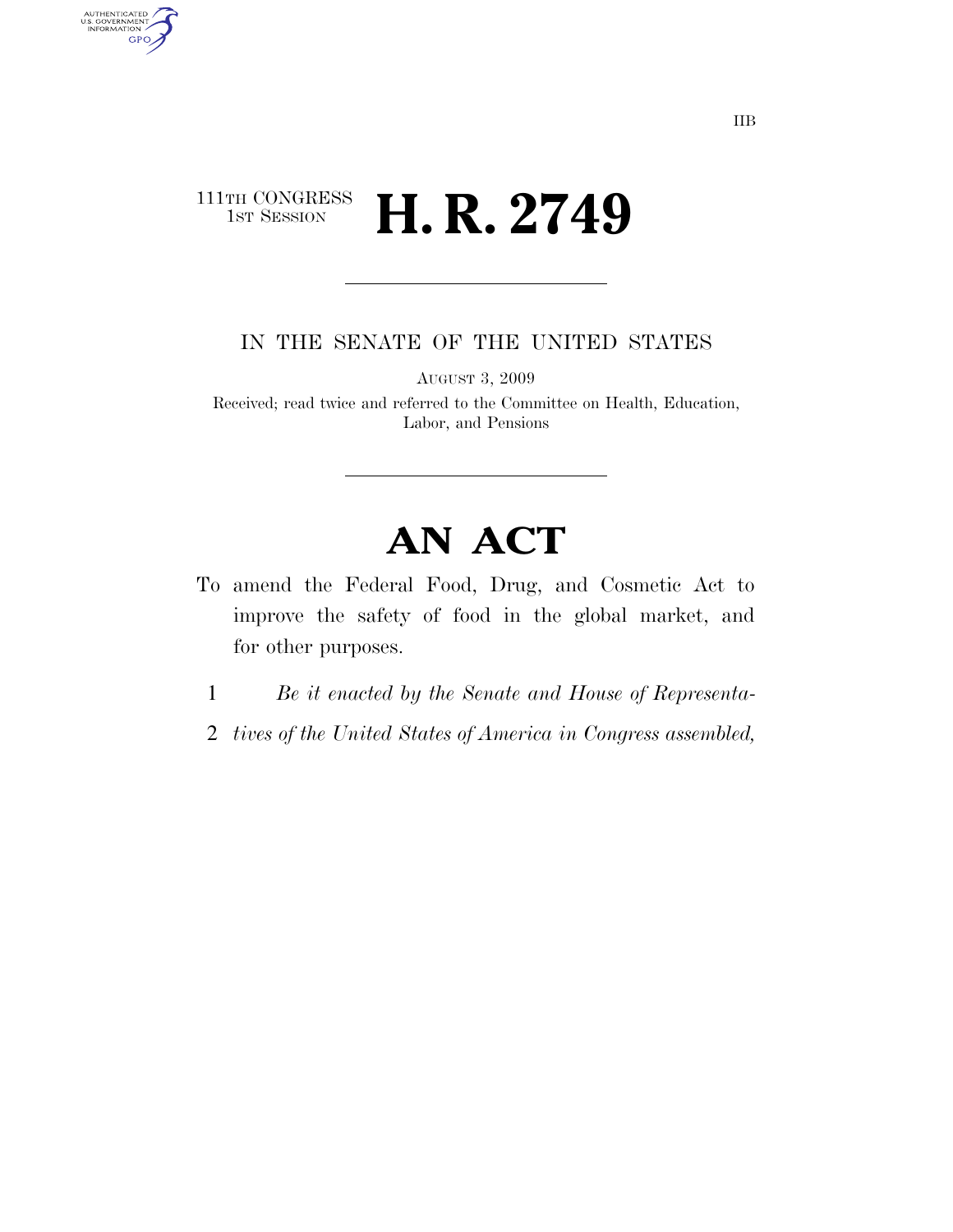## 1 **SECTION 1. SHORT TITLE.**

2 This Act may be cited as the ''Food Safety Enhance-

3 ment Act of 2009''.

# 4 **SEC. 2. TABLE OF CONTENTS.**

# 5 The table of contents of this Act is as follows:

- Sec. 1. Short title.
- Sec. 2. Table of contents.
- Sec. 3. References.
- Sec. 4. Rules of construction.
- Sec. 5. USDA exemptions.
- Sec. 6. Alcohol-related facilities.

### TITLE I—FOOD SAFETY

#### Subtitle A—Prevention

- Sec. 101. Changes in registration of food facilities.
- Sec. 102. Hazard analysis, risk-based preventive controls, food safety plan, finished product test results from category 1 facilities.
- Sec. 103. Performance standards.
- Sec. 104. Safety standards for produce and certain other raw agricultural commodities.
- Sec. 105. Risk-based inspection schedule.
- Sec. 106. Access to records.
- Sec. 107. Traceability of food.
- Sec. 108. Reinspection and food recall fees applicable to facilities.
- Sec. 109. Certification and accreditation.
- Sec. 110. Testing by accredited laboratories.
- Sec. 111. Notification, nondistribution, and recall of adulterated or misbranded food.
- Sec. 112. Reportable food registry; exchange of information.
- Sec. 113. Safe and secure food importation program.
- Sec. 114. Infant formula.

#### Subtitle B—Intervention

- Sec. 121. Surveillance.
- Sec. 122. Public education and advisory system.
- Sec. 123. Research.

#### Subtitle C—Response

- Sec. 131. Procedures for seizure.
- Sec. 132. Administrative detention.
- Sec. 133. Authority to prohibit or restrict the movement of food.
- Sec. 134. Criminal penalties.
- Sec. 135. Civil penalties for violations relating to food.
- Sec. 136. Improper import entry filings.

#### TITLE II—MISCELLANEOUS

Sec. 201. Food substances generally recognized as safe.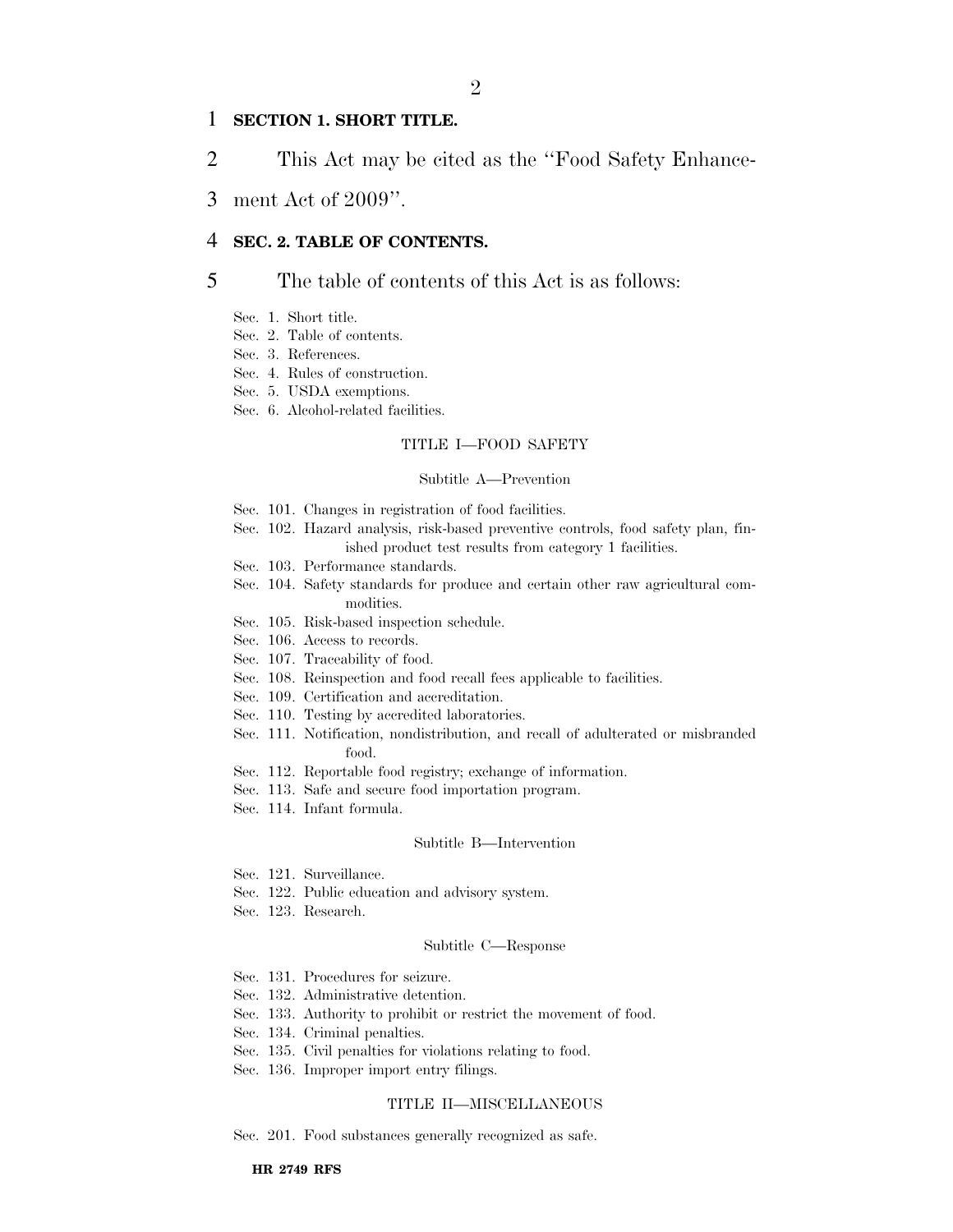- Sec. 202. Country of origin labeling.
- Sec. 203. Exportation certificate program.
- Sec. 204. Registration for commercial importers of food; fee.
- Sec. 205. Registration for customs brokers.
- Sec. 206. Unique identification number for food facilities, importers, and custom brokers.
- Sec. 207. Prohibition against delaying, limiting, or refusing inspection.
- Sec. 208. Dedicated foreign inspectorate.
- Sec. 209. Plan and review of continued operation of field laboratories.
- Sec. 210. False or misleading reporting to FDA.
- Sec. 211. Subpoena authority.
- Sec. 212. Whistleblower protections.
- Sec. 213. Extraterritorial jurisdiction.
- Sec. 214. Support for training institutes.
- Sec. 215. Bisphenol A in food and beverage containers.
- Sec. 216. Lead content labeling requirement for ceramic tableware and cookware.

## 1 **SEC. 3. REFERENCES.**

 Except as otherwise specified, whenever in this Act an amendment is expressed in terms of an amendment to a section or other provision, the reference shall be consid- ered to be made to a section or other provision of the Fed- eral Food, Drug, and Cosmetic Act (21 U.S.C. 301 et 7 seq.).

# 8 **SEC. 4. RULES OF CONSTRUCTION.**

9 (a) Nothing in this Act or the amendments made by 10 this Act shall be construed to prohibit or limit—

11 (1) any cause of action under State law; or

- 12 (2) the introduction of evidence of compliance
- 13 or noncompliance with the requirements of the Fed-
- 14 eral Food, Drug, and Cosmetic Act (21 U.S.C. 301
- 15 et seq.).

16 (b) Nothing in this Act or any amendment made by 17 this Act shall be construed to—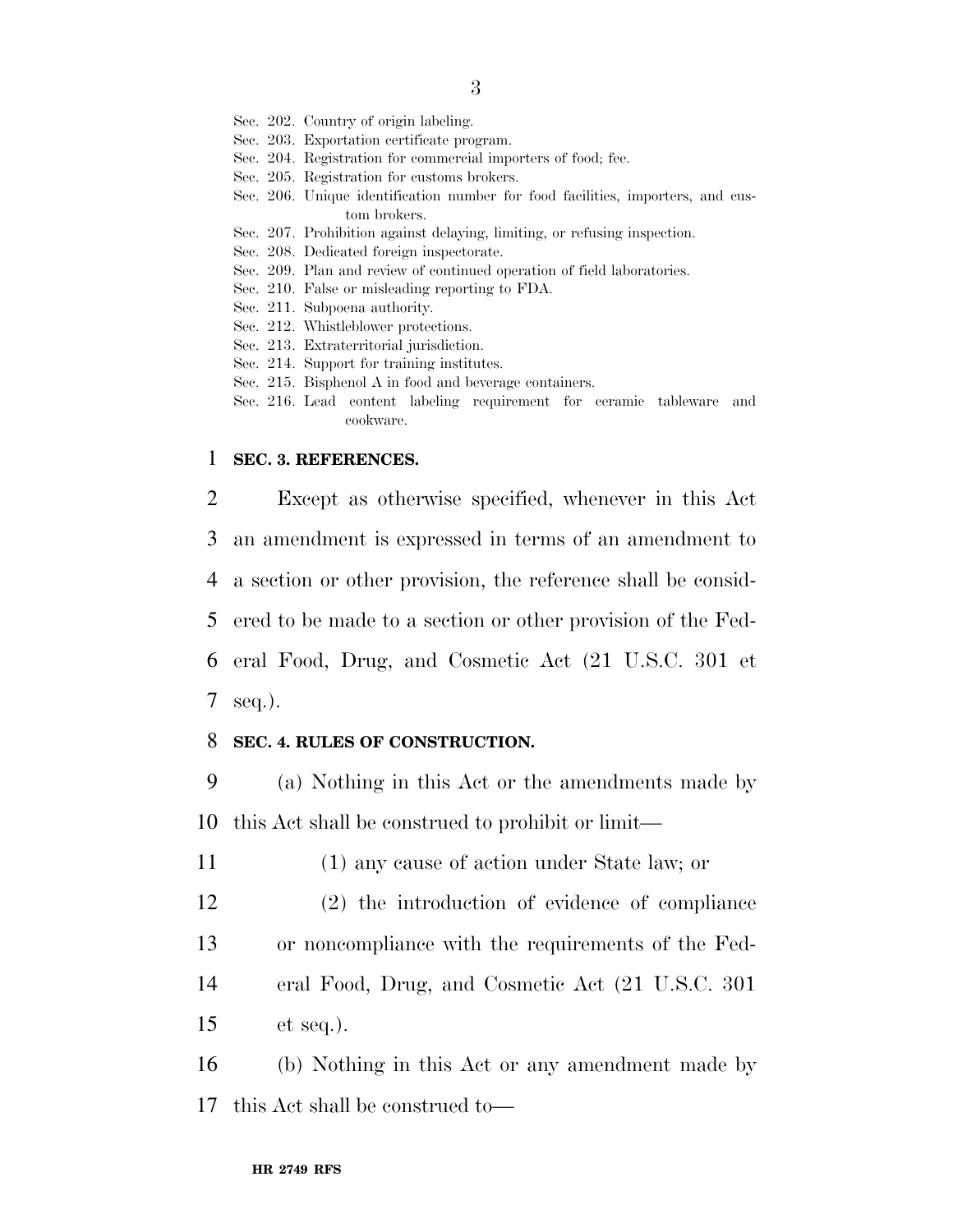| $\mathbf{1}$   | (1) alter the jurisdiction between the Secretary                   |
|----------------|--------------------------------------------------------------------|
| $\overline{2}$ | of Agriculture and the Secretary of Health and                     |
| 3              | Human Services, under applicable statutes and regu-                |
| $\overline{4}$ | lations;                                                           |
| 5              | limit the authority of the Secretary of<br>(2)                     |
| 6              | Health and Human Services to issue regulations re-                 |
| 7              | lated to the safety of food under—                                 |
| 8              | (A) the Federal Food, Drug, and Cosmetic                           |
| 9              | Act $(21 \text{ U.S.C. } 301 \text{ et seq.})$ as in effect on the |
| 10             | day before the date of the enactment of this                       |
| 11             | Act; or                                                            |
| 12             | (B) the Public Health Service Act (42)                             |
| 13             | U.S.C. 301 et seq.) as in effect on the day be-                    |
| 14             | fore the date of the enactment of this Act; or                     |
| 15             | (3) impede, minimize, or affect the authority of                   |
| 16             | the Secretary of Agriculture to prevent, control, or               |
| 17             | mitigate a plant or animal health emergency, or a                  |
| 18             | food emergency involving products regulated under                  |
| 19             | the Federal Meat Inspection Act (21 U.S.C. 601 et                  |
| 20             | seq.), the Poultry Products Inspection Act (21)                    |
| 21             | U.S.C. 451 et seq.), or the Egg Products Inspection                |
| <u>22</u>      | Act (21 U.S.C. 1031 et seq.).                                      |
|                |                                                                    |

# **SEC. 5. USDA EXEMPTIONS.**

 (a) USDA-REGULATED PRODUCTS.—Food is exempt from the requirements of this Act to the extent that such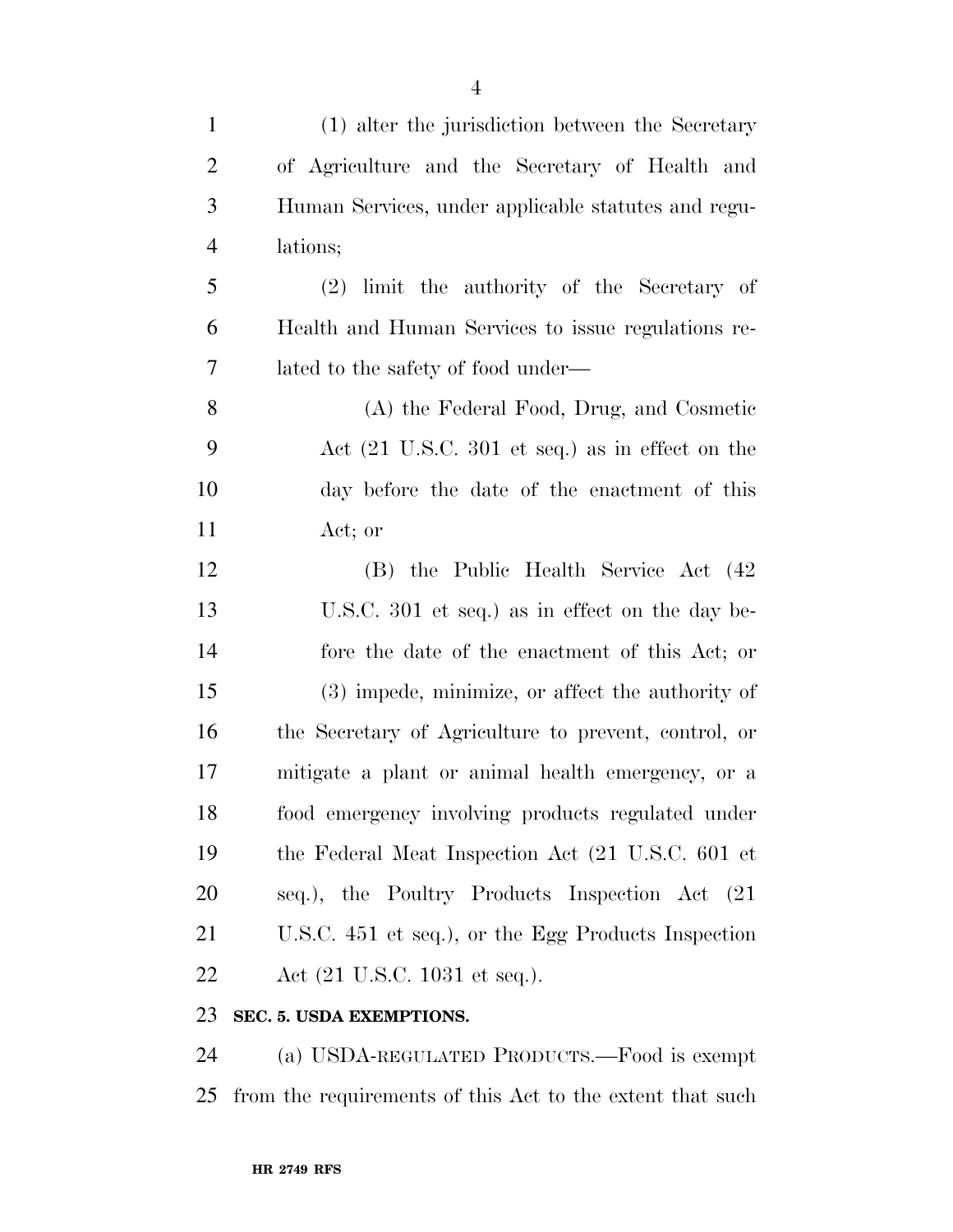food is regulated by the Secretary of Agriculture under the Federal Meat Inspection Act (21 U.S.C. 601 et seq.), the Poultry Products Inspection Act (21 U.S.C. 451 et seq.), or the Egg Products Inspection Act (21 U.S.C. 1031 et seq.).

 (b) LIVESTOCK AND POULTRY.—Livestock and poul- try that are intended to be presented for slaughter pursu- ant to the regulations by the Secretary of Agriculture under the Federal Meat Inspection Act or the Poultry Products Inspection Act are exempt from the require- ments of this Act. A cow, sheep, or goat that is used for the production of milk is exempt from the requirements of this Act.

 (c) USDA-REGULATED FACILITIES.—A facility is ex- empt from the requirements of this Act to the extent such facility is regulated as an official establishment by the Sec- retary of Agriculture under the Federal Meat Inspection Act, the Poultry Products Inspection Act, or the Egg Products Inspection Act or under a program recognized by the Secretary of Agriculture as at least equal to Fed- eral regulation under the Federal Meat Inspection Act, the Poultry Products Inspection Act, or the Egg Products In-spection Act.

 (d) FARMS.—A farm is exempt from the require-ments of this Act to the extent such farm raises animals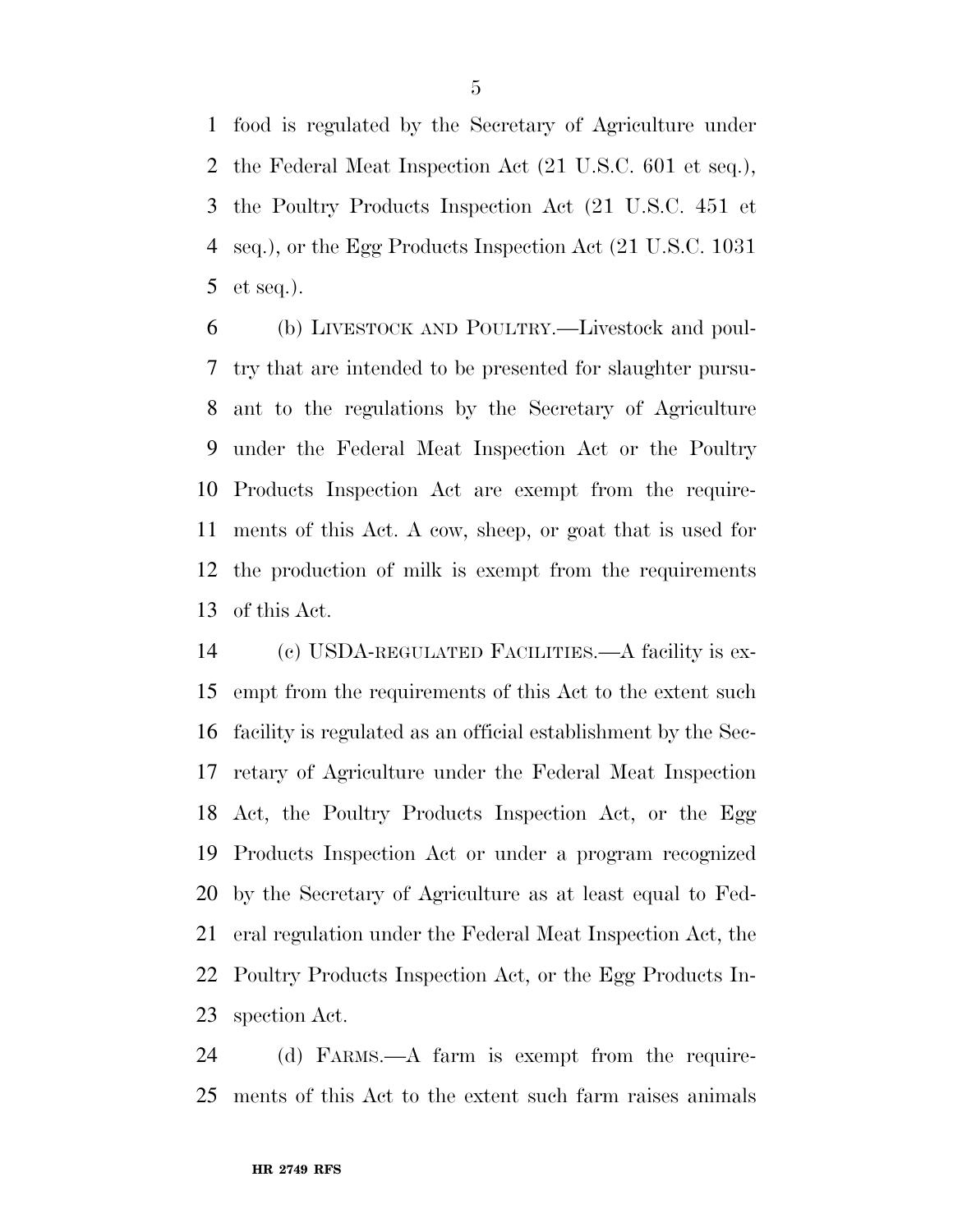from which food is derived that is regulated under the Federal Meat Inspection Act, the Poultry Products In-spection Act, or the Egg Products Inspection Act.

# **SEC. 6. ALCOHOL-RELATED FACILITIES.**

 (a) IN GENERAL.—With the exception of the amend- ments made by section 101(a) and (b) and section 113 of this Act, nothing in this Act, or the amendments made by this Act, shall be construed to apply to a facility that—

 (1) under the Federal Alcohol Administration Act (27 U.S.C. 201 et seq.) or chapter 51 of subtitle E of the Internal Revenue Code of 1986 (26 U.S.C. 5291 et seq.) is required to obtain a permit or to register with the Secretary of the Treasury as a con-dition of doing business in the United States; and

 (2) under section 415 of the Federal Food, Drug, and Cosmetic Act (21 U.S.C. 350d), as amended by this Act, is required to register as a fa- cility because such facility is engaged in manufac- turing, processing, packing, or holding 1 or more al-coholic beverages.

 (b) LIMITED RECEIPT AND DISTRIBUTION OF NON- ALCOHOL FOOD.—Subsection (a) shall not apply to a fa- cility engaged in the distributing of any non-alcohol food, except that subsection (a) shall apply to a facility de-scribed in paragraphs (1) and (2) of subsection (a) that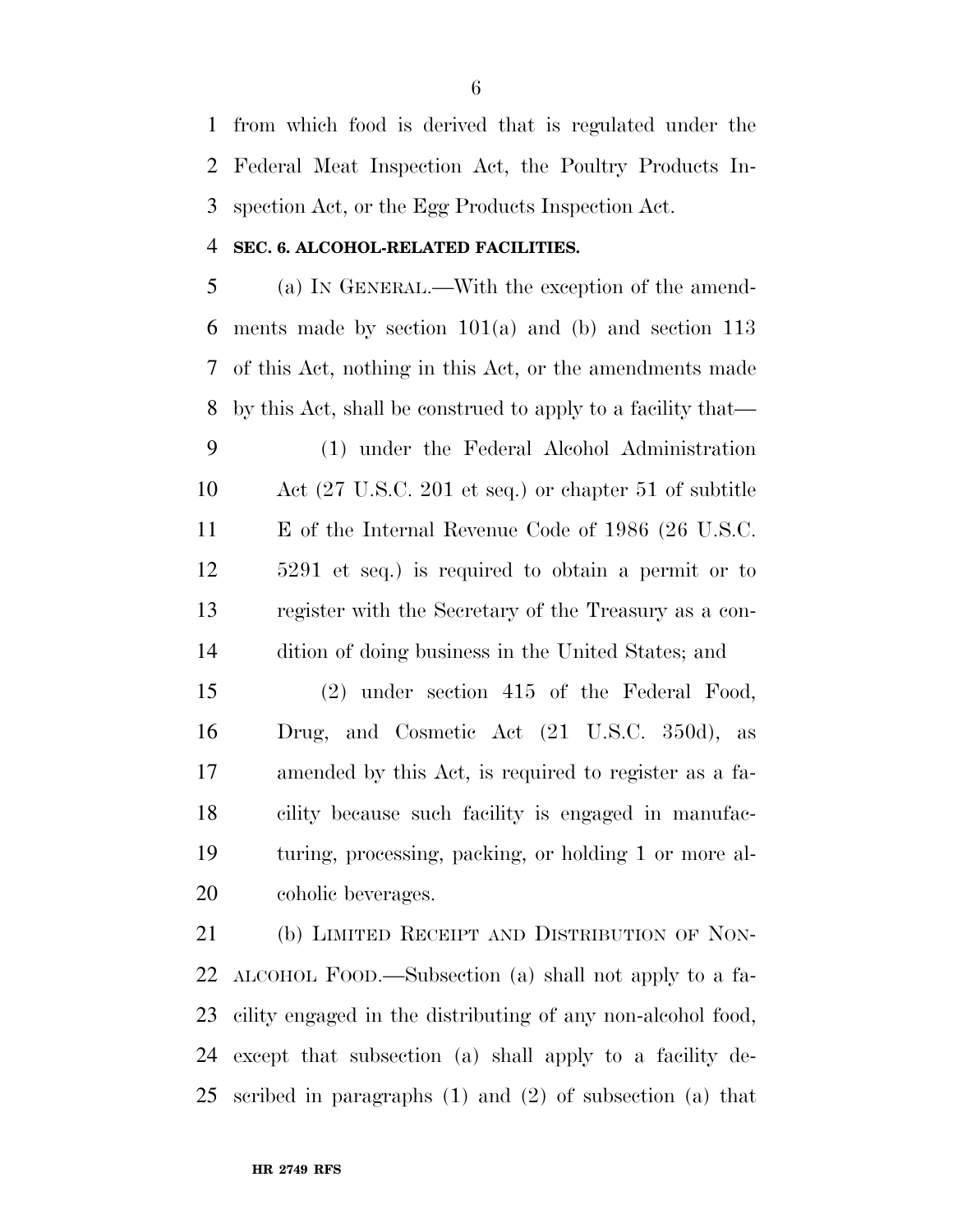| 1              | receives and distributes non-alcohol food provided such      |
|----------------|--------------------------------------------------------------|
| $\overline{2}$ | food is received and distributed—                            |
| 3              | $(1)$ in a prepackaged form that prevents any di-            |
| $\overline{4}$ | rect human contact with such food; and                       |
| 5              | $(2)$ in amounts that constitute not more than 5             |
| 6              | percent of the overall sales of such facility, as deter-     |
| 7              | mined by the Secretary of the Treasury.                      |
| 8              | (c) RULE OF CONSTRUCTION.—This section shall not             |
| 9              | be construed to exempt any food, apart from distilled spir-  |
| 10             | its, wine, and malt beverages, as defined in section 211     |
| 11             | of the Federal Alcohol Administration Act (27 U.S.C.         |
| 12             | 211), from the requirements of this Act and the amend-       |
| 13             | ments made by this Act.                                      |
| 14             | <b>TITLE I-FOOD SAFETY</b>                                   |
|                |                                                              |
| 15             | <b>Subtitle A-Prevention</b>                                 |
| 16             | SEC. 101. CHANGES IN REGISTRATION OF FOOD FACILI-            |
| 17             | TIES.                                                        |
| 18             | (a) MISBRANDING.—Section $403$ (21 U.S.C. 343) is            |
| 19             | amended by adding at the end the following:                  |
| 20             | "(z) If it was manufactured, processed, packed, or           |
| 21             | held in a facility that is not duly registered under section |
| 22             | 415, including a facility whose registration is canceled or  |
| 23             | suspended under such section.".                              |

(b) ANNUAL REGISTRATION.—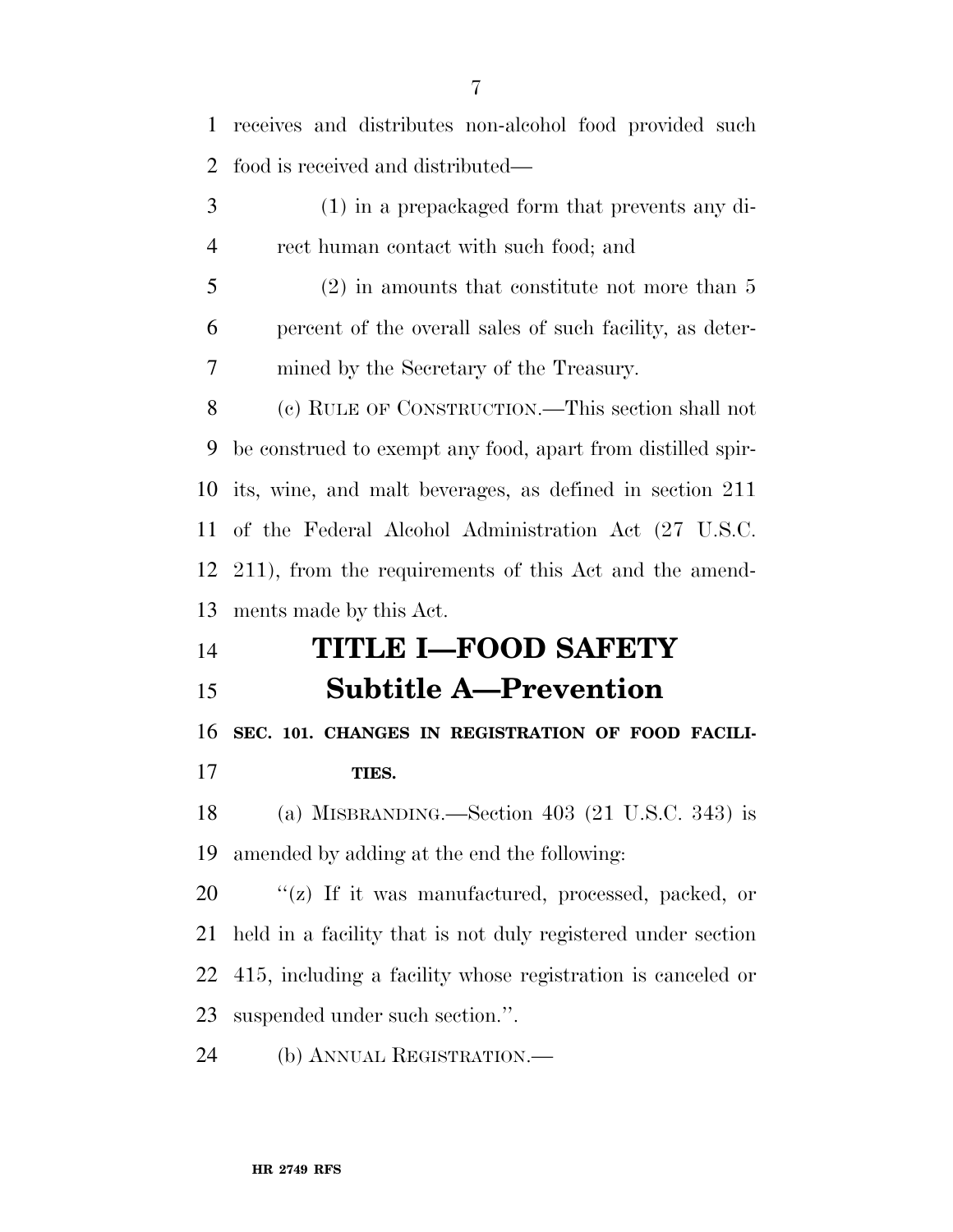(1) DEFINITION OF FACILITY.—Paragraph (1) 2 of section 415(b)  $(21 \text{ U.S.C. } 350d(b))$  is amended to read as follows:

 $\frac{4}{10(A)}$  The term 'facility' means any factory, warehouse, or establishment (including a factory, warehouse, or establishment of an importer) that manufactures, processes, packs, or holds food.

 ''(B) Such term does not include farms; private residences of individuals; restaurants; other retail food establishments; nonprofit food establishments in which food is prepared for or served directly to the consumer; or fishing vessels (except such vessels engaged in processing as defined in section 123.3(k) of title 21, Code of Federal Regulations, or any suc-cessor regulations).

 ''(C)(i) The term 'retail food establishment' means an establishment that, as its primary func- tion, sells food products (including those food prod- ucts that it manufactures, processes, packs, or holds) directly to consumers (including by Internet or mail order).

22 ''(ii) Such term includes— 23  $\qquad$   $\qquad$   $\qquad$   $\qquad$   $\qquad$   $\qquad$   $\qquad$   $\qquad$   $\qquad$   $\qquad$   $\qquad$   $\qquad$   $\qquad$   $\qquad$   $\qquad$   $\qquad$   $\qquad$   $\qquad$   $\qquad$   $\qquad$   $\qquad$   $\qquad$   $\qquad$   $\qquad$   $\qquad$   $\qquad$   $\qquad$   $\qquad$   $\qquad$   $\qquad$   $\qquad$   $\qquad$   $\qquad$   $\qquad$   $\qquad$   $\qquad$   $\$ 24  $\text{``(II)}$  convenience stores;

''(III) vending machine locations; and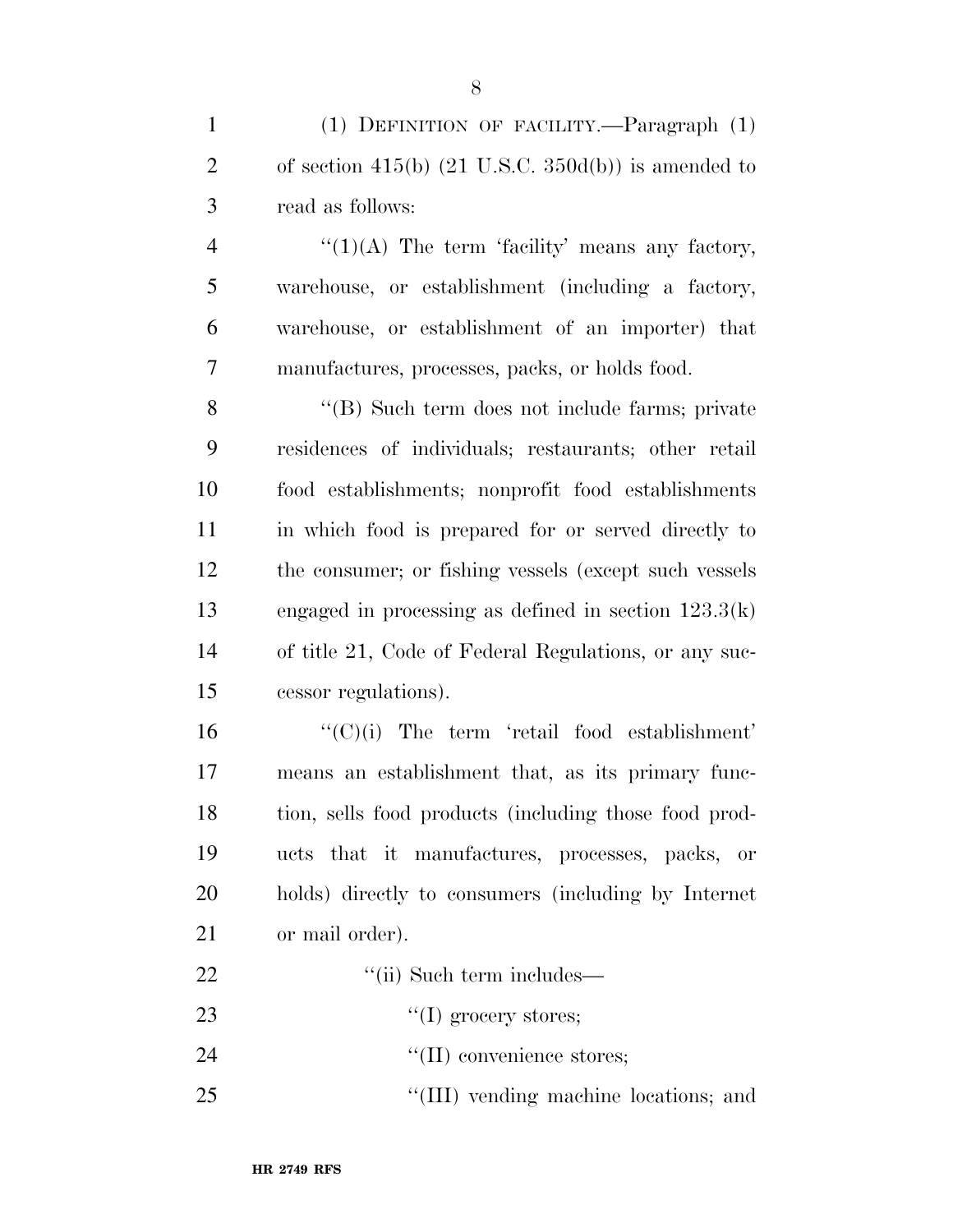| $\mathbf{1}$   | "(IV) stores that sell bagged feed, pet               |
|----------------|-------------------------------------------------------|
| $\overline{2}$ | food, and feed ingredients or additives               |
| 3              | over-the-counter directly to consumers and            |
| $\overline{4}$ | final purchasers for their own personal ani-          |
| 5              | mals.                                                 |
| 6              | "(iii) A retail food establishment's primary          |
| $\overline{7}$ | function is to sell food directly to consumers if     |
| 8              | the annual monetary value of sales of food            |
| 9              | products directly to consumers exceeds the an-        |
| 10             | nual monetary value of sales of food products to      |
| 11             | all other buyers.                                     |
| 12             | $\lq\lq$ (D)(i) The term 'farm' means an operation in |
| 13             | one general physical location devoted to the growing  |
| 14             | and harvesting of crops, the raising of animals (in-  |
| 15             | cluding seafood), or both.                            |
| 16             | $``$ (ii) Such term includes—                         |
| 17             | $\lq\lq$ such an operation that packs or holds        |
| 18             | food, provided that all food used in such activi-     |
| 19             | ties is grown, raised, or consumed on such farm       |
| 20             | or another farm under the same ownership;             |
| 21             | $\lq\lq$ (II) such an operation that manufactures     |
| 22             | or processes food, provided that all food used in     |
| 23             | such activities is consumed on such farm or an-       |
| 24             | other farm under the same ownership;                  |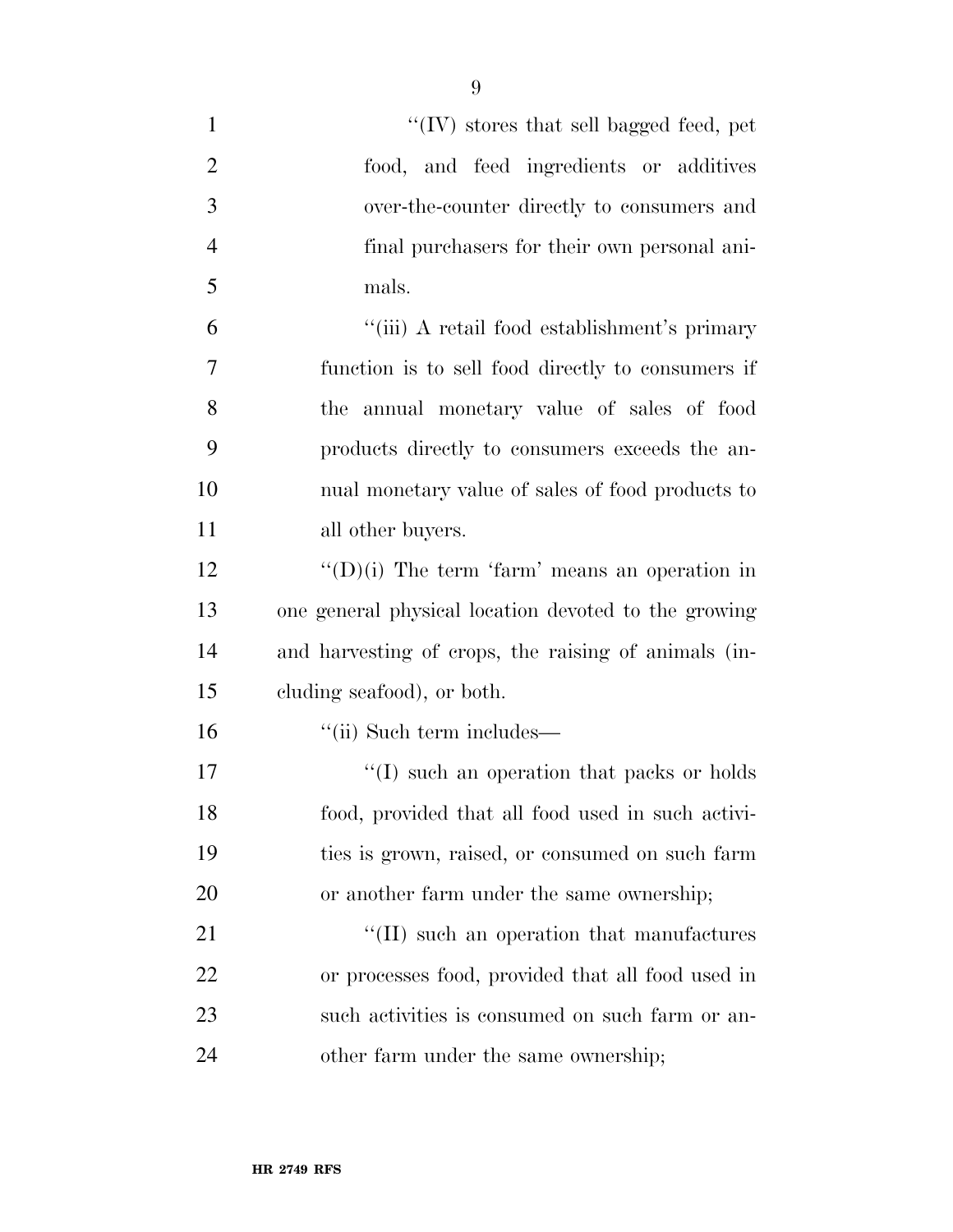1 ''(III) such an operation that sells food di- rectly to consumers if the annual monetary value of sales of the food products from the farm or by an agent of the farm to consumers exceeds the annual monetary value of sales of the food products to all other buyers;  $\gamma$  ''(IV) such an operation that manufactures grains or other feed stuffs that are grown and harvested on such farm or another farm under the same ownership and are distributed directly 11 to 1 or more farms for consumption as food by humans or animals on such farm; and ''(V) a fishery, including a wild fishery, an aquaculture operation or bed, a fresh water fishery, and a saltwater fishery. ''(iii) Such term does not include such an oper- ation that receives manufactured feed from another 18 farm as described in clause  $(ii)(IV)$  if the receiving farm releases the feed to another farm or facility under different ownership. 21 ''(iv) The term 'harvesting' includes washing, 22 trimming of outer leaves of, and cooling produce. 23 "(E) The term 'consumer' does not include a

business.''.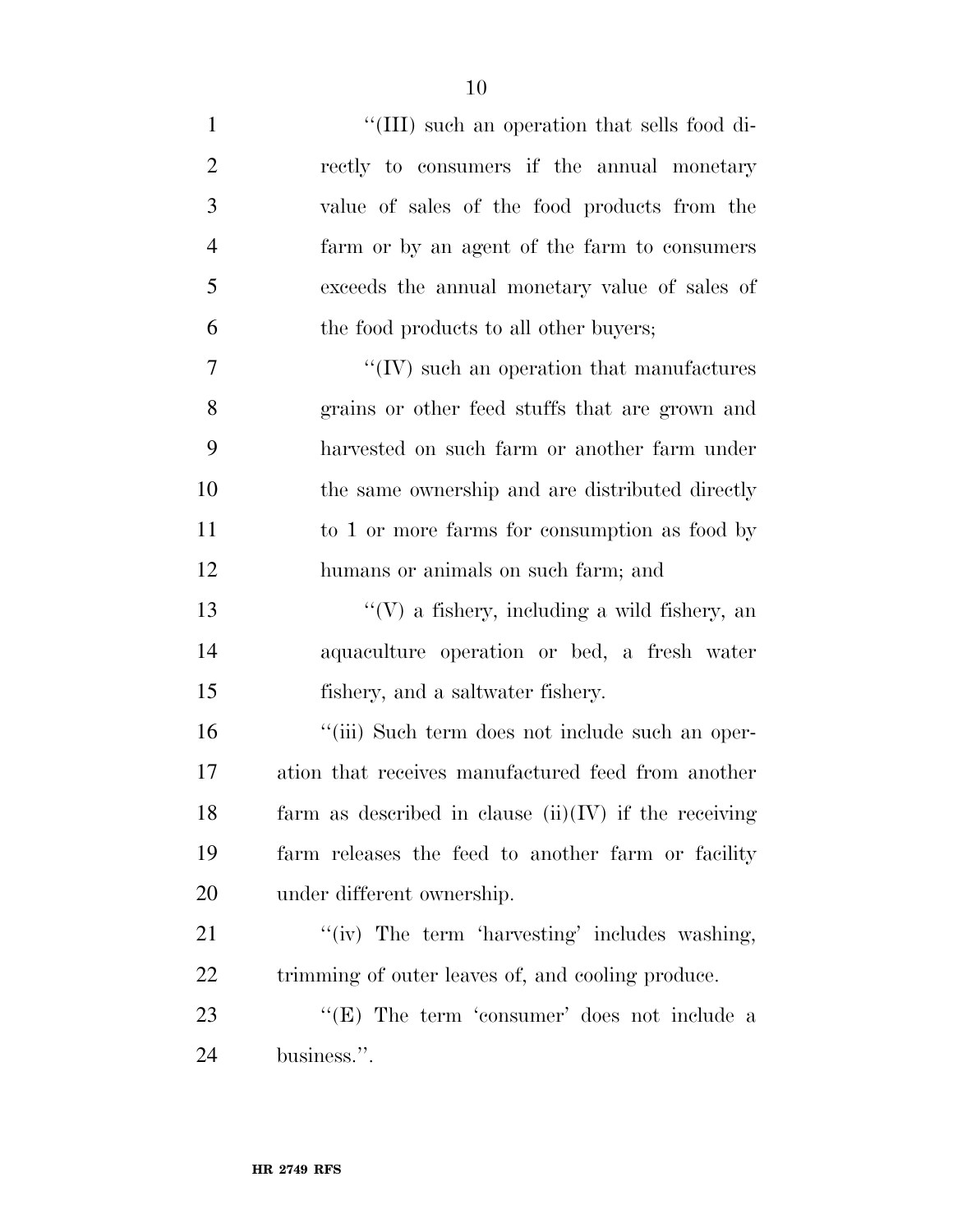| $\mathbf{1}$   | (2) REGISTRATION.—Section 415(a) $(21 \text{ U.S.C.})$ |
|----------------|--------------------------------------------------------|
| $\overline{c}$ | $350d(a)$ is amended—                                  |
| 3              | $(A)$ in the first sentence of paragraph               |
| 4              | $(1)$ —                                                |
| 5              | (i) by striking "require that" and in-                 |
| 6              | serting "require that, on or before Decem-             |
| $\overline{7}$ | ber 31 of each year,"; and                             |
| 8              | (ii) by striking "food for consumption                 |
| 9              | in the United States" and inserting "food              |
| 10             | for consumption in the United States or                |
| 11             | for export from the United States";                    |
| 12             | $(B)$ in subparagraphs $(A)$ and $(B)$ of para-        |
| 13             | $graph (1)$ , by inserting "and pay the registra-      |
| 14             | tion fee required under section 743" after "sub-       |
| 15             | mit a registration to the Secretary" each place        |
| 16             | it appears;                                            |
| 17             | $(C)$ in the first sentence of paragraph $(2)$ ,       |
| 18             | by inserting "in electronic format" after "sub-        |
| 19             | mit"; and                                              |
| 20             | $(D)$ in paragraph $(4)$ , by inserting after          |
| 21             | the first sentence the following: "The Secretary       |
| 22             | shall remove from such list the name of any fa-        |
| 23             | cility that fails to reregister in accordance with     |
| 24             | this section, that fails to pay the registration       |
| 25             | fee required under section 743, or whose reg-          |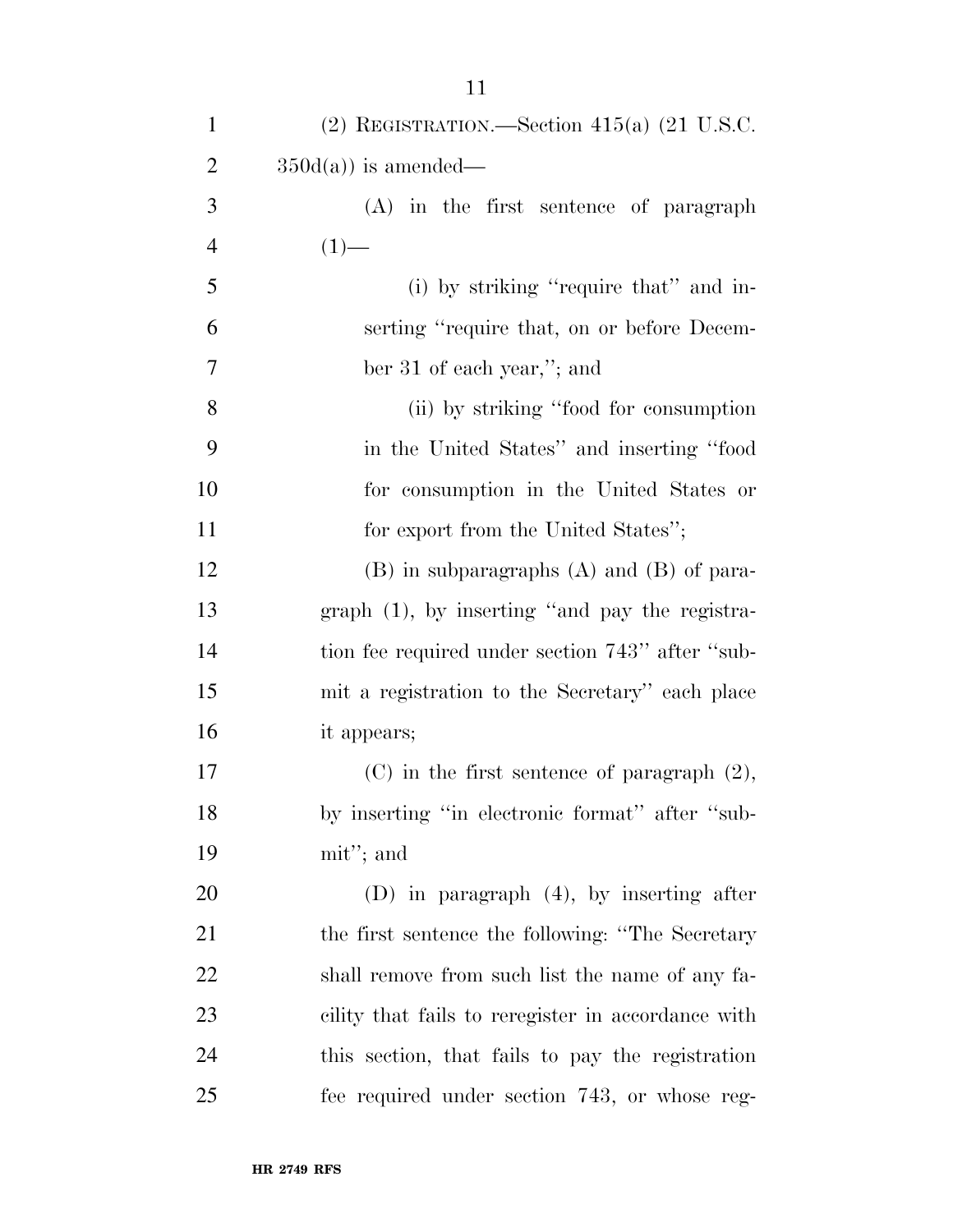| $\mathbf{1}$   | istration is canceled by the registrant, canceled         |
|----------------|-----------------------------------------------------------|
| $\overline{2}$ | by the Secretary in accordance with this sec-             |
| 3              | tion, or suspended by the Secretary in accord-            |
| $\overline{4}$ | ance with this section.".                                 |
| 5              | (3) CONTENTS OF REGISTRATION.—Paragraph                   |
| 6              | (2) of section 415(a) $(21 \text{ U.S.C. } 350d(a))$ , as |
| 7              | amended by paragraph (1), is amended by striking          |
| 8              | "containing information" and all that follows and in-     |
| 9              | serting the following: "containing information that       |
| 10             | identifies the following:                                 |
| 11             | $\lq\lq$ . The name, address, and emergency               |
| 12             | contact information of the facility being reg-            |
| 13             | istered.                                                  |
| 14             | "(B) The primary purpose and business                     |
| 15             | activity of the facility, including the dates of op-      |
| 16             | eration if the facility is seasonal.                      |
| 17             | " $(C)$ The general food category (as defined             |
| 18             | by the Secretary by guidance) of each food                |
| 19             | manufactured, processed, packed, or held at the           |
| 20             | facility.                                                 |
| 21             | "(D) All trade names under which the fa-                  |
| 22             | cility conducts business related to food.                 |
| 23             | The name, address, and 24-hour<br>``(E)                   |
| 24             | emergency contact information of the United               |
| 25             | States distribution agent for the facility, which         |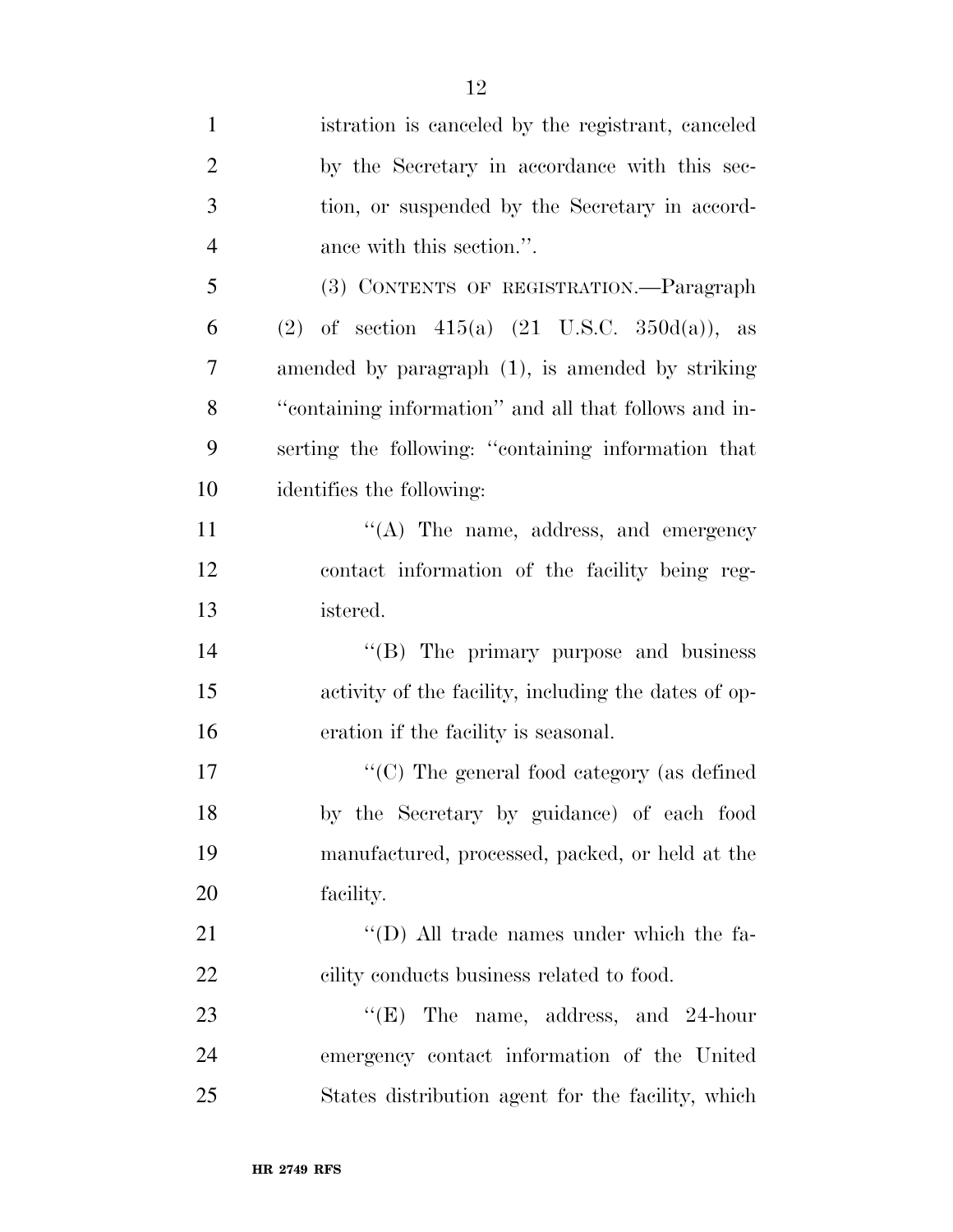| $\mathbf{1}$   | agent shall have access to the information re-          |
|----------------|---------------------------------------------------------|
| $\overline{2}$ | quired to be maintained under section $414(d)$          |
| 3              | for food that is manufactured, processed,               |
| $\overline{4}$ | packed, or held at the facility.                        |
| 5              | "(F) If the facility is located outside of the          |
| 6              | United States, the name, address, and emer-             |
| 7              | gency contact information for a United States           |
| 8              | agent.                                                  |
| 9              | $\lq\lq(G)$ The unique facility identifier of the       |
| 10             | facility, as specified under section 1011.              |
| 11             | "(H) Such additional information per-                   |
| 12             | taining to the facility as the Secretary may re-        |
| 13             | quire by regulation.                                    |
| 14             | The registrant shall notify the Secretary of any        |
| 15             | change in the submitted information not later than      |
| 16             | 30 days after the date of such change, unless other-    |
| 17             | wise specified by the Secretary.".                      |
| 18             | (4) SUSPENSION AND CANCELLATION AUTHOR-                 |
| 19             | ITY.—Section 415(a) $(21 \text{ U.S.C. } 350d(a))$ , as |
| 20             | amended by paragraphs $(1)$ and $(2)$ , is further      |
| 21             | amended by adding at the end the following:             |
| 22             | $``(5)$ SUSPENSION OF REGISTRATION.—                    |
| 23             | "(A) IN GENERAL.—The Secretary may                      |
| 24             | suspend the registration of any facility reg-           |
| 25             | istered under this section for a violation of this      |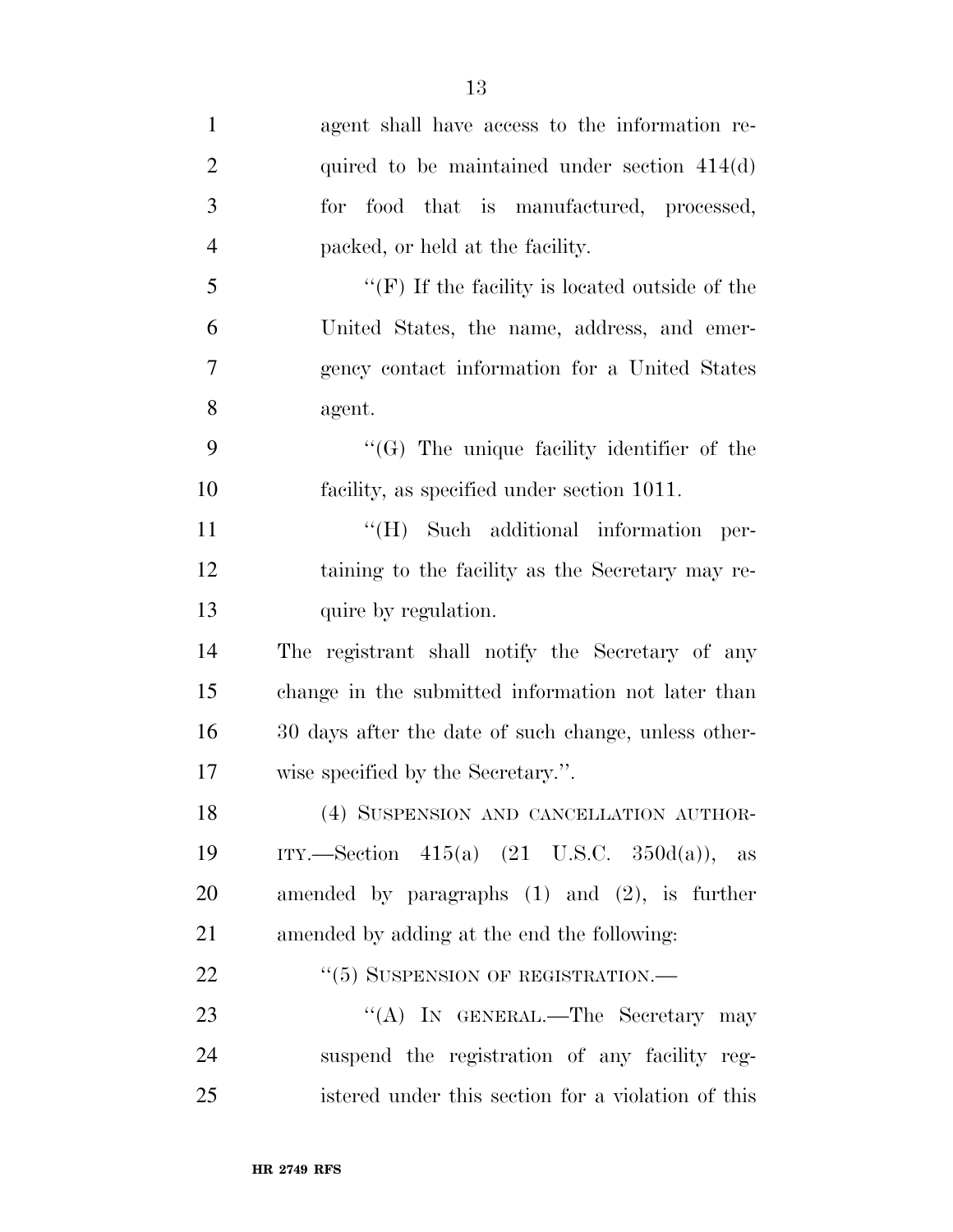| $\mathbf{1}$   | Act that could result in serious adverse health    |
|----------------|----------------------------------------------------|
| $\overline{2}$ | consequences or death to humans or animals.        |
| 3              | "(B) NOTICE OF SUSPENSION.-Suspen-                 |
| $\overline{4}$ | sion of a registration shall be preceded by—       |
| 5              | "(i) notice to the facility of the intent          |
| 6              | to suspend the registration; and                   |
| $\tau$         | "(ii) an opportunity for an informal               |
| 8              | hearing, as defined in guidance or regula-         |
| 9              | tions issued by the Secretary, concerning          |
| 10             | the suspension of such registration for            |
| 11             | such facility.                                     |
| 12             | " $(C)$ REQUEST.—The owner, operator, or           |
| 13             | agent in charge of a facility whose registration   |
| 14             | is suspended may request that the Secretary va-    |
| 15             | cate the suspension of registration when such      |
| 16             | owner, operator, or agent has corrected the vio-   |
| 17             | lation that is the basis for such suspension.      |
| 18             | "(D) VACATING OF SUSPENSION.-If,                   |
| 19             | based on an inspection of the facility or other    |
| 20             | information, the Secretary determines that ade-    |
| 21             | quate reasons do not exist to continue the sus-    |
| 22             | pension of a registration, the Secretary shall va- |
| 23             | cate such suspension.                              |
| 24             | "(6) CANCELLATION OF REGISTRATION.-                |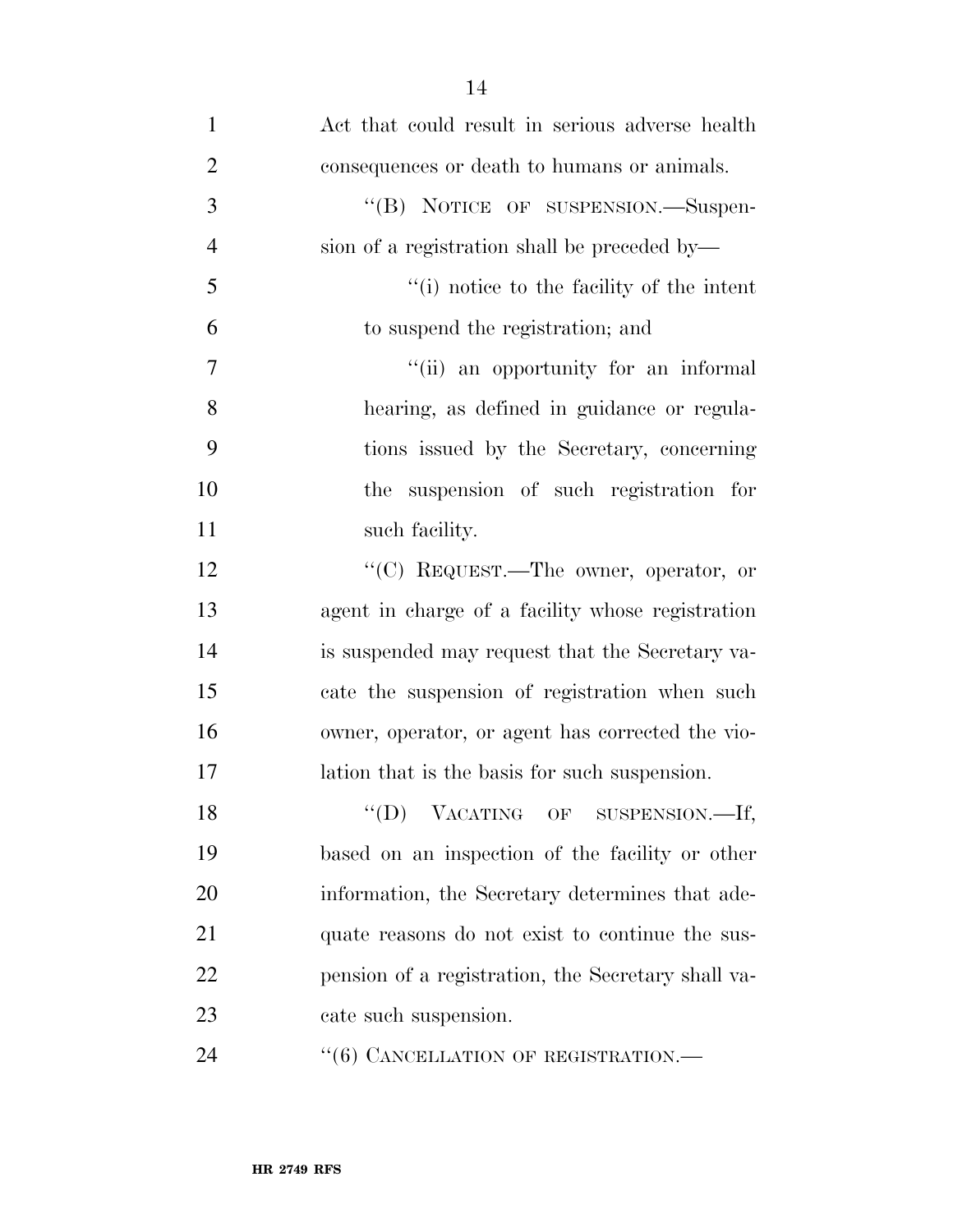1 "(A) In GENERAL.—Not earlier than 10 days after providing the notice under subpara- graph (B), the Secretary may cancel a registra- tion if the Secretary determines that— ''(i) the registration was not updated in accordance with this section or other- wise contains false, incomplete, or inac- curate information; or 9 ''(ii) the required registration fee has not been paid within 30 days after the date due. 12 "(B) NOTICE OF CANCELLATION.—Can- cellation shall be preceded by notice to the facil- ity of the intent to cancel the registration and the basis for such cancellation. 16 "(C) TIMELY UPDATE OR CORRECTION.— If the registration for the facility is updated or corrected no later than 7 days after notice is provided under subparagraph (B), the Sec- retary shall not cancel such registration. 21 "(7) REPORT TO CONGRESS.—Not later than

 March 30th of each year, the Secretary shall submit to the Congress a report, based on the registrations on or before December 31 of the previous year, on the following: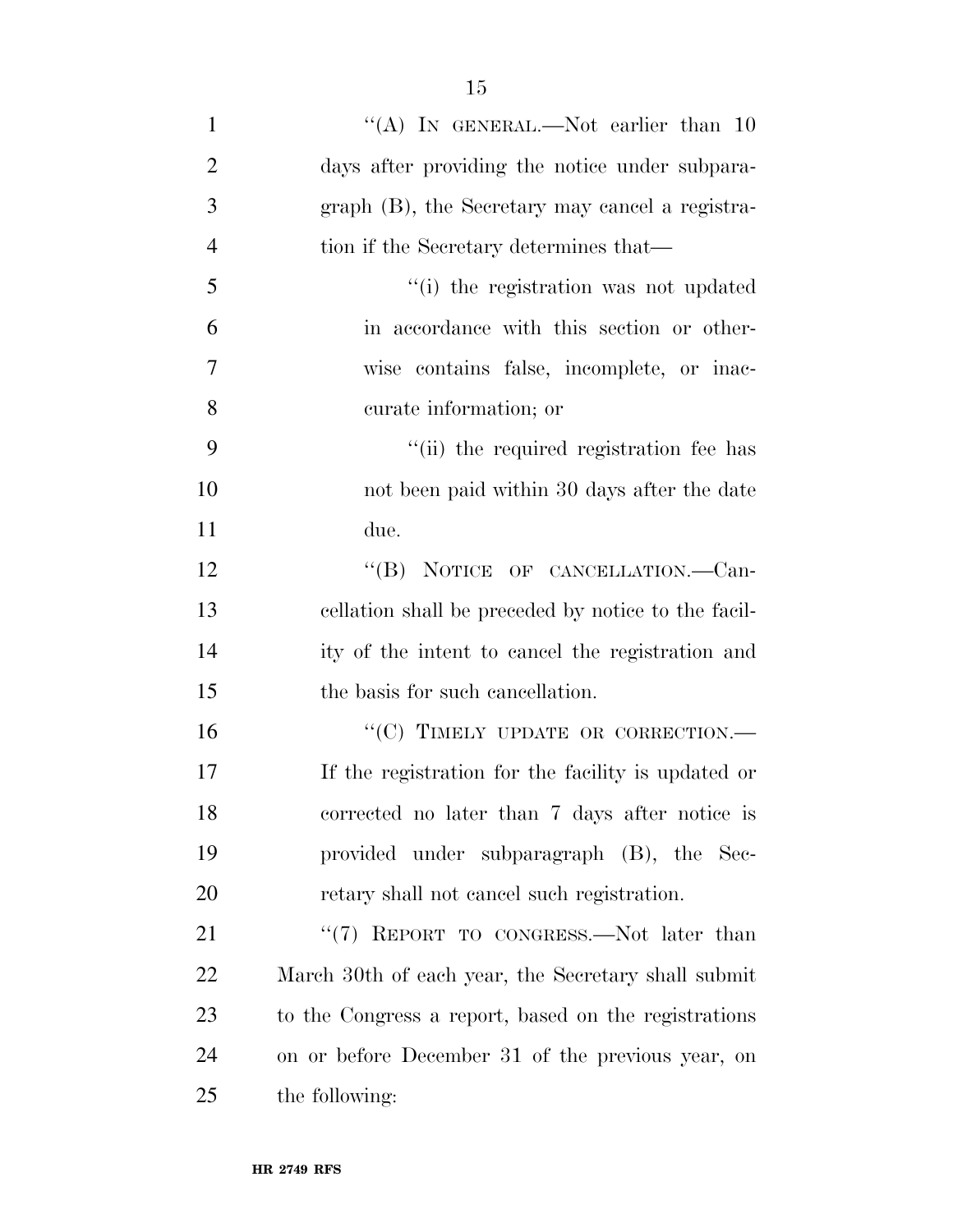| $\mathbf{1}$   | $\lq\lq$ . The number of facilities registered         |
|----------------|--------------------------------------------------------|
| $\overline{2}$ | under this section.                                    |
| 3              | $\lq\lq$ (B) The number of such facilities that are    |
| $\overline{4}$ | domestic.                                              |
| 5              | $\cdot$ (C) The number of such facilities that are     |
| 6              | foreign.                                               |
| $\tau$         | $\lq\lq$ (D) The number of such facilities that        |
| 8              | are high-risk.                                         |
| 9              | " $(E)$ The number of such facilities that are         |
| 10             | low-risk.                                              |
| 11             | $\lq\lq(F)$ The number of such facilities that         |
| 12             | hold food.                                             |
| 13             | "(8) LIMITATION ON DELEGATION.-The au-                 |
| 14             | thority conferred by this subsection to issue an order |
| 15             | to suspend a registration or cancel a registration     |
| 16             | shall not be delegated to any officer or employee      |
| 17             | other than the Commissioner of Food and Drugs,         |
| 18             | the Principal Deputy Commissioner, the Associate       |
| 19             | Commissioner for Regulatory Affairs, or the Direc-     |
| 20             | tor for the Center for Food Safety and Applied Nu-     |
| 21             | trition, of the Food and Drug Administration.".        |
| 22             | (c) REGISTRATION FEE.—Chapter VII (21 U.S.C.           |
| 23             | 371 et seq.) is amended by adding at the end of sub-   |
| 24             | chapter C the following:                               |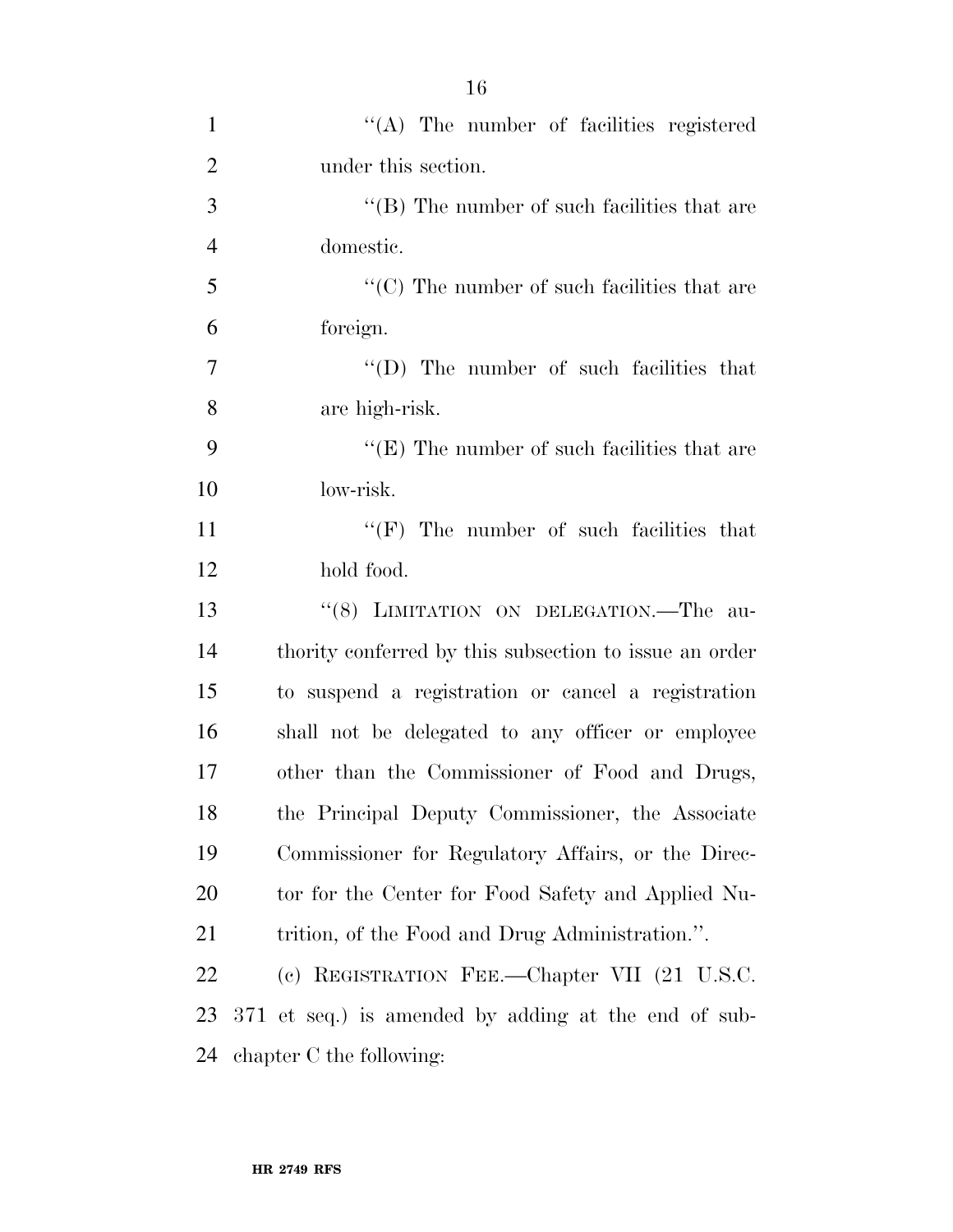| $\mathbf{1}$   | "PART 6-FEES RELATING TO FOOD                           |
|----------------|---------------------------------------------------------|
| $\overline{2}$ | "SEC. 743. FACILITY REGISTRATION FEE.                   |
| 3              | $\lq\lq$ (a) In GENERAL.—                               |
| $\overline{4}$ | "(1) ASSESSMENT AND COLLECTION.—Begin-                  |
| 5              | ning in fiscal year 2010, the Secretary shall assess    |
| 6              | and collect an annual fee for the registration of a fa- |
| 7              | cility under section 415.                               |
| 8              | "(2) PAYABLE DATE.—A fee under this section             |
| 9              | shall be payable—                                       |
| 10             | $\lq\lq$ for a facility that was not registered         |
| 11             | under section 415 for the preceding fiscal year,        |
| 12             | on the date of registration; and                        |
| 13             | $\lq\lq$ (B) for any other facility—                    |
| 14             | "(i) for fiscal year 2010, not later                    |
| 15             | than the sooner of 90 days after the date               |
| 16             | of the enactment of this part or December               |
| 17             | $31, 2009;$ and                                         |
| 18             | "(ii) for a subsequent fiscal year, not                 |
| 19             | later than December 31 of such fiscal year.             |
| 20             | $\lq\lq(b)$ FEE AMOUNTS.—                               |
| 21             | $\cdot$ (1) In GENERAL.—The registration fee under      |
| 22             | subsection (a) shall be—                                |
| 23             | "(A) for fiscal year 2010, $$500$ ; and                 |
| 24             | $\lq$ (B) for fiscal year 2011 and each subse-          |
| 25             | quent fiscal year, the fee for fiscal year 2010 as      |
| 26             | adjusted under subsection (c).                          |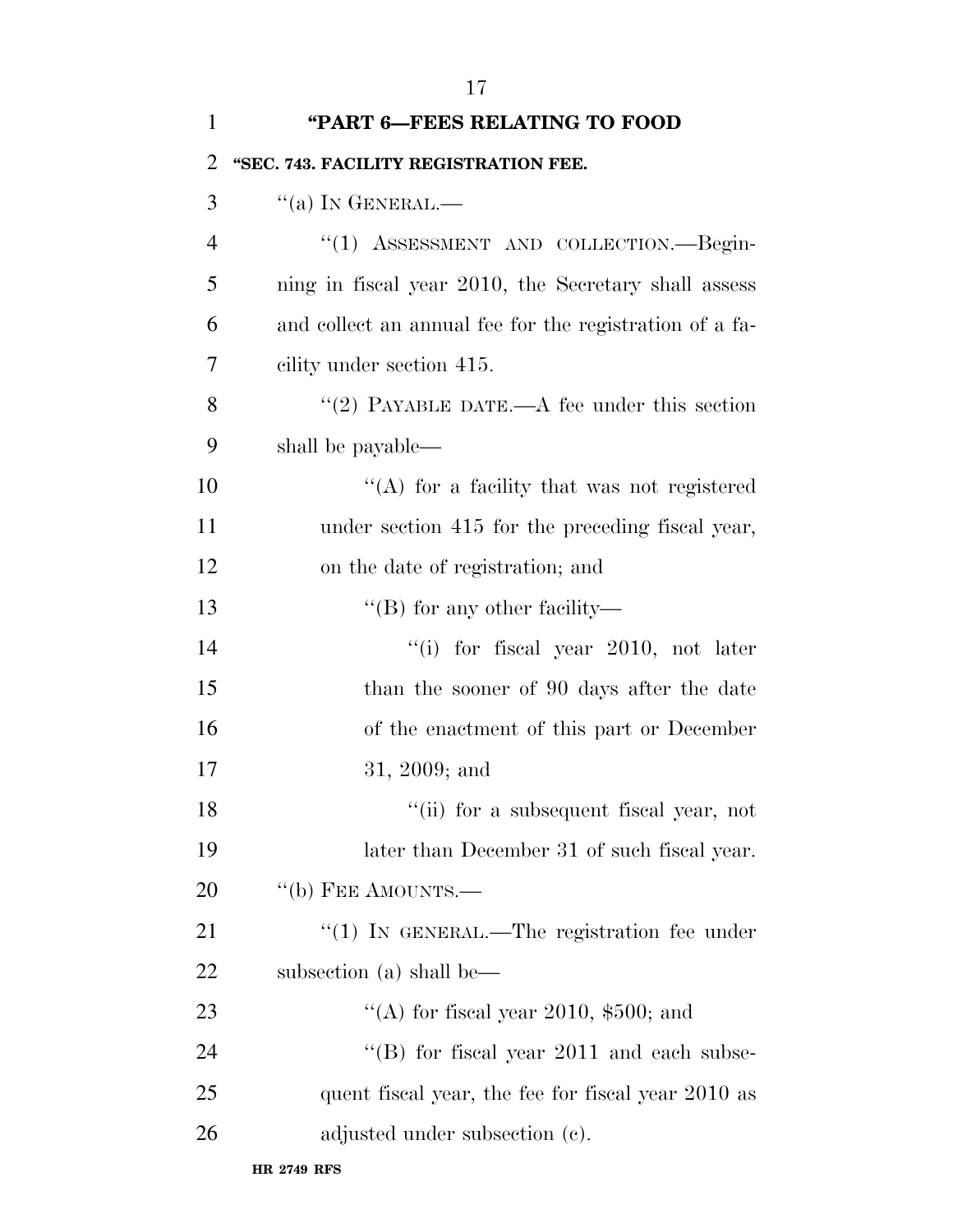1 "(2) ANNUAL FEE SETTING.—The Secretary shall, not later than 60 days before the start of fis- cal year 2011 and each subsequent fiscal year, es- tablish, for the next fiscal year, registration fees under subsection (a), as described in paragraph (1). ''(3) MAXIMUM AMOUNT.—Notwithstanding paragraph (1), a person who owns or operates mul- tiple facilities for which a fee must be paid under this section for a fiscal year shall be liable for not more than \$175,000 in aggregate fees under this section for such fiscal year.

12 "(c) INFLATION ADJUSTMENT.—For fiscal year 2011 and each subsequent fiscal year, the fee amount under subsection (b)(1) shall be adjusted by the Secretary by no- tice, published in the Federal Register, to reflect the greater of—

 $\frac{1}{2}$  (1) the total percentage change that occurred in the Consumer Price Index for all urban con- sumers (all items; U.S. city average) for the 12- month period ending June 30 preceding the fiscal year for which fees are being established;

  $\qquad$  ''(2) the total percentage change for the pre- vious fiscal year in basic pay under the General Schedule in accordance with section 5332 of title 5, United States Code, as adjusted by any locality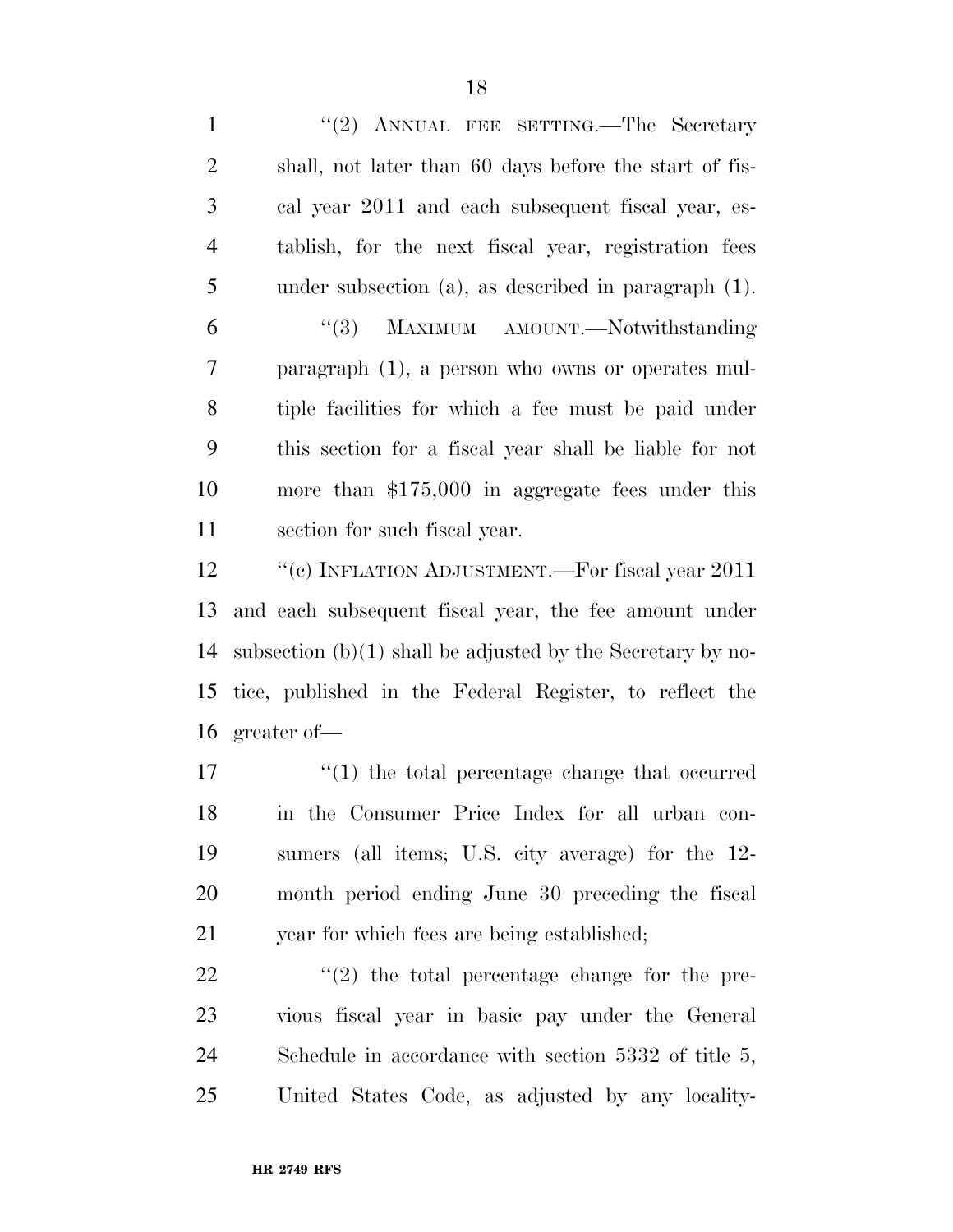based comparability payment pursuant to section 5304 of such title for Federal employees stationed in the District of Columbia; or

4 ''(3) the average annual change in the cost, per full-time equivalent position of the Food and Drug Administration, of all personnel compensation and benefits paid with respect to such positions for the first 5 years of the preceding 6 fiscal years.

 The adjustment made each fiscal year under this sub- section shall be added on a compounded basis to the sum of all adjustments made each fiscal year after fiscal year 2010 under this subsection.

"(d) LIMITATIONS.

14 "(1) IN GENERAL.—Fees under subsection (a) shall be refunded for a fiscal year beginning after fiscal year 2010 unless appropriations for salaries and expenses of the Food and Drug Administration for such fiscal year (excluding the amount of fees appropriated for such fiscal year) are equal to or greater than the amount of appropriations for the salaries and expenses of the Food and Drug Admin- istration for fiscal year 2010 (excluding the amount of fees appropriated for such fiscal year) multiplied by the adjustment factor applicable to the fiscal year involved.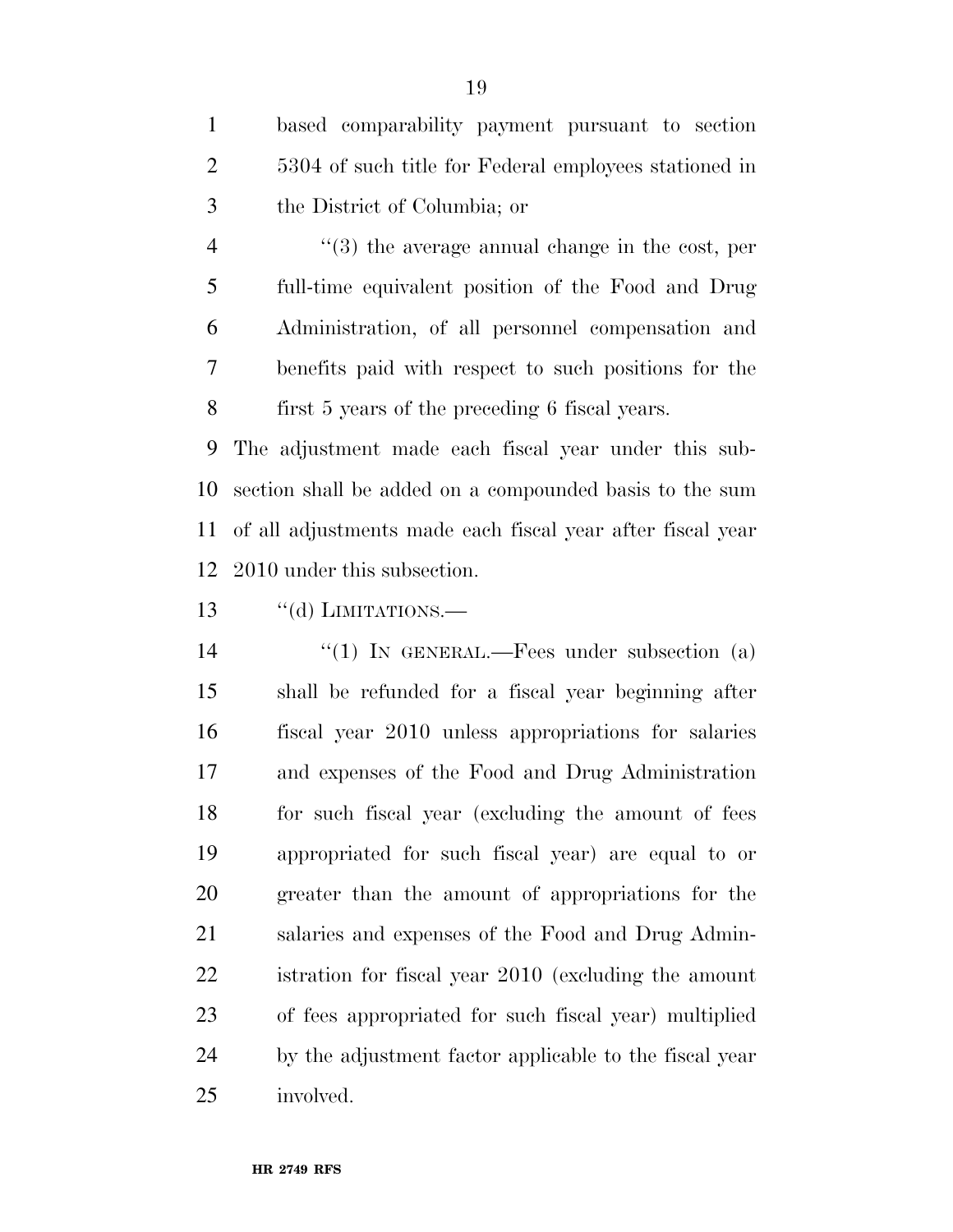1 "(2) AUTHORITY.—If the Secretary does not assess fees under subsection (a) during any portion of a fiscal year because of paragraph (1) and if at a later date in such fiscal year the Secretary may as- sess such fees, the Secretary may assess and collect such fees, without any modification in the rate, for registration under section 415 at any time in such fiscal year. 9 "(3) ADJUSTMENT FACTOR.—In this sub- section, the term 'adjustment factor' applicable to a fiscal year is the Consumer Price Index for all urban consumers (all items; United States city average) for October of the preceding fiscal year divided by such Index for October 2009. 15 "(e) CREDITING AND AVAILABILITY OF FEES.— 16 "(1) IN GENERAL.—Fees authorized under sub- section (a) shall be collected and available for obliga- tion only to the extent and in the amount provided in advance in appropriations Acts. Such fees are au- thorized to remain available until expended. Such sums as may be necessary may be transferred from the Food and Drug Administration salaries and ex- penses appropriation account without fiscal year lim- itation to such appropriation account for salaries and expenses with such fiscal year limitation.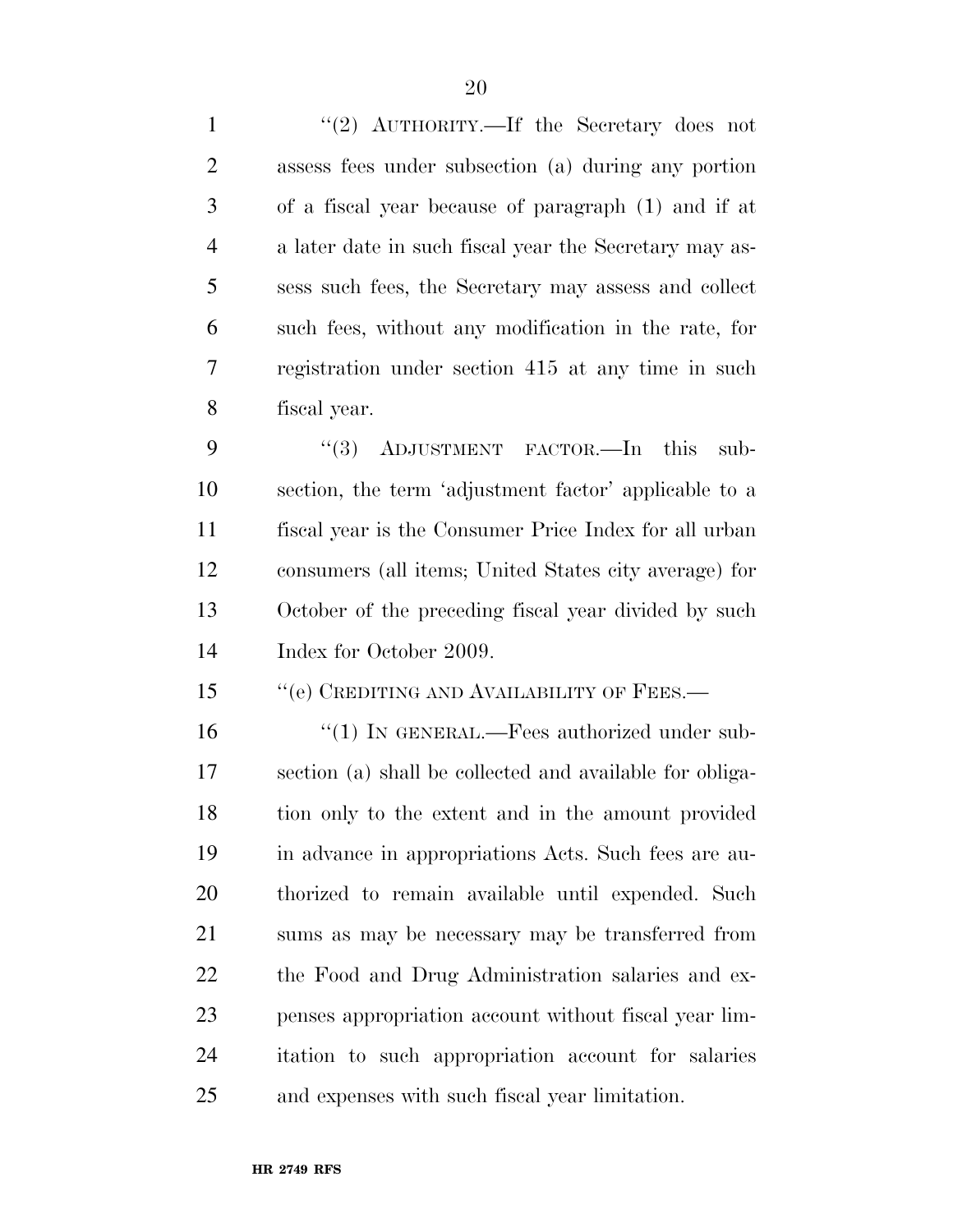| $\mathbf{1}$   | (2)<br>COLLECTIONS AND APPROPRIATIONS                       |
|----------------|-------------------------------------------------------------|
| $\overline{2}$ | ACTS.—The fees authorized by this section—                  |
| 3              | $\lq\lq$ shall be retained in each fiscal year in           |
| $\overline{4}$ | an amount not to exceed the amount specified                |
| 5              | in appropriation Acts, or otherwise made avail-             |
| 6              | able for obligation, for such fiscal year; and              |
| 7              | "(B) shall only be collected and available                  |
| 8              | to defray the costs of food safety activities.              |
| 9              | "(3) AUTHORIZATION OF APPROPRIATIONS.-                      |
| 10             | For each of fiscal years 2010 through 2014, there           |
| 11             | are authorized to be appropriated for fees under this       |
| 12             | section such sums as may be necessary.                      |
| 13             | "(4) PUBLIC MEETINGS.—For each fiscal year,                 |
| 14             | the Secretary shall hold a public meeting on how            |
| 15             | fees collected under this section will be used to de-       |
| 16             | fray the costs of food safety activities in order to so-    |
| 17             | licit the views of the regulated industry, consumers,       |
| 18             | and other interested stakeholders.                          |
| 19             | "(f) COLLECTION OF UNPAID FEES.—In any case                 |
| 20             | where the Secretary does not receive payment of a fee as-   |
| 21             | sessed under subsection (a) within 30 days after it is due, |
| 22             | such fee shall be treated as a claim of the United States   |
| 23             | Government subject to subchapter II of chapter 37 of title  |
| 24             | 31, United States Code.                                     |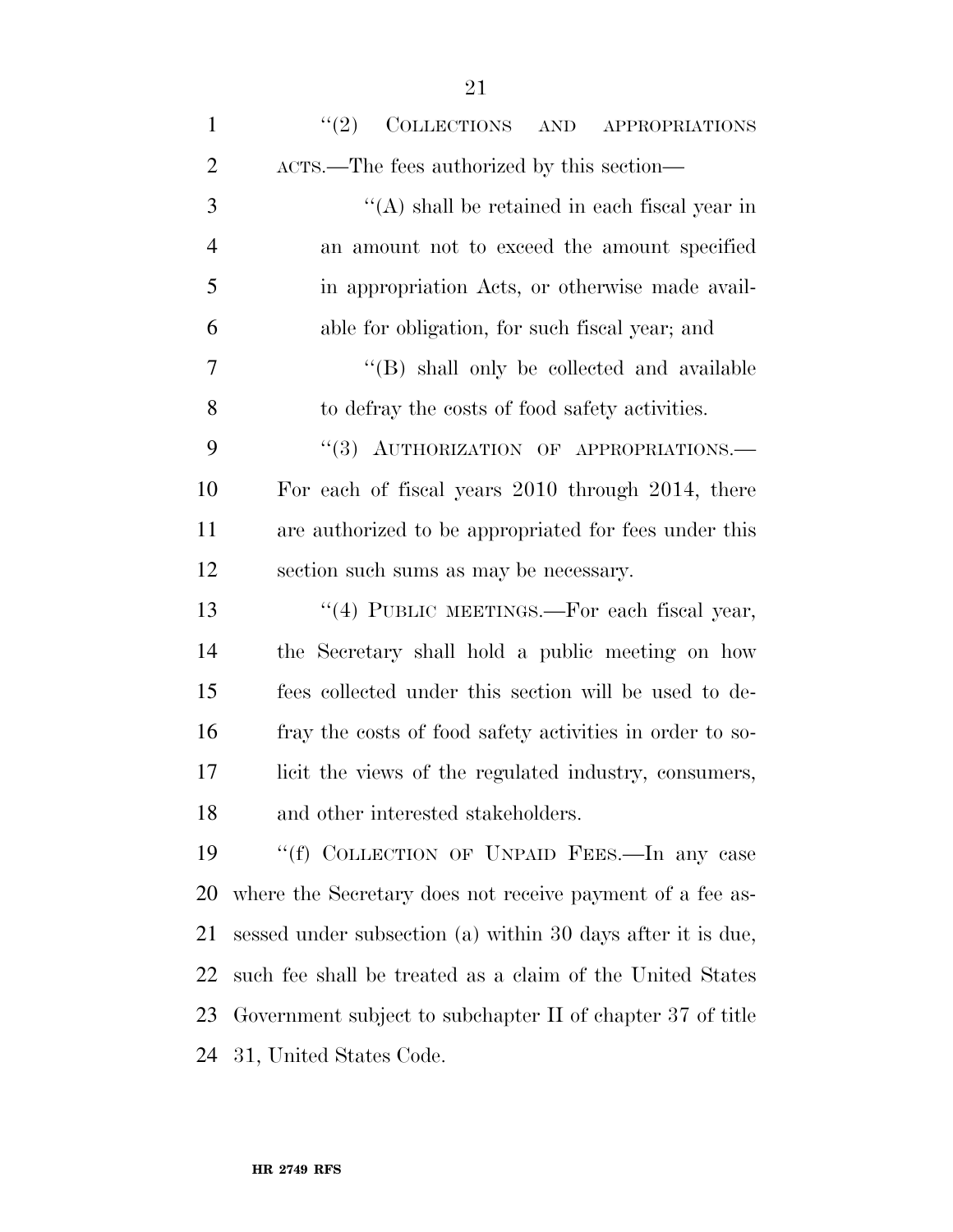''(g) CONSTRUCTION.—This section may not be con- strued to require that the number of full-time equivalent positions in the Department of Health and Human Serv- ices, for officers, employees, and advisory committees not engaged in food safety activities, be reduced to offset the number of officers, employees, and advisory committees so engaged.

 ''(h) ANNUAL FISCAL REPORTS.—Beginning with fiscal year 2011, not later than 120 days after the end of each fiscal year for which fees are collected under this section, the Secretary shall prepare and submit to the Committee on Energy and Commerce of the House of Representatives and the Committee on Health, Education, Labor, and Pensions of the Senate a report on the imple- mentation of the authority for such fees during such fiscal year and the use, by the Food and Drug Administration, of the fees collected for such fiscal year.

18 "(i) DEFINITIONS.—In this section:

19  $\frac{1}{2}$  The term 'costs of food safety activities' means the expenses incurred in connection with food safety activities for—

 $\langle (A)$  officers and employees of the Food and Drug Administration, contractors of the Food and Drug Administration, advisory com-mittees, and costs related to such officers, em-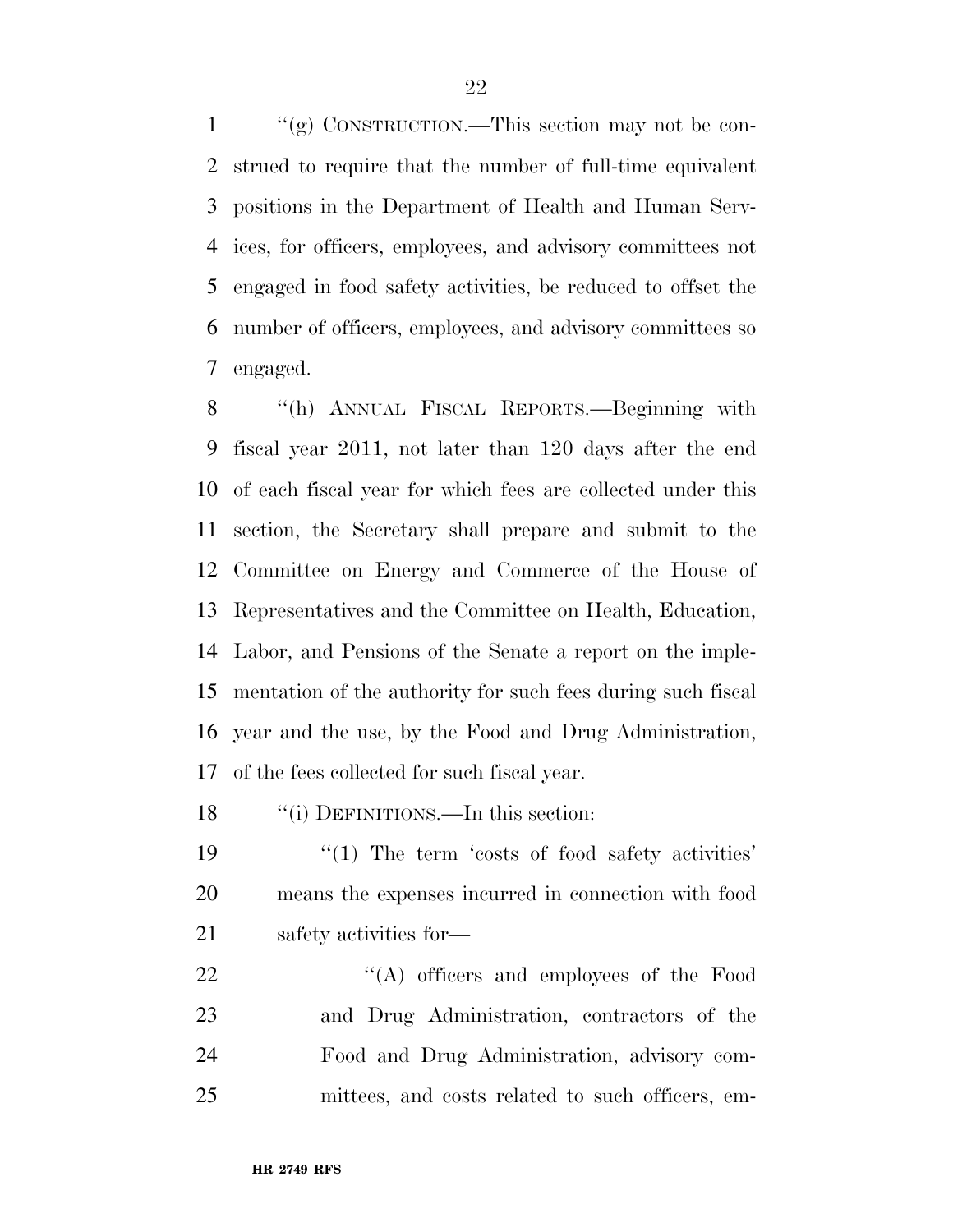| $\mathbf{1}$   | ployees, and committees and to contracts with           |
|----------------|---------------------------------------------------------|
| $\overline{2}$ | such contractors;                                       |
| 3              |                                                         |
|                | "(B) laboratory capacity;                               |
| $\overline{4}$ | $\cdot$ (C) management of information, and the          |
| 5              | acquisition, maintenance, and repair of tech-           |
| 6              | nology resources;                                       |
| 7              | "(D) leasing, maintenance, renovation, and              |
| 8              | repair of facilities and acquisition, maintenance,      |
| 9              | and repair of fixtures, furniture, scientific           |
| 10             | equipment, and other necessary materials and            |
| 11             | supplies; and                                           |
| 12             | $\lq\lq(E)$ collecting fees under this section and      |
| 13             | accounting for resources allocated for food safe-       |
| 14             | ty activities.                                          |
| 15             | $\lq(2)$ The term 'food safety activities' means ac-    |
| 16             | tivities related to compliance by facilities registered |
| 17             | under section 415 with the requirements of this Act     |
| 18             | relating to food (including research related to and     |
| 19             | the development of standards (such as performance)      |
| 20             | standards and preventive controls), risk assessments,   |
| 21             | hazard analyses, inspection planning and inspec-        |
| 22             | tions, third-party inspections, compliance review and   |
| 23             | enforcement, import review, information technology      |
| 24             | support, test development, product sampling, risk       |
| 25             | communication, and administrative detention).".         |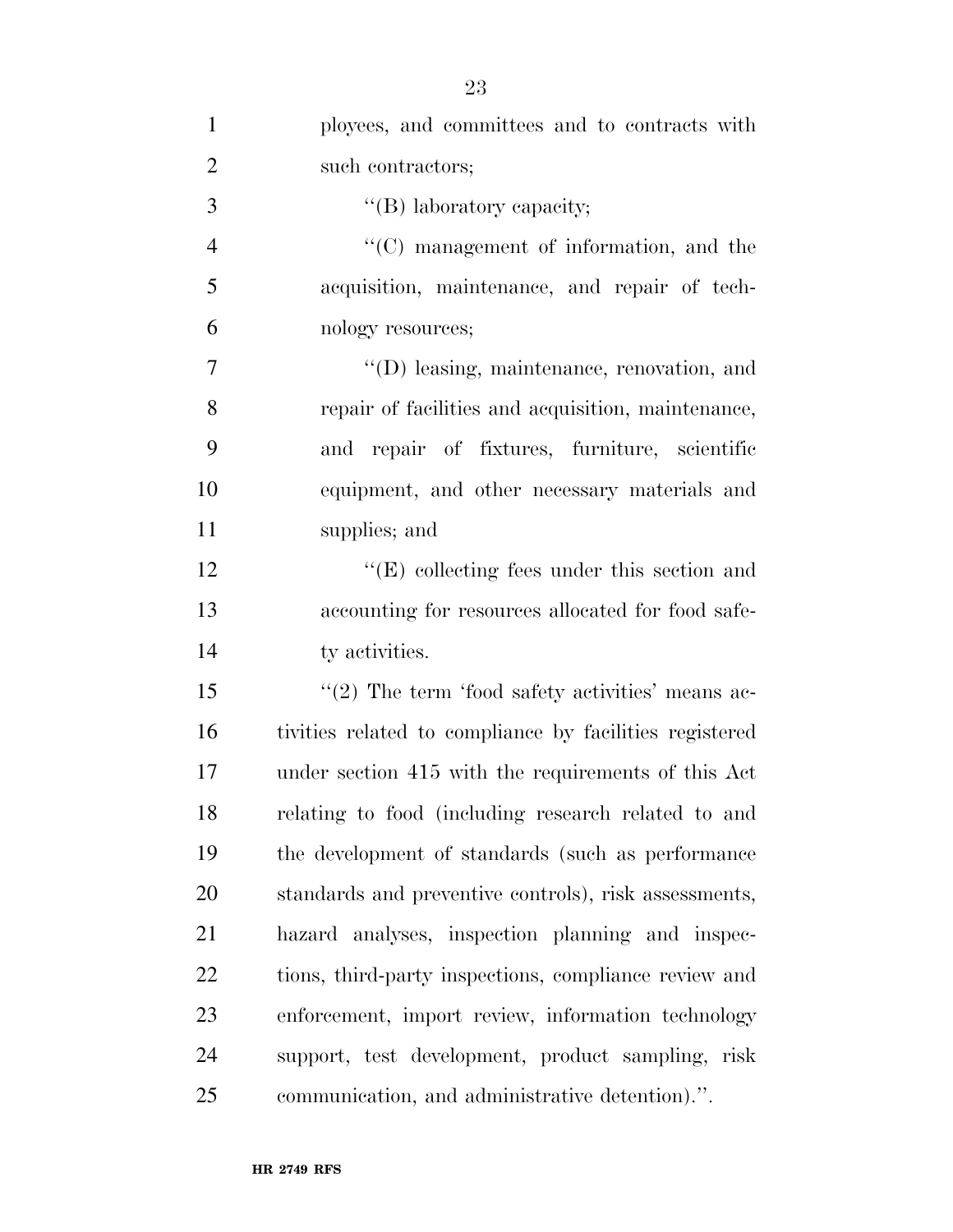# (d) TRANSITIONAL PROVISIONS.—

 (1) FEES.—The Secretary of Health and Human Services shall first impose the fee estab- lished under section 743 of the Federal Food, Drug, and Cosmetic Act, as added by subsection (c), for fiscal years beginning with fiscal year 2010.

 (2) MODIFICATION OF REGISTRATION FORM.— Not later than 180 days after the date of the enact- ment of this Act, the Secretary of Health and Human Services shall modify the registration form under section 415 of the Federal Food, Drug, and Cosmetic Act (21 U.S.C. 350d) to comply with the amendments made by this section.

 (3) APPLICATION.—The amendments made by 15 this section, other than subsections  $(b)(2)$  and  $(c)$ , shall take effect on the date that is 30 days after the date on which such modified registration form takes effect, but not later than 210 days after the date of the enactment of this Act.

 (4) SUNSET DATE.—Section 743 of the Federal Food, Drug, and Cosmetic Act, as added by sub- section (c), does not authorize the assessment or col- lection of a fee for registration under section 415 of such Act (21 U.S.C. 360) occurring after fiscal year 2014.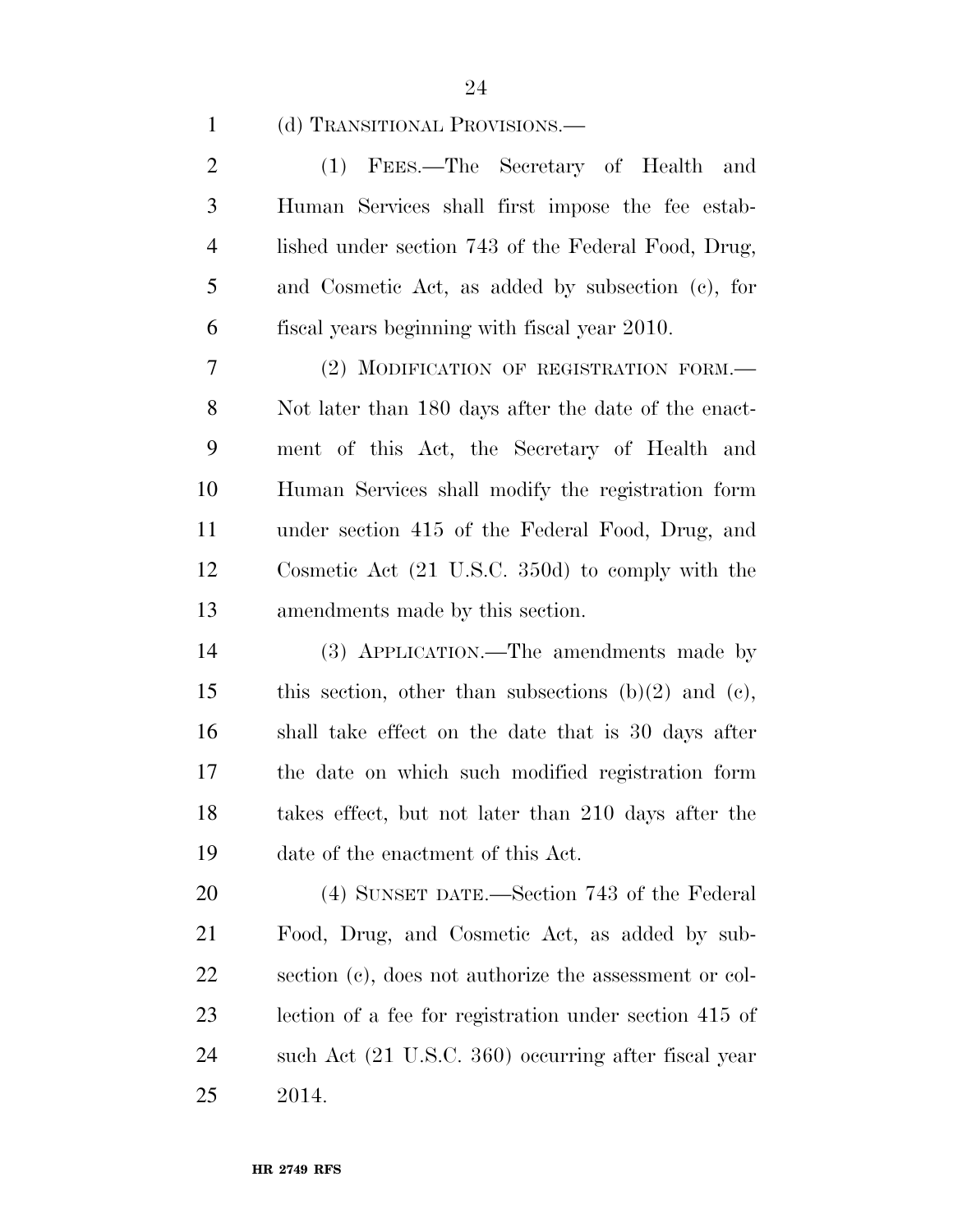| $\mathbf{1}$   | SEC. 102. HAZARD ANALYSIS, RISK-BASED PREVENTIVE           |
|----------------|------------------------------------------------------------|
| $\overline{2}$ | CONTROLS, FOOD SAFETY PLAN, FINISHED                       |
| 3              | PRODUCT TEST RESULTS FROM CATEGORY 1                       |
| $\overline{4}$ | <b>FACILITIES.</b>                                         |
| 5              | (a) HAZARD ANALYSIS, RISK-BASED PREVENTIVE                 |
| 6              | CONTROLS, FOOD SAFETY PLAN.—                               |
| 7              | (1) ADULTERATED FOOD.—Section $402$ (21)                   |
| 8              | U.S.C. $342$ ) is amended by adding at the end the         |
| 9              | following:                                                 |
| 10             | "(j) If it has been manufactured, processed, packed,       |
| 11             | transported, or held under conditions that do not meet the |
| 12             | requirements of sections 418 and 418A.".                   |
| 13             | (2) REQUIREMENTS.—Chapter IV (21 U.S.C.                    |
| 14             | 341 et seq.) is amended by adding at the end the           |
| 15             | following:                                                 |
| 16             | "SEC. 418. HAZARD ANALYSIS AND RISK-BASED PREVEN-          |
| 17             | TIVE CONTROLS.                                             |
| 18             | "(a) IN GENERAL.—The owner, operator, or agent             |
| 19             | of a facility shall, in accordance with this section—      |
| 20             | $\lq(1)$ conduct a hazard analysis (or more than           |
| 21             | one if appropriate);                                       |
| 22             | $\lq(2)$ identify and implement effective preventive       |
| 23             | controls;                                                  |
| 24             | $"$ (3) monitor preventive controls;                       |
| 25             | $\cdot\cdot\cdot(4)$ institute corrective actions when—    |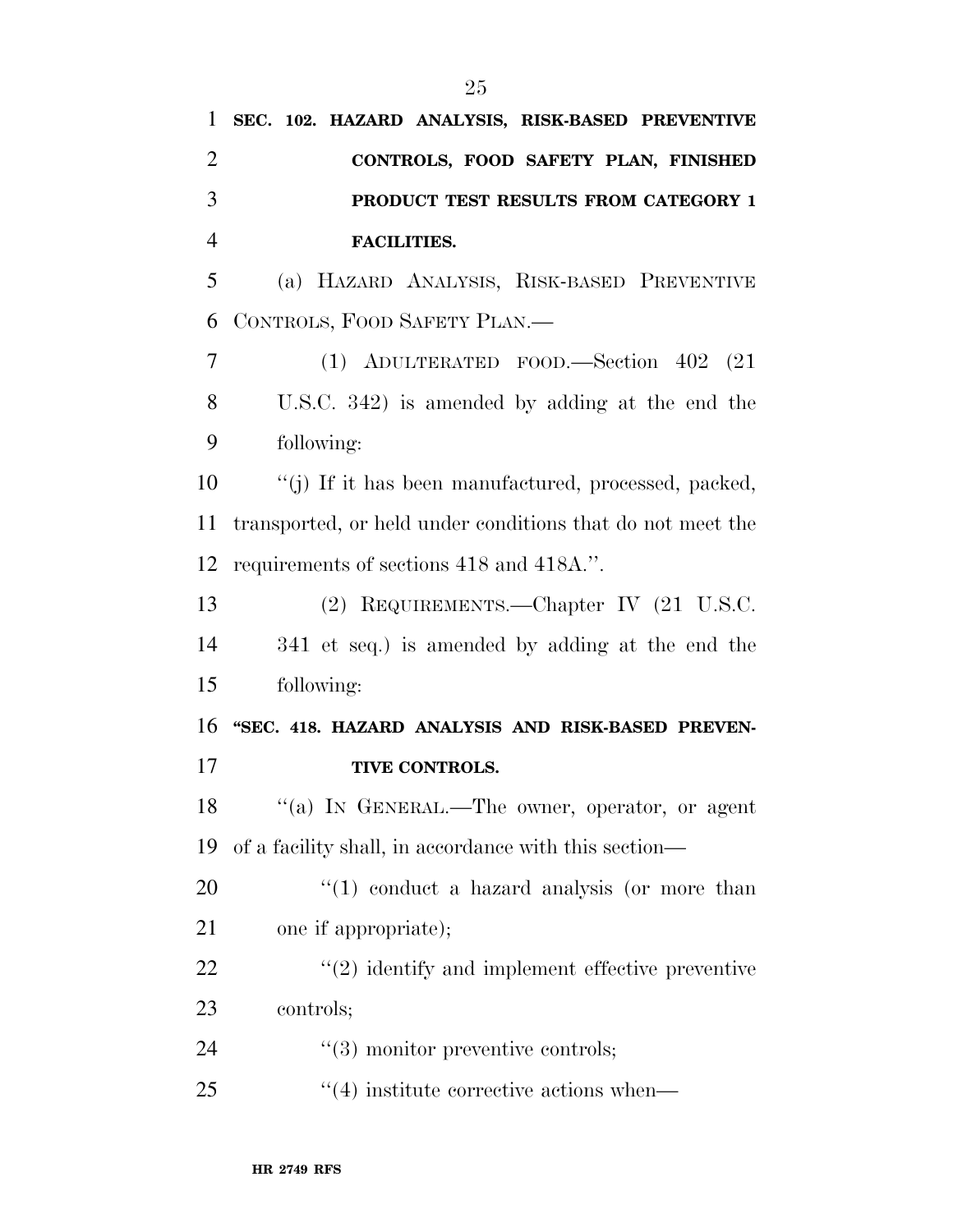| $\mathbf{1}$   | $\lq\lq$ monitoring shows that preventive con-        |
|----------------|-------------------------------------------------------|
| $\overline{2}$ | trols have not been properly implemented; or          |
| 3              | "(B) monitoring and verification show that            |
| $\overline{4}$ | such controls were ineffective;                       |
| 5              | $\lq(5)$ conduct verification activities;             |
| 6              | "(6) maintain records of monitoring, corrective       |
| 7              | action, and verification; and                         |
| 8              | $\lq(7)$ reanalyze for hazards.                       |
| 9              | "(b) IDENTIFICATION OF HAZARDS.—                      |
| 10             | "(1) IN GENERAL.—The owner, operator, or              |
| 11             | agent of a facility shall evaluate whether there are  |
| 12             | any hazards, including hazards due to the source of   |
| 13             | the ingredients, that are reasonably likely to occur  |
| 14             | in the absence of preventive controls that may affect |
| 15             | the safety, wholesomeness, or sanitation of the food  |
| 16             | manufactured, processed, packed, transported, or      |
| 17             | held by the facility, including—                      |
| 18             | "(A) biological, chemical, physical, and ra-          |
| 19             | diological hazards, natural toxins, pesticides,       |
| 20             | drug residues, filth, decomposition, parasites,       |
| 21             | allergens, and unapproved food and color addi-        |
| 22             | tives; and                                            |
| 23             | "(B) hazards that occur naturally or that             |
| 24             | may be unintentionally introduced.                    |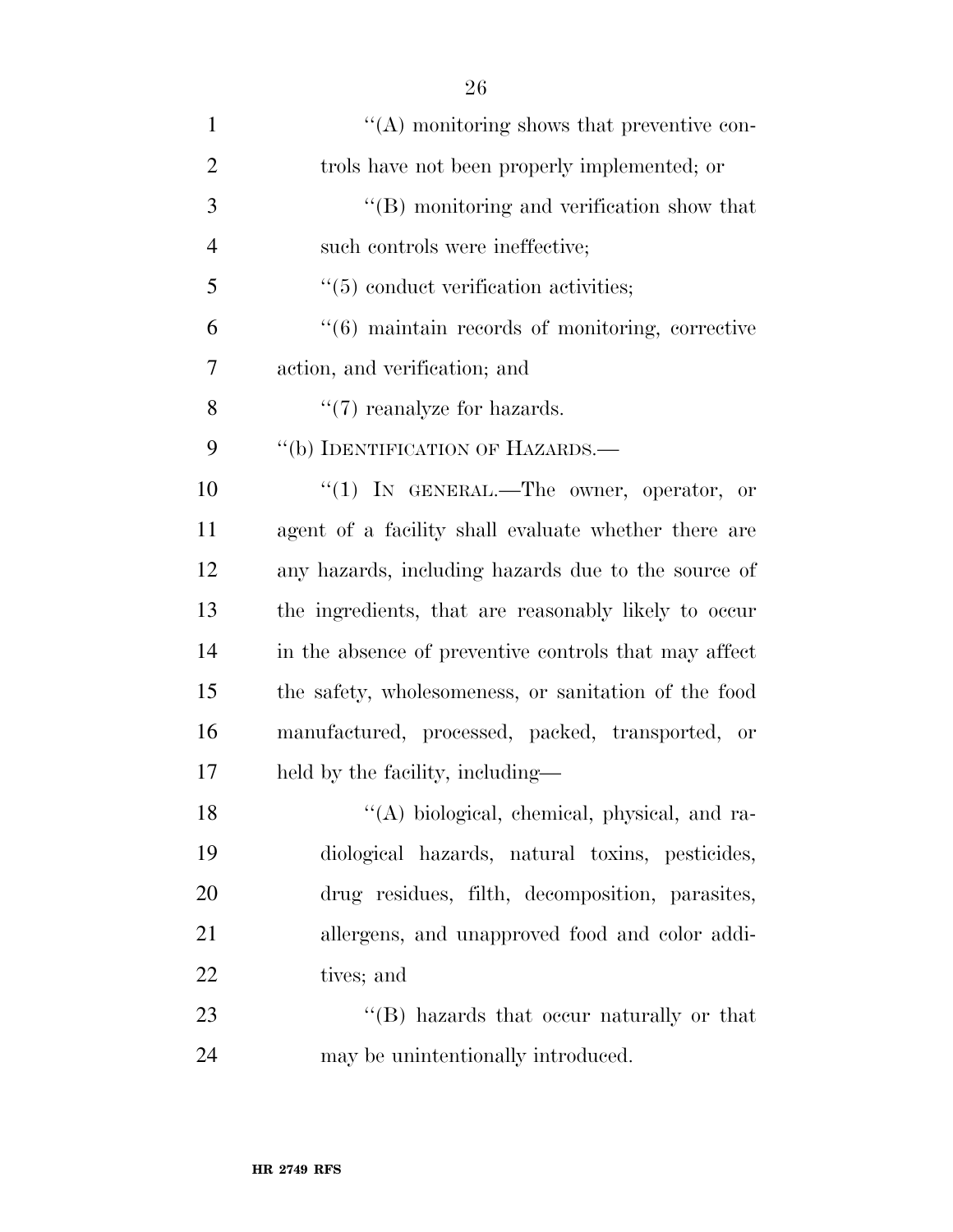| $\mathbf{1}$   | "(2) IDENTIFIED BY THE SECRETARY.—The                   |
|----------------|---------------------------------------------------------|
| $\overline{2}$ | Secretary may, by regulation or guidance, identify      |
| 3              | hazards that are reasonably likely to occur in the ab-  |
| $\overline{4}$ | sence of preventive controls.                           |
| 5              | "(3) HAZARD ANALYSIS.—The owner, operator,              |
| 6              | or agent of a facility shall identify and describe the  |
| 7              | hazards evaluated under paragraph (1) or identified     |
| 8              | under paragraph $(2)$ , to the extent applicable to the |
| 9              | facility, in a hazard analysis.                         |
| 10             | "(c) PREVENTIVE CONTROLS.—                              |
| 11             | "(1) IN GENERAL.—The owner, operator, or                |
| 12             | agent of a facility shall identify and implement effec- |
| 13             | tive preventive controls to prevent, eliminate, or re-  |
| 14             | duce to acceptable levels the occurrence of any haz-    |
| 15             | ards identified in the hazard analysis under sub-       |
| 16             | section $(b)(3)$ .                                      |
| 17             | $``(2)$ IDENTIFIED BY THE SECRETARY.—                   |
| 18             | $(4)$ ESTABLISHMENT.—The Secretary                      |
| 19             | may establish by regulation or guidance preven-         |
| 20             | tive controls for specific product types to pre-        |
| 21             | unintentional contamination throughout<br>vent          |
| 22             | the supply chain. The owner, operator, or agent         |
| 23             | of a facility shall implement any preventive con-       |
| 24             | trols identified by the Secretary under this            |
| 25             | paragraph.                                              |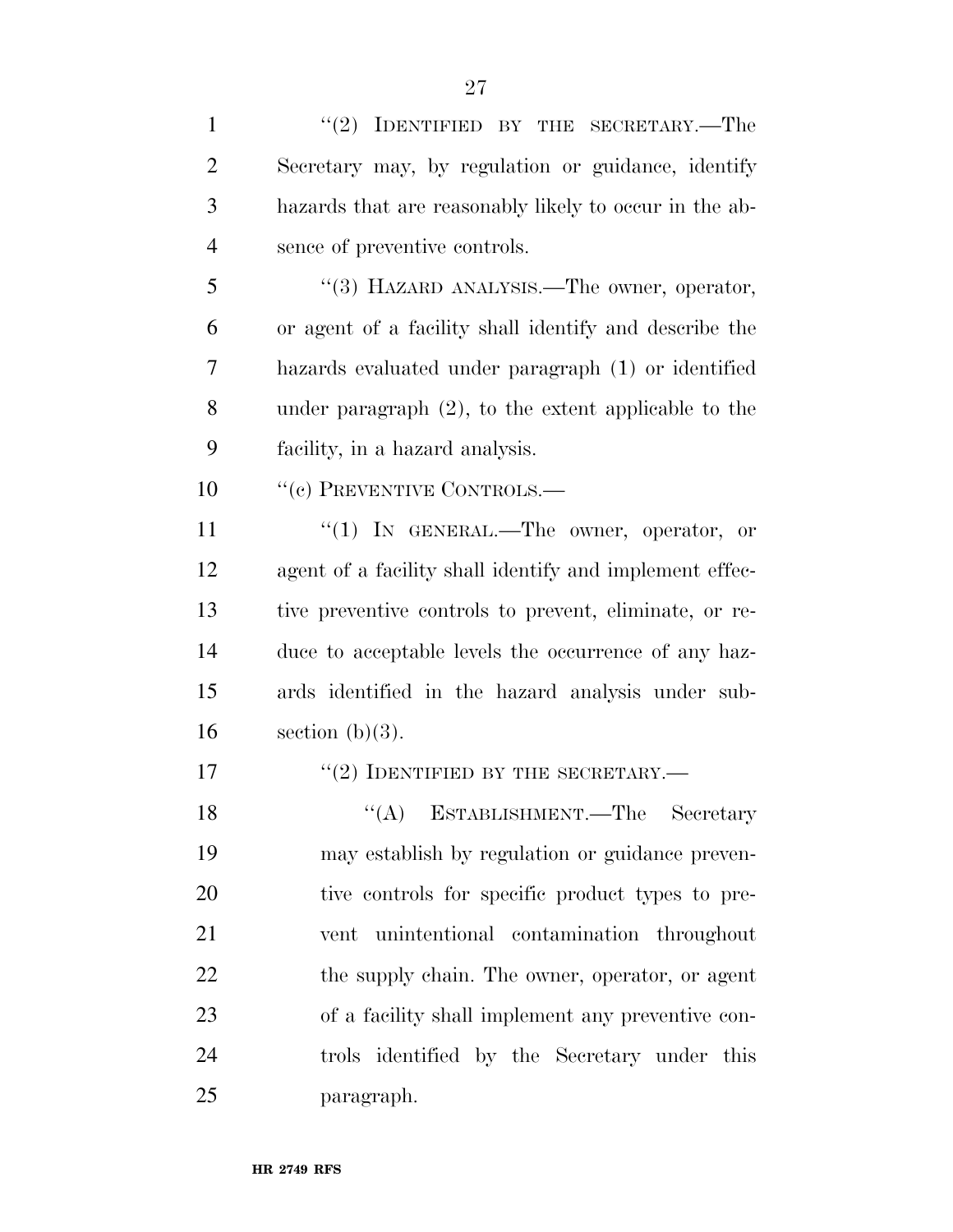1 "(B) ALTERNATIVE CONTROLS.—Such reg- ulation or guidance shall allow the owner, oper- ator, or agent of a facility to implement an al- ternative preventive control to one established by the Secretary, provided that, in response to a request by the Secretary, the owner, operator, or agent can present to the Secretary data or other information sufficient to demonstrate that the alternative control effectively addresses the hazard, including meeting any applicable per-formance standard.

12 "'(C) LIMITATION.—Subparagraph (B) shall not apply to any preventive control de- scribed in subparagraph (A), (B), or (E) of 15 subsection  $(i)(2)$ .

 ''(d) MONITORING.—The owner, operator, or agent of a facility shall monitor the implementation of preventive controls under subsection (c) to identify any circumstances in which the preventive controls are not fully implemented or verification shows that such controls were ineffective.

21 "(e) CORRECTIVE ACTIONS.—The owner, operator, or agent of a facility shall establish and implement proce- dures to ensure that, if the preventive controls under sub- section (c) are not fully implemented or are not found ef-fective—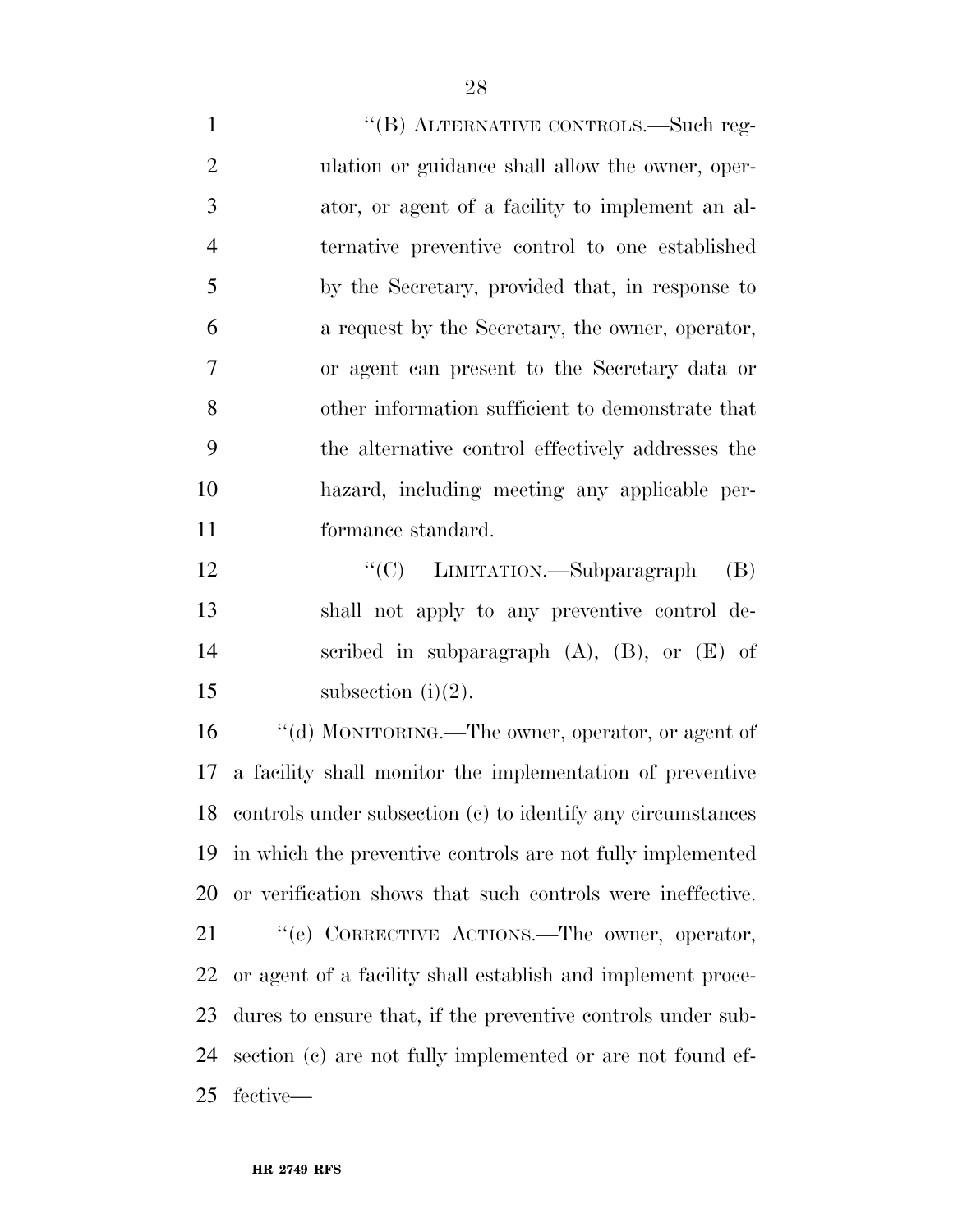| $\mathbf{1}$   | $\lq(1)$ no affected product from such facility en-      |
|----------------|----------------------------------------------------------|
| $\overline{2}$ | ters commerce; and                                       |
| 3              | $(2)$ appropriate action is taken to reduce the          |
| $\overline{4}$ | likelihood of recurrence of the implementation fail-     |
| 5              | ure.                                                     |
| 6              | "(f) VERIFICATION.—The owner, operator, or agent         |
| 7              | of a facility shall ensure that—                         |
| 8              | $\cdot$ (1) the system of preventive controls identified |
| 9              | under subsection (c) has been validated as scientif-     |
| 10             | ically and technically sound so that, if such system     |
| 11             | is implemented, the hazards identified in the hazard     |
| 12             | analysis under subsection $(b)(3)$ will be prevented,    |
| 13             | eliminated, or reduced to an acceptable level;           |
| 14             | $"(2)$ the facility is conducting monitoring in ac-      |
| 15             | cordance with subsection (d);                            |
| 16             | $\lq(3)$ the facility is taking effective corrective ac- |
| 17             | tions under subsection (e); and                          |
| 18             | $\lq(4)$ the preventive controls are effectively pre-    |
| 19             | venting, eliminating, or reducing to an acceptable       |
| 20             | level the occurrence of identified hazards, including    |
| 21             | through the use of environmental and product test-       |
| 22             | ing programs and other appropriate means.                |
| 23             | "(g) REQUIREMENT TO REANALYZE AND REVISE.—               |
| 24             | "(1) REQUIREMENT.—The owner, operator, or                |
| 25             | agent of a facility shall—                               |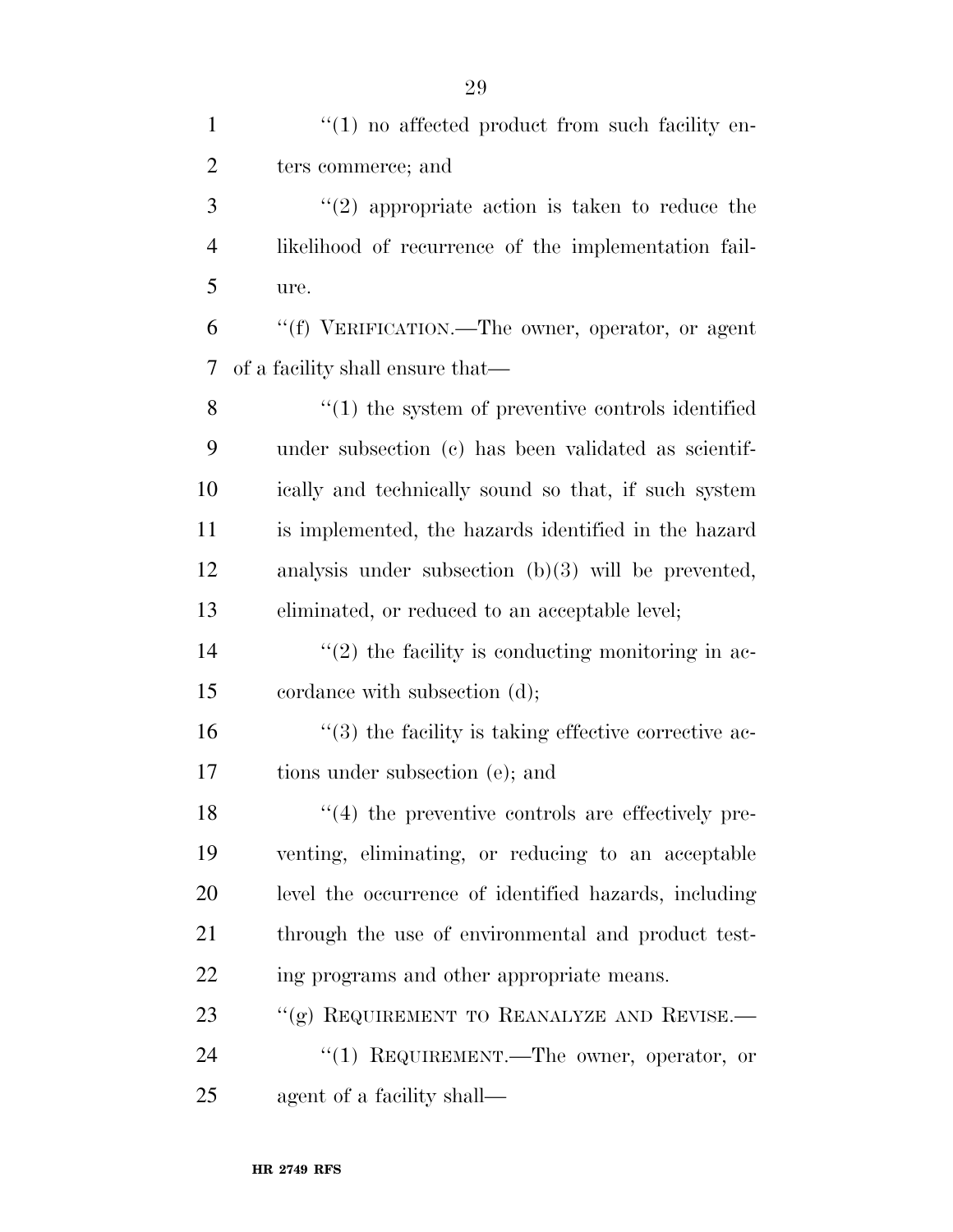| $\mathbf{1}$   | $\lq\lq$ review the evaluation under sub-           |
|----------------|-----------------------------------------------------|
| $\overline{2}$ | section (b) for the facility and, as necessary, re- |
| 3              | vise the hazard analysis under subsection $(b)(3)$  |
| $\overline{4}$ | for the facility-                                   |
| 5              | "(i) not less than every 2 years;                   |
| 6              | "(ii) if there is a change in the proc-             |
| 7              | ess or product that could affect the hazard         |
| 8              | analysis; and                                       |
| 9              | "(iii) if the Secretary determines that             |
| 10             | it is appropriate to protect public health;         |
| 11             | and                                                 |
| 12             | $\lq\lq (B)$ whenever there is a change in the      |
| 13             | hazard analysis, revise the preventive controls     |
| 14             | under subsection (c) for the facility as nec-       |
| 15             | essary to ensure that all hazards that are rea-     |
| 16             | sonably likely to occur are prevented, elimi-       |
| 17             | nated, or reduced to an acceptable level, or doc-   |
| 18             | ument the basis for the conclusion that no such     |
| 19             | revision is needed.                                 |
| 20             | "(2) NONDELEGATION.—Any revisions ordered           |
| 21             | by the Secretary under this subsection shall be or- |
| 22             | dered by the Secretary or an official designated by |
| 23             | the Secretary. An official may not be so designated |

unless the official is the director of the district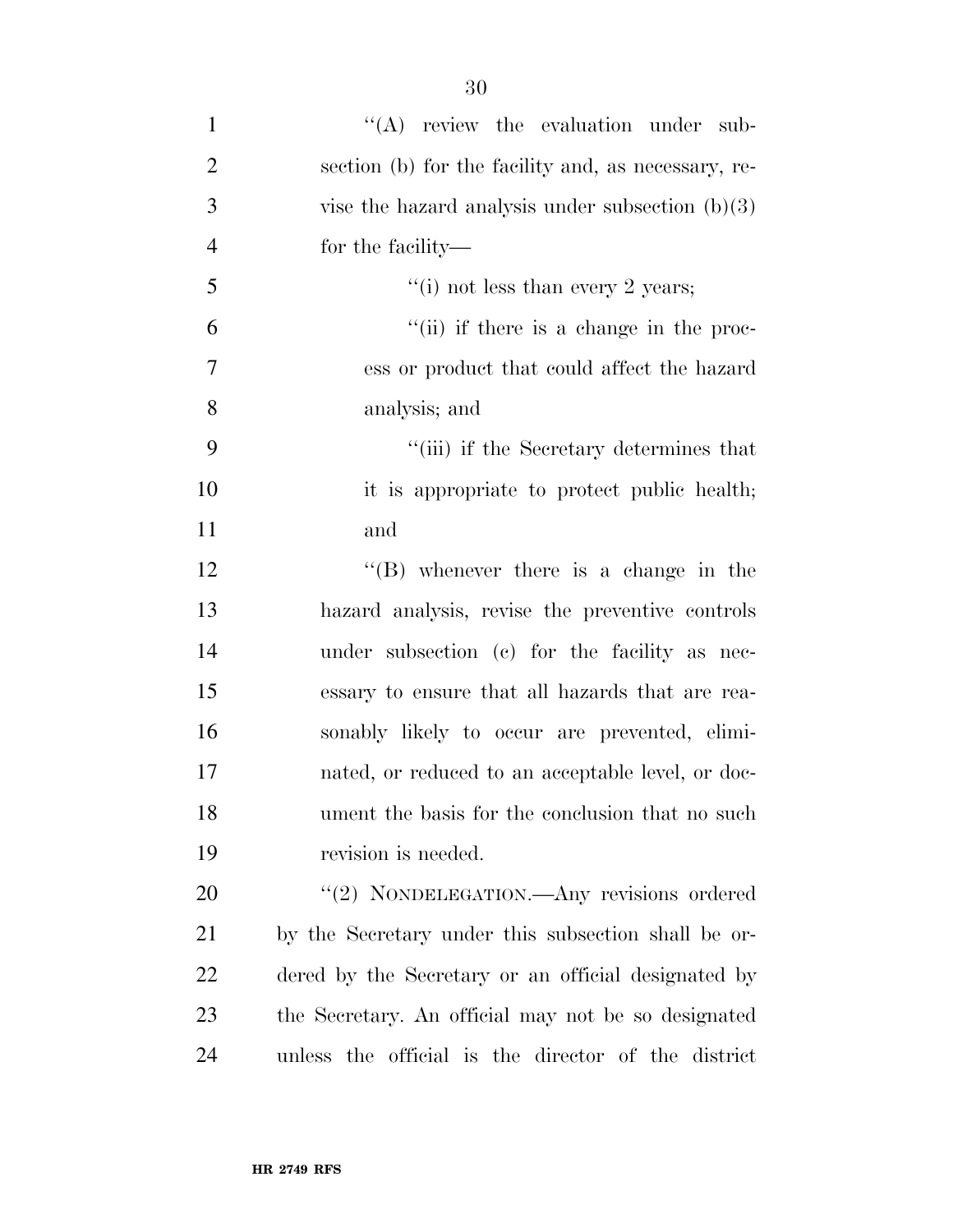| $\mathbf{1}$   | under this Act in which the facility involved is lo-           |
|----------------|----------------------------------------------------------------|
| $\overline{c}$ | cated, or is an official senior to such director.              |
| 3              | "(h) RECORDKEEPING.—The owner, operator, or                    |
| 4              | agent of a facility shall maintain, for not less than 2 years, |
| 5              | records documenting the activities described in subsections    |
| 6              | $(a)$ through $(g)$ .                                          |
| 7              | "(i) DEFINITIONS.—For purposes of this section:                |
| 8              | "(1) FACILITY.—The term 'facility' means a                     |
| 9              | domestic facility or a foreign facility that is required       |
| 10             | to be registered under section 415.                            |
| 11             | "(2) PREVENTIVE CONTROLS.—The term 'pre-                       |
| 12             | ventive controls' means those risk-based procedures,           |
| 13             | practices, and processes that a person knowledgeable           |
| 14             | about the safe manufacturing, processing, packing,             |
| 15             | transporting, or holding of food would employ to               |
| 16             | prevent, eliminate, or reduce to an acceptable level           |

the hazards identified in the hazard analysis under

subsection (b)(3) and that are consistent with the

current scientific understanding of safe food manu-

facturing, processing, packing, transporting, or hold-

ing at the time of the analysis. Those procedures,

practices, and processes shall include the following,

24 ''(A) Sanitation procedures and practices.

as appropriate to the type of facility or food: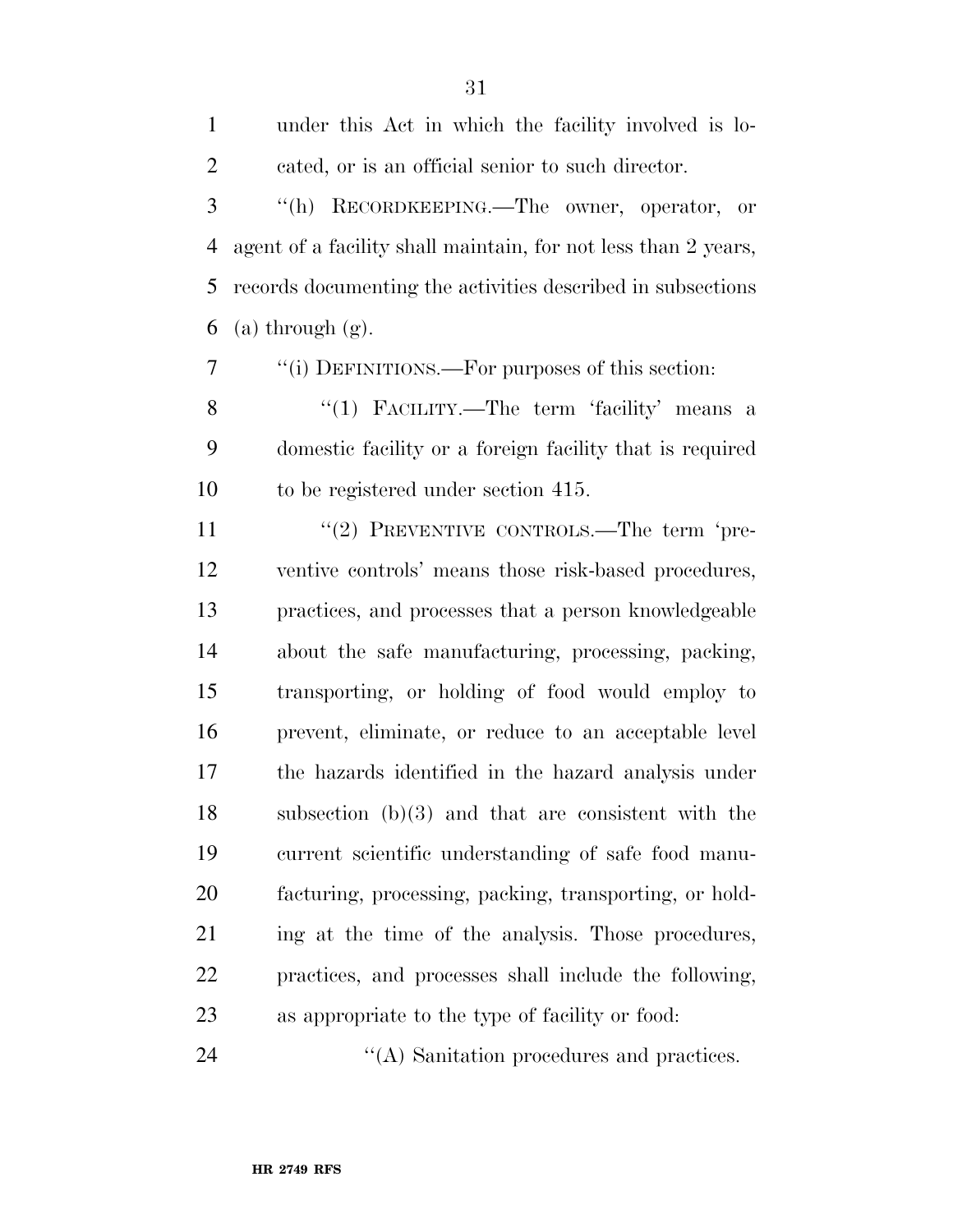| $\mathbf{1}$   | "(B) Supervisor, manager, and employee                   |
|----------------|----------------------------------------------------------|
| $\overline{2}$ | hygiene training.                                        |
| 3              | $\lq\lq$ (C) Process controls.                           |
| $\overline{4}$ | $\lq\lq$ (D) An allergen control program to mini-        |
| 5              | mize potential allergic reactions in humans              |
| 6              | from ingestion of, or contact with, human and            |
| 7              | animal food.                                             |
| 8              | $\lq\lq$ (E) Good manufacturing practices.               |
| 9              | "(F) Verification procedures, practices,                 |
| 10             | and processes for suppliers and incoming ingre-          |
| 11             | dients, which may include onsite auditing of             |
| 12             | suppliers and testing of incoming ingredients.           |
| 13             | $\lq\lq(G)$ Other procedures, practices, and             |
| 14             | processes established by the Secretary under             |
| 15             | subsection $(c)(2)$ .                                    |
| 16             | "(3) HAZARD THAT IS REASONABLY LIKELY TO                 |
| 17             | OCCUR.—A food safety hazard that is reasonably           |
| 18             | likely to occur is one for which a prudent person        |
| 19             | who, as applicable, manufactures, processes, packs,      |
| 20             | transports, or holds food, would establish controls      |
| 21             | because experience, illness data, scientific reports, or |
| 22             | other information provides a basis to conclude that      |
| 23             | there is a reasonable possibility that the hazard will   |
| 24             | occur in the type of food being manufactured, proc-      |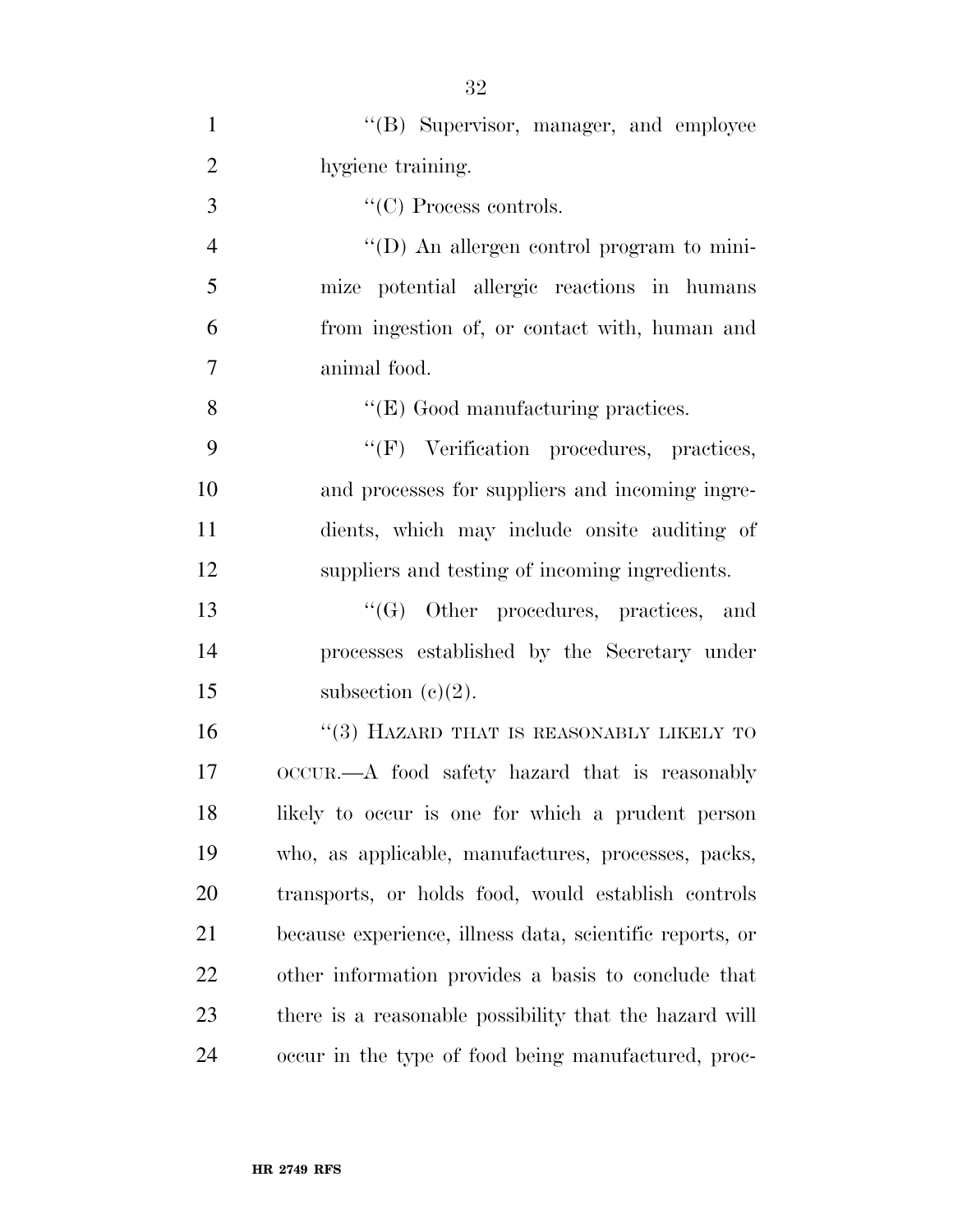essed, packed, transported, or held in the absence of 2 those controls.

# **''SEC. 418A. FOOD SAFETY PLAN.**

 ''(a) IN GENERAL.—Before a facility (as defined in section 418(i)) introduces or delivers for introduction into interstate commerce any shipment of food, the owner, op- erator, or agent of the facility shall develop and implement a written food safety plan (in this section referred to as a 'food safety plan').

 ''(b) CONTENTS.—The food safety plan shall include each of the following elements:

12 ''(1) The hazard analysis and any reanalysis conducted under section 418.

 $(2)$  A description of the preventive controls being implemented under subsection 418(c), includ- ing those to address hazards identified by the Sec-17 retary under subsection  $418(b)(2)$ .

18 ''(3) A description of the procedures for moni-toring preventive controls.

20  $\frac{1}{4}$  A description of the procedures for taking corrective actions.

 $\frac{1}{2}$  (5) A description of verification activities for the preventive controls, including validation that the system of controls, if implemented, will prevent, eliminate, or reduce to an acceptable level the identi-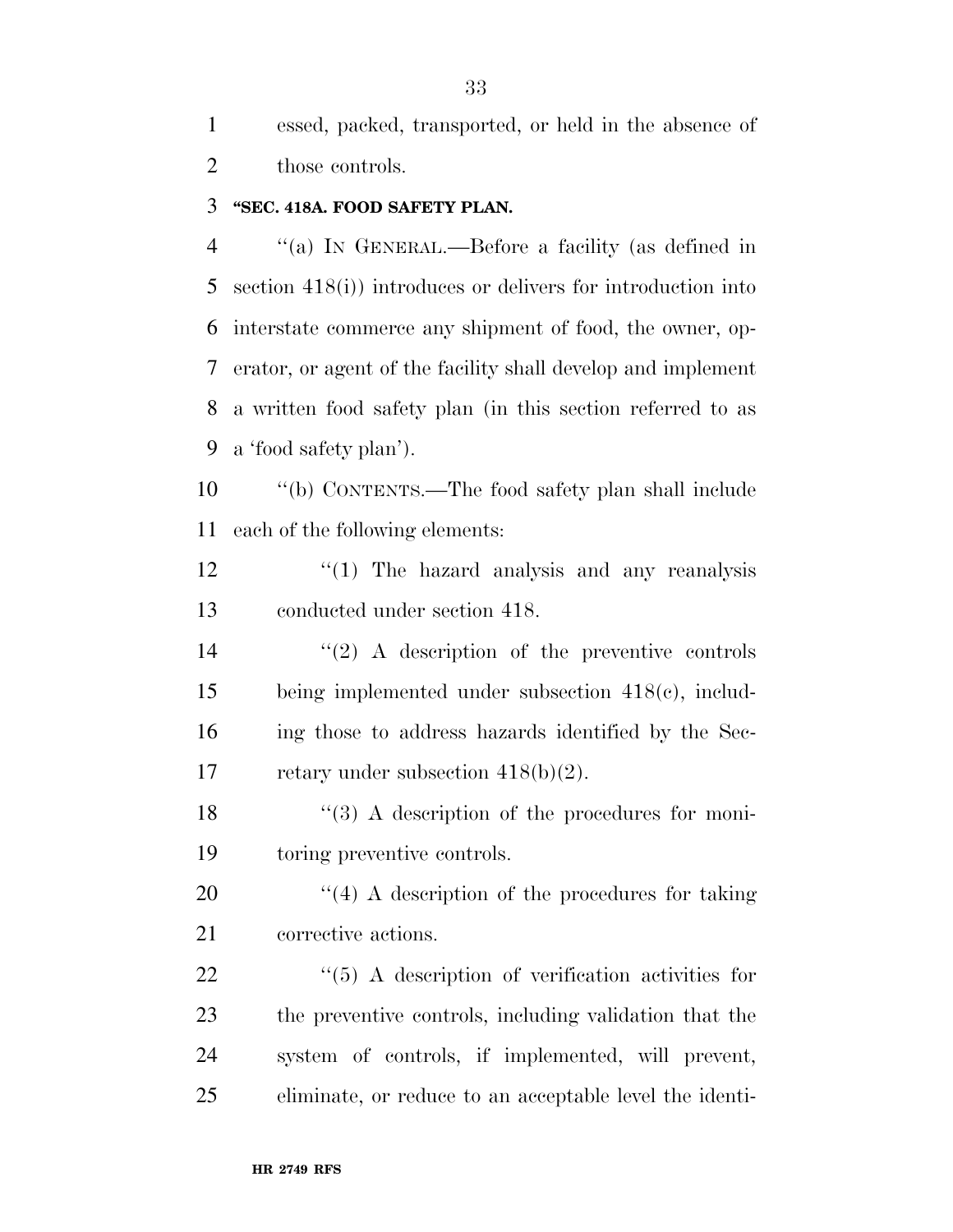fied hazards, review of monitoring and corrective ac- tion records, and procedures for determining wheth- er the system of controls as implemented is effec- tively preventing, eliminating, or reducing to an ac- ceptable level the occurrence of identified hazards, including the use of environmental and product test- ing programs. 8 "(6) A description of the facility's record- keeping procedures.  $\frac{1}{2}$  (7) A description of the facility's procedures for the recall of articles of food, whether voluntarily or when required under section 422. 13 ''(8) A description of the facility's procedures for tracing the distribution history of articles of food, whether voluntarily or when required under section 414.  $\frac{17}{2}$  (9) A description of the facility's procedures to ensure a safe and secure supply chain for the ingre- dients or components used in making the food man- ufactured, processed, packed, transported, or held by such facility.  $\frac{4}{10}$  A description of the facility's procedures to implement the science-based performance stand- ards issued under section 419.''. 25 (3) GUIDANCE OR REGULATIONS.—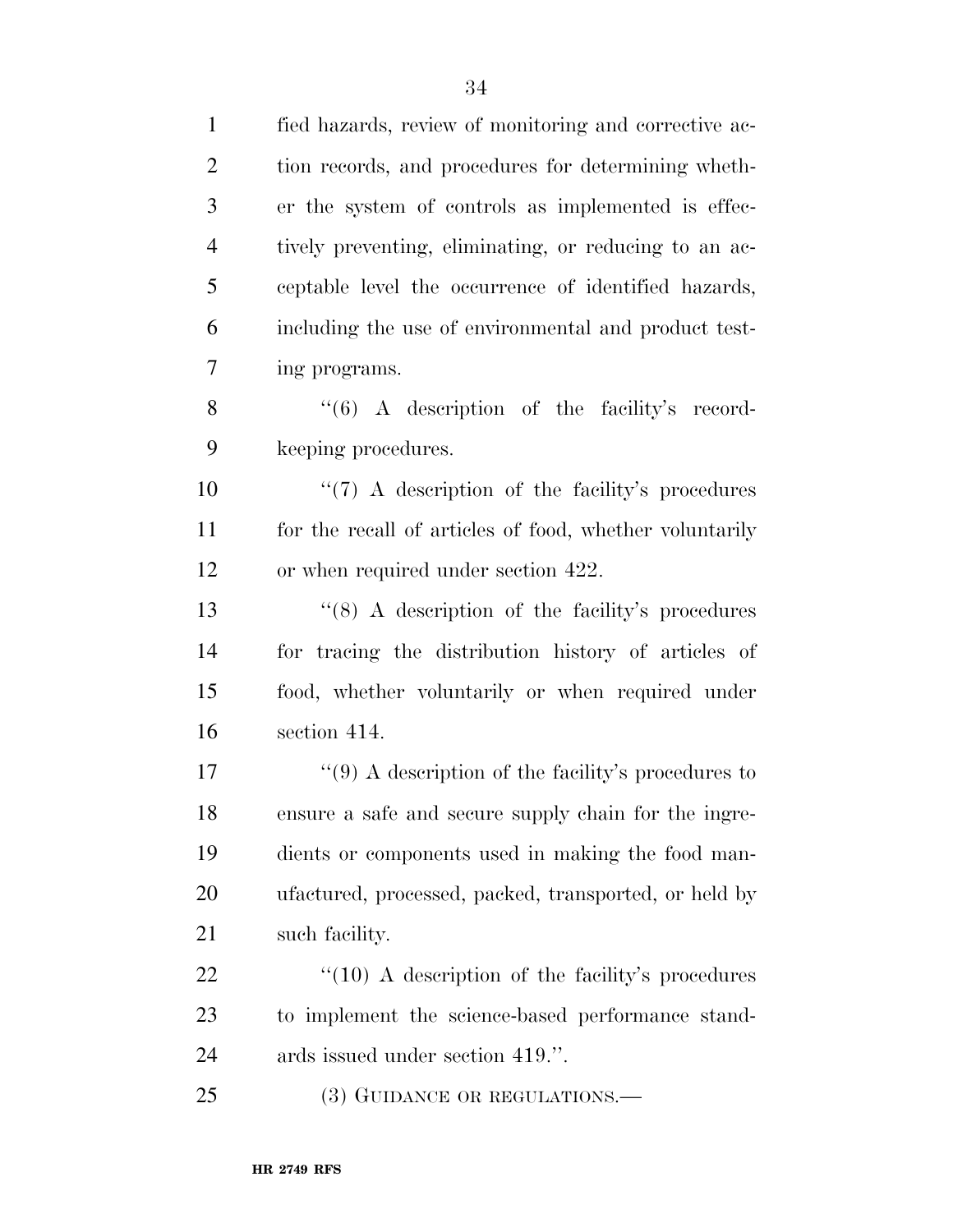(A) IN GENERAL.—The Secretary of Health and Human Services (referred to in this subsection as the ''Secretary'') shall issue guid- ance or promulgate regulations to establish science-based standards for conducting a haz- ard analysis, documenting hazards, identifying and implementing preventive controls, and doc- umenting the implementation of the preventive controls, including verification and corrective actions under sections 418 and 418A of the Federal Food, Drug, and Cosmetic Act (as 12 added by paragraph  $(2)$ ).

 (B) INTERNATIONAL STANDARDS.—In issuing guidance or regulations under subpara- graph (A), the Secretary shall review inter- national hazard analysis and preventive control standards that are in existence on the date of 18 the enactment of this Act and relevant to such guidelines or regulations to ensure that the pro- grams under sections 418 and 418A of the Fed- eral Food, Drug, and Cosmetic Act (as added by paragraph (2) are consistent, to the extent the Secretary determines practicable and appro-priate, with such standards.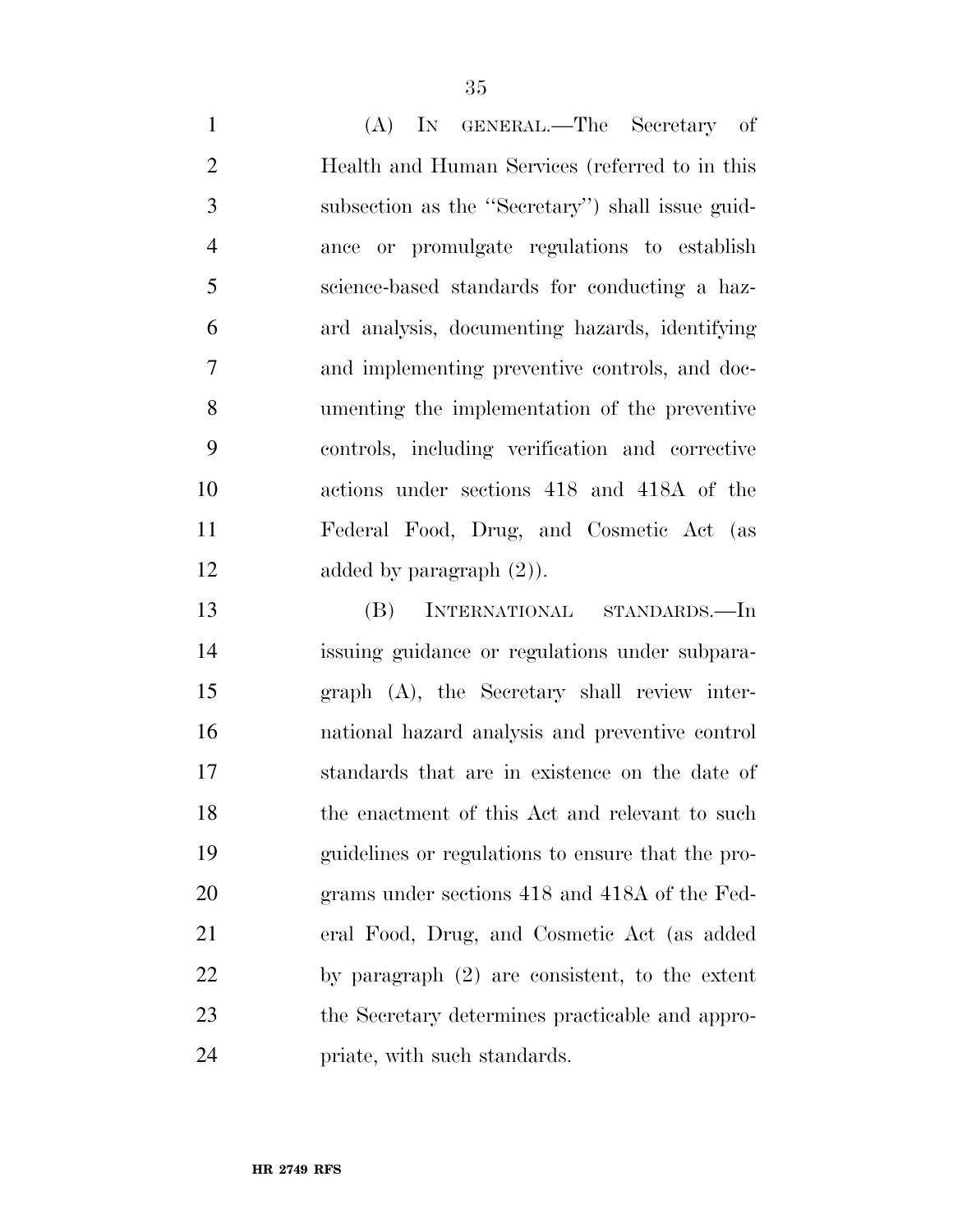| $\mathbf{1}$   | (C) AUTHORITY WITH RESPECT TO CER-                    |
|----------------|-------------------------------------------------------|
| $\overline{2}$ | TAIN FACILITIES.—The Secretary may, by regu-          |
| 3              | lation, exempt or modify the requirements for         |
| $\overline{4}$ | compliance under this section and the amend-          |
| 5              | ments made by this section with respect to fa-        |
| 6              | cilities that are solely engaged in—                  |
| 7              | (i) the production of food for animals                |
| 8              | other than man or the storage of packaged             |
| 9              | foods that are not exposed to the environ-            |
| 10             | ment; or                                              |
| 11             | (ii) the storage of raw agricultural                  |
| 12             | commodities for further distribution or               |
| 13             | processing.                                           |
| 14             | (D) SMALL BUSINESSES.—The<br>Sec-                     |
| 15             | retary—                                               |
| 16             | (i) shall consider the impact of any                  |
| 17             | guidance or regulations under this section            |
| 18             | on small businesses; and                              |
| 19             | (ii) shall issue guidance to assist small             |
| 20             | businesses in complying with the require-             |
| 21             | ments of this section and the amendments              |
| 22             | made by this section.                                 |
| 23             | (4) NO EFFECT ON EXISTING HACCP AUTHORI-              |
| 24             | TIES.—Nothing in this section or the amendments       |
| 25             | made by this section limits the authority of the Sec- |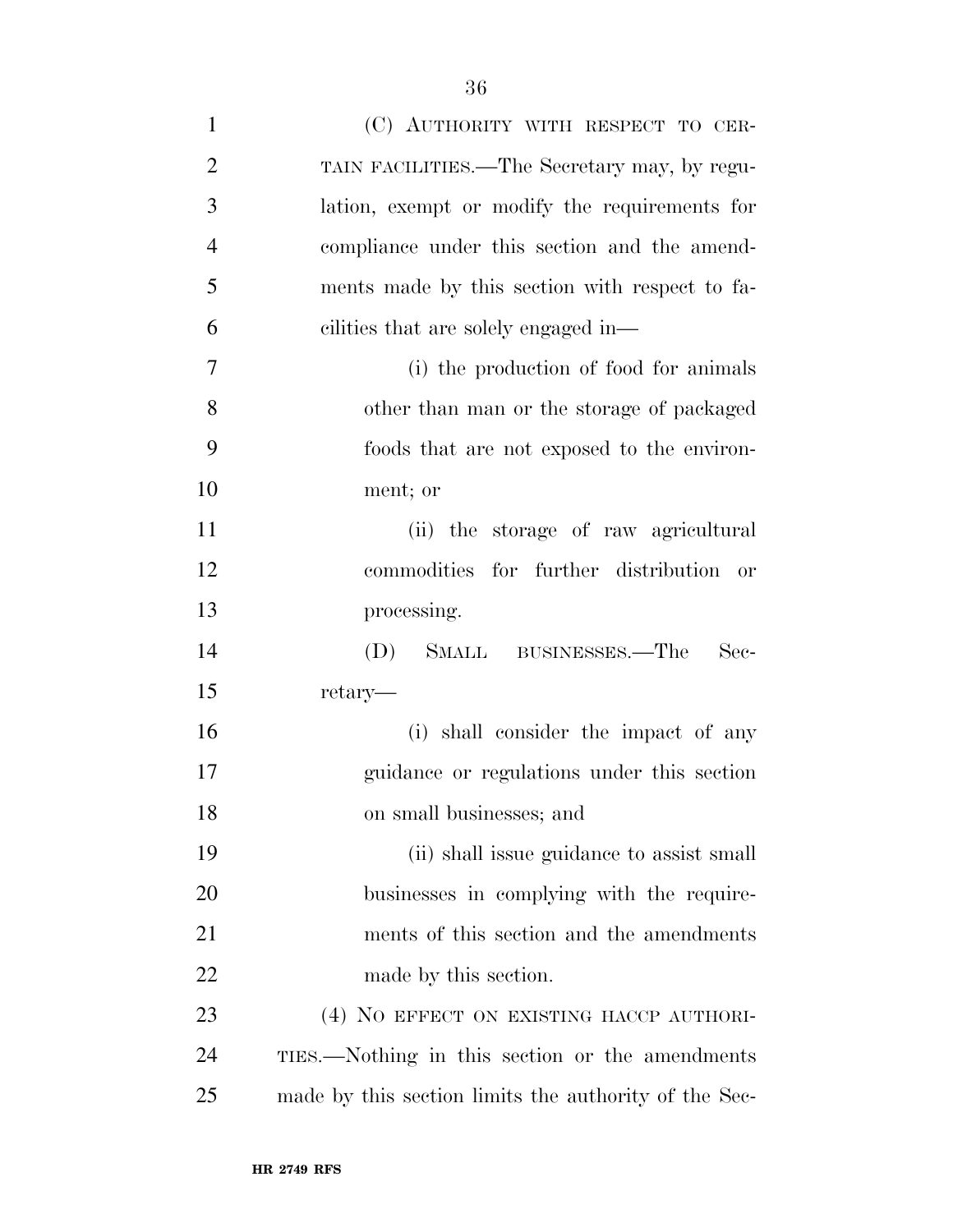| $\mathbf{1}$   | retary under the Federal Food, Drug, and Cosmetic                     |
|----------------|-----------------------------------------------------------------------|
| $\overline{2}$ | Act (21 U.S.C. 301 et seq.) or the Public Health                      |
| 3              | Service Act (42 U.S.C. 201 et seq.), as in effect on                  |
| $\overline{4}$ | the day before the date of the enactment of this Act,                 |
| 5              | to revise, issue, or enforce product- and category-                   |
| 6              | specific regulations, such as the Seafood Hazard                      |
| 7              | Analysis Critical Controls Points Program, the Juice                  |
| 8              | Hazard Analysis Critical Control Program, and the                     |
| 9              | Thermally Processed Low-Acid Foods Packaged in                        |
| 10             | Hermetically Sealed Containers standards.                             |
| 11             | (5) CONSIDERATION.—When implementing sec-                             |
| 12             | tions 418 and 418A of the Federal Food, Drug, and                     |
| 13             | Cosmetic Act, as added by paragraph $(2)$ , the Sec-                  |
| 14             | retary may take into account differences between                      |
| 15             | food intended for human consumption and food in-                      |
| 16             | tended for consumption by animals other than man.                     |
| 17             | $(6)$ EFFECTIVE DATE.—                                                |
| 18             | ${\bf (A)} \quad {\bf GENERAL\quad RULE.}-{\bf The\quad\,amendments}$ |
| 19             | made by subsection (a) and this subsection                            |
| 20             | shall take effect 18 months after the date of the                     |
| 21             | enactment of this Act.                                                |
| 22             | (B) EXCEPTIONS.—Notwithstanding sub-                                  |
| 23             | paragraph $(A)$ —                                                     |
| 24             | the amendments made by sub-<br>(i)                                    |
| 25             | section (a) and this subsection shall apply                           |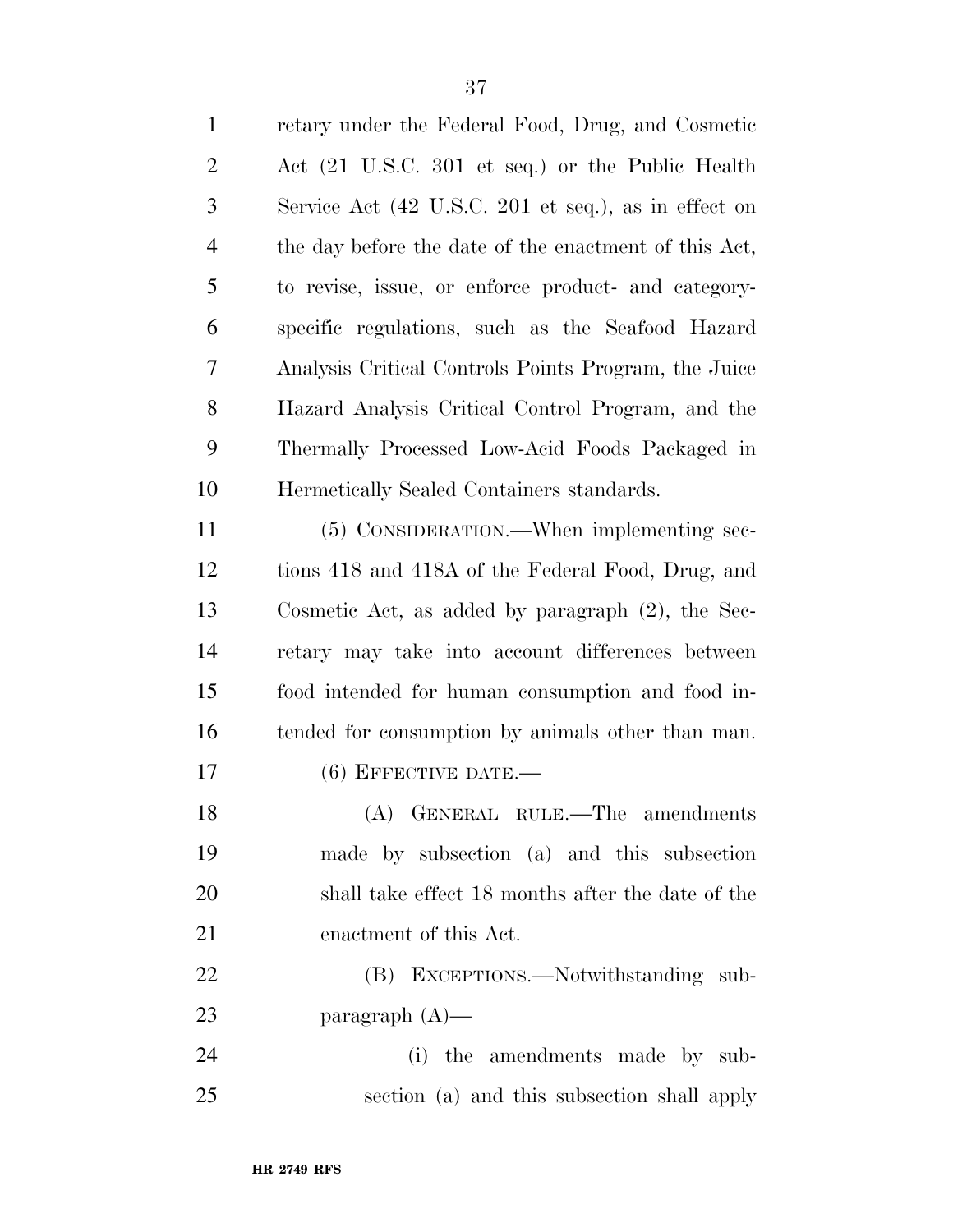| $\mathbf{1}$   | to a small business (as defined by the Sec-                  |
|----------------|--------------------------------------------------------------|
| $\overline{2}$ | retary) after the date that is 2 years after                 |
| 3              | the date of the enactment of this Act; and                   |
| $\overline{4}$ | (ii) the amendments made by sub-                             |
| 5              | section (a) and this subsection shall apply                  |
| 6              | to a very small business (as defined by the                  |
| 7              | Secretary) after the date that is 3 years                    |
| 8              | after the date of the enactment of this Act.                 |
| 9              | (b) FINISHED PRODUCT TEST RESULTS FROM CAT-                  |
| 10             | EGORY 1 FACILITIES.—                                         |
| 11             | (1) ADULTERATION.—Section 402 (21 U.S.C.                     |
| 12             | $342$ , as amended by subsection (a), is amended by          |
| 13             | adding at the end the following:                             |
| 14             | $f'(k)$ If it is manufactured or processed in a facility     |
| 15             | that is in violation of section 418B.".                      |
| 16             | (2) REQUIREMENTS.—Chapter IV (21 U.S.C.                      |
| 17             | 341 et seq.), as amended, is further amended by              |
| 18             | adding at the end the following:                             |
| 19             | "SEC. 418B. FINISHED PRODUCT TEST RESULTS FROM CAT-          |
| 20             | <b>EGORY 1 FACILITIES.</b>                                   |
| 21             | "(a) AUTHORITY.—Beginning on the date specified              |
| 22             | in subsection (c), the Secretary shall require, after public |
| 23             | notice and an opportunity for comment, the submission        |
| 24             | to the Secretary of finished product test results by the     |
| 25             | owner, operator, or agent of each category 1 facility sub-   |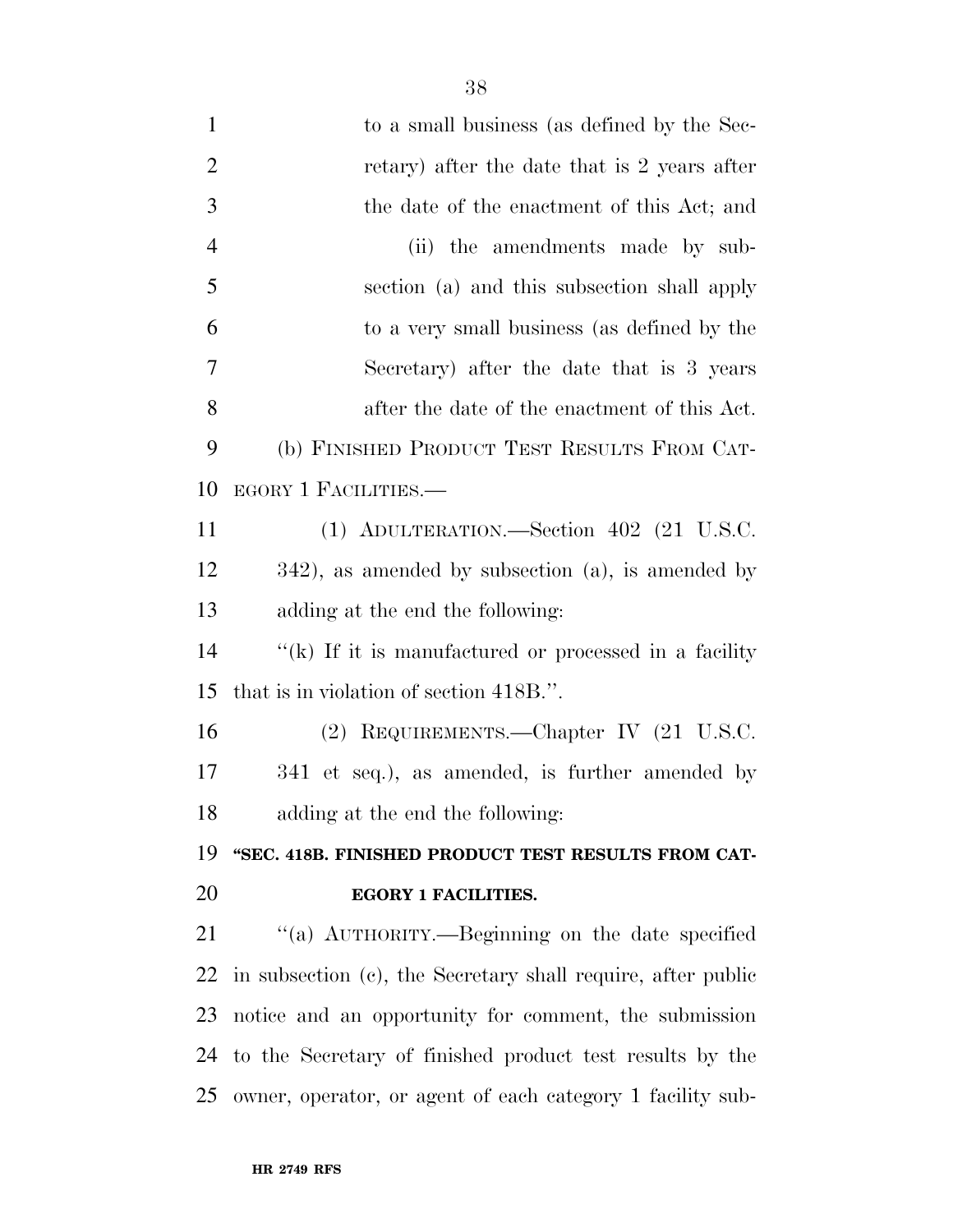ject to good manufacturing practices regulations docu- menting the presence of contaminants in food in the pos- session or control of such facility posing a risk of severe adverse health consequences or death. ''(b) CONSIDERATIONS.—The Secretary shall require submissions under subsection (a)— ''(1) as the Secretary determines feasible and appropriate; and ''(2) taking into consideration available data and information on the potential risks posed by the facility. 12 "(c) BEGINNING DATE.—The date specified in this subsection is the sooner of—  $\frac{1}{2}$  (1) the date of completion of the pilot projects and feasibility study under subsections (d) and (e); and  $\frac{17}{2}$  the date that is 2 years after the date of the enactment of this section. 19 "(d) PILOT PROJECTS.—The Secretary shall conduct 2 or more pilot projects to evaluate the feasibility of col- lecting positive finished product testing results from cat- egory 1 facilities, including the value and feasibility of re- porting corrective actions taken when positive finished product test results are reported to the Secretary.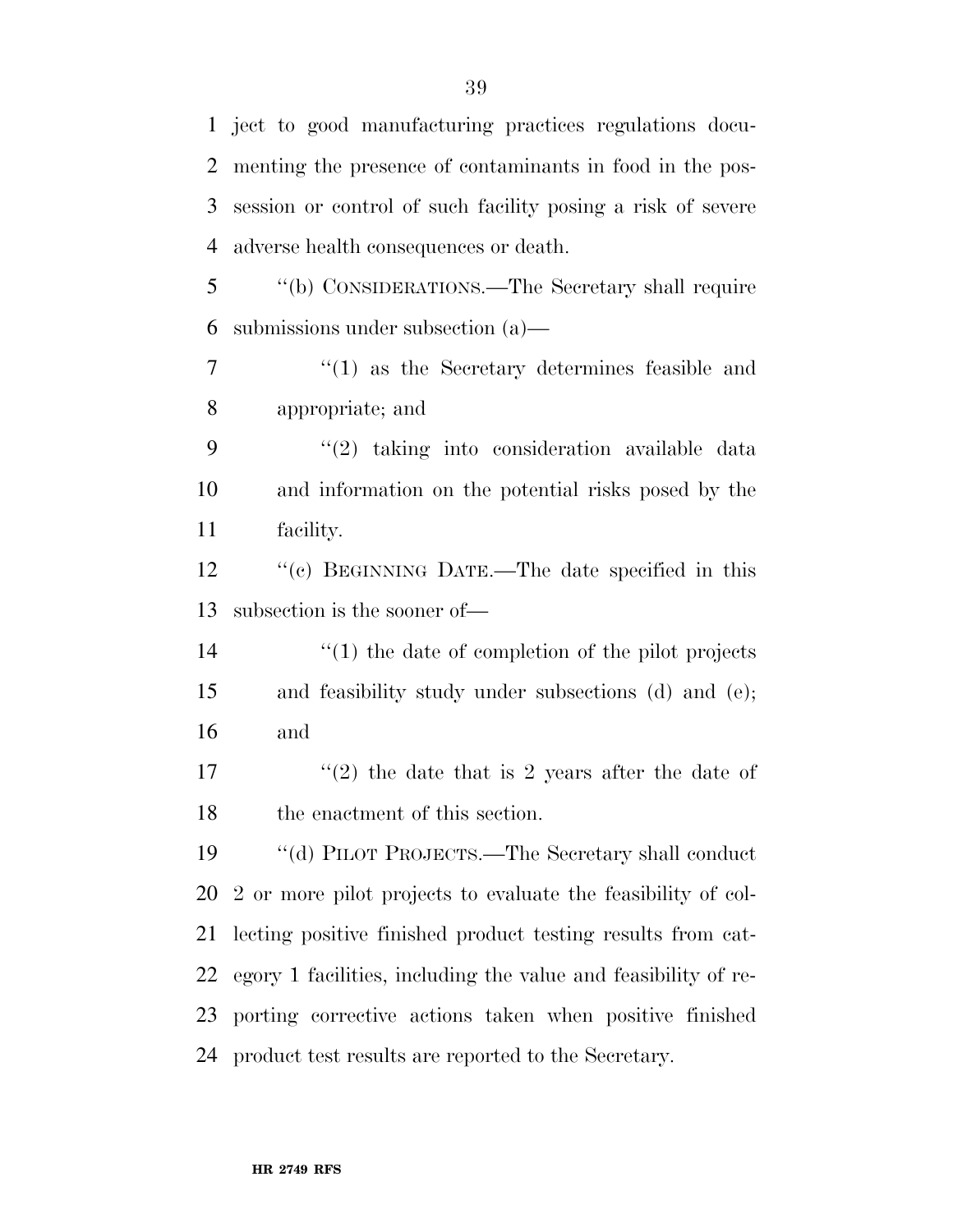''(e) FEASIBILITY STUDY.—The Secretary shall as- sess the feasibility and benefits of the reporting by facili- ties subject to good manufacturing practices regulations of appropriate finished product testing results from cat- egory 1 facilities to the Secretary, including the extent to which the collection of such finished product testing re- sults will help the Secretary assess the risk presented by a facility or product category.

 ''(f) LIMITATIONS.—Nothing in this section shall be construed—

 $\frac{1}{10}$  to require the Secretary to mandate test- ing or submission of test results that the Secretary determines would not provide useful information in assessing the potential risk presented by a facility or product category; or

 $(2)$  to limit the Secretary's authority under any other provisions of law to require any person to provide access, or to submit information or test re- sults, to the Secretary, including the ability of the Secretary to require field or other testing and to ob- tain test results in the course of an investigation of a potential food-borne illness or contamination inci-dent.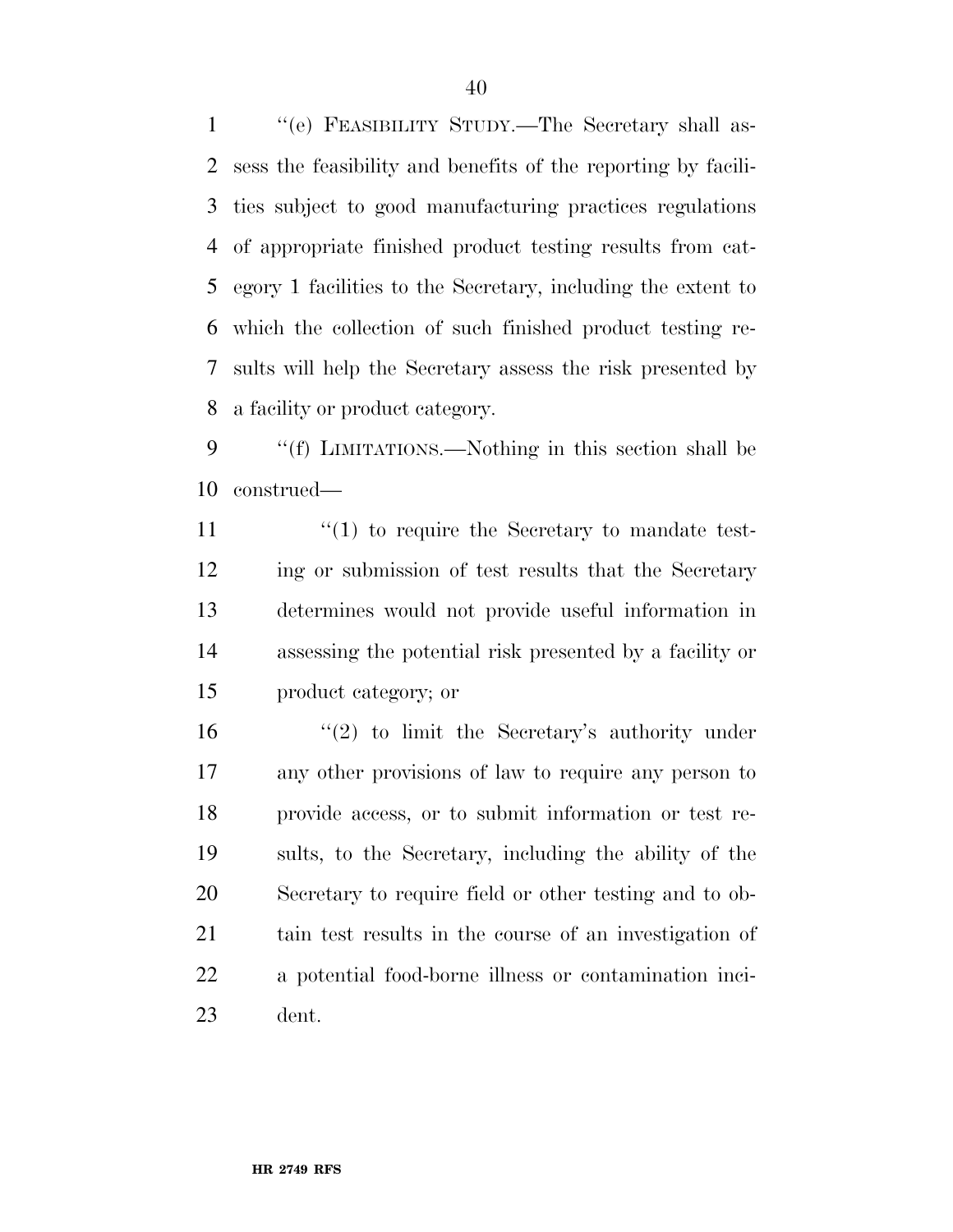1  $\langle \langle \mathbf{g} \rangle$  DEFINITION.—In this section, the term 'cat- egory 1 facility' means a category 1 facility within the meaning of section 704(h).''.

(c) FOOD DEFENSE.—

 (1) ADULTERATION.—Section 402(j), as added by subsection (a), is amended by striking ''and 418A'' and inserting '', 418A, or 418C''.

 (2) REQUIREMENTS.—Chapter IV (21 U.S.C. 341 et seq.), as amended, is further amended by adding at the end the following:

### **''SEC. 418C. FOOD DEFENSE.**

 ''(a) IN GENERAL.—Before a facility (as defined in section 418(i)) introduces or delivers for introduction into interstate commerce any shipment of food, the owner, op- erator, or agent of the facility shall develop and implement a written food defense plan (in this section referred to as a 'food defense plan').

 ''(b) CONTENTS.—The food defense plan shall in-clude each of the following elements:

 $\frac{1}{20}$  (1) A food defense assessment to identify con- ditions and practices that may permit a hazard that may be intentionally introduced, including by an act of terrorism. This assessment shall evaluate proc- essing security, cybersecurity, material security (in-cluding ingredients, finished product, and pack-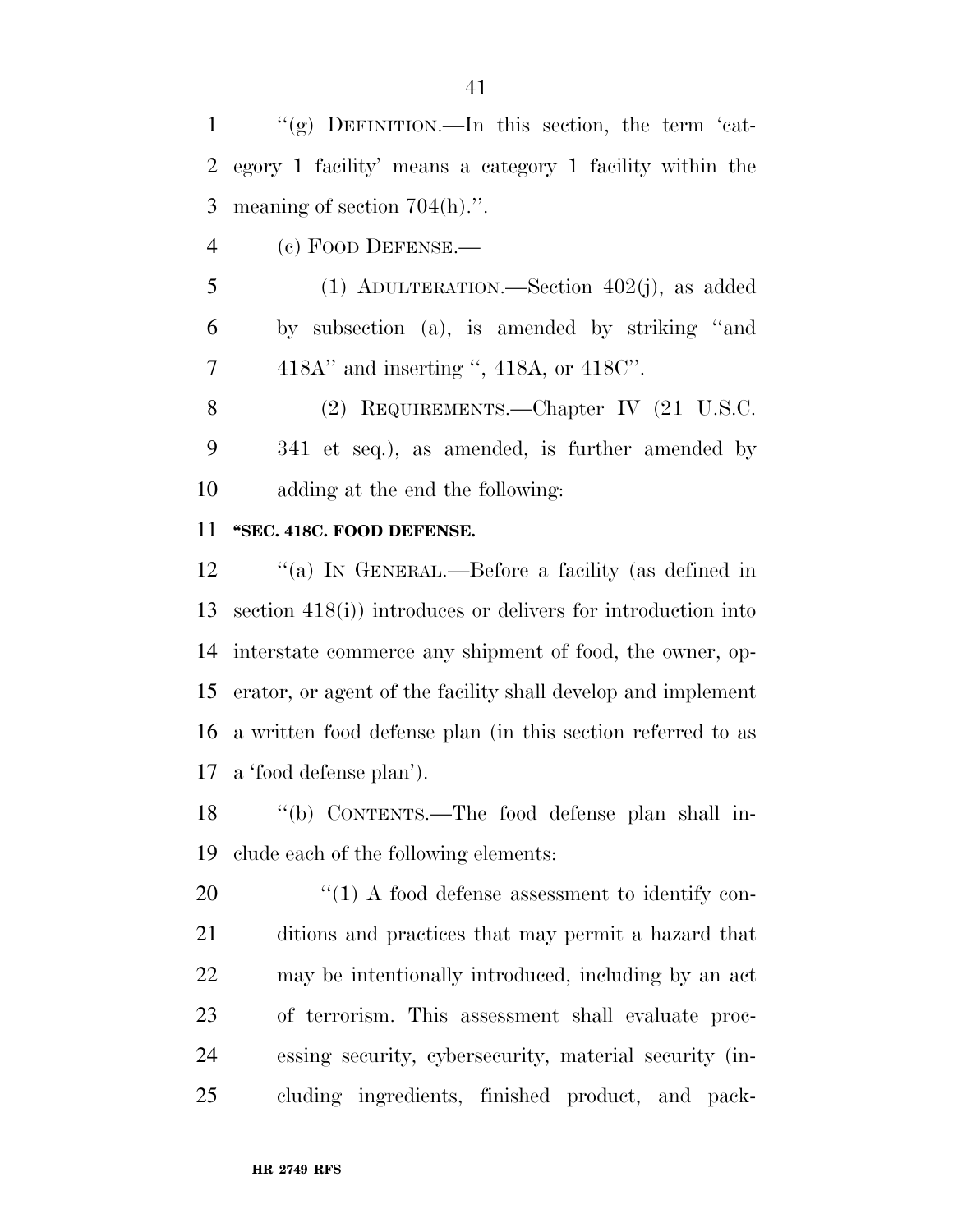| $\mathbf{1}$   | aging), personnel security, storage security, shipping |
|----------------|--------------------------------------------------------|
| $\overline{2}$ | and receiving security, and utility security.          |
| 3              | $\lq(2)$ A description of the preventive measures      |
| $\overline{4}$ | being implemented as a result of such assessment to    |
| 5              | minimize the risk of intentional contamination.        |
| 6              | $(3)$ A description of the procedures to check         |
| 7              | for and identify any circumstances in which the pre-   |
| 8              | ventive measures are not fully implemented or were     |
| 9              | ineffective.                                           |
| 10             | $\lq(4)$ A description of the procedures for taking    |
| 11             | corrective actions to ensure that when preventive      |
| 12             | measures have not been properly implemented or         |
| 13             | have been ineffective, appropriate action is taken—    |
| 14             | $\lq\lq$ to reduce the likelihood of recurrence        |
| 15             | of the failure; and                                    |
| 16             | $\lq\lq$ to assess the consequences of the fail-       |
| 17             | ure.                                                   |
| 18             | $\lq(5)$ A description of evaluation activities for    |
| 19             | preventive measures, including a review of<br>the      |
| 20             | records provided for under paragraph (6) and proce-    |
| 21             | dures to periodically test the effectiveness of the    |
| 22             | plan.                                                  |
| 23             | $``(6)$ A description of the facility's record-keep-   |
| 24             | ing procedures, including records documenting im-      |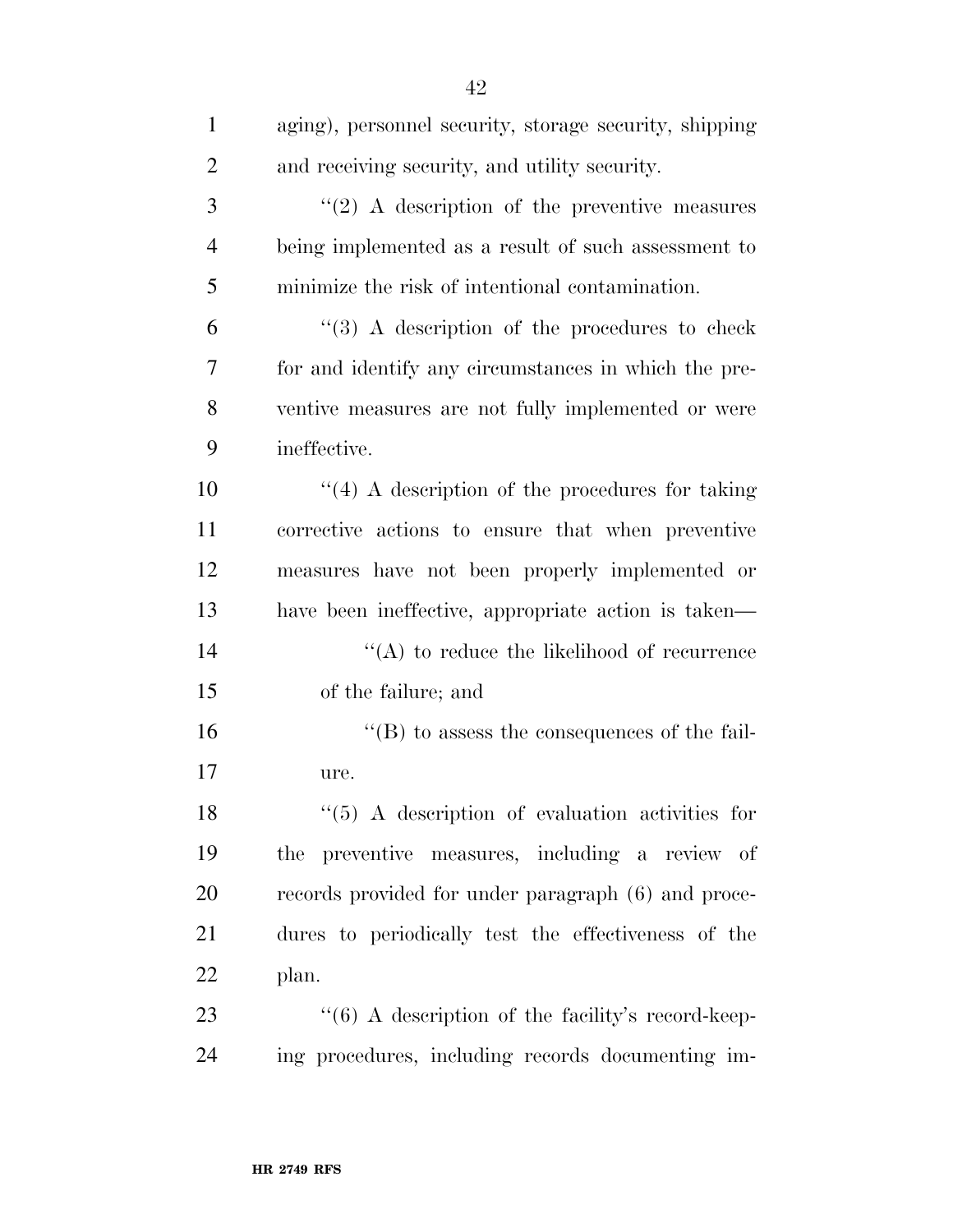plementation of the procedures under paragraphs 2 (3), (4), and (5).

 ''(c) HAZARD.—For purposes of this section, the term 'hazard that may be intentionally introduced, includ- ing by an act of terrorism' means a hazard for which a prudent person who, as applicable, manufactures, proc- esses, packs, transports, or holds food, would establish preventive measures because the hazard has been identi-fied by a food defense assessment by application of—

 ''(1) a targeting assessment tool recommended by the Secretary by guidance; or

 $\binom{12}{2}$  a comparable targeting assessment tool. 13 "(d) FOOD DEFENSE HAZARDS IDENTIFIED BY THE SECRETARY.—

15 "(1) ESTABLISHMENT.—The Secretary may es- tablish by regulation or guidance preventive meas- ures for specific product types to prevent intentional contamination throughout the supply chain. The owner, operator, or agent of a facility shall imple- ment any preventive measures identified by the Sec-retary under this paragraph.

22 "(2) ALTERNATIVE MEASURES.—Such regula- tion or guidance shall allow the owner, operator, or agent of a facility to implement an alternative pre-ventive measure to one established by the Secretary,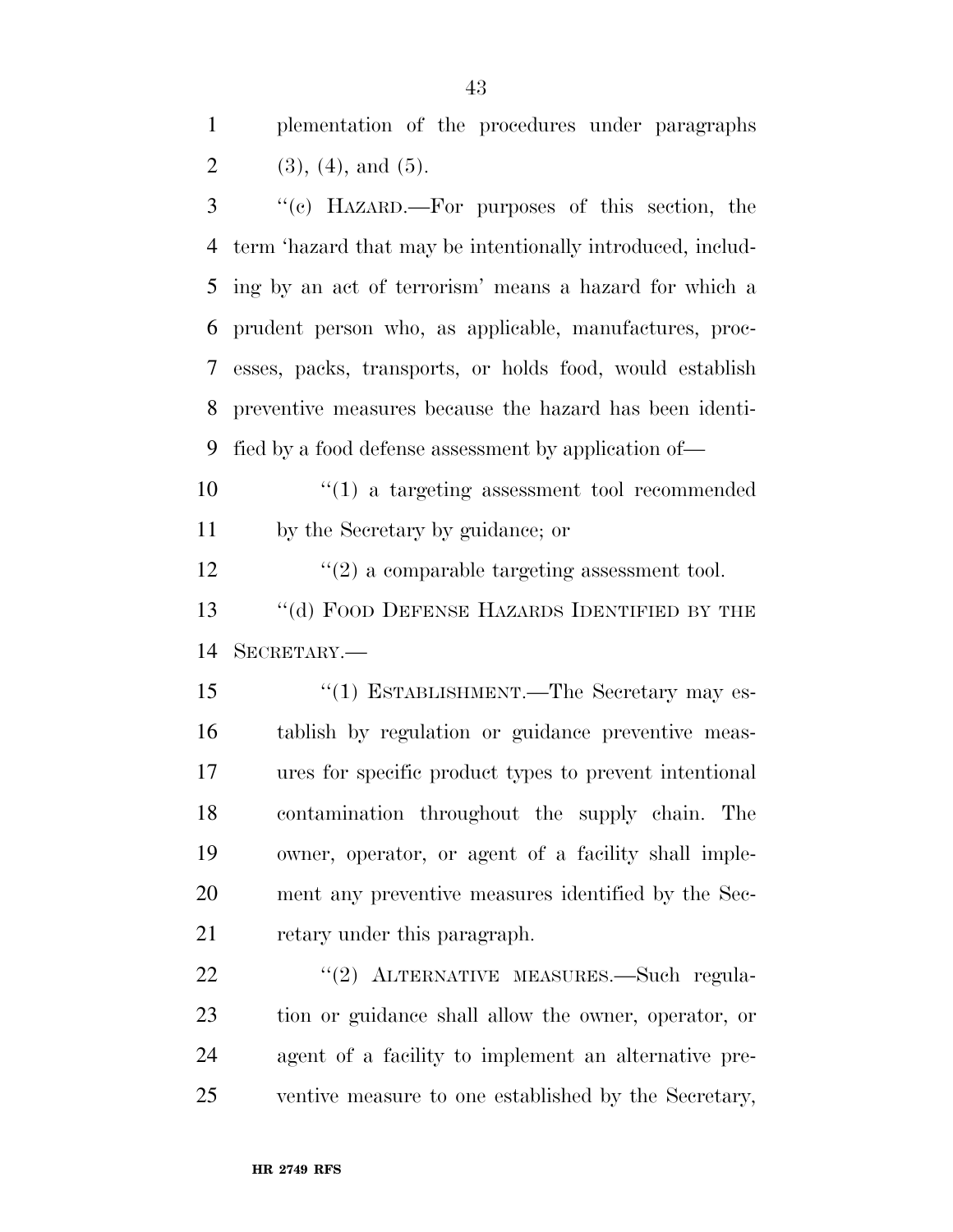| $\mathbf{1}$   | provided that, in response to a request by the Sec-   |
|----------------|-------------------------------------------------------|
| $\overline{2}$ | retary, the owner, operator, or agent can present to  |
| 3              | the Secretary data or other information sufficient to |
| $\overline{4}$ | demonstrate that the alternative measure effectively  |
| 5              | addresses the hazard.                                 |
| 6              | "(e) REQUIREMENT TO REASSESS AND REVISE.—             |
| 7              | "(1) REQUIREMENT.—The owner, operator, or             |
| 8              | agent of a facility shall—                            |
| 9              | $\lq\lq$ review the food defense assessment           |
| 10             | under subsection $(b)(1)$ for the facility and, as    |
| 11             | necessary, revise the food defense assessment         |
| 12             | under subsection $(b)(1)$ for the facility—           |
| 13             | "(i) not less than every 2 years;                     |
| 14             | "(ii) if there is a change in the proc-               |
| 15             | ess or product that could affect the food             |
| 16             | defense assessment; and                               |
| 17             | "(iii) if the Secretary determines that               |
| 18             | it is appropriate to protect public health;           |
| 19             | and                                                   |
| 20             | $\lq\lq (B)$ whenever there is a change in the        |
| 21             | food defense assessment, revise the preventive        |
| 22             | measures under subsection $(b)(2)$ for the facil-     |
| 23             | ity as necessary to ensure that for all hazards       |
| 24             | identified, the risk is minimized, or document        |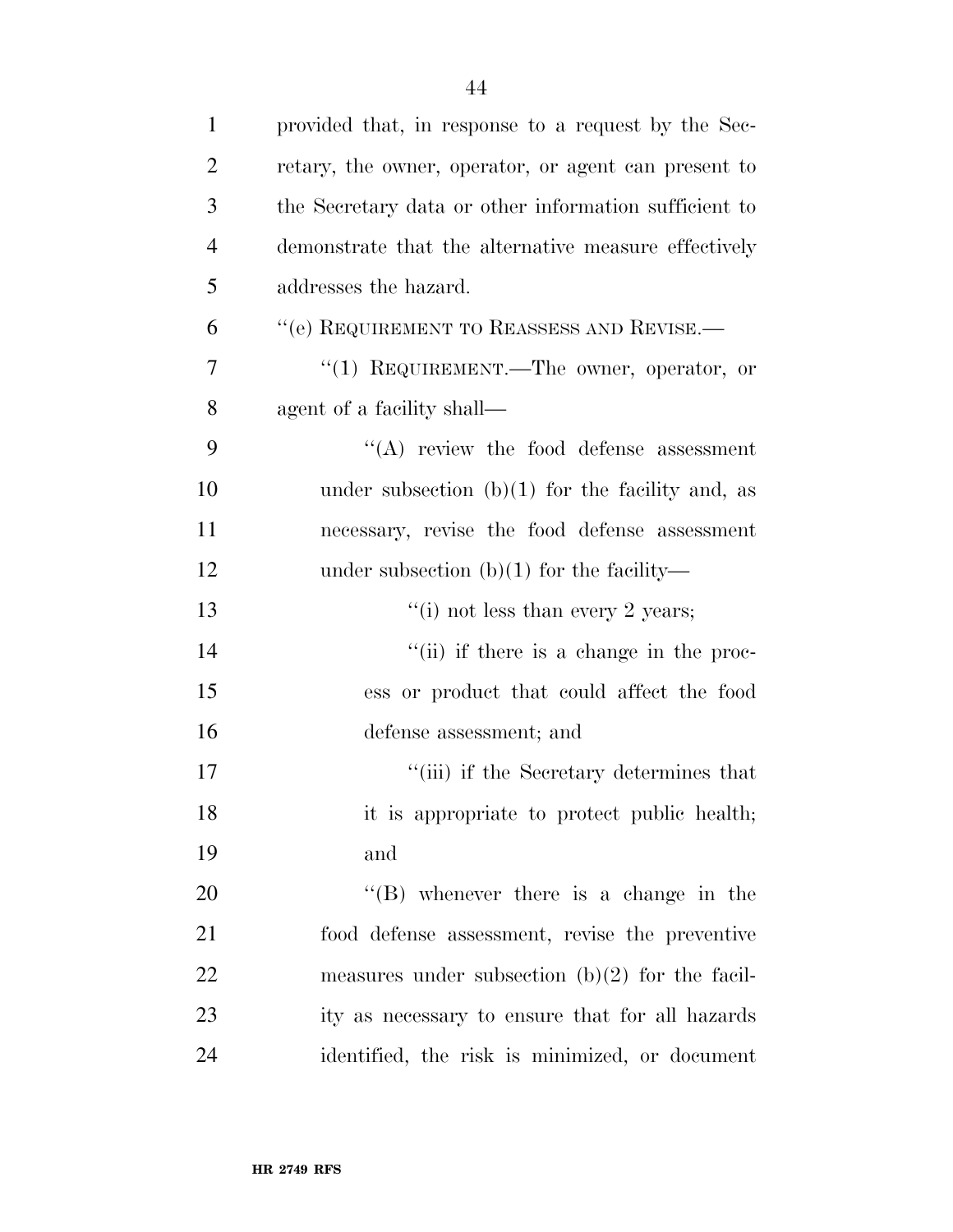| $\mathbf{1}$   | the basis for the conclusion that no such revi-                |
|----------------|----------------------------------------------------------------|
| $\overline{2}$ | sion is needed.                                                |
| 3              | "(2) NONDELEGATION.—Any revisions ordered                      |
| $\overline{4}$ | by the Secretary under this subsection shall be or-            |
| 5              | dered by the Secretary or an official designated by            |
| 6              | the Secretary. An official may not be so designated            |
| 7              | unless the official is the director of the district            |
| 8              | under this Act in which the facility involved is lo-           |
| 9              | cated, or is an official senior to such director.              |
| 10             | ``(f)<br>RECORDKEEPING.—The owner, operator, or                |
| 11             | agent of a facility shall maintain, for not less than 2 years, |
| 12             | records documenting the activities described in subsections    |
|                |                                                                |
| 13             | $(b)$ and $(e)$ .                                              |
| 14             | "(g) ACCESS TO PLAN.—                                          |
| 15             | "(1) ON INSPECTION.—An officer or employee                     |
| 16             | of the Secretary shall have access to the food de-             |
| 17             | fense plan of a facility under section $414(a)$ only if        |
| 18             | the Secretary, through an official who is the director         |
| 19             | of the district under this Act in which the facility is        |
| 20             | located or an official who is senior to such a direc-          |
| 21             | tor, provides notice under section $414(a)(1)(C)$ .            |
| 22             | "(2) NONDISCLOSURE.—A food defense plan,                       |
| 23             | and any information derived from such a plan, shall            |
| 24             | be exempt from disclosure under section 552 of title           |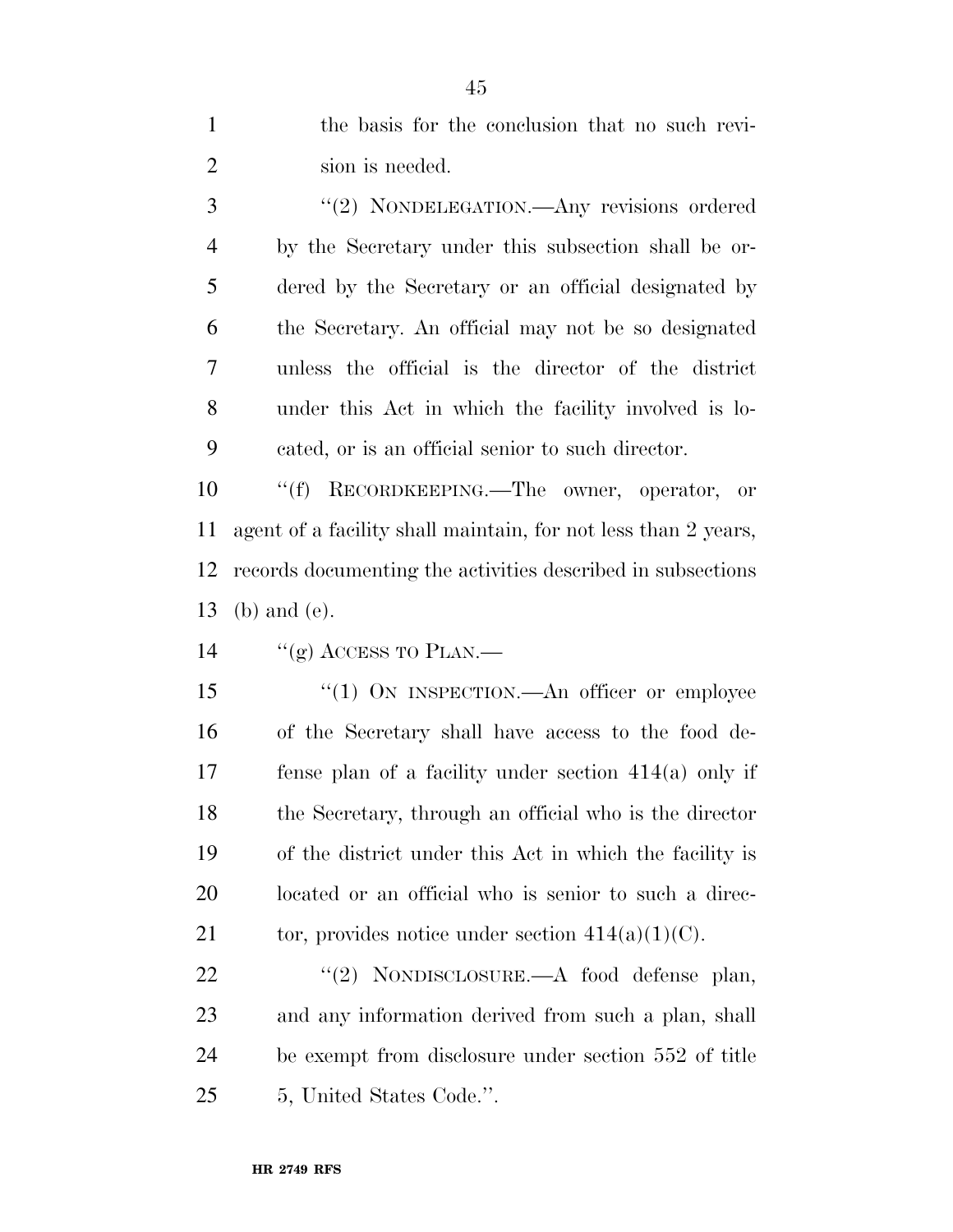(3) PROHIBITION.—Section 301(j) (21 U.S.C. 331(j)) is amended by inserting after ''entitled to protection'' the following: ''or a food defense plan, or any information derived from such a plan, under section 418C''.

#### **SEC. 103. PERFORMANCE STANDARDS.**

 (a) ADULTERATED FOOD.—Section 402 (21 U.S.C. 342), as amended by section 102, is amended by adding at the end the following:

 ''(l) If it has been manufactured, processed, packed, transported, or held under conditions that do not meet the standards issued under section 419.''.

 (b) REQUIREMENTS.—Chapter IV (21 U.S.C. 341 et seq.), as amended by section 102(b), is further amended by adding at the end the following:

#### **''SEC. 419. PERFORMANCE STANDARDS.**

 ''(a) PERFORMANCE STANDARDS.—The Secretary shall, not less frequently than every 2 years, review and evaluate epidemiological data and other appropriate sources of information, including research under section 123 of the Food Safety Enhancement Act of 2009, to identify the most significant food-borne contaminants and the most significant resulting hazards. The Secretary shall issue, as soon as practicable, through guidance or by regu-lation, science-based performance standards (which may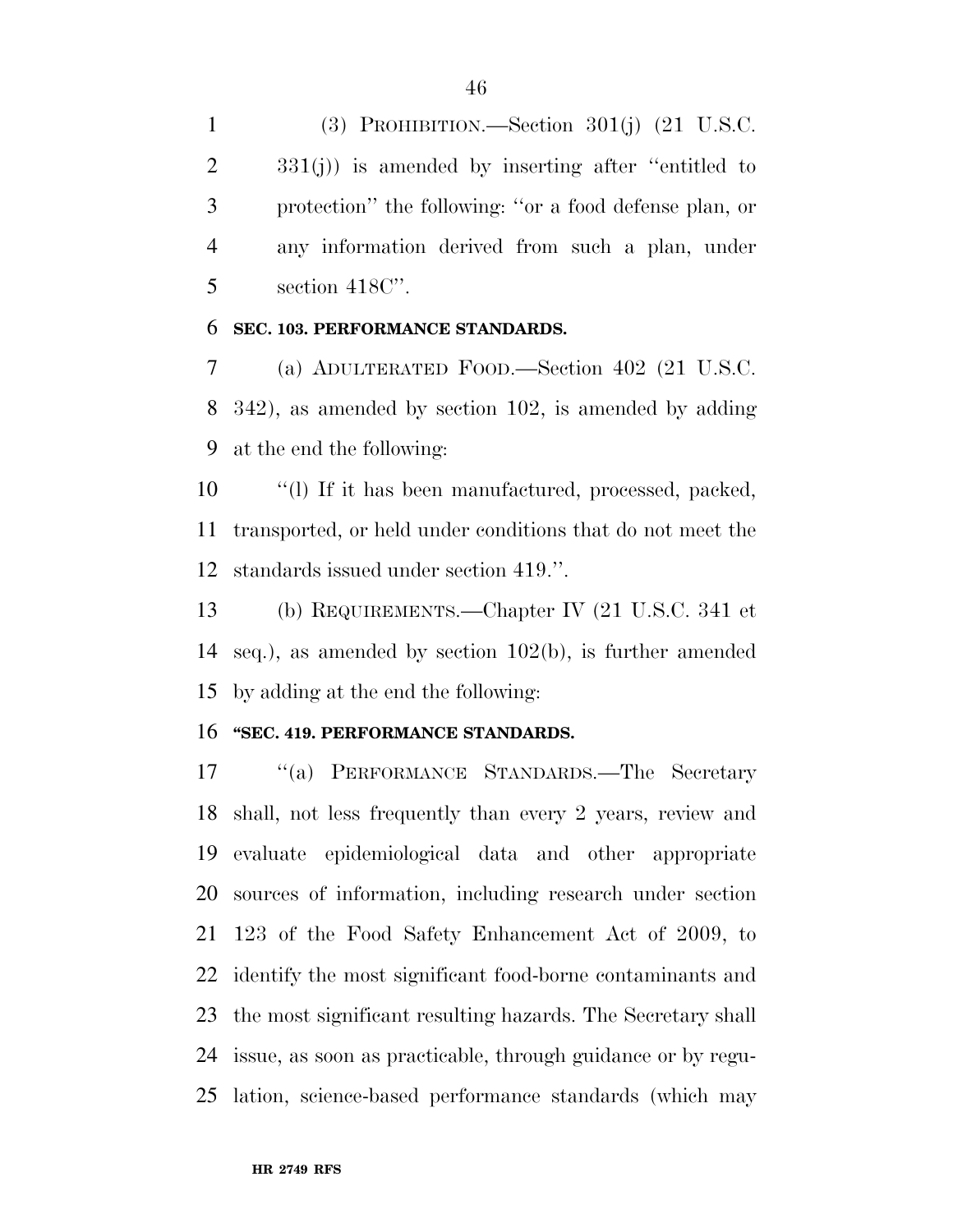include action levels) applicable to foods or food classes, as appropriate, to minimize to an acceptable level, prevent, or eliminate the occurrence of such hazards. Such stand- ards shall be applicable to foods and food classes. Notwith- standing the timelines set forth in this paragraph, the Sec- retary shall as appropriate establish such science-based performance standards for identified contaminants as nec-essary to protect the public health.

9 "(b) LIST OF CONTAMINANTS.—Following each re- view under subsection (a), the Secretary shall publish in the Federal Register a list of food-borne contaminants that have the greatest adverse impact on public health. In determining whether a particular food-borne contami- nant should be added to such list, the Secretary shall con- sider the number and severity of illnesses and the number of deaths associated with the foods associated with such contaminants.

 ''(c) SAMPLING PROGRAM.—In conjunction with the establishment of a performance standard under this sec- tion, the Secretary may make recommendations to indus-try for conducting product sampling.

 ''(d) REVOCATION BY SECRETARY.—All performance standards of the Food and Drug Administration applicable to foods or food classes in effect on the date of the enact-ment of this section, or issued under this section, shall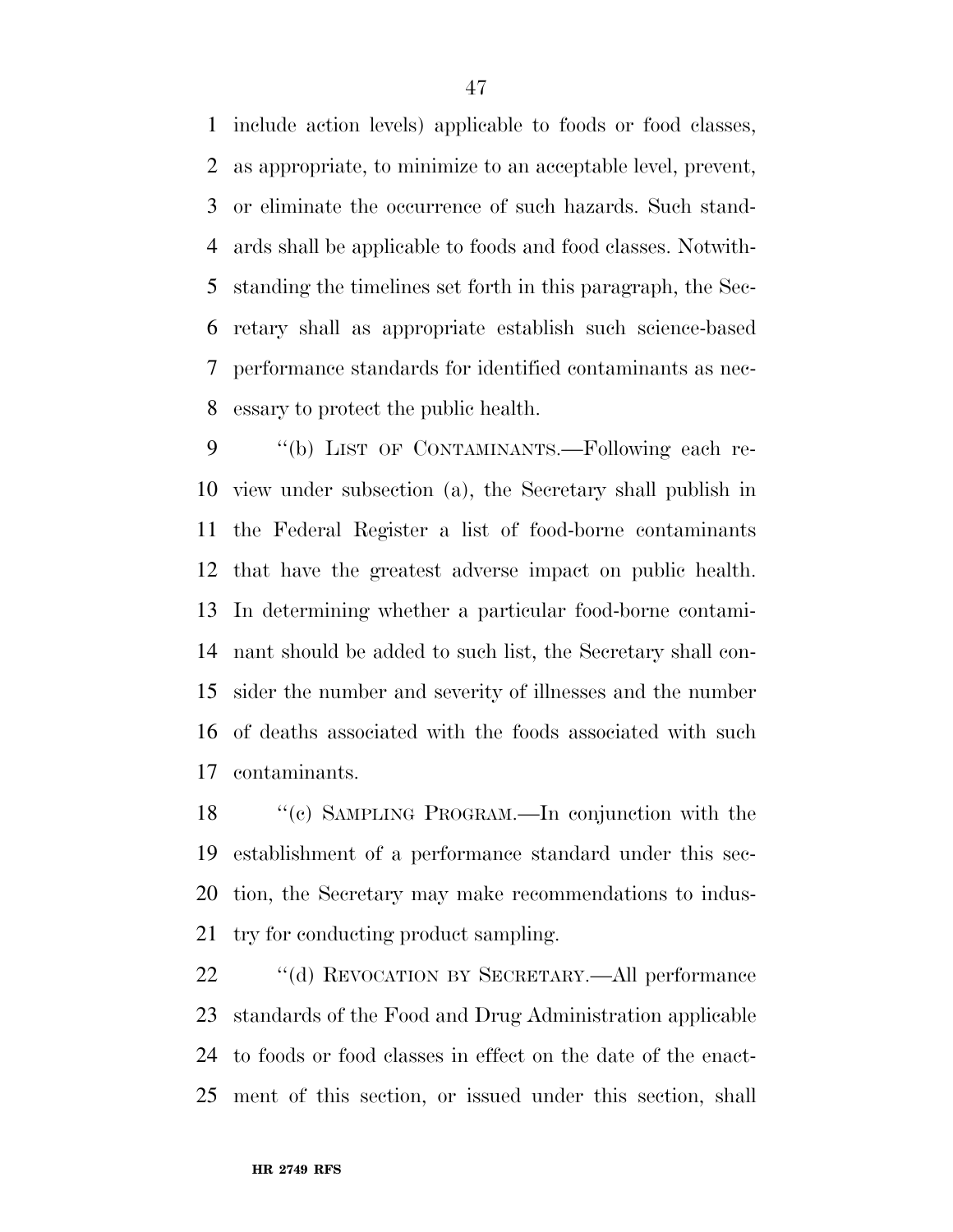remain in effect until revised or revoked by the Sec-retary.''.

 (c) REPORT TO CONGRESS.—The Secretary of Health and Human Services shall submit to the Congress by March 30th of the year following each review under sec- tion 419 of the Federal Food, Drug, and Cosmetic Act, as added by subsection (b), a report on the results of such review and the Secretary's plans to address the significant food-borne hazards identified, or the basis for not address- ing any significant food-borne hazards identified, includ- ing any resource limitations or limitations in data that preclude further action at that time.

#### **SEC. 104. SAFETY STANDARDS FOR PRODUCE AND CERTAIN**

## **OTHER RAW AGRICULTURAL COMMODITIES.**

 (a) ADULTERATED FOOD.—Section 402 (21 U.S.C. 342), as amended by sections 102 and 103(a), is amended by adding at the end the following:

18 "(m) If it has been grown, harvested, processed, packed, sorted, transported, or held under conditions that do not meet the standards established under section 419A.''.

 (b) STANDARDS.—Chapter IV (21 U.S.C. 341 et 23 seq.), as amended by sections  $102(b)$  and  $103(b)$ , is amended by adding at the end the following: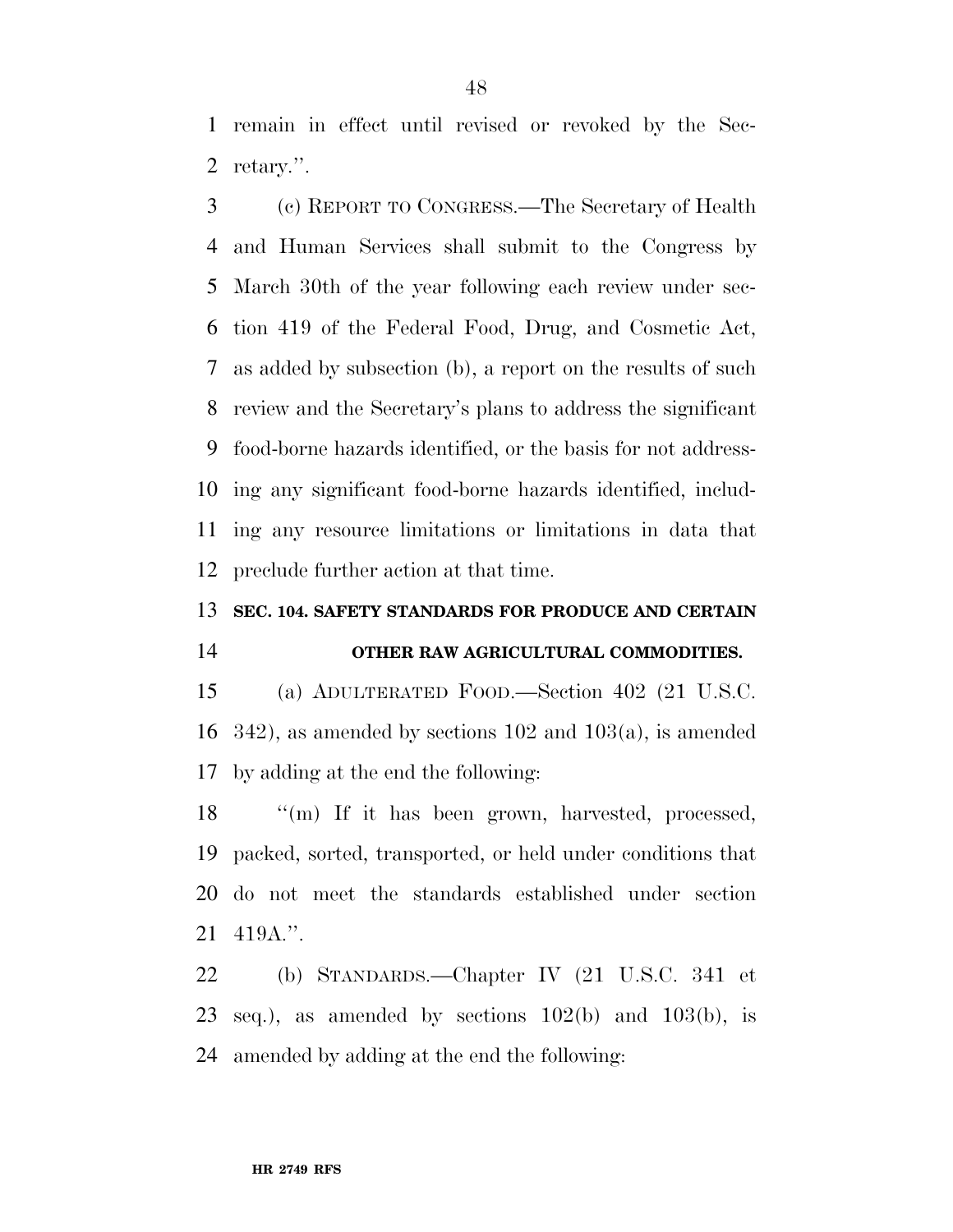# **''SEC. 419A. SAFETY STANDARDS FOR PRODUCE AND CER- TAIN OTHER RAW AGRICULTURAL COMMOD-ITIES.**

 ''(a) STANDARDS.—The Secretary, in coordination with the Secretary of Agriculture, shall establish by regu- lation scientific and risk-based food safety standards for the growing, harvesting, processing, packing, sorting, transporting, and holding of those types of raw agricul-tural commodities—

10  $\frac{1}{10}$  that are a fruit, vegetable, nut, or fungus; and

12 ''(2) for which the Secretary has determined that such standards are reasonably necessary to minimize the risk of serious adverse health con-sequences or death to humans or animals.

 ''(b) CONTENTS.—The regulations under subsection (a)

18 ''(1) may set forth such procedures, processes, and practices as the Secretary determines to be rea-sonably necessary—

21 ''(A) to prevent the introduction of known or reasonably foreseeable biological, chemical, and physical hazards, including hazards that occur naturally, may be unintentionally intro- duced, or may be intentionally introduced, in-cluding by acts of terrorism, into raw agricul-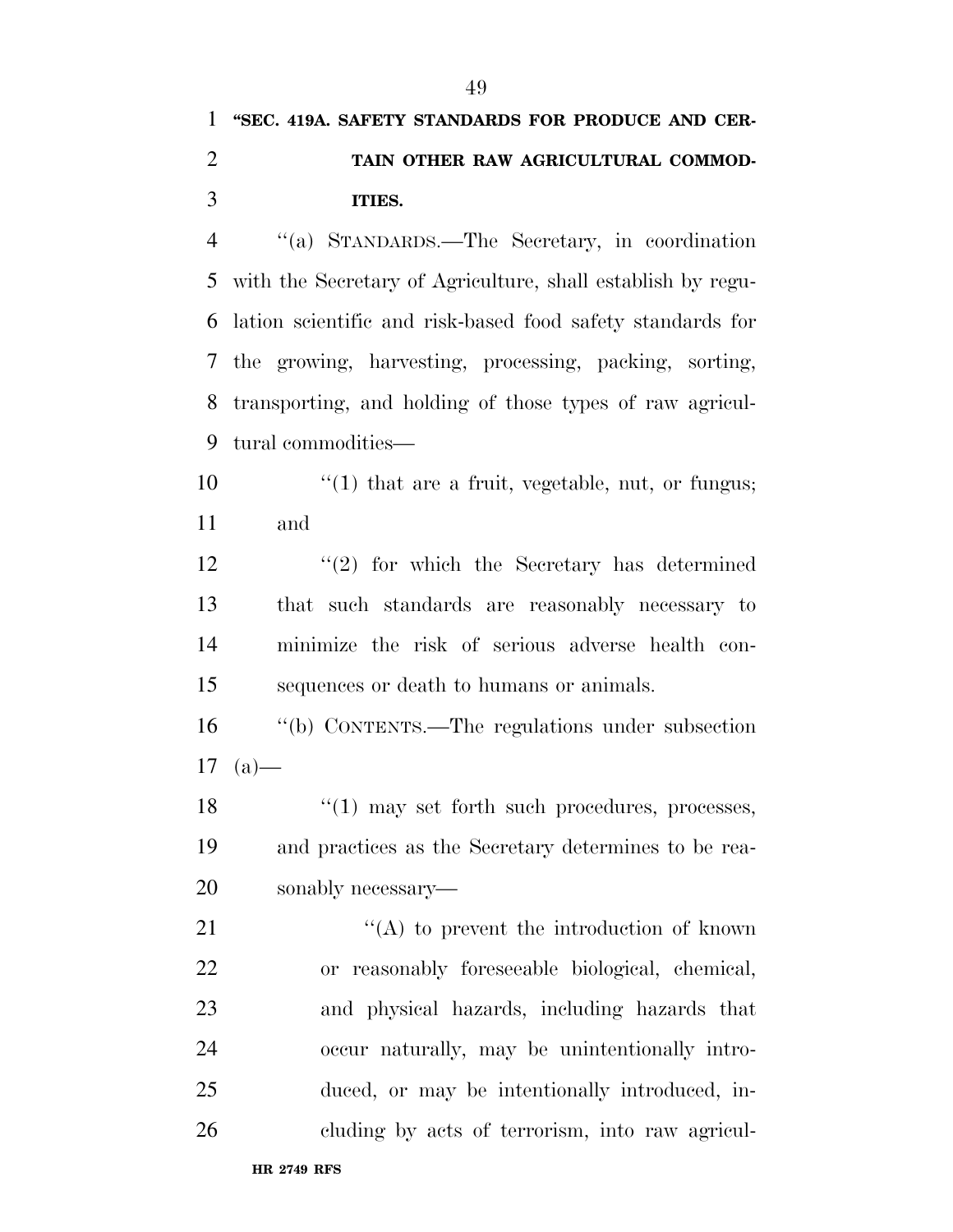| $\mathbf{1}$   | tural commodities that are a fruit, vegetable,                 |
|----------------|----------------------------------------------------------------|
| $\overline{2}$ | nut, or fungus; and                                            |
| 3              | $\lq\lq$ to provide reasonable assurances that                 |
| $\overline{4}$ | such commodity is not adulterated under sec-                   |
| 5              | tion $402$ ;                                                   |
| 6              | $\lq(2)$ may include, with respect to growing, har-            |
| 7              | vesting, processing, packing, sorting, transporting,           |
| 8              | and storage operations, standards for safety as the            |
| 9              | Secretary determines to be reasonably necessary;               |
| 10             | "(3) may include standards addressing manure                   |
| 11             | use, water quality, employee hygiene, sanitation and           |
| 12             | animal control, and temperature controls, as the               |
| 13             | Secretary determines to be reasonably necessary;               |
| 14             | $((4)$ may include standards for such other ele-               |
| 15             | ments as the Secretary determines necessary to                 |
| 16             | carry out subsection (a);                                      |
| 17             | $\lq(5)$ shall provide a reasonable period of time             |
| 18             | for compliance, taking into account the needs of               |
| 19             | small businesses for additional time to comply;                |
| 20             | $\cdot\cdot\cdot(6)$ may provide for coordination of education |
| 21             | and enforcement activities;                                    |
| 22             | $\lq(7)$ shall take into consideration, consistent             |
| 23             | with ensuring enforceable public health protection,            |
| 24             | the impact on small-scale and diversified farms, and           |
| 25             | on wildlife habitat, conservation practices, water-            |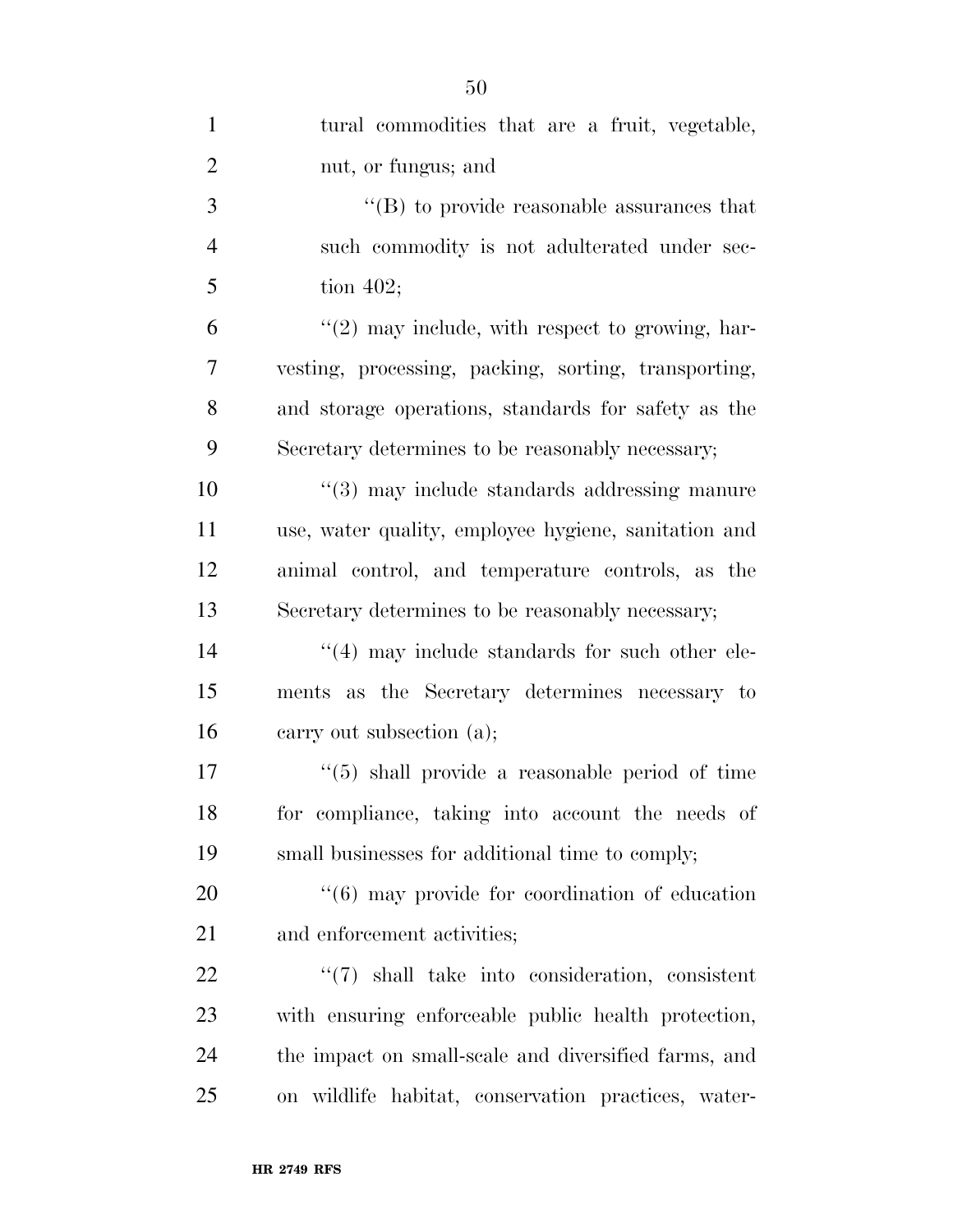shed-protection efforts, and organic production methods;

 ''(8) may provide for coordination of education and training with other government agencies, univer- sities, private entities, and others with experience working directly with farmers; and

 $(9)$  may provide for recognition through guid- ance of other existing publicly available procedures, processes, and practices that the Secretary deter- mines to be equivalent to those established under paragraph (1).

12 "(c) EDUCATION AND COMPLIANCE.—The Secretary shall coordinate with the Secretary of Agriculture to pro- vide for effective implementation of education and compli- ance activities. The Secretary may contract and coordinate with the agency or department designated by the Governor of each State to perform activities to ensure compliance with this section.''.

(c) TIMING.—

20 (1) PROPOSED RULE.—Not later than 18 months after the date of enactment of this Act, the Secretary of Health and Human Services shall issue a proposed rule to carry out section 419A of the Federal Food, Drug, and Cosmetic Act, as added by subsection (b).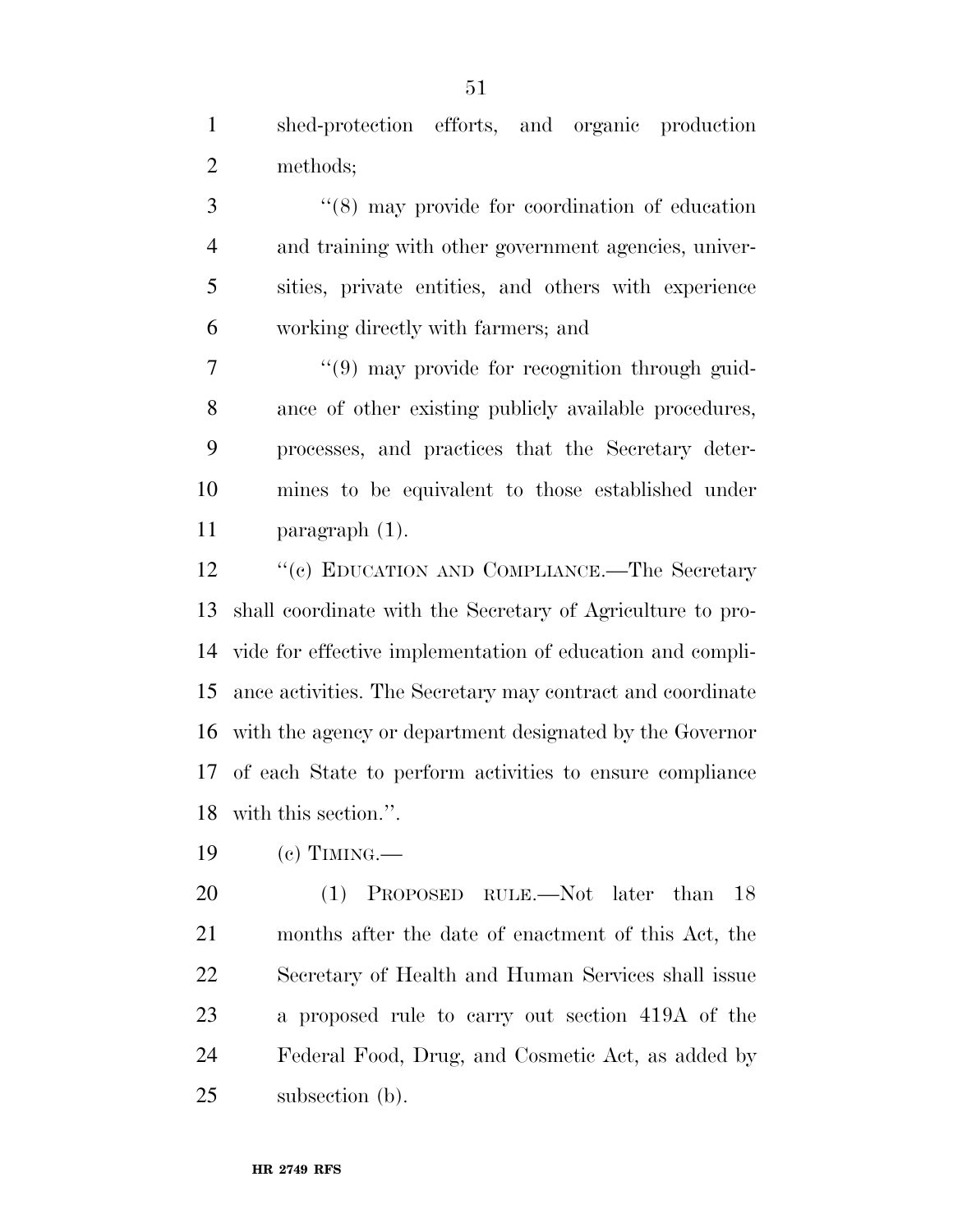(2) FINAL RULE.—Not later than 3 years after such date, the Secretary of Health and Human Services shall issue a final rule under such section. (d) NO EFFECT ON EXISTING HACCP AUTHORI- TIES.—Nothing in this section or the amendments made by this section limits the authority of the Secretary under the Federal Food, Drug, and Cosmetic Act (21 U.S.C. 301 et seq.) or the Public Health Service Act (42 U.S.C. 201 et seq.), as in effect on the day before the date of the enactment of this Act, to revise, issue, or enforce product- and category-specific regulations, such as the Seafood Hazard Analysis Critical Controls Points Program, the Juice Hazard Analysis Critical Control Program, and the Thermally Processed Low-Acid Foods Packaged in Her-metically Sealed Containers standards.

 (e) UPDATE EXISTING GUIDANCE.—Not later than 1 year after the date of the enactment of this Act, the Secretary of Health and Human Services shall update the guidance document entitled ''Guidance For Industry: Guide To Minimize Microbial Food Safety Hazards For Fresh Fruits And Vegetables'' (issued on October 26, 1998) in accordance with this section and the amendments made by this section.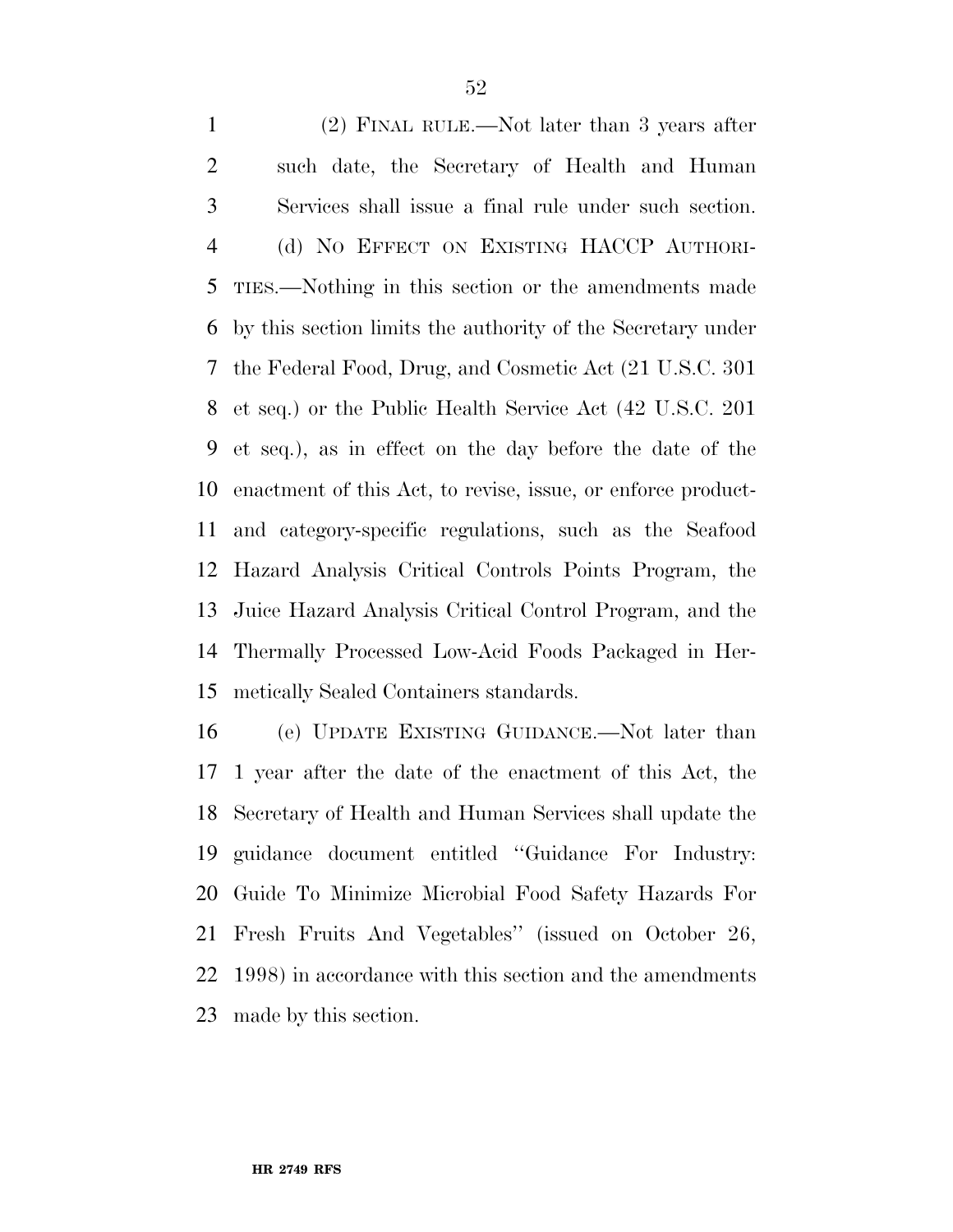| $\mathbf{1}$   | SEC. 105. RISK-BASED INSPECTION SCHEDULE.              |
|----------------|--------------------------------------------------------|
| 2              | (a) IN GENERAL.—Section $704$ (21 U.S.C. 374) is       |
| 3              | amended by adding at the end the following:            |
| $\overline{4}$ | $f'(h)(1)$ Each facility registered under section 415  |
| 5              | shall be inspected—                                    |
| 6              | $\lq\lq(A)(i)$ by one or more officers duly designated |
| 7              | under section 702 or other statutory authority by      |
| 8              | the Secretary;                                         |
| 9              | "(ii) for domestic facilities, by a Federal, State,    |
| 10             | or local official recognized by the Secretary under    |
| 11             | paragraph $(2)$ ; or                                   |
| 12             | "(iii) for foreign facilities, by an agency or a       |
| 13             | representative of a country that is recognized by the  |
| 14             | Secretary under paragraph $(2)$ ; and                  |
| 15             | $\lq\lq (B)$ at a frequency determined pursuant to a   |
| 16             | risk-based schedule.                                   |
| 17             | "(2) For purposes of paragraph $(1)(A)$ , the Sec-     |
|                | 18 retary-                                             |
| 19             | "(A) may recognize Federal, State, and local of-       |
| 20             | ficials and agencies and representatives of foreign    |
| 21             | countries as meeting standards established by the      |
| 22             | Secretary for conducting inspections under this Act;   |
| 23             | and                                                    |
| 24             | "(B) may limit such recognition to inspections         |
| 25             | of specific commodities or food types.                 |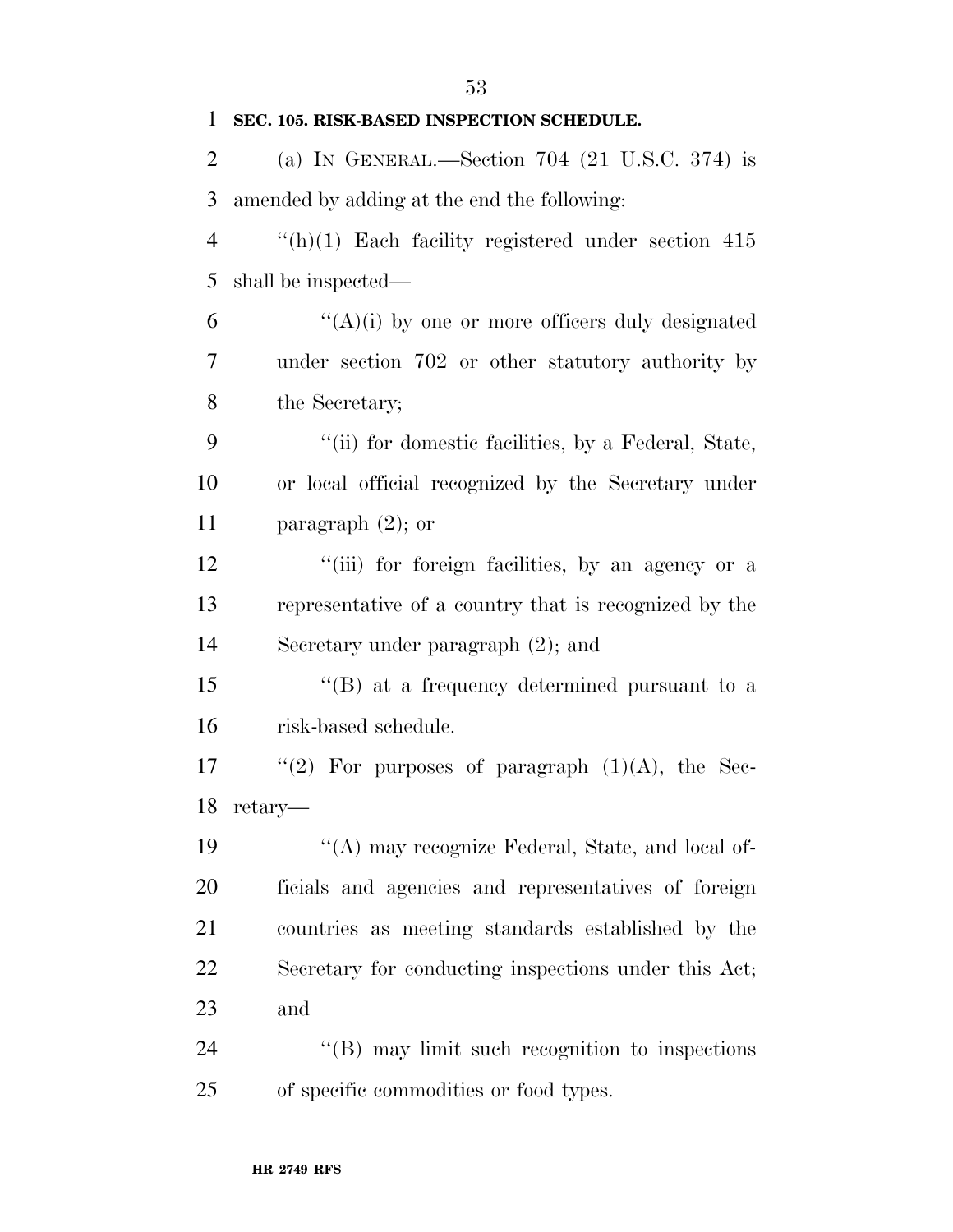1  $\langle$  ''(3) The risk-based schedule under paragraph (1)(B) shall be implemented beginning not later than 18 months after the date of the enactment of this subsection.

 ''(4) Such risk-based schedule shall provide for a fre- quency of inspections commensurate with the risk pre- sented by the facility and shall be based on the following categories and inspection frequencies:

8 "(A) CATEGORY 1.—A category 1 food facility is a high-risk facility that manufactures or processes food. The Secretary shall randomly inspect a cat- egory 1 food facility at least every 6 to 12 months. 12 ''(B) CATEGORY 2.—A category 2 food facility is a low-risk facility that manufactures or processes food or a facility that packs or labels food. The Sec- retary shall randomly inspect a category 2 facility at least every 18 months to 3 years.

17 "(C) CATEGORY 3.—A category 3 food facility is a facility that holds food. The Secretary shall ran- domly inspect a category 3 facility at least every 5 years.

21  $\frac{1}{2}$   $\frac{1}{2}$  The Secretary

22 "(A) may, by guidance, modify the types of food facilities within a category under paragraph 24  $(4);$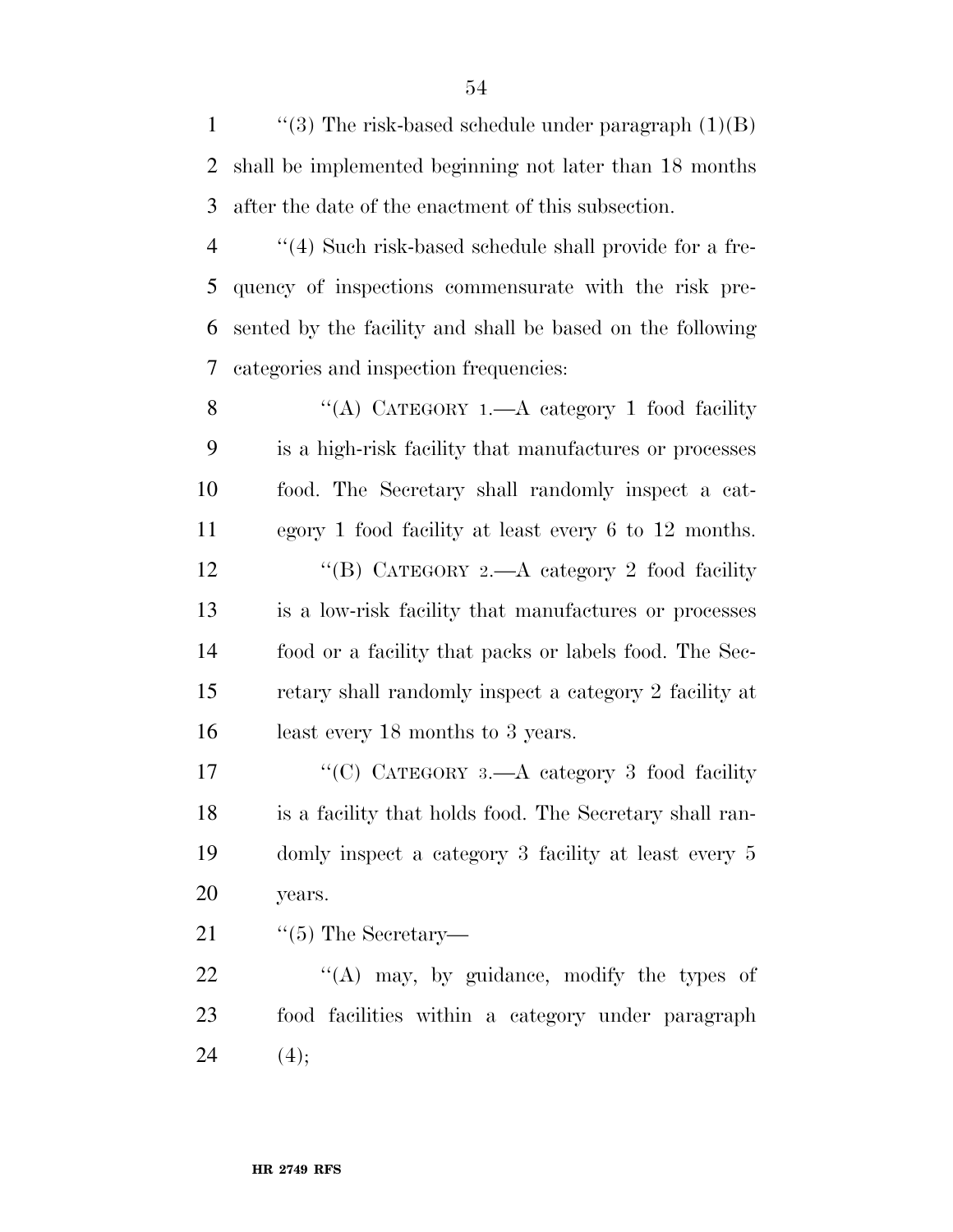| $\mathbf{1}$   | $\lq\lq$ (B) may alter the inspection frequencies speci- |
|----------------|----------------------------------------------------------|
| $\overline{2}$ | fied in paragraph (4) based on the need to respond       |
| 3              | to food-borne illness outbreaks and food recalls; and    |
| $\overline{4}$ | "(C) may inspect a facility more frequently              |
| 5              | than the inspection frequency provided by paragraph      |
| 6              | (4);                                                     |
| 7              | $\lq\lq$ beginning 6 months after submitting the         |
| 8              | report required by section $105(b)(2)$ of the Food       |
| 9              | Safety Enhancement Act of 2009, may—                     |
| 10             | "(i) publish in the Federal Register adjust-             |
| 11             | ments to the inspection frequencies specified in         |
| 12             | subparagraphs $(B)$ and $(C)$ of paragraph $(4)$         |
| 13             | for category 2 and category 3 food facilities,           |
| 14             | which adjustments shall be in accordance with            |
| 15             | the Secretary's recommendations in such re-              |
| 16             | port; and                                                |
| 17             | "(ii) after such publication, implement the              |
| 18             | adjustments; and                                         |
| 19             | " $(E)$ except as provided in subparagraphs $(B)$        |
| 20             | and $(C)$ , may not alter the inspection frequency       |
| 21             | specified in paragraph $(4)(A)$ for category 1 food fa-  |
| 22             | cilities.                                                |
| 23             | $\lq(6)$ In determining the appropriate frequency of in- |
| 24             | spection, the Secretary shall consider—                  |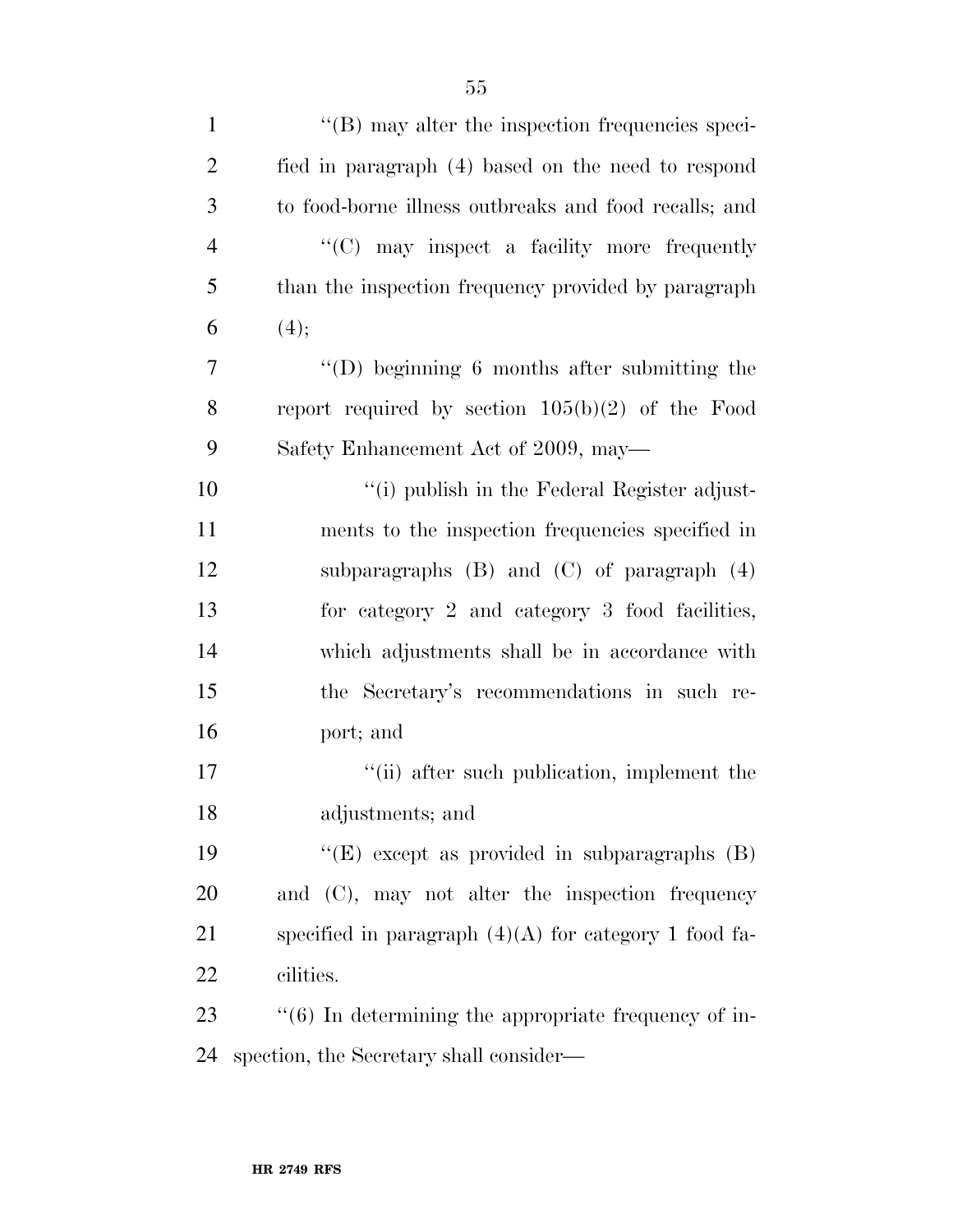| $\mathbf{1}$   | "(A) the type of food manufactured, processed,             |
|----------------|------------------------------------------------------------|
| $\overline{2}$ | packed, or held at the facility;                           |
| 3              | $\lq\lq$ the compliance history of the facility;           |
| $\overline{4}$ | $\cdot$ (C) whether the facility importing or offering     |
| 5              | for import into the United States food is certified by     |
| 6              | a qualified certifying entity in accordance with sec-      |
| 7              | tion $801(q)$ ; and                                        |
| 8              | $\lq\lq$ ) such other factors as the Secretary deter-      |
| 9              | mines by guidance to be relevant to assessing the          |
| 10             | risk presented by the facility.                            |
| 11             | "(7) Before establishing or modifying the categoriza-      |
| 12             | tion under paragraph (4) of any food facility or type of   |
| 13             | food facility, the Secretary shall publish a notice of the |
| 14             | proposed categorization in the Federal Register and pro-   |
| 15             | vide a period of not less than 60 days for public comment  |
| 16             | on the proposed categorization.".                          |
| 17             | (b) REPORTS ON RISK-BASED INSPECTIONS OF FOOD              |
| 18             | FACILITIES.—                                               |
| 19             | (1) ANNUAL REPORT.—Not later than Decem-                   |
| <b>20</b>      | ber 31 of each year, the Secretary of Health and           |
| 21             | Human Services shall submit a report to the Com-           |
| <u>22</u>      | mittee on Energy and Commerce of the House of              |
| 23             | Representatives and the Committee on Health, Edu-          |
| 24             | cation, Labor, and Pensions of the Senate describ-         |
| 25             | $ing$ —                                                    |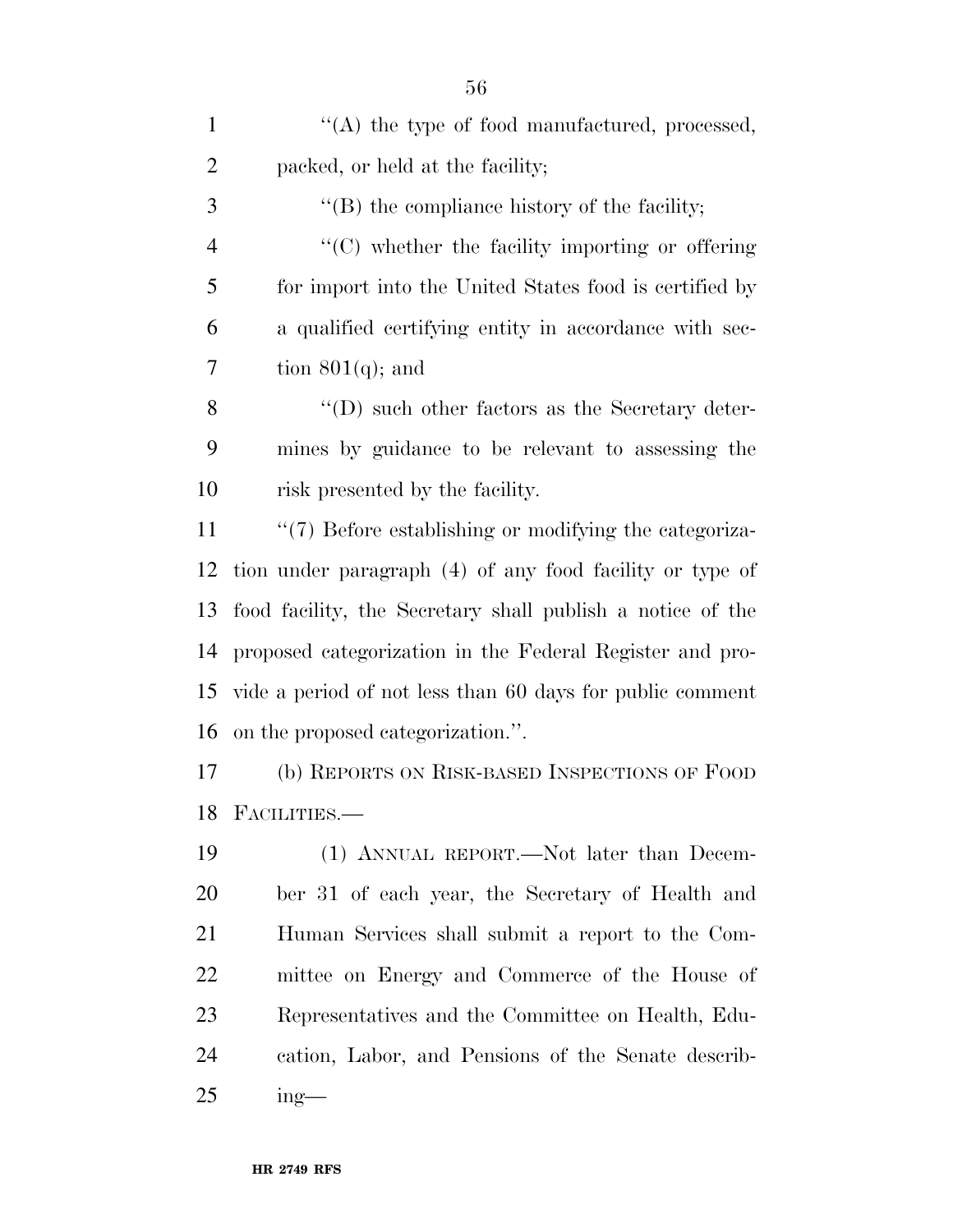| $\mathbf{1}$   | (A) the number of foreign and domestic fa-             |
|----------------|--------------------------------------------------------|
| $\overline{2}$ | cilities, by risk category, inspected under the        |
| 3              | risk-based inspection schedule established under       |
| $\overline{4}$ | section 704(h) of the Federal Food, Drug, and          |
| 5              | Cosmetic Act, as added by subsection $(a)$ , in        |
| 6              | the preceding fiscal year; and                         |
| 7              | (B) the costs of implementing the risk-                |
| 8              | based inspection schedule for the preceding 12         |
| 9              | months.                                                |
| 10             | (2) THIRD-YEAR REPORT.—Not later than 3                |
| 11             | years after the date of the enactment of this Act, the |
| 12             | Secretary of Health and Human Services shall sub-      |
| 13             | mit a report to the Committee on Energy and Com-       |
| 14             | merce of the House of Representatives and the Com-     |
| 15             | mittee on Health, Education, Labor, and Pensions       |
| 16             | of the Senate describing recommendations on the        |
| 17             | risk-based inspection schedule under section 704(h)    |
| 18             | of the Federal Food, Drug, and Cosmetic Act, as        |
| 19             | added by subsection (a), including recommendations     |
| 20             | for adjustments to the timing of the schedule and      |
| 21             | other ways to improve the risk-based allocation of     |
| 22             | resources by the Food and Drug Administration. In      |
| 23             | making such recommendations, the Secretary shall       |
| 24             | consider—                                              |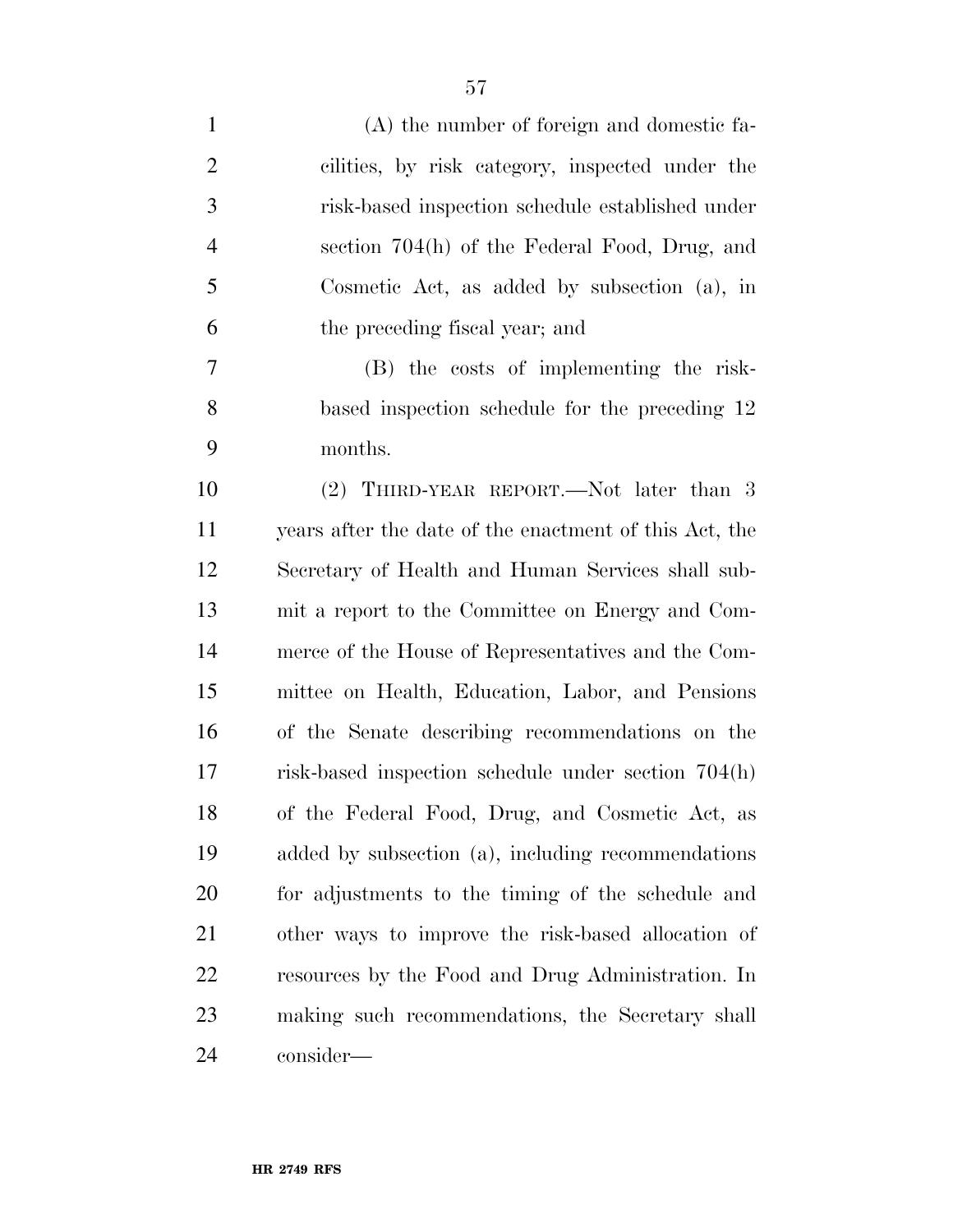| $\mathbf{1}$   | (A) the nature of the food products being                  |
|----------------|------------------------------------------------------------|
| $\overline{2}$ | processed, stored, or transported;                         |
| 3              | (B) the manner in which food products are                  |
| $\overline{4}$ | processed, stored, or transported;                         |
| 5              | (C) the inherent likelihood that the prod-                 |
| 6              | ucts will contribute to the risk of food-borne ill-        |
| 7              | ness;                                                      |
| 8              | (D) the best available evidence concerning                 |
| 9              | reported illnesses associated with the foods               |
| 10             | processed, stored, held, or transported in the             |
| 11             | category of facilities; and                                |
| 12             | (E) the overall record of compliance with                  |
| 13             | food safety law among facilities in the category,          |
| 14             | including compliance with applicable perform-              |
| 15             | ance standards and the frequency of recalls.               |
| 16             | SEC. 106. ACCESS TO RECORDS.                               |
| 17             | (a) RECORDS ACCESS.—Subsection (a) of section 414          |
| 18             | $(21 \text{ U.S.C. } 350c)$ is amended to read as follows: |
| 19             | "(a) RECORDS ACCESS.—                                      |
| 20             | "(1) RECORDS ACCESS DURING AN INSPEC-                      |
| 21             | TION.                                                      |
| 22             | "(A) IN GENERAL.—Except as provided in                     |
| 23             | paragraph (3), each person who manufactures,               |
| 24             | processes, packs, transports, distributes, re-             |
| 25             | ceives, or holds an article of food in the United          |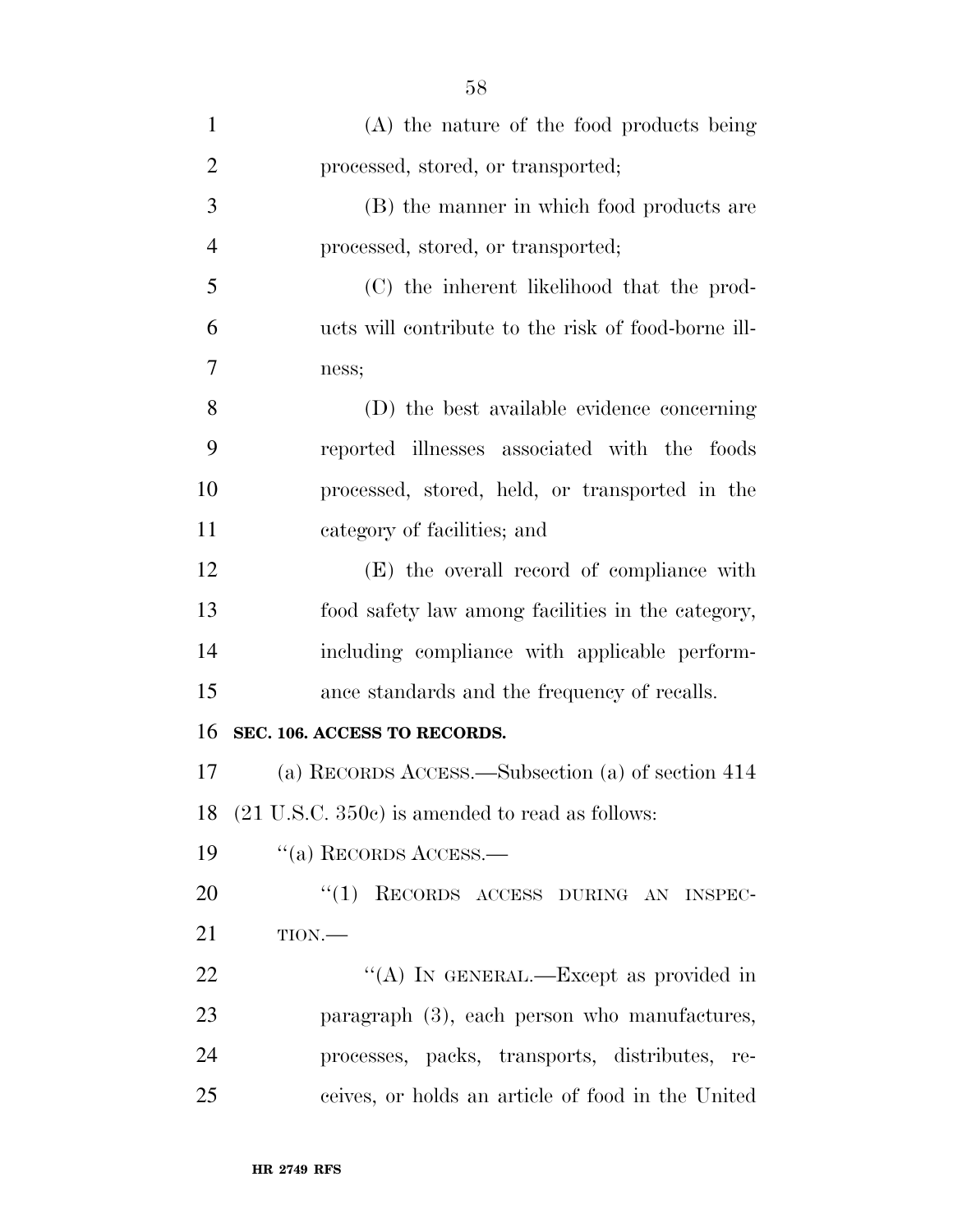| $\mathbf{1}$   | States or for import into the United States       |
|----------------|---------------------------------------------------|
| 2              | shall, at the request of an officer or employee   |
| 3              | duly designated by the Secretary, permit such     |
| $\overline{4}$ | officer or employee, upon presentation of appro-  |
| 5              | priate credentials, at reasonable times and with- |
| 6              | in reasonable limits and in a reasonable man-     |
| $\overline{7}$ | ner, to have access to and copy all records re-   |
| 8              | lating to such article bearing on whether the     |
| 9              | food may be adulterated, misbranded, or other-    |
| 10             | wise in violation of this Act, including all      |
| 11             | records collected or developed to comply with     |
| 12             | section 418 or 418A.                              |
| 13             | "(B) SCOPE OF RECORDS.—The require-               |

 ment under subparagraph (A) applies to all records relating to the manufacture, processing, packing, transporting, distribution, receipt, holding, or importation of such article main- tained by or on behalf of such person in any format (including paper and electronic formats) and at any location.

21 "'(C) IMMEDIATE AVAILABILITY WITH NO-22 TICE.—Records not required to be made avail- able immediately on commencement of an in- spection under subparagraph (A) shall nonethe-less be made available immediately on com-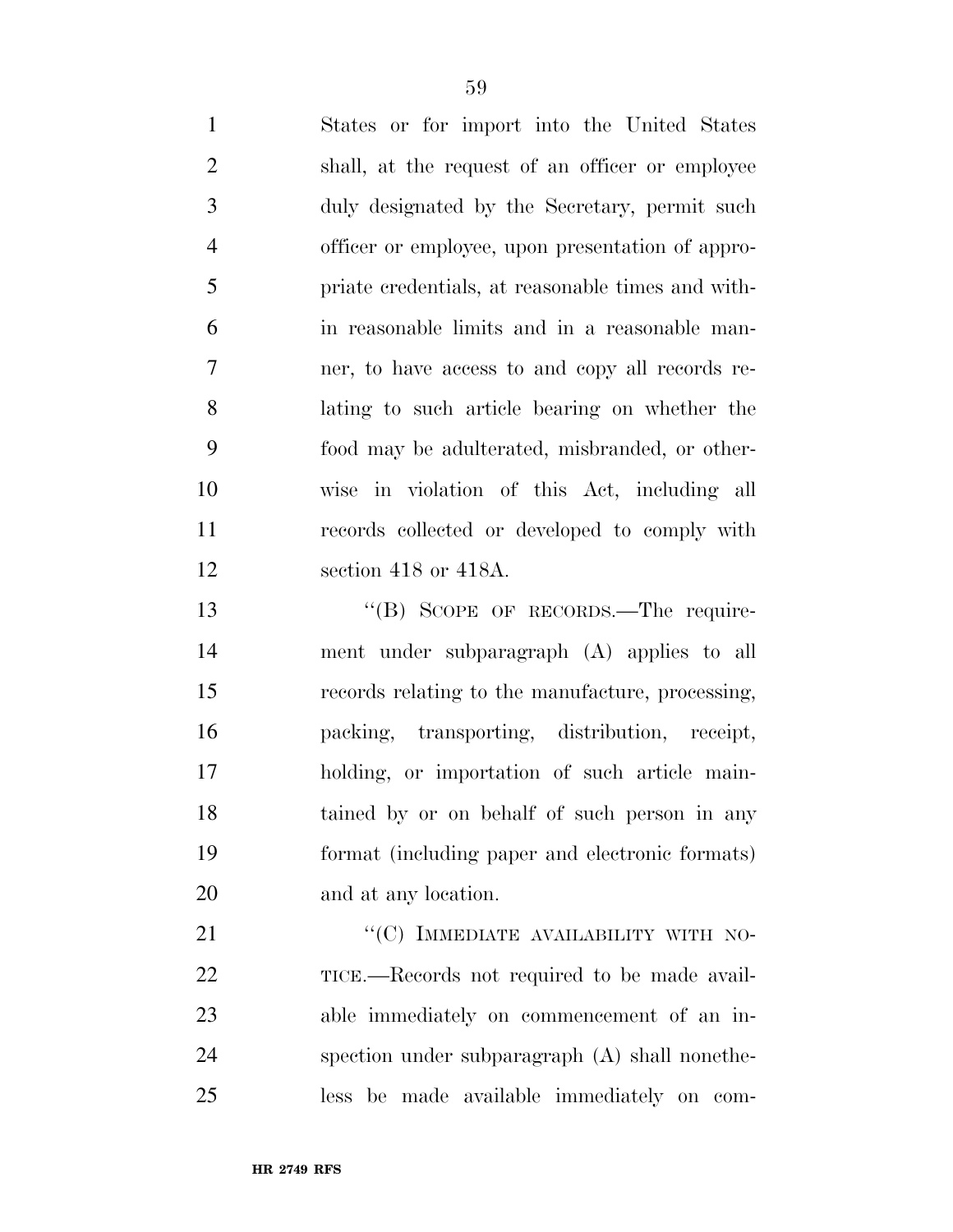mencement of such an inspection if, by a rea- sonable time before such inspection, the Sec- retary by letter to the person identifies the records to be made available during such in- spection. Nothing in this subparagraph shall be construed as permitting a person to refuse to produce records required under and in accord- ance with subparagraph (A) due to failure of the Secretary to provide notice under this paragraph.

11 ''(2) ADDITIONAL AUTHORITIES TO ACCESS RECORDS REMOTELY; SUBMISSION OF RECORDS TO 13 THE SECRETARY.—

14 "(A) REMOTE ACCESS IN EMERGENCIES.— If the Secretary has a reasonable belief that an article of food presents a threat of serious ad- verse health consequences or death to humans or animals, the Secretary may require each per- son who manufactures, processes, packs, trans- ports, distributes, receives, holds, or imports such article of food, or any article of food that the Secretary determines may be affected in a similar manner, to submit to the Secretary all records reasonably related to such article of food as soon as is reasonably practicable, after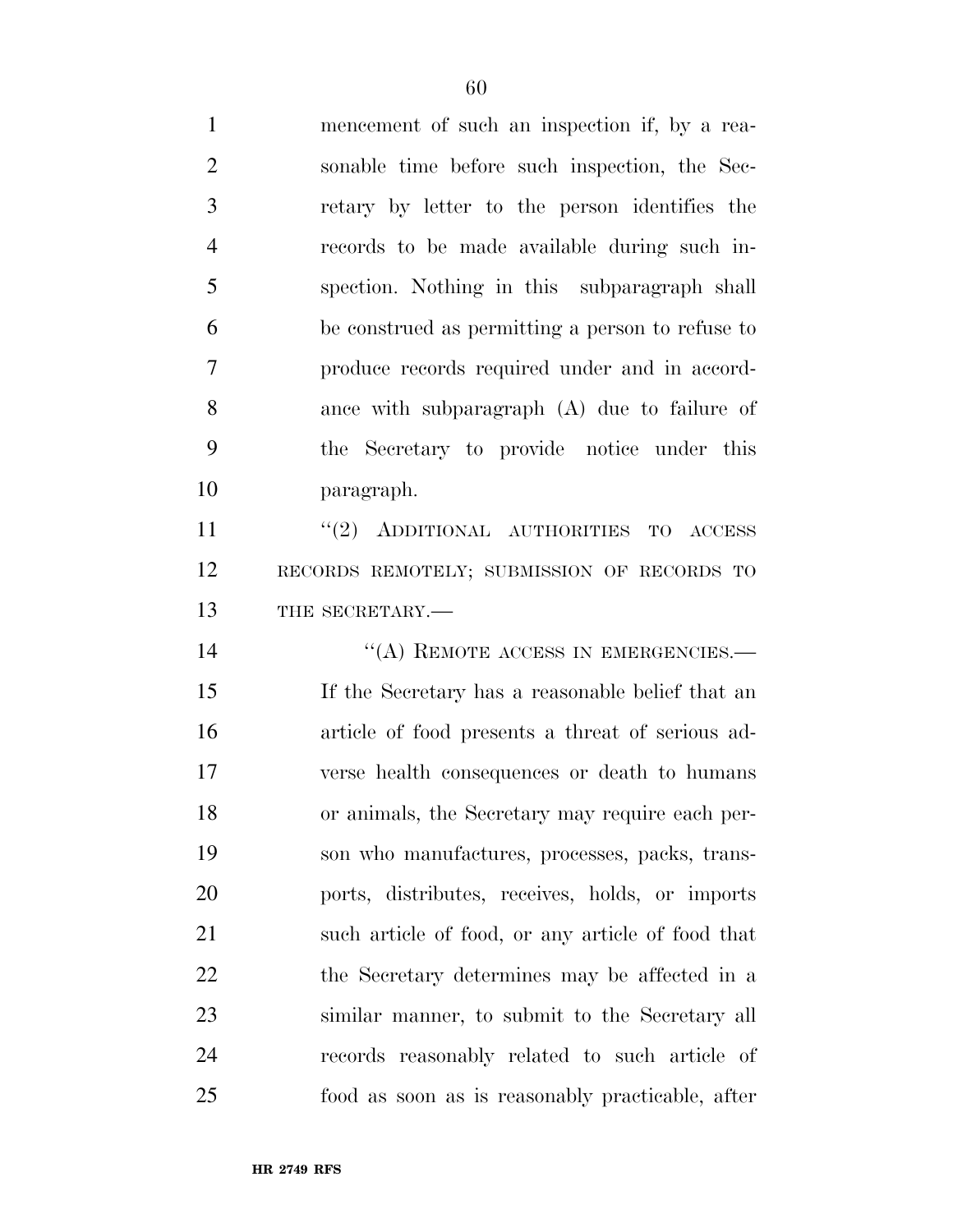receiving written notice (including by notice served personally and outside normal business hours to an agent identified under subpara-4 graph  $(E)$  or  $(F)$  of section  $415(a)(2)$  of such requirement.

 ''(B) REMOTE ACCESS TO RECORDS RE- LATED TO FOOD SAFETY PLANS.—With respect to a facility subject to section 418 and 418A, the Secretary may require the owner, operator, or agent of such facility to submit to the Sec- retary, as soon as reasonably practicable after receiving written notice of such requirement, the food safety plan, supporting information re- lied on by the facility to select the preventive controls to include in its food safety plan, and documentation of corrective actions, if any, 17 taken under section 418(e) within the preceding 2 years

19 "'(C) ELECTRONIC SUBMISSION.—If the records required to be submitted to the Sec-21 retary under subparagraph (A) or (B) are avail- able in electronic format, such records shall be submitted electronically unless the Secretary specifies otherwise in the notice under such sub-paragraph.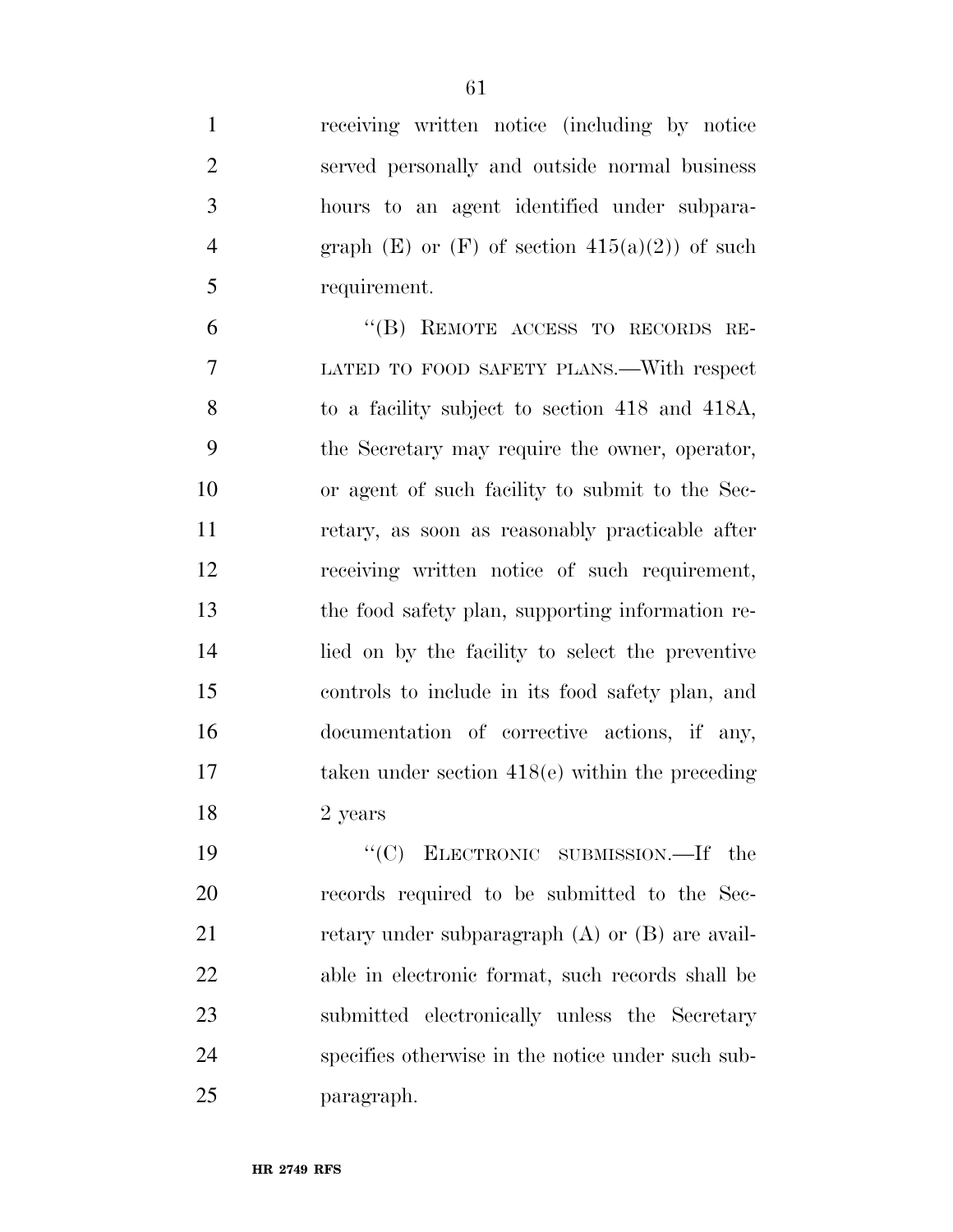1 ''(3) LIMITED RECORDS ACCESS ON FARMS.—

2 ''(A) APPLICATION.—Paragraphs (1) and 3 (2) do not apply with respect to farms, except 4 as provided in this paragraph.

5 "(B) In GENERAL.—A person who is the owner, operator, or agent of a farm (as defined 7 in section 415) shall, at the request of an offi- cer or employee duly designated by the Sec- retary, permit such officer or employee, at rea- sonable times and within reasonable limits and in a reasonable manner, to have access to and copy all records relating to an article of food produced, manufactured, processed, packed, or held on such farm as specified in paragraphs 15 (1) and (2) if—

 $\frac{1}{10}$  such article of food is a fruit, veg- etable, nut, or fungus that is the subject of a standard issued under section 419A; or 19 ''(ii) such article of food is the subject of an active investigation by the Secretary of a food borne illness outbreak and is not 22 a grain or similarly handled commodity as 23 defined in subsection  $(c)(4)(C)(ii)$ .

24 "(C) RECORDS ACCESS ON FARMS PRIOR 25 TO RULEMAKING.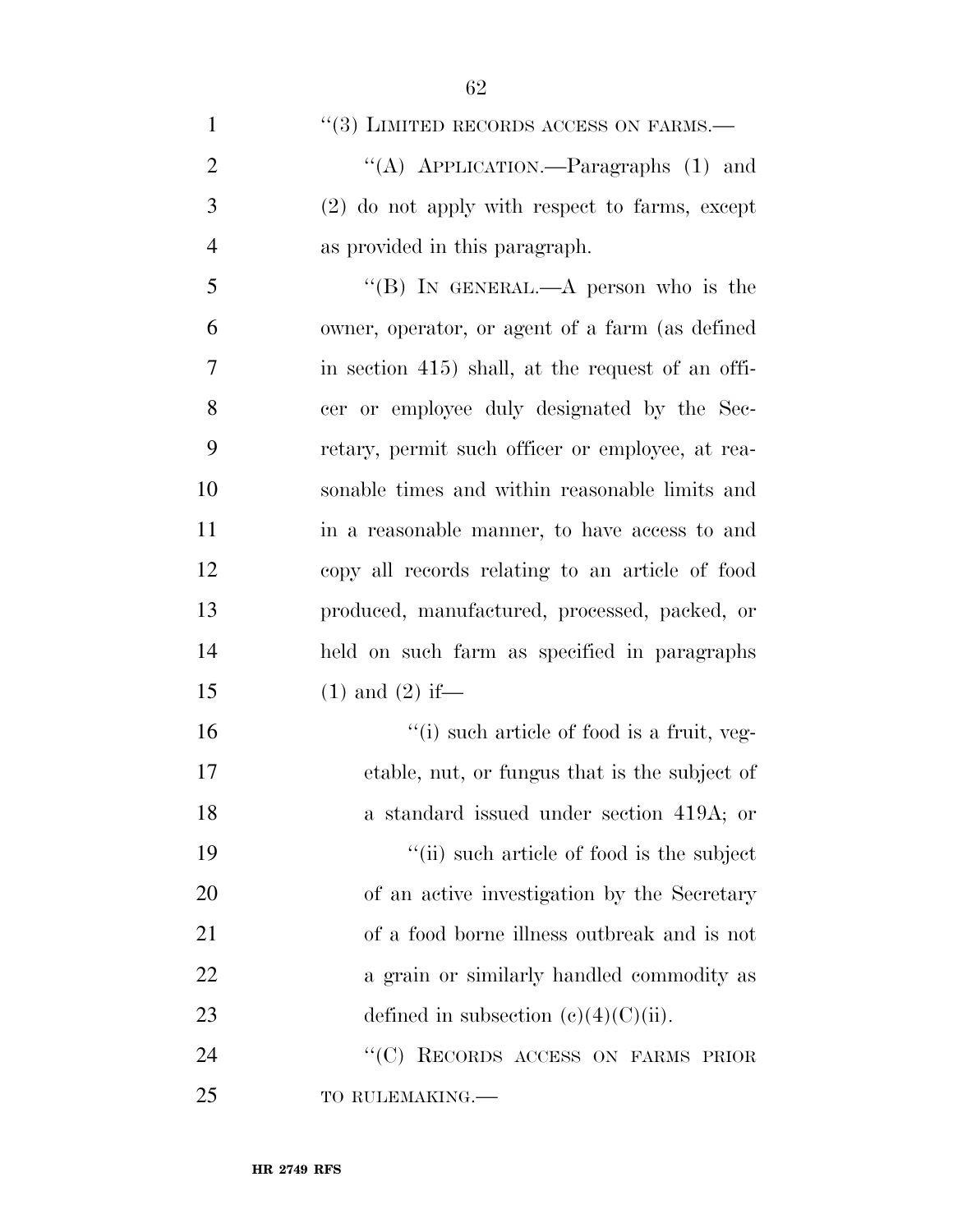| $\mathbf{1}$   | "(i) IN GENERAL.—As soon as prac-             |
|----------------|-----------------------------------------------|
| $\overline{2}$ | ticable after the enactment of this para-     |
| 3              | graph, the Secretary shall, in coordination   |
| $\overline{4}$ | with the Secretary of Agriculture, identify   |
| 5              | 1 or more fruits, vegetables, nuts, or fungi  |
| 6              | for which the Secretary shall have access     |
| 7              | to records on farms. Such identification      |
| 8              | shall be made by guidance, following notice   |
| 9              | and public comment.                           |
| 10             | "(ii) IDENTIFICATION OF RAW AGRI-             |
| 11             | CULTURAL COMMODITIES.—The Secretary,          |
| 12             | in coordination with the Secretary of Agri-   |
| 13             | culture, shall make the identification in     |
| 14             | clause (i), based on any past food borne ill- |
| 15             | ness outbreak attributed to the fruit, vege-  |
| 16             | table, nut, or fungus—                        |
| 17             | $\lq\lq$ (I) in the United States and the     |
| 18             | risk that a similar outbreak could            |
| 19             | occur again in the United States; or          |
| 20             | $\lq\lq$ (II) in a foreign country and        |
| 21             | the risk that a similar outbreak could        |
| 22             | occur in the United States.                   |
| 23             | "(iii) DURATION OF AUTHORITY.-                |
| 24             | The authority to have access to records for   |
| 25             | a fruit, vegetable, nut, or fungus under      |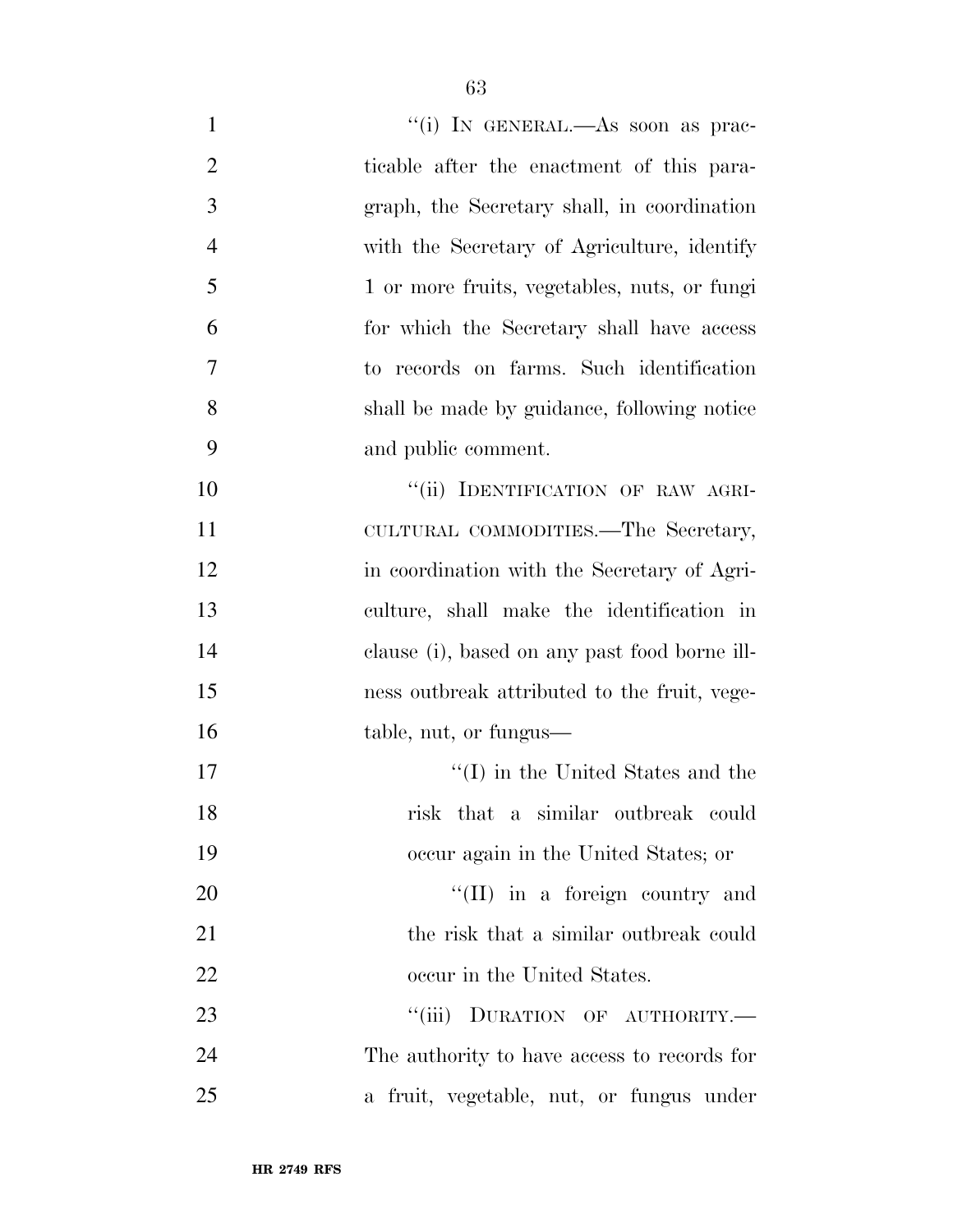| $\mathbf{1}$   | this subparagraph shall begin on the date        |
|----------------|--------------------------------------------------|
| $\overline{2}$ | on which the Secretary identifies such           |
| 3              | fruit, vegetable, nut, or fungus under           |
| $\overline{4}$ | clause (i) and shall terminate on the effec-     |
| 5              | tive date of a final rule issued by the Sec-     |
| 6              | retary under section 419A.                       |
| 7              | "(iv) SCOPE OF RECORDS ACCESS.-                  |
| 8              | In the guidance under clause (i), and for        |
| 9              | the period specified in clause (iii), the Sec-   |
| 10             | retary, in coordination with the Secretary       |
| 11             | of Agriculture, shall determine the scope of     |
| 12             | the records to which the Secretary shall         |
| 13             | have access under this subparagraph.             |
| 14             | RULE OF CONSTRUCTION.-This<br>``(D)              |
| 15             | paragraph shall not be construed as limiting ac- |
| 16             | cess to any records authorized under—            |
| 17             | "(i) this Act or the Public Health               |
| 18             | Service Act, as in effect on the day before      |
| 19             | the date of the enactment of this para-          |
| 20             | graph; or                                        |
| 21             | "(ii) regulations issued under such              |
| 22             | Acts on any date before the date of the en-      |
| 23             | actment of this paragraph.".                     |
| 24             | (b) REGULATIONS CONCERNING RECORDKEEPING.—       |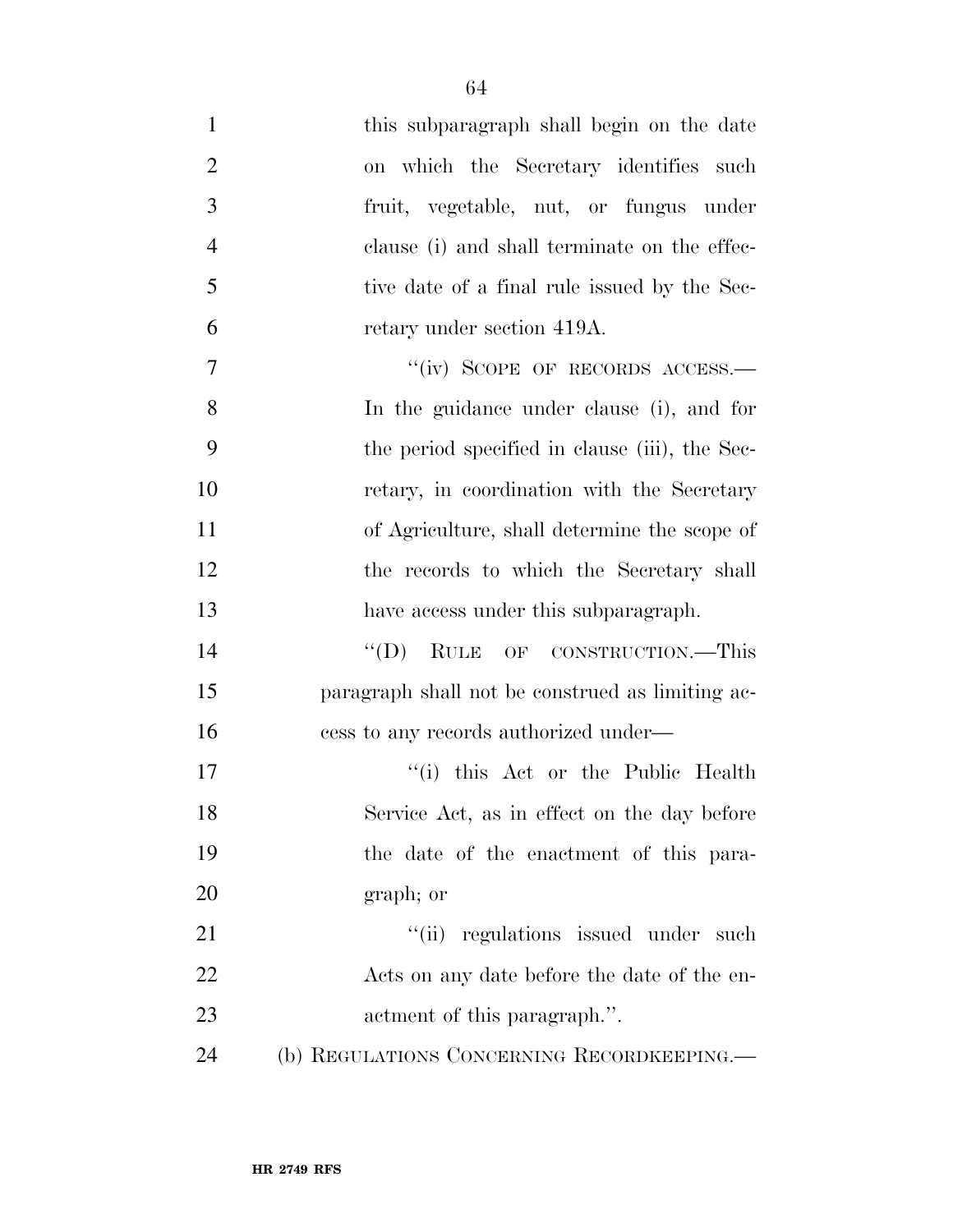(1) AMENDMENT.—Subsection (b) of section 414 (21 U.S.C. 350c) is amended to read as follows: ''(b) REGULATIONS CONCERNING RECORD- KEEPING.—The Secretary, in consultation and coordina- tion, as appropriate, with other Federal departments and agencies with responsibilities for regulating food safety, shall by regulation establish requirements regarding the establishment and maintenance, for not longer than 3 years, of records by persons who manufacture, process, pack, transport, distribute, receive, or hold food in the United States or for import into the United States. The Secretary shall take into account the size of a business in promulgating regulations under this subsection. The Secretary shall consult with the Secretary of Agriculture in promulgating regulations with respect to farms under this subsection and shall take into account the nature of and impact on farms in promulgating such regulations. The only distribution records which may be required of restaurants under this subsection are those showing the restaurant's suppliers and subsequent distribution other than to consumers.''.

 (2) APPLICATION.—The Secretary of Health and Human Services shall promulgate revised regu- lations to implement section 414(b) of the Federal Food, Drug, and Cosmetic Act, as amended by this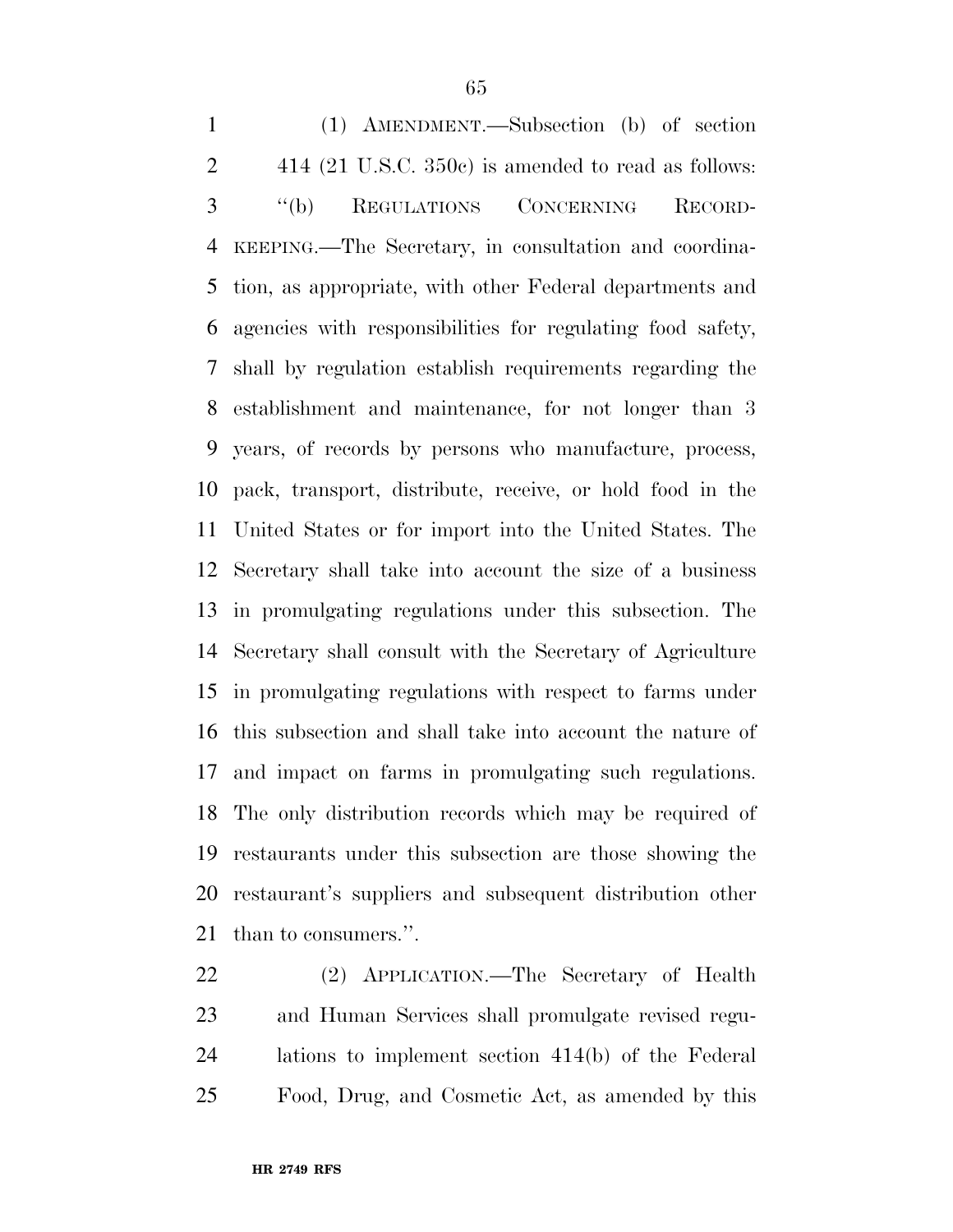| $\mathbf{1}$   | subsection. Section 414(b) of the Federal Food,       |
|----------------|-------------------------------------------------------|
| $\overline{2}$ | Drug, and Cosmetic Act and regulations thereunder,    |
| 3              | as in effect on the day before the date of the enact- |
| $\overline{4}$ | ment of this Act, shall apply to acts and omissions   |
| 5              | occurring before the effective date of such revised   |
| 6              | regulations.                                          |
| 7              | (c) CONFORMING AMENDMENTS.—Section $704(a)(1)$        |
| 8              | $(21 \text{ U.S.C. } 374(a)(1))$ is amended—          |
| 9              | $(1)$ in the second sentence—                         |
| 10             | $(A)$ by striking "(excluding farms or res-           |
| 11             | taurants)" and inserting "(excluding farms, ex-       |
| 12             | cept as provided in section $414(a)(3)$ ";            |
| 13             | (B) by inserting "receives," before                   |
| 14             | "holds";                                              |
| 15             | $(C)$ by striking "described in section 414"          |
| 16             | and inserting "described in or required under         |
| 17             | section $414$ "; and                                  |
| 18             | (D) by striking "when the Secretary has a             |
| 19             | reasonable belief that an article of food is adul-    |
| 20             | terated and presents a threat of serious adverse      |
| 21             | health consequences or death to humans or ani-        |
| 22             | mals" and inserting "bearing on whether such          |
| 23             | food is adulterated, misbranded, or otherwise in      |
| 24             | violation of this Act, including all records col-     |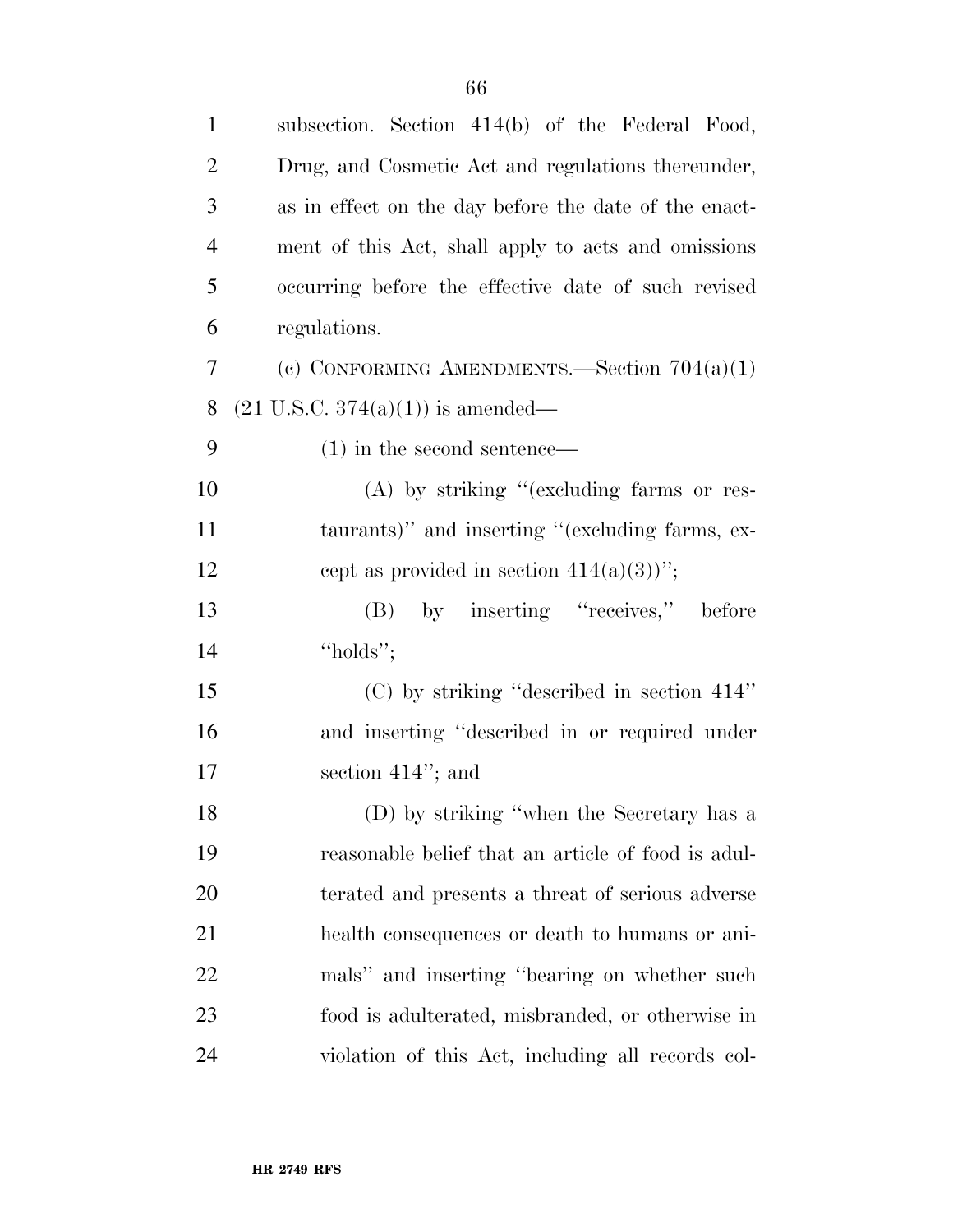| $\mathbf{1}$   | lected or developed to comply with section 418               |
|----------------|--------------------------------------------------------------|
| $\overline{2}$ | or $418A$ "; and                                             |
| 3              | $(2)$ in the fourth sentence—                                |
| $\overline{4}$ | $(A)$ by striking "the preceding sentence"                   |
| 5              | and inserting "either of the preceding two sen-              |
| 6              | tences"; and                                                 |
| 7              | (B) by inserting "recipes for food," before                  |
| 8              | "financial data,".                                           |
| 9              | SEC. 107. TRACEABILITY OF FOOD.                              |
| 10             | (a) PROHIBITED ACT.—Section $301(e)$ (21 U.S.C.              |
| 11             | $331(e)$ ) is amended by inserting ", the violation of any   |
| 12             | requirement of the food tracing system under section         |
| 13             | $414(e)$ ;" before "or the refusal to permit access to or    |
| 14             | verification or copying of any such required record".        |
| 15             | (b) IMPORTS.—Section 801(a) $(21 \text{ U.S.C. } 381(a))$ is |
| 16             | amended by inserting "or (4) the requirements of section     |
| 17             | 414 have not been complied with regarding such article,"     |
| 18             | before "then such article shall be refused admission".       |
| 19             | (c) PRODUCT TRACING FOR FOOD.—Section 414 (21)               |
| 20             | U.S.C. $350c$ , as amended by section 106, is amended—       |
| 21             | $(1)$ by redesignating subsections $(e)$ and $(d)$ as        |
| 22             | subsections (d) and (e), respectively; and                   |
| 23             | $(2)$ by inserting after subsection (b) the fol-             |
| 24             | lowing:                                                      |
| 25             | "(c) TRACING SYSTEM FOR FOOD.—                               |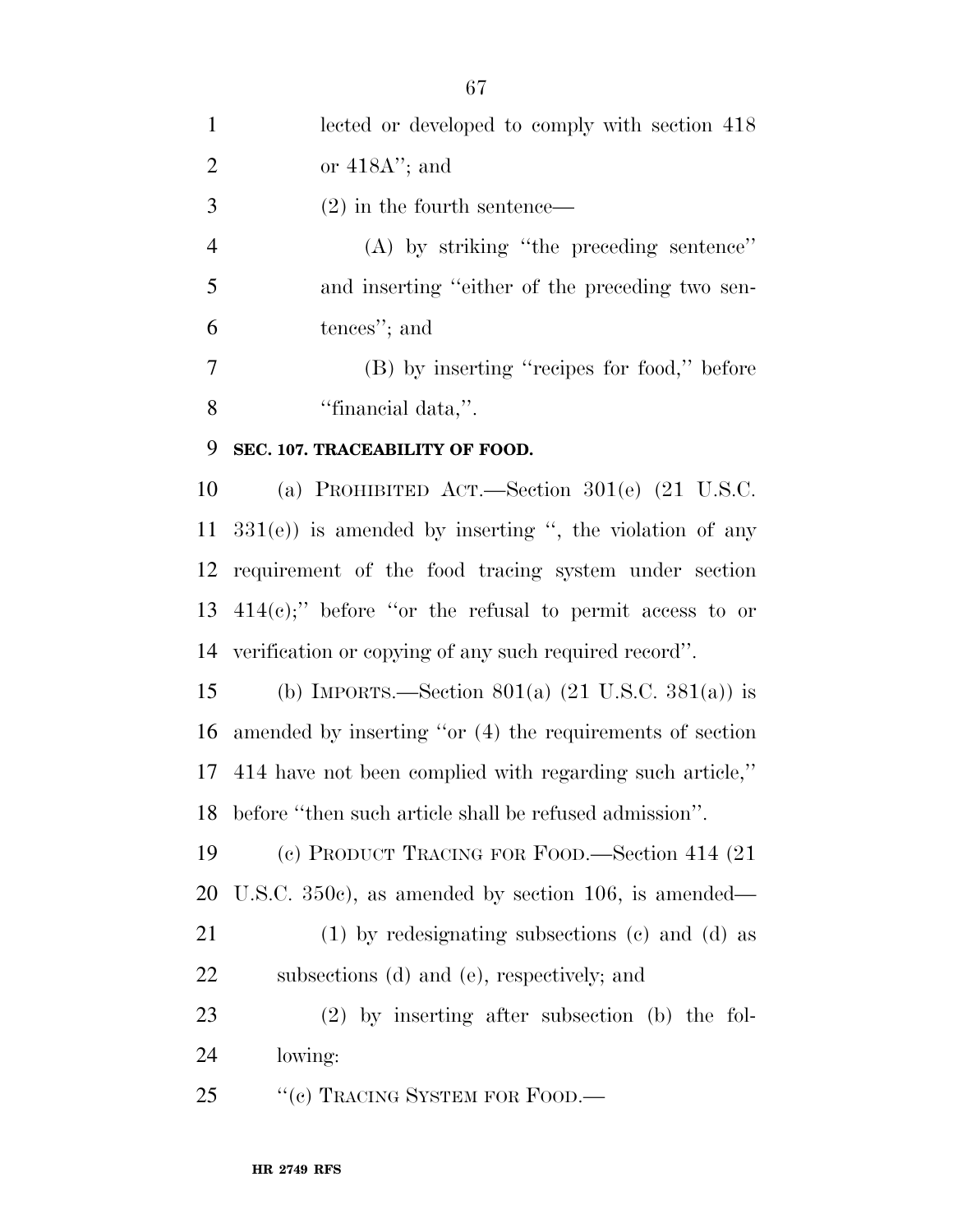| $\mathbf{1}$   | "(1) IN GENERAL.—The Secretary shall by reg-            |
|----------------|---------------------------------------------------------|
| $\overline{2}$ | ulation establish a tracing system for food that is lo- |
| 3              | cated in the United States or is for import into the    |
| $\overline{4}$ | United States.                                          |
| 5              | $``(2)$ INFORMATION GATHERING.—                         |
| 6              | "(A) TRACING TECHNOLOGIES.—Before                       |
| 7              | issuing a proposed regulation under this sub-           |
| 8              | section, the Secretary shall—                           |
| 9              | "(i) identify technologies and meth-                    |
| 10             | odologies for tracing the distribution his-             |
| 11             | tory of a food that are, or may be, used by             |
| 12             | members of different sectors of the food in-            |
| 13             | dustry, including technologies and meth-                |
| 14             | odologies to enable each person who pro-                |
| 15             | duces, manufactures, processes, pack,                   |
| 16             | transports, or holds a food to-                         |
| 17             | $\lq\lq$ (I) maintain the full pedigree of              |
| 18             | the origin and previous distribution                    |
| 19             | history of the food;                                    |
| 20             | $\lq\lq$ (II) link that history with the                |
| 21             | subsequent distribution of the food;                    |
| 22             | "(III) establish and maintain a                         |
| 23             | system for tracing the food that is                     |
| 24             | interoperable with the systems estab-                   |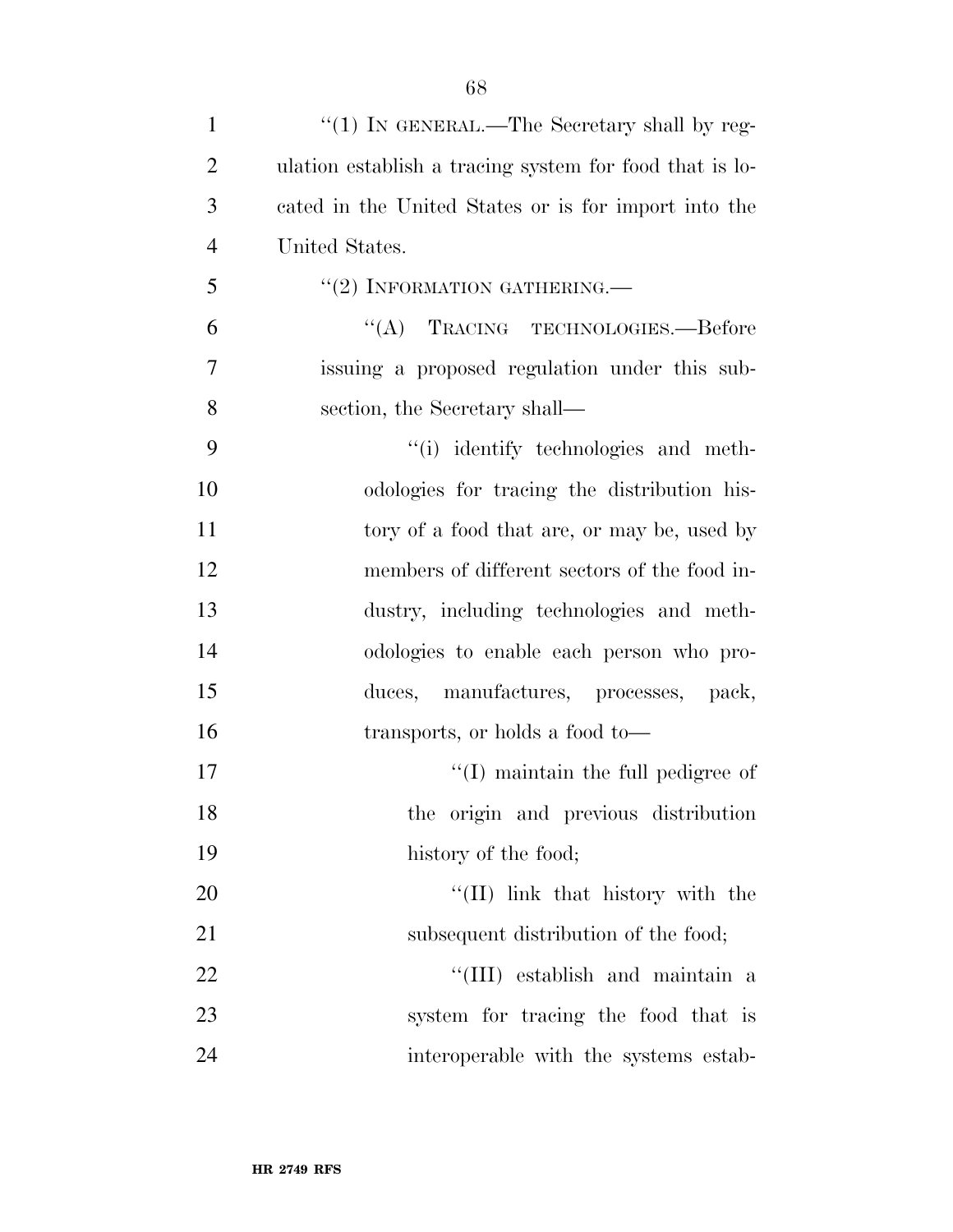| $\mathbf{1}$   | lished and maintained by other such               |
|----------------|---------------------------------------------------|
| $\overline{2}$ | persons; and                                      |
| 3              | $\lq\lq$ (IV) use a unique identifier for         |
| $\overline{4}$ | each facility owned or operated by                |
| 5              | such person for such purpose, as spec-            |
| 6              | ified under section 1011; and                     |
| $\overline{7}$ | "(ii) to the extent practicable, as-              |
| 8              | $sess$ —                                          |
| 9              | $\lq\lq$ the costs and benefits associ-           |
| 10             | ated with the adoption and use of                 |
| 11             | such technologies;                                |
| 12             | "(II) the feasibility of such tech-               |
| 13             | nologies for different sectors of the             |
| 14             | food industry; and                                |
| 15             | "(III) whether such technologies                  |
| 16             | are compatible with the requirements              |
| 17             | of this subsection.                               |
| 18             | "(B) PUBLIC MEETINGS.—Before issuing a            |
| 19             | proposed regulation under this subsection, the    |
| 20             | Secretary shall conduct not less than 2 public    |
| 21             | meetings in diverse geographical areas of the     |
| 22             | United States to provide persons in different re- |
| 23             | gions an opportunity to provide input and infor-  |
| 24             | mation to the Secretary.                          |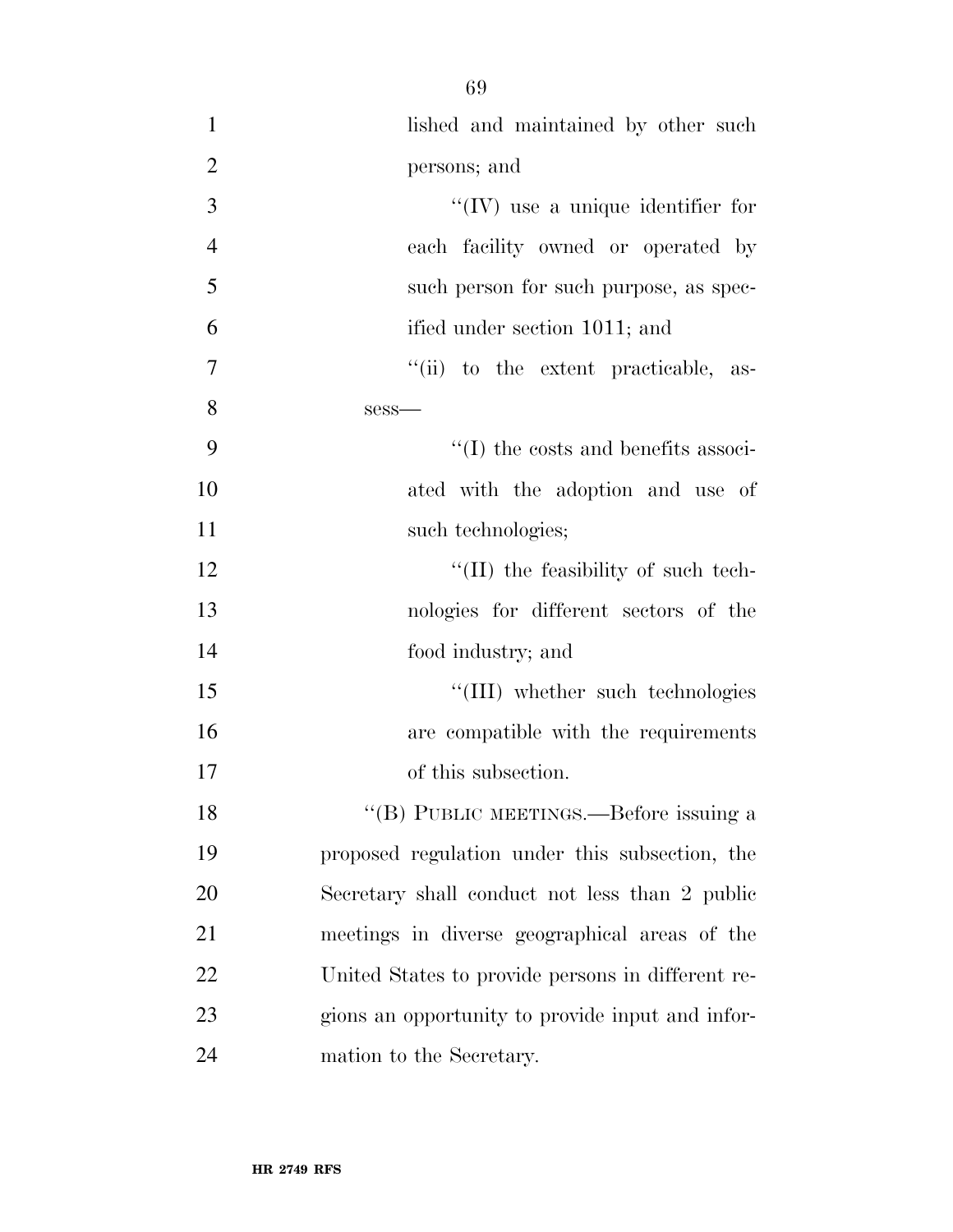1 "'(C) PILOT PROJECTS.—Before issuing a proposed regulation under this subsection, the Secretary shall conduct 1 or more pilot projects in coordination with 1 or more sectors of the food industry to explore and evaluate tracing systems for food. The Secretary shall coordinate with the Secretary of Agriculture in conducting pilot projects with respect to farms under this subsection.

10 "(3) REGULATION.—

11 "(A) IN GENERAL.—Taking into account information obtained through information gath- ering under paragraph (2), the Secretary shall issue regulations establishing a tracing system that enables the Secretary to identify each per- son who grows, produces, manufactures, proc- esses, packs, transports, holds, or sells such food in as short a timeframe as practicable but no longer than 2 business days.

20 "(B) SCOPE OF REGULATION.—The Sec- retary may include in the regulations estab-22 lishing a tracing system—

23  $\frac{1}{2}$  the establishment and mainte-24 nance of lot numbers;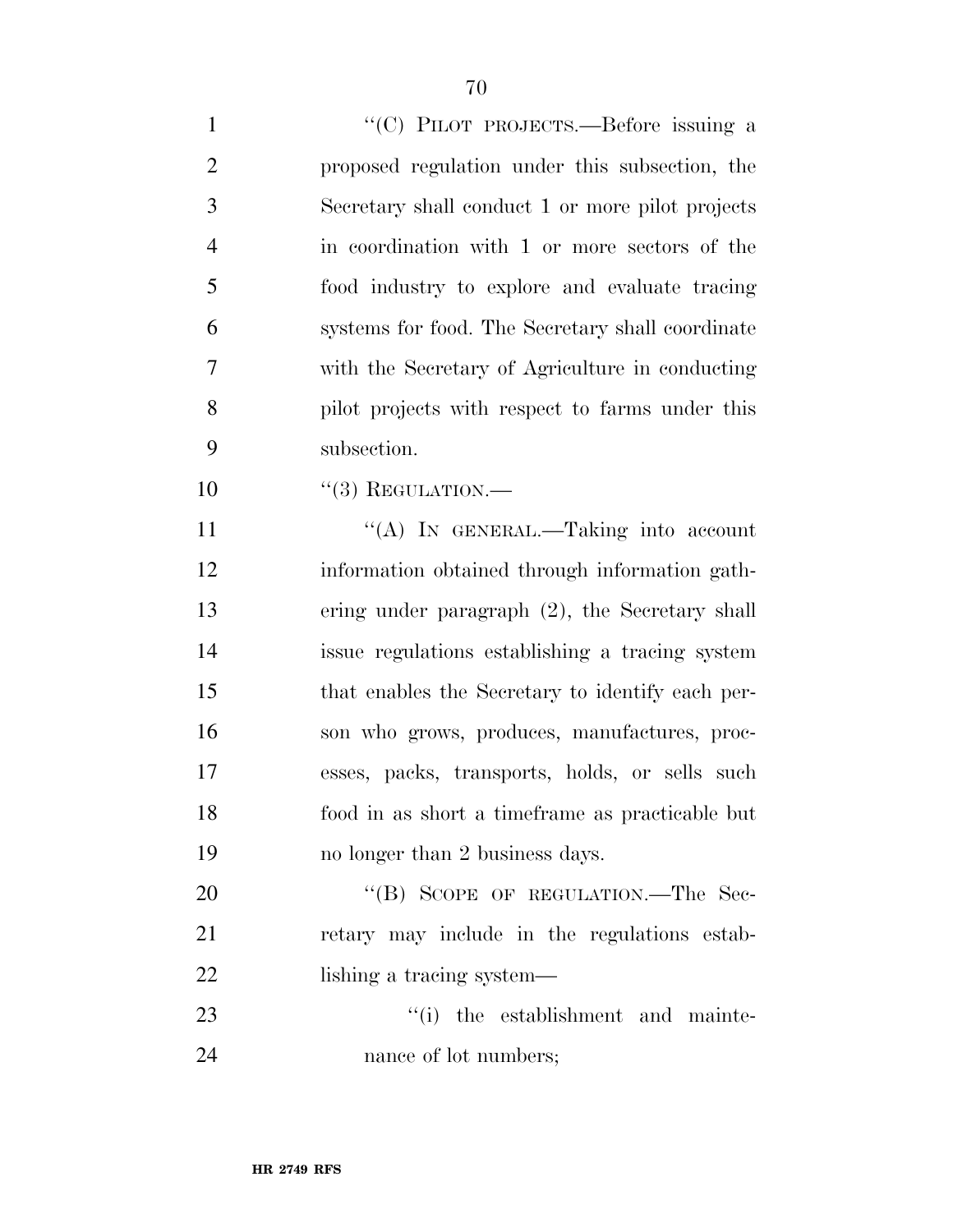| $\mathbf{1}$   | "(ii) a standardized format for pedi-              |
|----------------|----------------------------------------------------|
| $\overline{2}$ | gree information; and                              |
| 3              | "(iii) the use of a common nomen-                  |
| $\overline{4}$ | clature for food.                                  |
| 5              | "(C) COORDINATION REGARDING FARM IM-               |
| 6              | PACT.—In issuing regulations under this para-      |
| $\overline{7}$ | graph that will impact farms, the Secretary—       |
| 8              | "(i) shall coordinate with the Sec-                |
| 9              | retary of Agriculture; and                         |
| 10             | "(ii) take into account the nature of              |
| 11             | the impact of the regulations on farms.            |
| 12             | "(4) EXEMPTIONS AND LIMITATIONS.—                  |
| 13             | "(A) DIRECT SALES BY FARMS.—Food is                |
| 14             | exempt from the requirements of this sub-          |
| 15             | section if such food is—                           |
| 16             | "(i) produced on a farm; and                       |
| 17             | "(ii) sold by the owner, operator, or              |
| 18             | agent in charge of such farm directly to a         |
| 19             | consumer or to a restaurant or grocery             |
| 20             | store.                                             |
| 21             | "(B) FISHING VESSELS.—Food is exempt               |
| 22             | from the requirements of this subsection if such   |
| 23             | food is produced through the use of a fishing      |
| 24             | vessel as defined in section $3(18)$ of the Magnu- |
| 25             | son-Stevens Fishery Conservation and Manage-       |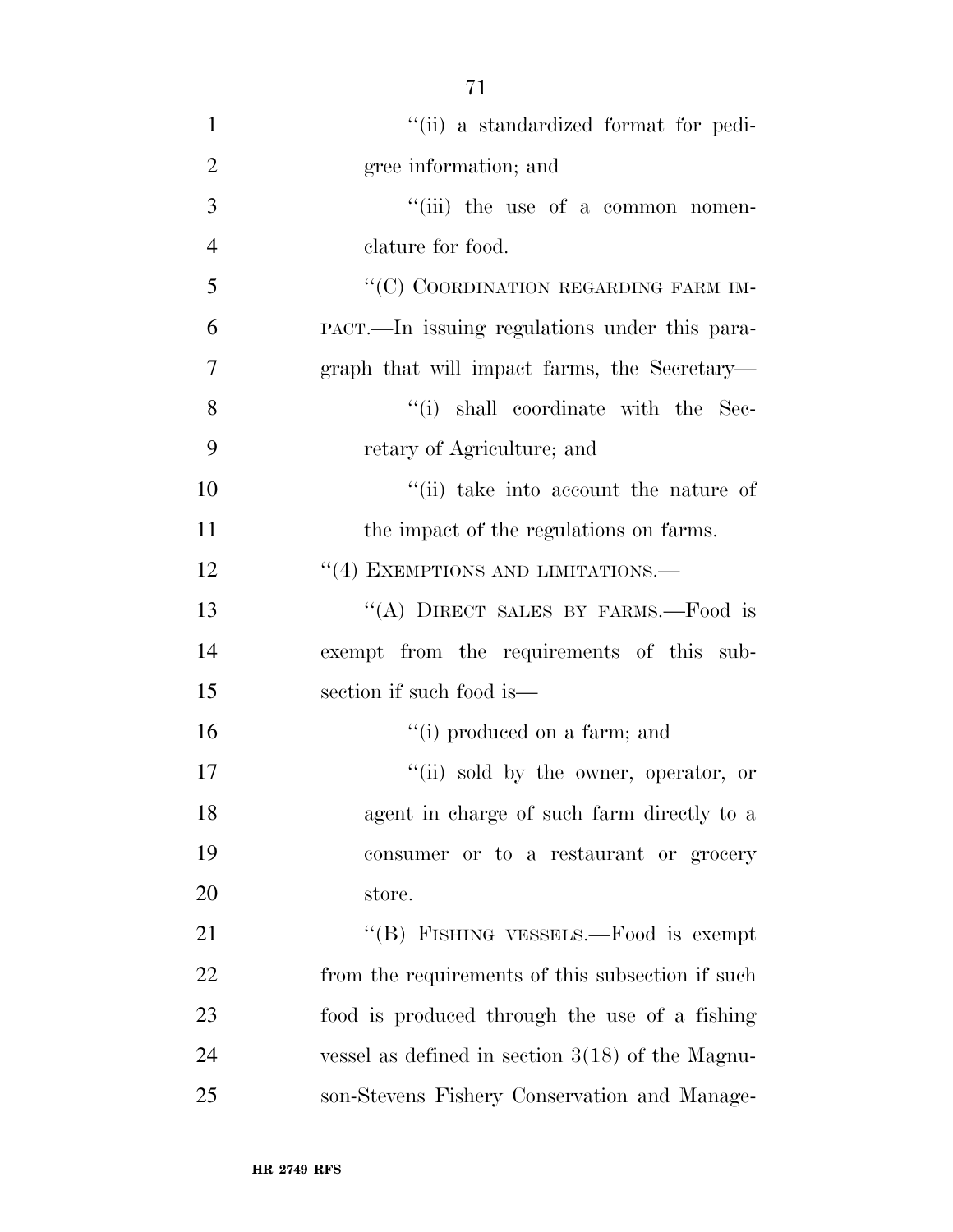| $\mathbf{1}$   | ment Act until such time as the food is sold by |
|----------------|-------------------------------------------------|
| $\overline{2}$ | the owner, operator, or agent in charge of such |
| 3              | fishing vessel.                                 |
| $\overline{4}$ | "(C) GRAINS AND SIMILARLY HANDLED               |
| 5              | COMMODITIES.-                                   |
| 6              | LIMITATION ON EXTENT<br>``(i)<br>OF             |
| $\overline{7}$ | TRACING.—In addition to the exemption           |
| 8              | under subparagraph $(A)$ , any tracing sys-     |
| 9              | tem established under this subsection with      |
| 10             | regard to any grain or similarly handled        |
| 11             | commodity shall be limited to enabling the      |
| 12             | Secretary to identify persons who received,     |
| 13             | processed, packed, transported, distributed,    |
| 14             | held, or sold the grain or similarly handled    |
| 15             | commodity from the initial warehouse op-        |
| 16             | erator that held the grain or similarly han-    |
| 17             | dled commodity for any period of time to        |
| 18             | the ultimate consumer.                          |
| 19             | "(ii) DEFINITIONS.—In this subpara-             |
| 20             | graph:                                          |
| 21             | $\lq\lq$ (I) The term 'grain or similarly       |
| 22             | handled<br>commodity' means wheat,              |
| 23             | corn, grain sorghum, barley, oats,              |
| 24             | rice, wild rice, rye, soybeans, legumes,        |
| 25             | sugar cane, sugar beets, sunflower              |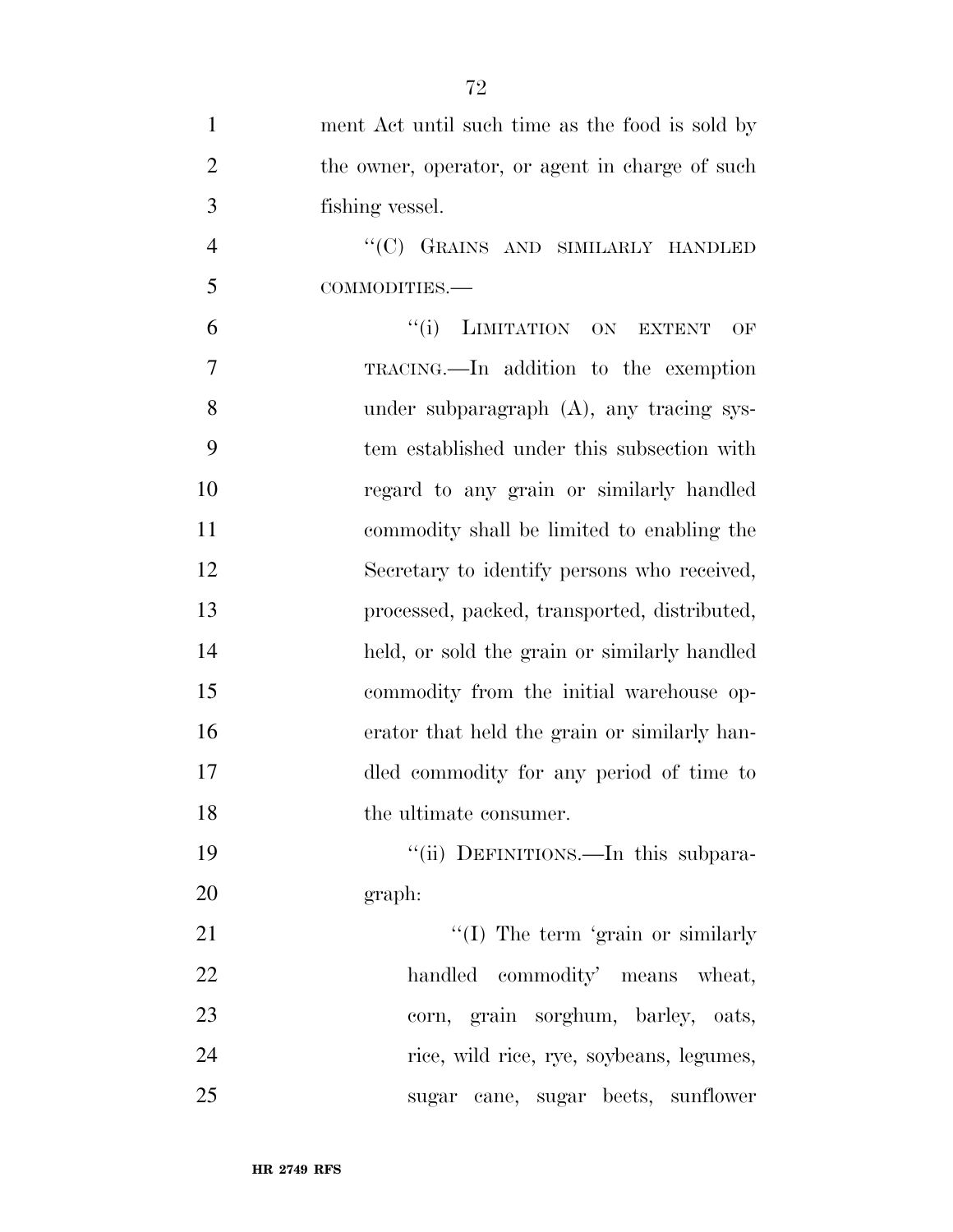| 1              | seed, rapeseed, canola, safflower,                 |
|----------------|----------------------------------------------------|
| $\overline{2}$ | flaxseed, mustard seed, crambe, ses-               |
| 3              | ame seed, camelina, cottonseed, cocoa              |
| $\overline{4}$ | beans, grass hay, and honey. The                   |
| 5              | term may include any other com-                    |
| 6              | modity as determined by the Sec-                   |
| $\tau$         | retary in coordination with the Sec-               |
| 8              | retary of Agriculture.                             |
| 9              | $\lq\lq$ (II) The term 'warehouse oper-            |
| 10             | ator' has the meaning given that term              |
| 11             | in section 2 of the United States                  |
| 12             | Warehouse Act (7 U.S.C. 241), except               |
| 13             | that the term also includes any person             |
| 14             | or entity that handles or stores agri-             |
| 15             | cultural products for other persons or             |
| 16             | entities or, in the case of a coopera-             |
| 17             | tive, handles or stores agricultural               |
| 18             | products for its members, as deter-                |
| 19             | mined by the Secretary in coordina-                |
| 20             | tion with the Secretary of Agriculture.            |
| 21             | "(D) EXEMPTION OF OTHER FOODS.—The                 |
| 22             | Secretary may by notice in the Federal Register    |
| 23             | exempt a food or a type of facility, farm, or res- |
| 24             | taurant from, or modify the requirements with      |
| 25             | respect to, the requirements of this subsection    |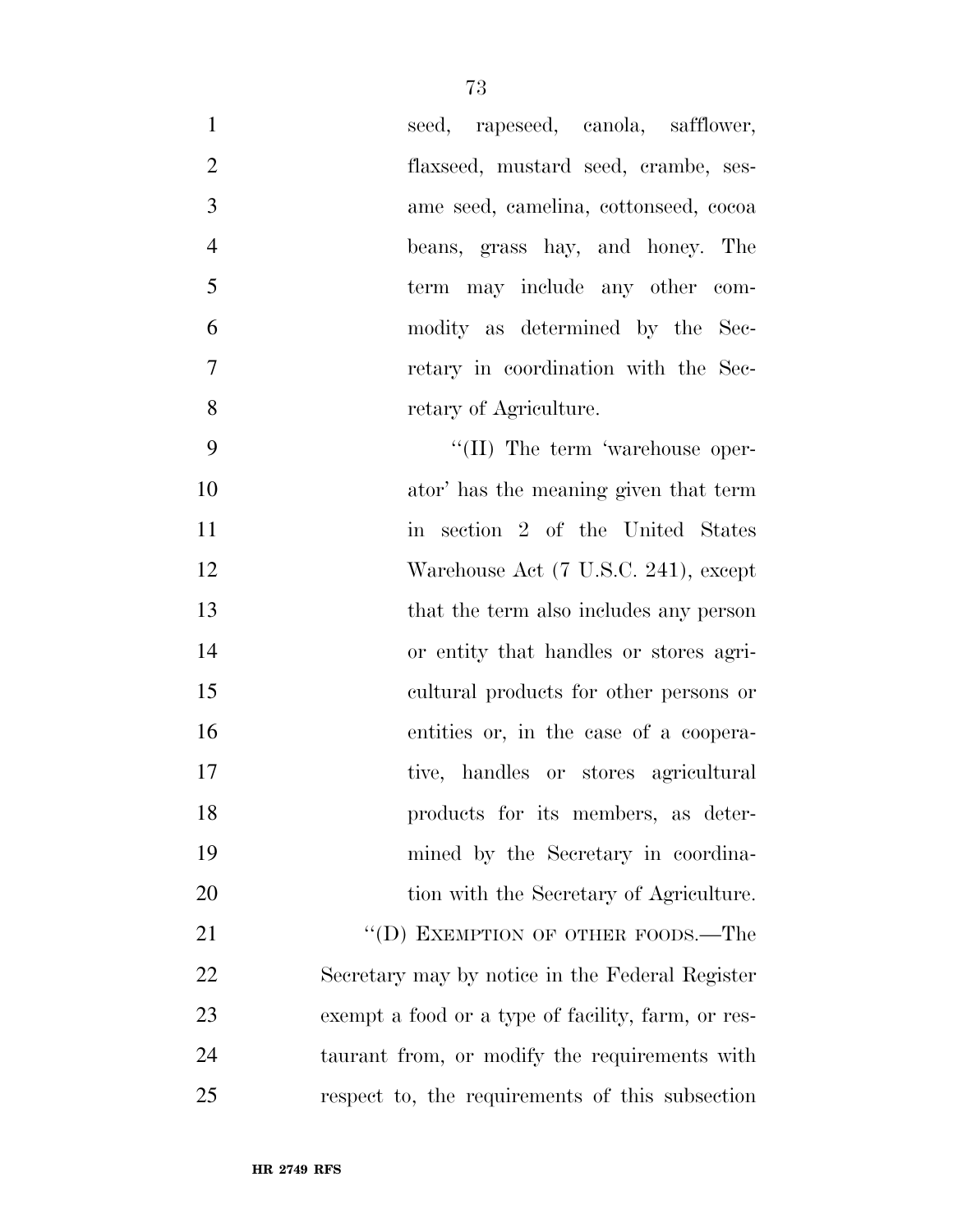if the Secretary determines that a tracing sys- tem for such food or type of facility, farm, or restaurant is not necessary to protect the public health.

 ''(E) RECORDKEEPING REGARDING PRE- VIOUS SOURCES AND SUBSEQUENT RECIPI- ENTS.—For a food or person covered by a limi- tation or exemption under subparagraph (B), (C), or (D), the Secretary shall require each person who produces, receives, manufactures, processes, packs, transports, distributes, or holds such food to maintain records to identify the immediate previous sources of such food and its ingredients and the immediate subse-15 quent recipients of such food.

16 "(F) RECORDKEEPING BY RESTAURANTS 17 AND GROCERY STORES.—For a food covered by an exemption under subparagraph (A), res- taurants and grocery stores shall keep records documenting the farm that was the source of 21 the food.

22 "(G) RECORDKEEPING BY FARMS.—For a food covered by an exemption under subpara- graph (A), farms shall keep records, in elec-tronic or non-electronic format, for at least 6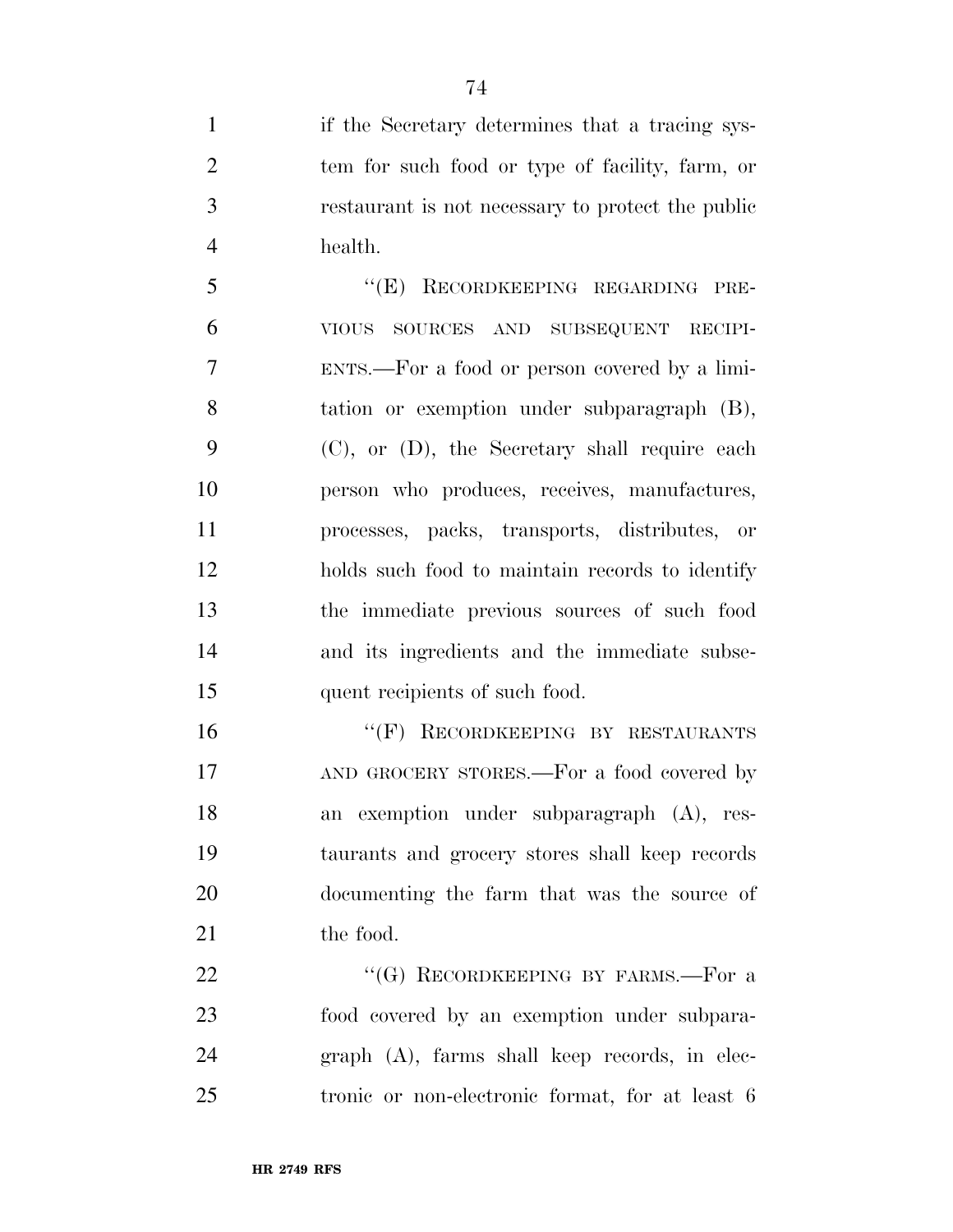| $\mathbf{1}$   | months documenting the restaurant or grocery                |
|----------------|-------------------------------------------------------------|
| $\overline{2}$ | store to which the food was sold.".                         |
| 3              | SEC. 108. REINSPECTION AND FOOD RECALL FEES APPLI-          |
| $\overline{4}$ | <b>CABLE TO FACILITIES.</b>                                 |
| 5              | (a) IN GENERAL.—Part 6 of subchapter $C$ of chapter         |
| 6              | VII (21 U.S.C. 371 et seq.), as added by section $101(e)$ , |
| 7              | is amended by adding at the end the following:              |
| 8              | "SEC. 743A. REINSPECTION AND FOOD RECALL FEES APPLI-        |
| 9              | <b>CABLE TO FACILITIES.</b>                                 |
| 10             | "(a) IN GENERAL.—The Secretary shall assess and             |
| 11             | collect fees from each entity in a fiscal year—             |
| 12             | $\lq(1)$ that—                                              |
| 13             | "(A) during such fiscal year commits a vio-                 |
| 14             | lation of any requirement of this Act relating to           |
| 15             | food, including any such requirement relating to            |
| 16             | good manufacturing practices; and                           |
| 17             | "(B) because of such violation, undergoes                   |
| 18             | additional inspection by the Food and Drug Ad-              |
| 19             | ministration; or                                            |
| 20             | $\lq(2)$ during such fiscal year is subject to a food       |
| 21             | recall.                                                     |
| 22             | "(b) AMOUNT OF FEES.—The Secretary shall set the            |
| 23             | amount of the fees under this section to fully cover the    |
| 24             | $costs$ of $-$                                              |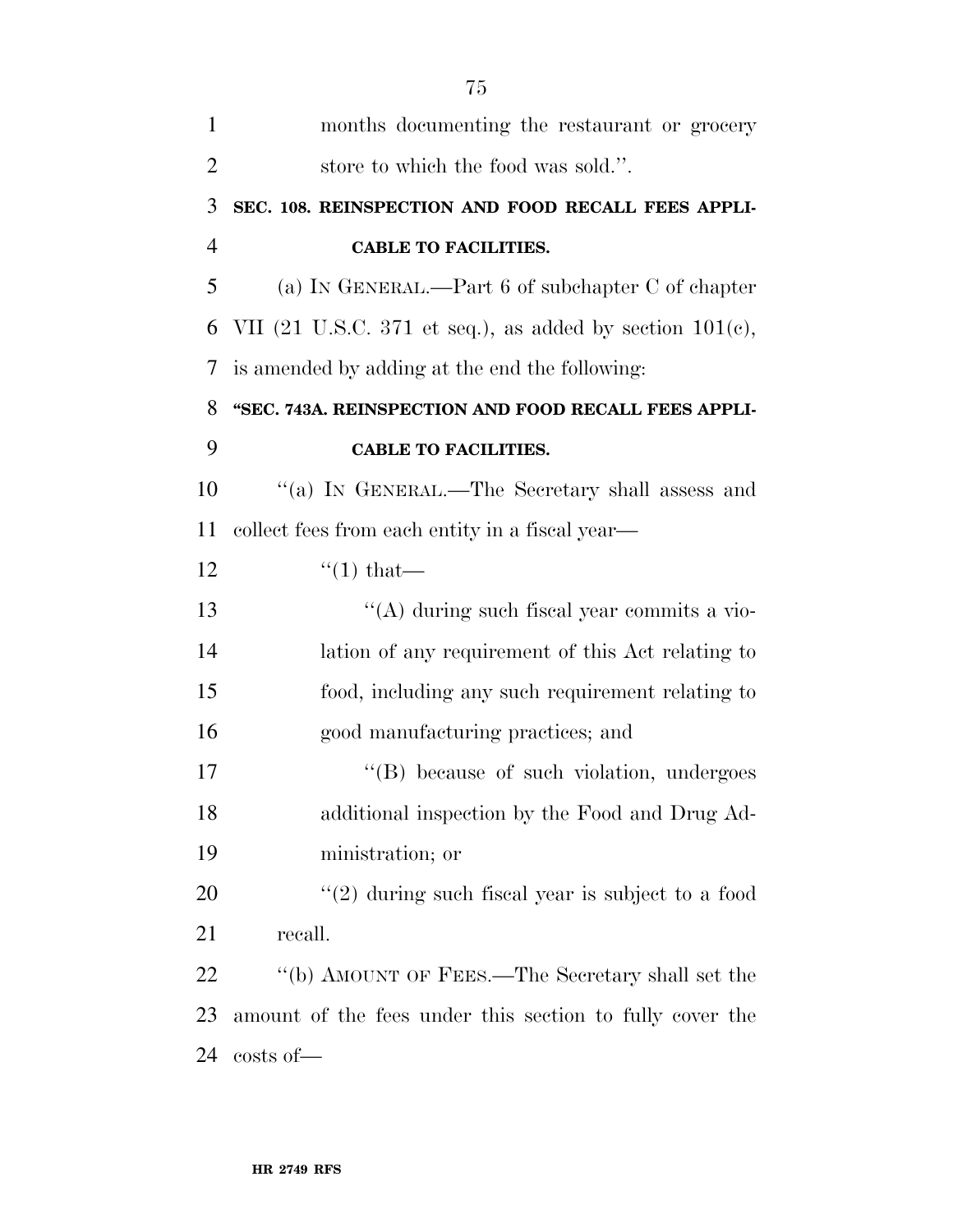| $\mathbf{1}$   | $\lq(1)$ in the case of fees collected under sub-             |
|----------------|---------------------------------------------------------------|
| $\overline{2}$ | section $(a)(1)$ , conducting the additional inspections      |
| 3              | referred to in such subsection; and                           |
| $\overline{4}$ | $\cdot\cdot\cdot(2)$ in the case of fees collected under sub- |
| 5              | section $(a)(2)$ , conducting food recall activities, in-     |
| 6              | cluding technical assistance, follow-up effectiveness         |
| 7              | checks, and public notifications, during the fiscal           |
| 8              | year involved.                                                |
| 9              | "(c) CREDITING AND AVAILABILITY OF FEES.-                     |
| 10             | " $(1)$ IN GENERAL.—Fees authorized under sub-                |
| 11             | section (a) shall be collected and available for obliga-      |
| 12             | tion only to the extent and in the amount provided            |
| 13             | in advance in appropriations Acts. Such fees are au-          |
| 14             | thorized to remain available until expended. Such             |
| 15             | sums as may be necessary may be transferred from              |
| 16             | the Food and Drug Administration salaries and ex-             |
| 17             | penses appropriation account without fiscal year lim-         |
| 18             | itation to such appropriation account for salaries            |
| 19             | and expenses with such fiscal year limitation.                |
| 20             | COLLECTIONS AND<br>(2)<br>APPROPRIATIONS                      |
| 21             | ACTS.—The fees authorized by this section—                    |
| 22             | $\lq\lq$ shall be retained in each fiscal year in             |
| 23             | an amount not to exceed the amount specified                  |
|                |                                                               |

 in appropriation Acts, or otherwise made avail-able for obligation, for such fiscal year; and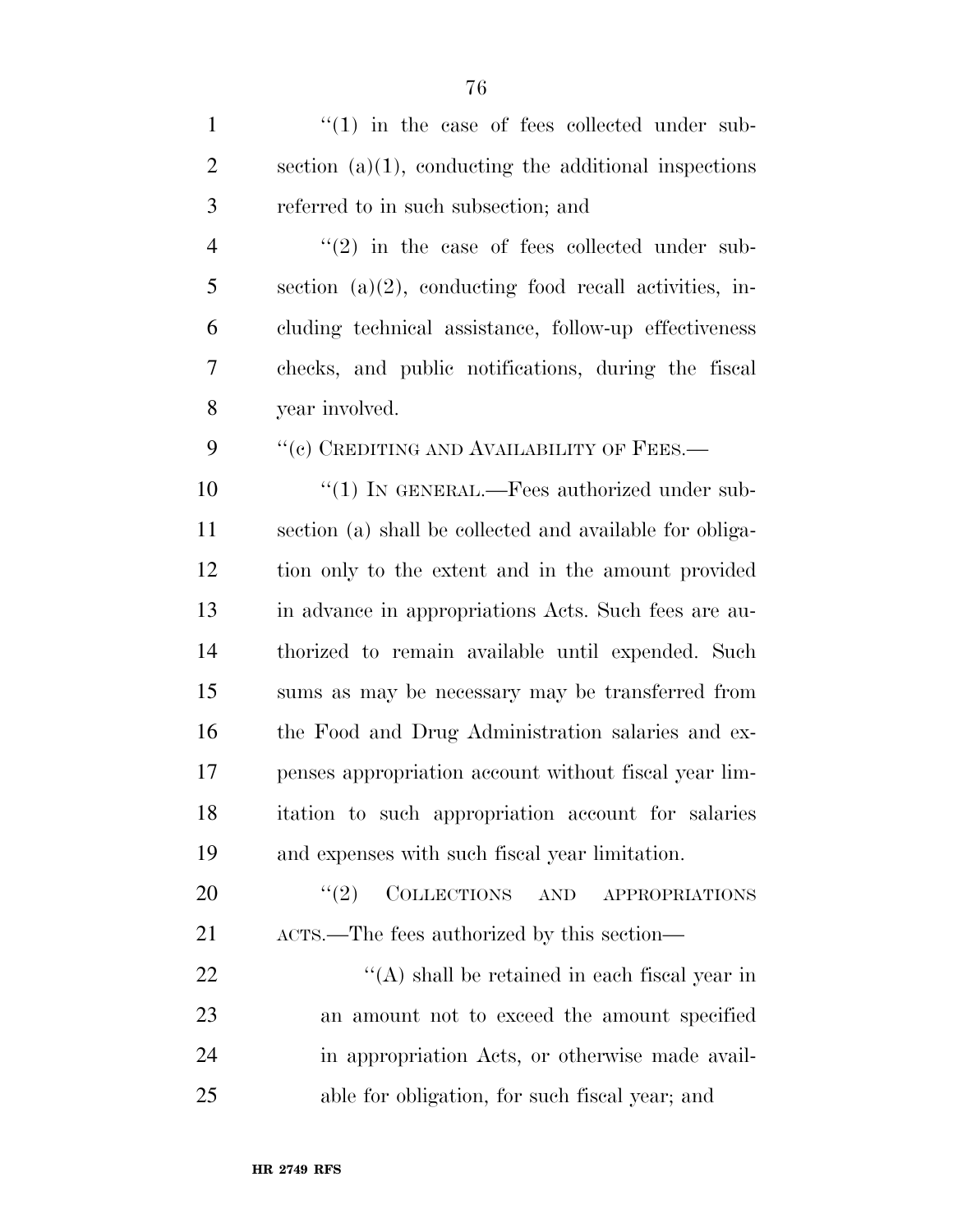| $\mathbf{1}$   | "(B) shall only be collected and available                    |
|----------------|---------------------------------------------------------------|
| $\overline{2}$ | to defray the costs referred to in subsection (b).            |
| 3              | "(3) AUTHORIZATION OF APPROPRIATIONS.-                        |
| $\overline{4}$ | For each of fiscal years 2010 through 2014, there             |
| 5              | are authorized to be appropriated for fees under this         |
| 6              | section such sums as may be necessary.                        |
| 7              | "(d) WAIVER.—The Secretary shall waive and, if ap-            |
| 8              | plicable, refund the amount of any fee collected under this   |
| 9              | section from an entity as a result of a food recall that      |
| 10             | the Secretary determines was inappropriately ordered.".       |
| 11             | (b) EFFECTIVE DATE.—The amendment made by                     |
| 12             | subsection (a) shall apply to additional inspections and      |
| 13             | food recall activities occurring after the date of the enact- |
|                |                                                               |
| 14             | ment of this Act.                                             |
| 15             | SEC. 109. CERTIFICATION AND ACCREDITATION.                    |
| 16             | $(a)$ MISBRANDING.—                                           |
| 17             | $(1)$ IN GENERAL.—Section 403 $(21 \text{ U.S.C.})$           |
| 18             | $(343)$ , as amended by section $101(a)$ , is amended by      |
| 19             | adding at the end the following:                              |
| 20             | "(aa) If it is part of a shipment offered for import          |
| 21             | into the United States and such shipment is in violation      |
| 22             | of section $801(q)$ (requiring a certification of compliance  |
| 23             | for certain food shipments).".                                |

by paragraph (1) shall apply to shipments offered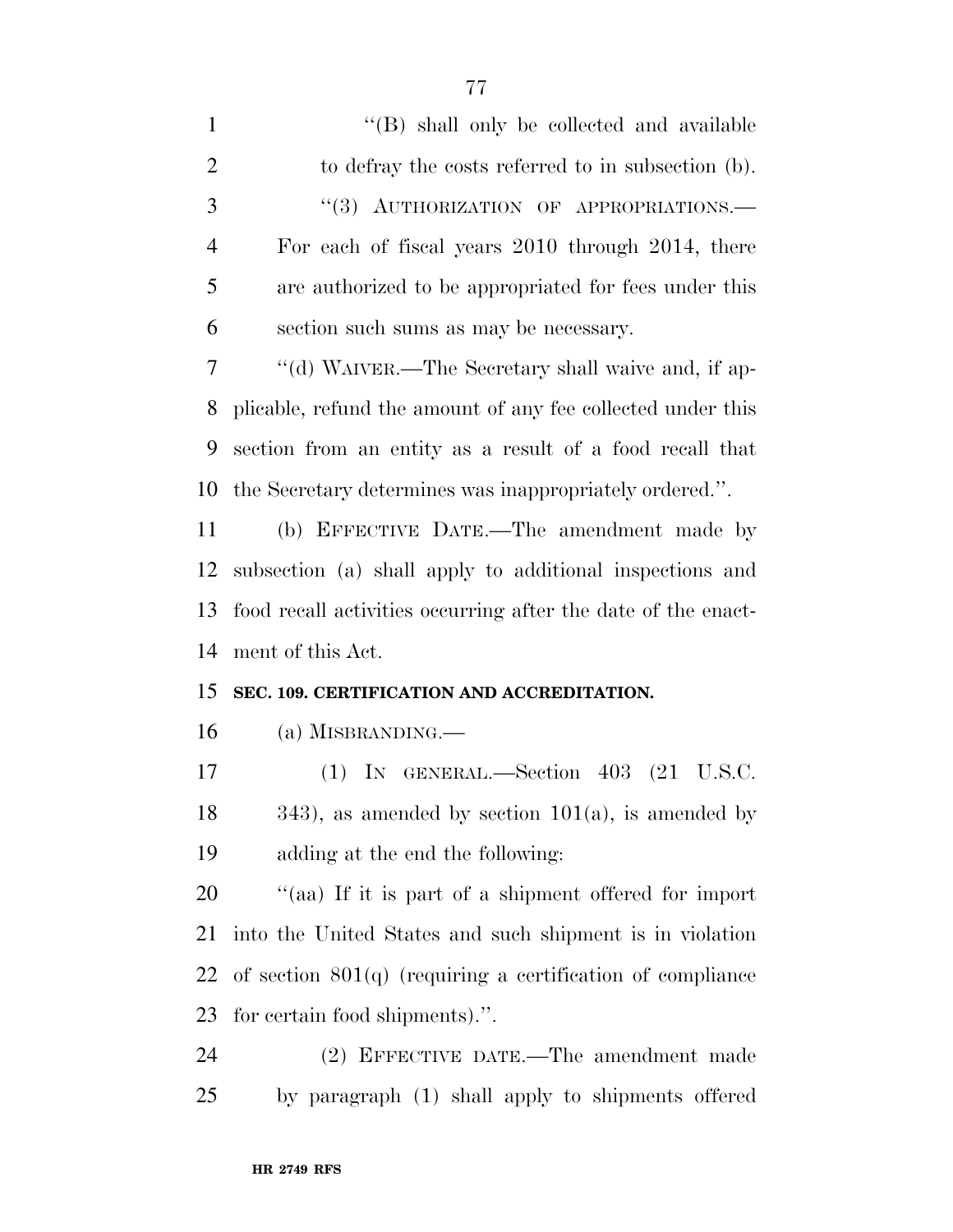for import on or after the date that is 3 years after the date of the enactment of this Act. (b) CERTIFICATION OF COMPLIANCE FOR IM- PORTS.—Chapter VIII (21 U.S.C. 381 et seq.) is amend-ed—

 $6 \t(1)$  in section  $801(a)$ , as amended by section 107(b), by inserting after the third sentence the fol- lowing: ''If such article is food being imported or of- fered for import into the United States and is not in compliance with the requirement of subsection (q) (relating to certifications of compliance with this Act), then such article shall be refused admission.''; 13 (2) in the second sentence of section 801(b), by striking ''the fourth sentence'' and inserting ''the fifth sentence''; and

 (3) by adding at the end of section 801 the fol-lowing:

18 "(q) CERTIFICATIONS CONCERNING IMPORTED ARTI-CLES.—

20  $((1)$  In GENERAL.—

21 "(A) REQUIREMENT.—The Secretary may require, as an additional condition of granting admission to an article of food being imported or offered for import into the United States, that a qualified certifying entity provide a cer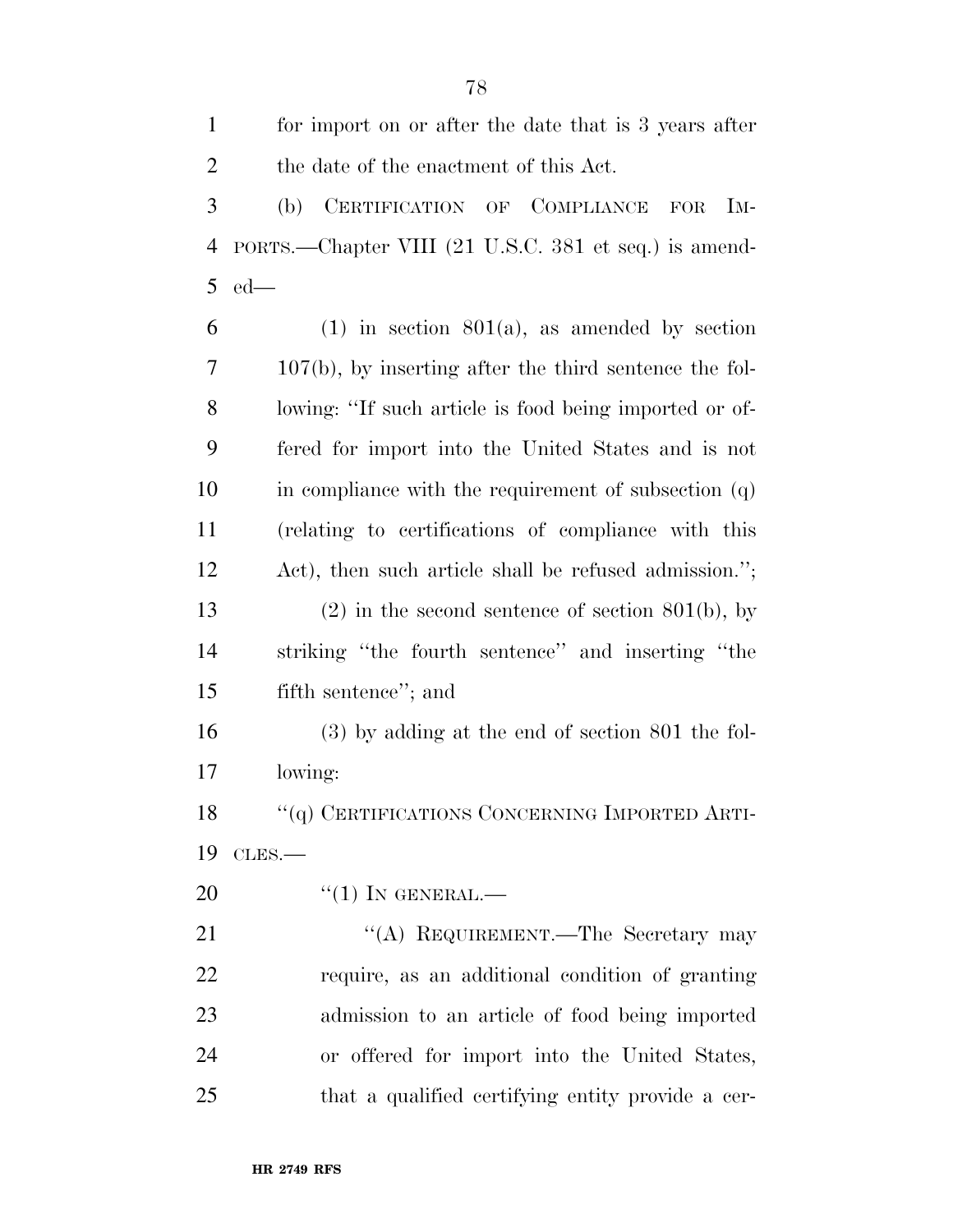1 tification that the article complies with require- ments of this Act as specified by the Secretary if—

4 ''(i) for food imported from a par- ticular country, territory, or region, the Secretary finds, based on scientific, risk- based evidence, that the government con- trols in such country, territory, or region are inadequate to ensure that the article is safe and that certification would assist the Secretary in determining whether to refuse 12 to admit such article under subsection (a);

13 ''(ii) for a type of food for which there is scientific evidence that there is a par- ticular risk associated with the food that presents a threat of serious adverse health consequences or death, the Secretary finds that certification would assist the Sec- retary in determining whether to refuse to admit such article under subsection (a); or

21 ''(iii) for an article imported from a 22 particular country or territory, there is an agreement between the Secretary and the government of such country or territory providing for such certification.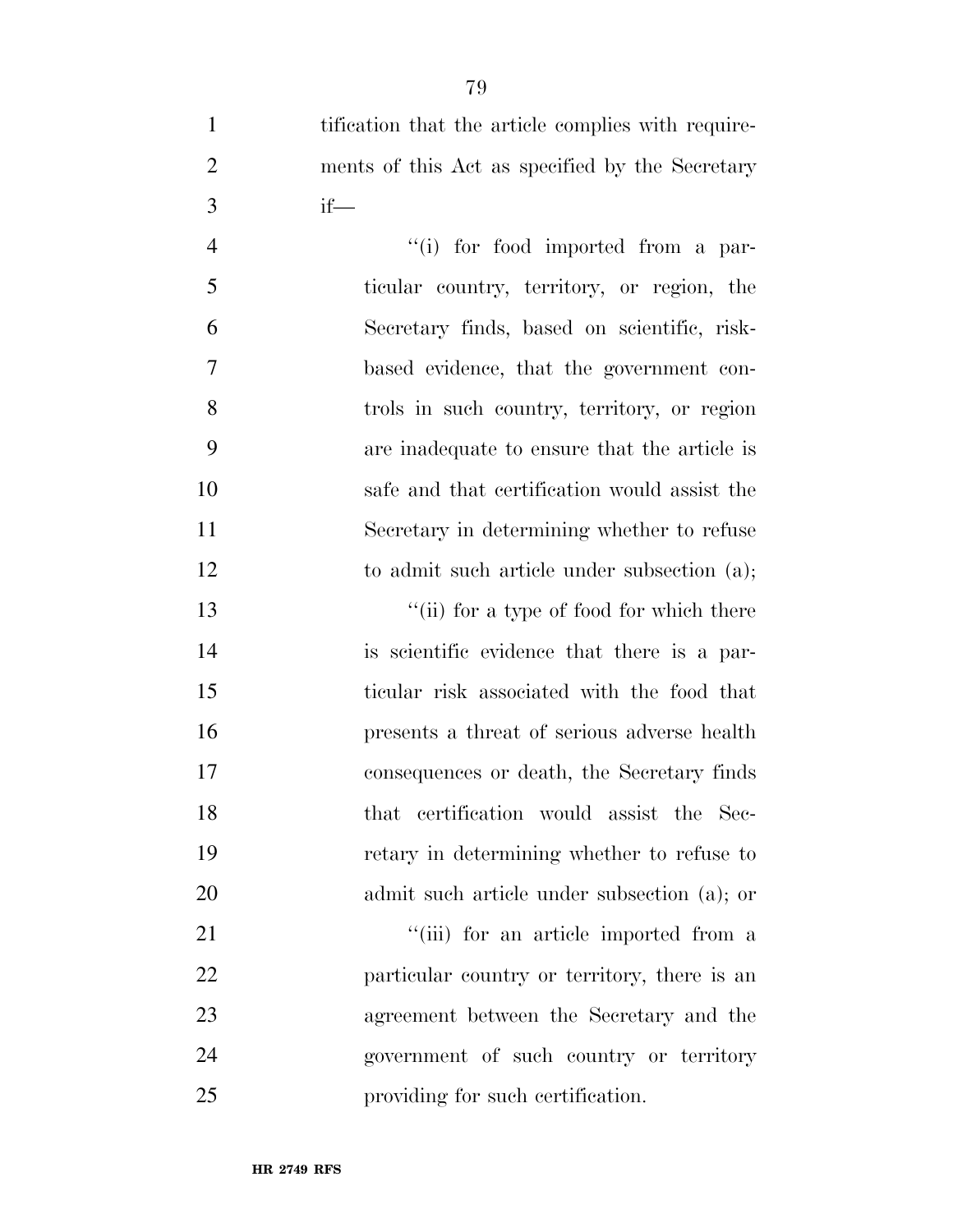1 "(B) FORM OF CERTIFICATION.—A certifi- cation under subparagraph (A) may take the form of a statement that the article or the facil- ity or farm that manufactured, processed, packed, held, grew, harvested, sorted, or trans- ported the article, as the case may be, complies with requirements of this Act as specified by the Secretary, or any other form as the Sec- retary may specify, including a listing of cer- tified facilities or other entities. The Secretary may require that the certification include addi- tional information regarding compliance. 13 "(C) ADEQUATE GOVERNMENT CON- TROLS.— ''(i) PROCESS.—Before requiring a certification under clause (ii) of subpara- graph (A) with respect to a food, the Sec- retary shall establish a process by which a country or territory may demonstrate that its government controls are adequate to ensure that such food exported from its 22 territory to the United States is safe. 23 ""(ii) DEMONSTRATION.—The Sec-retary shall not require a certification

under clause (ii) of subparagraph (A) for

**HR 2749 RFS**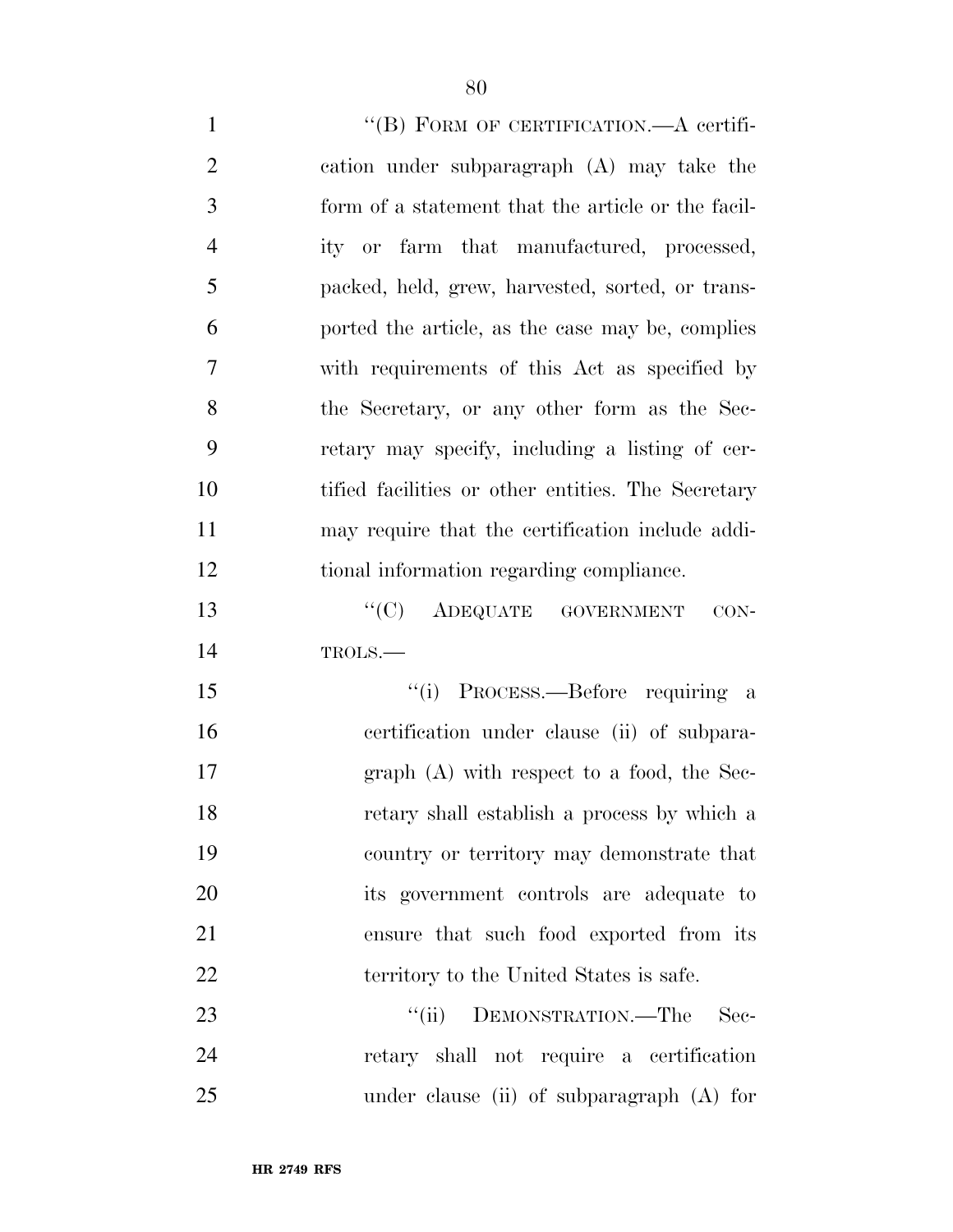a food exported from a country or terri-2 tory, if that country or territory has dem- onstrated, pursuant to the process estab- lished by the Secretary under clause (i), that its government controls are adequate to ensure that such food exported from its territory to the United States is safe. 8 "(D) NOTICE OF CANCELLATION OR SUS-

 PENSION OF CERTIFICATION.—As a condition on acceptance of certifications from a qualified certifying entity, the Secretary shall require the qualified certifying entity to notify the Sec- retary whenever the qualified certifying entity cancels or suspends the certification of any fa- cility or other entity included in a listing under subparagraph (B).

17 "
(E) CONSISTENCY WITH INTERNATIONAL OBLIGATIONS.—The Secretary shall apply this paragraph consistently with United States obli-gations under international agreements.

21 "(2) QUALIFIED CERTIFYING ENTITY.—For purposes of this subsection, the term 'qualified certi-fying entity' means—

24  $\langle A \rangle$  an agency or a representative of the government of the country from which the arti-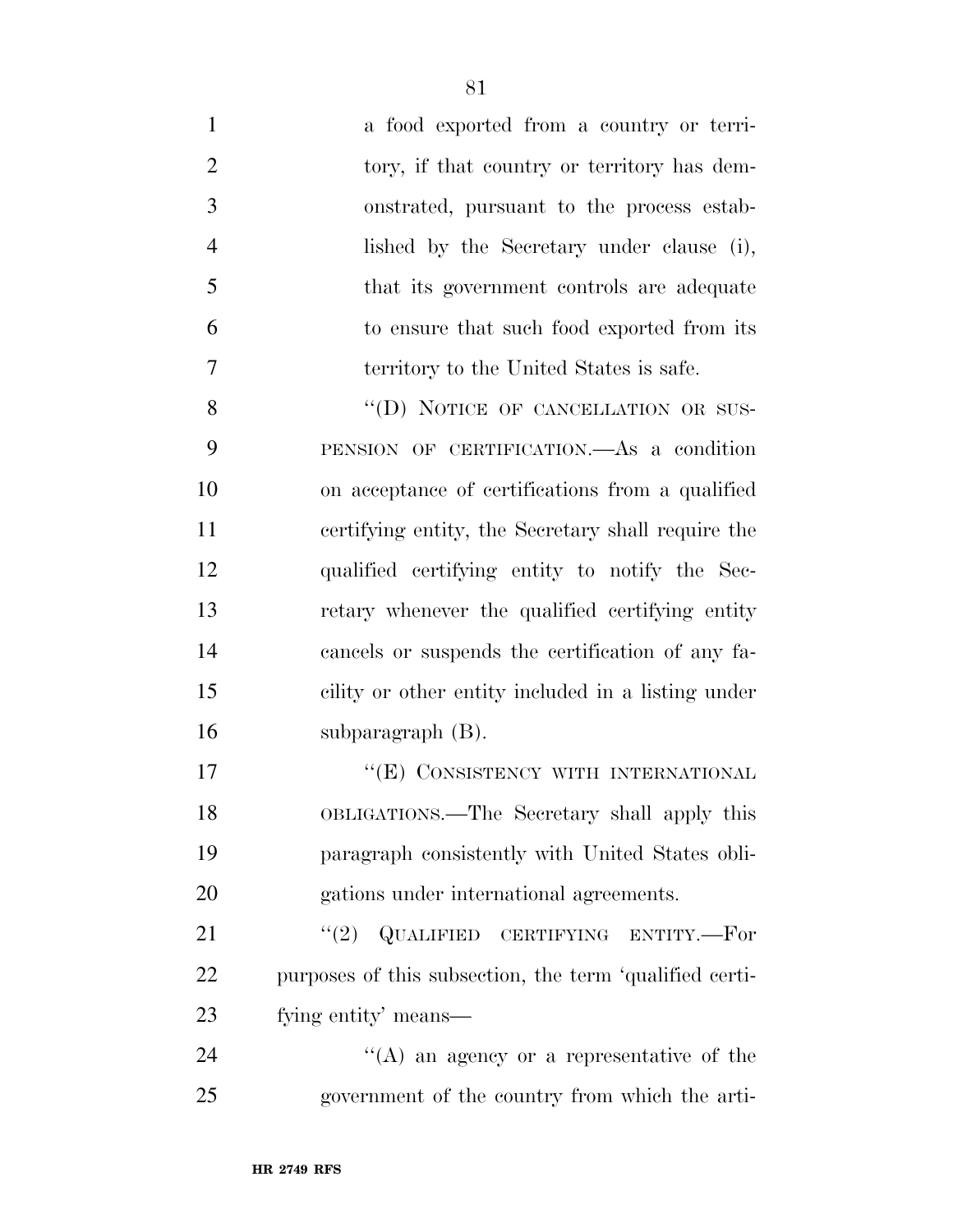| $\mathbf{1}$   | cle originated, as designated by such govern-      |
|----------------|----------------------------------------------------|
| $\overline{2}$ | ment or the Secretary; or                          |
| 3              | $\lq\lq (B)$ an individual or entity determined by |
| $\overline{4}$ | the Secretary or an accredited body recognized     |
| 5              | by the Secretary to be qualified to provide a      |
| 6              | certification under paragraph (1).                 |
| $\overline{7}$ | $``(3)$ No CONFLICTS OF INTEREST.—                 |
| 8              | "(A) IN GENERAL.—The Secretary shall               |
| 9              | issue regulations to ensure that any qualified     |
| 10             | certifying entity and its auditors are free from   |
| 11             | conflicts of interest. In issuing these regula-    |
| 12             | tions, the Secretary may rely on or incorporate    |
| 13             | international certification standards.             |
| 14             | "(B) REGULATIONS.—Such regulations                 |
| 15             | shall require that—                                |
| 16             | "(i) the qualified certifying entity"              |
| 17             | shall have a committee or management               |
| 18             | structure for safeguarding impartiality;           |
| 19             | "(ii) conflict of interest policies for a          |
| 20             | qualified certifying entity and auditors act-      |
| 21             | ing for the qualified certifying entity shall      |
| 22             | be written;                                        |
| 23             | "(iii) the qualified certifying entity             |
| 24             | shall not be owned, operated, or controlled        |
| 25             | by a producer, manufacturer, processor,            |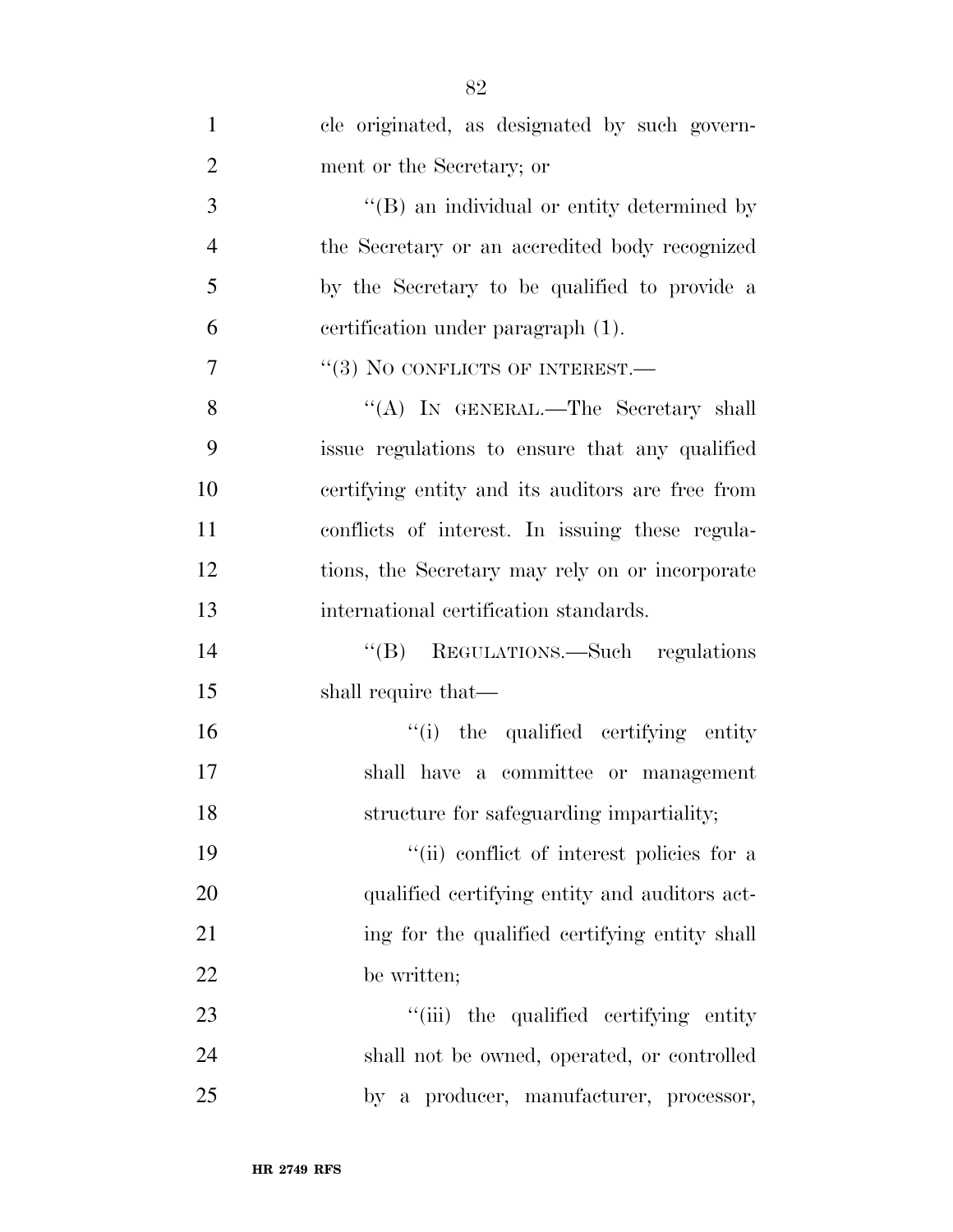| $\mathbf{1}$   | packer, holder, supplier, or vendor of any    |
|----------------|-----------------------------------------------|
| $\overline{2}$ | article of the type it certifies;             |
| 3              | "(iv) the qualified certifying entity         |
| $\overline{4}$ | shall not have any ownership or financial     |
| 5              | interest in any product, producer, manu-      |
| 6              | facturer, processor, packer, holder, supplier |
| $\tau$         | or vendor of the type it certifies;           |
| 8              | $f'(v)$ no auditor acting for the quali-      |
| 9              | fied certifying entity (or spouse or minor    |
| 10             | children) shall have any significant owner-   |
| 11             | ship or other financial interest regarding    |
| 12             | any product of the type it certifies;         |
| 13             | "(vi) the qualified certifying entity         |
| 14             | shall—                                        |
| 15             | "(I) obtain and maintain annual               |
| 16             | declarations from all personnel who           |
| 17             | may be directly involved in the per-          |
| 18             | formance of audits as to whether they         |
| 19             | do or do not have direct financial in-        |
| 20             | terests in any producer, manufacturer,        |
| 21             | processor, packer, holder, supplier, or       |
| 22             | vendor of foods, and a list of any such       |
| 23             | companies in which they do have fi-           |
| 24             | nancial interests or by which they            |
| 25             | were employed in the past year; and           |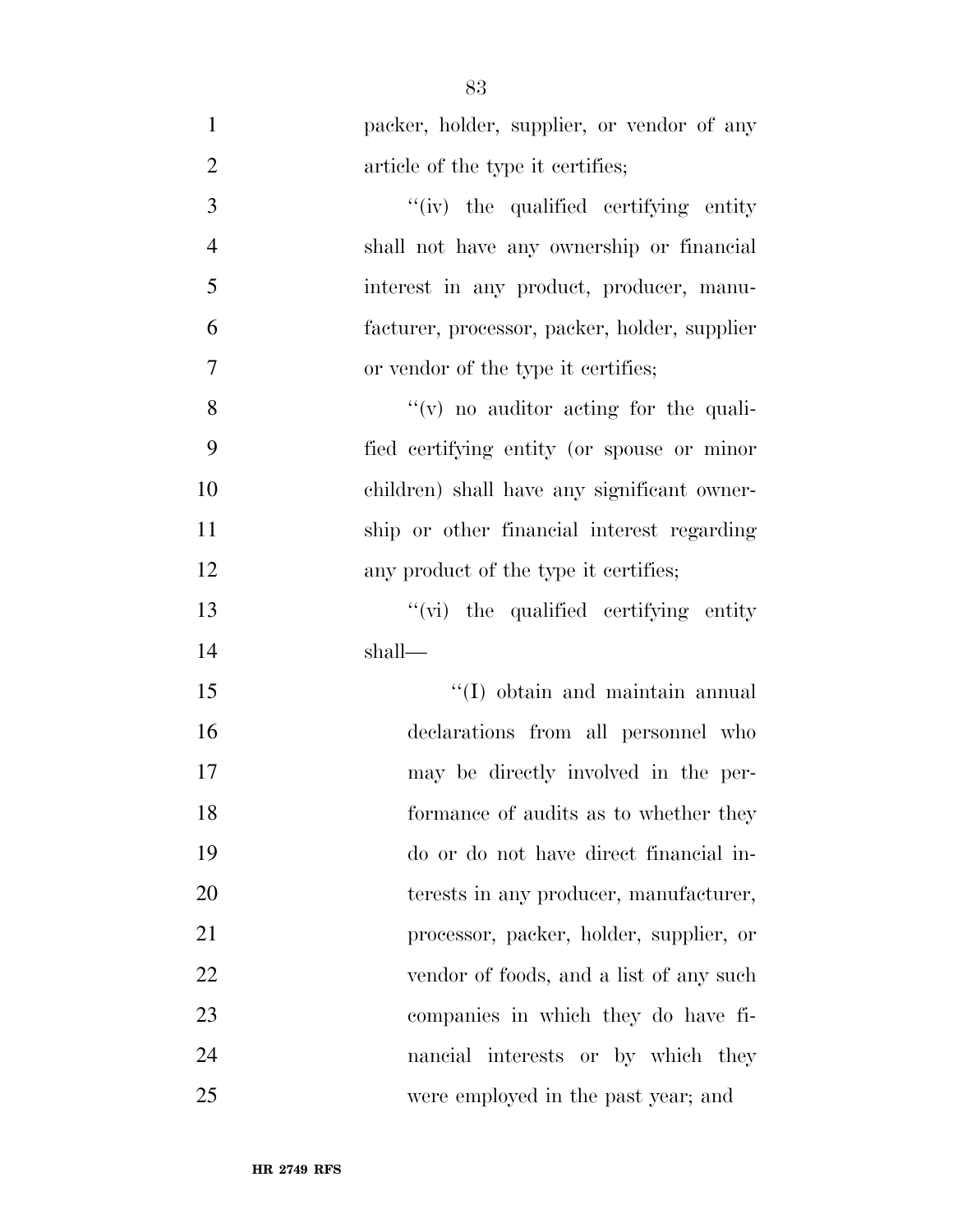| $\mathbf{1}$   | $\lq\lq$ (II) when an auditor is assigned     |
|----------------|-----------------------------------------------|
| $\overline{2}$ | to audit a facility, require that indi-       |
| 3              | vidual to affirm that he or she has no        |
| $\overline{4}$ | financial interest in the company that        |
| 5              | owns or operates that facility and was        |
| 6              | not employed by that facility in the          |
| 7              | previous year;                                |
| 8              | "(vii) neither the qualified certifying       |
| 9              | entity nor any of its auditors acting for the |
| 10             | qualified certifying entity shall participate |
| 11             | in the production, manufacture, processing,   |
| 12             | packing, holding, promotion, or sale of any   |
| 13             | product of the type it certifies;             |
| 14             | "(viii) neither the qualified certifying      |
| 15             | entity nor any of its auditors shall provide  |
| 16             | consultative services to any facility cer-    |
| 17             | tified by the qualified certifying entity, or |
| 18             | the owner, operator, or agent in charge of    |
| 19             | such a facility, unless the qualified certi-  |
| 20             | fying entity has procedures in place, ap-     |
| 21             | proved by the Secretary, to ensure separa-    |
| 22             | tion of functions between auditors pro-       |
| 23             | viding consultative services and auditors     |
| 24             | providing certification services under this   |
| 25             | subsection;                                   |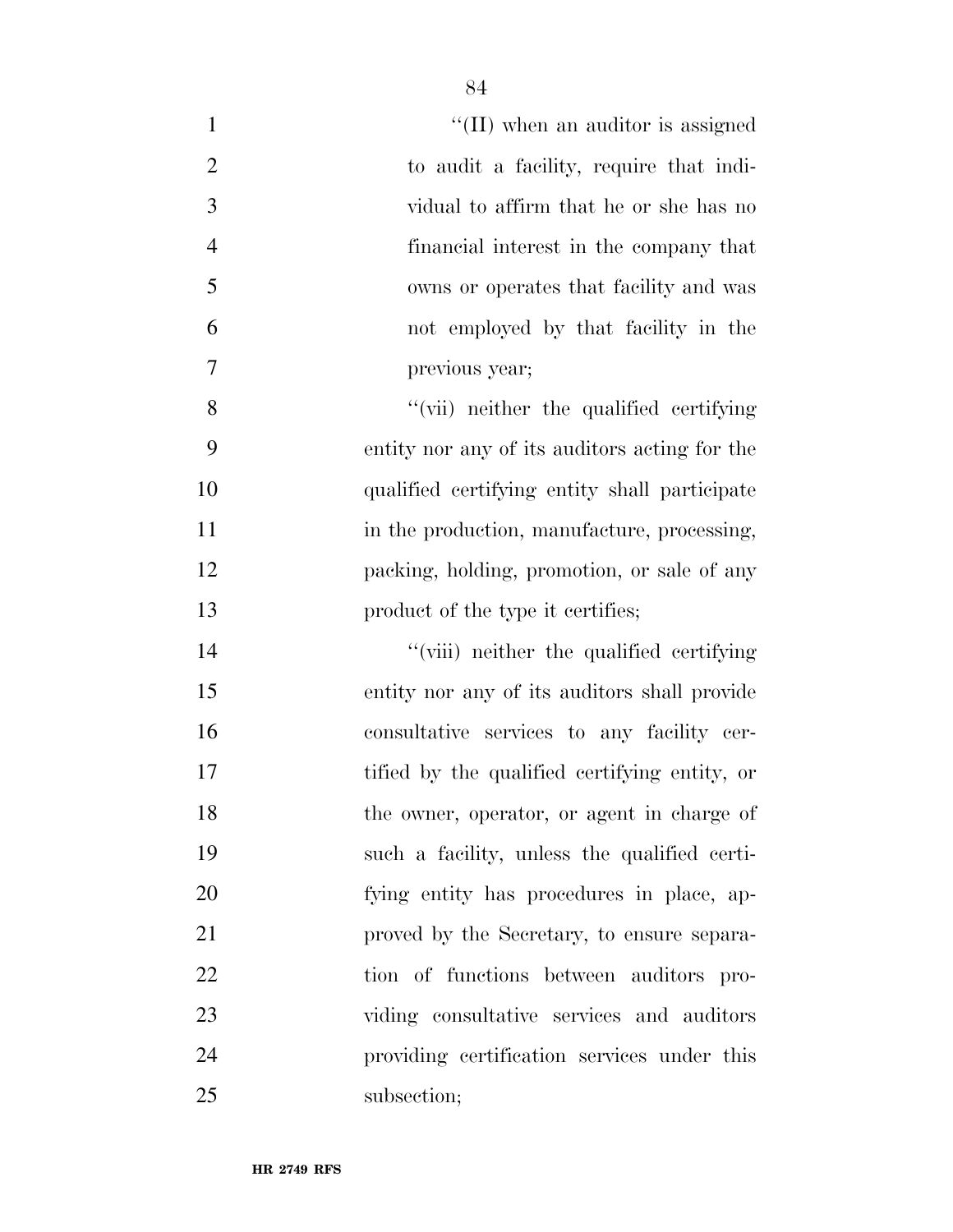| $\mathbf{1}$   | "(ix) no auditors acting for the quali-        |
|----------------|------------------------------------------------|
| $\overline{2}$ | fied certifying entity shall participate in an |
| $\mathfrak{Z}$ | audit of a facility they were employed by      |
| $\overline{4}$ | within the last 12 months;                     |
| 5              | $f(x)$ fees charged or accepted shall          |
| 6              | not be contingent or based upon the report     |
| $\overline{7}$ | made by the qualified certifying entity or     |
| 8              | any personnel involved in the audit proc-      |
| 9              | ess;                                           |
| 10             | "(xi) neither the qualified certifying         |
| 11             | entity nor any of its auditors shall accept    |
| 12             | anything of value from anyone in connec-       |
| 13             | tion with the facility being audited other     |
| 14             | than the audit fee;                            |
| 15             | "(xii) the qualified certifying entity"        |
| 16             | shall not be owned, operated, or controlled    |
| 17             | by a trade association whose member com-       |
| 18             | panies operate facilities that it certifies;   |
| 19             | "(xiii) the qualified certifying entity"       |
| 20             | and its auditors shall be free from any        |
| 21             | other conflicts of interest that threaten im-  |
| 22             | partiality;                                    |
| 23             | "(xiv) the qualified certifying entity"        |
| 24             | and its auditors shall sign a statement at-    |
| 25             | testing to compliance with the conflict of     |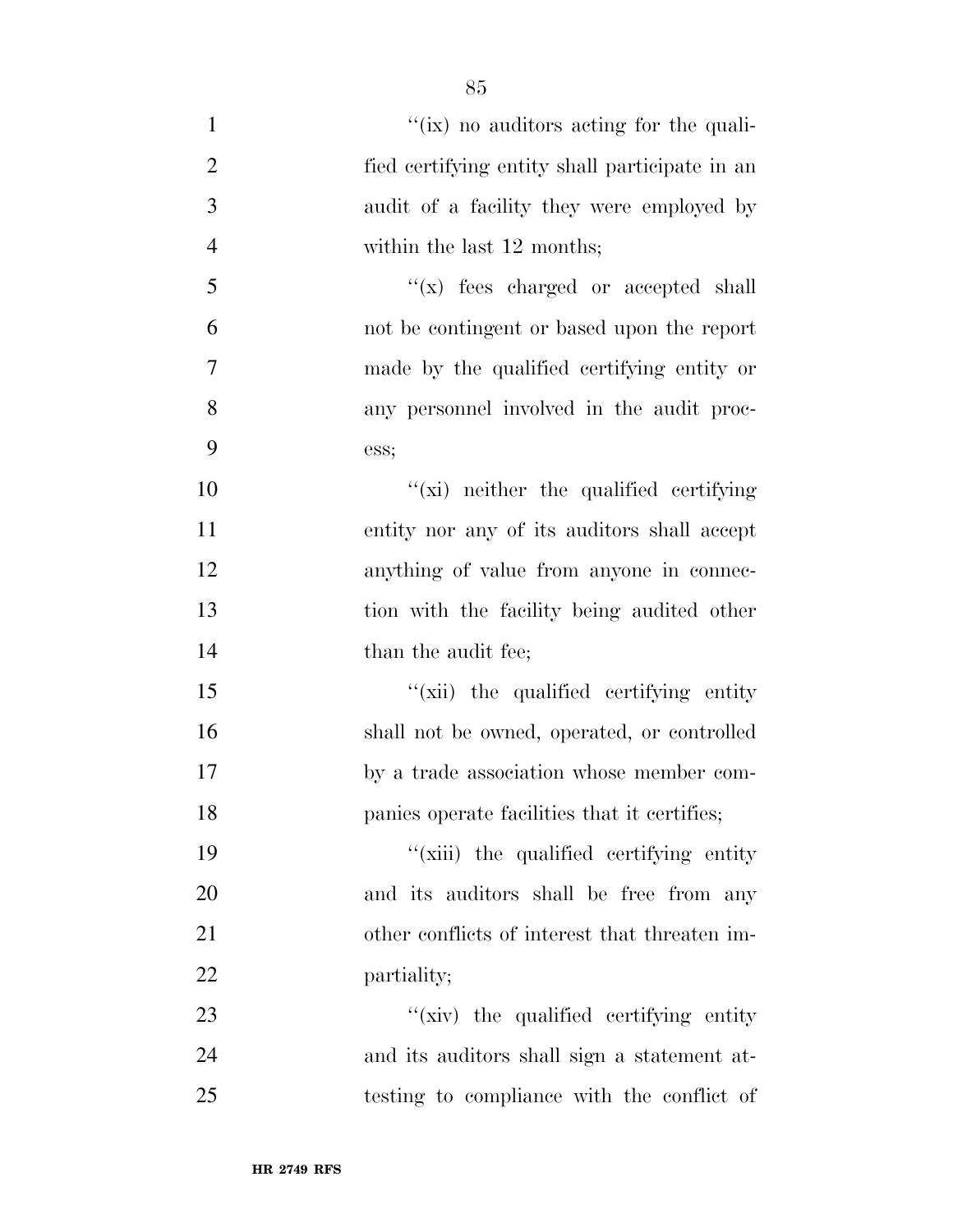interests requirements under this para-graph; and

 ''(xv) the qualified certifying entity shall ensure that any subcontractors that might be used (such as laboratories and sampling services) provide similar assur- ances, except that it shall not be a viola- tion of this subsection to the extent such subcontractors perform additional nutri- tional testing services unrelated to the test-11 ing under this subsection.

12 "'(C) DEFINITIONS.—In this paragraph:

 $\frac{1}{2}$  The term 'anything of value' in- cludes gifts, gratuities, reimbursement of non-audit-related expenses, entertainment, loans, or any other form of compensation 17 in cash or in kind.

18 ''(ii) The term 'direct financial inter- est' does not include any ownership of mu- tual funds that have a financial interest in a company.

22 "(4) RENEWAL AND REFUSAL OF CERTIFI-CATIONS.—The Secretary shall—

24  $\langle A \rangle$  require that, to the extent applicable, any certification provided by a qualified certi-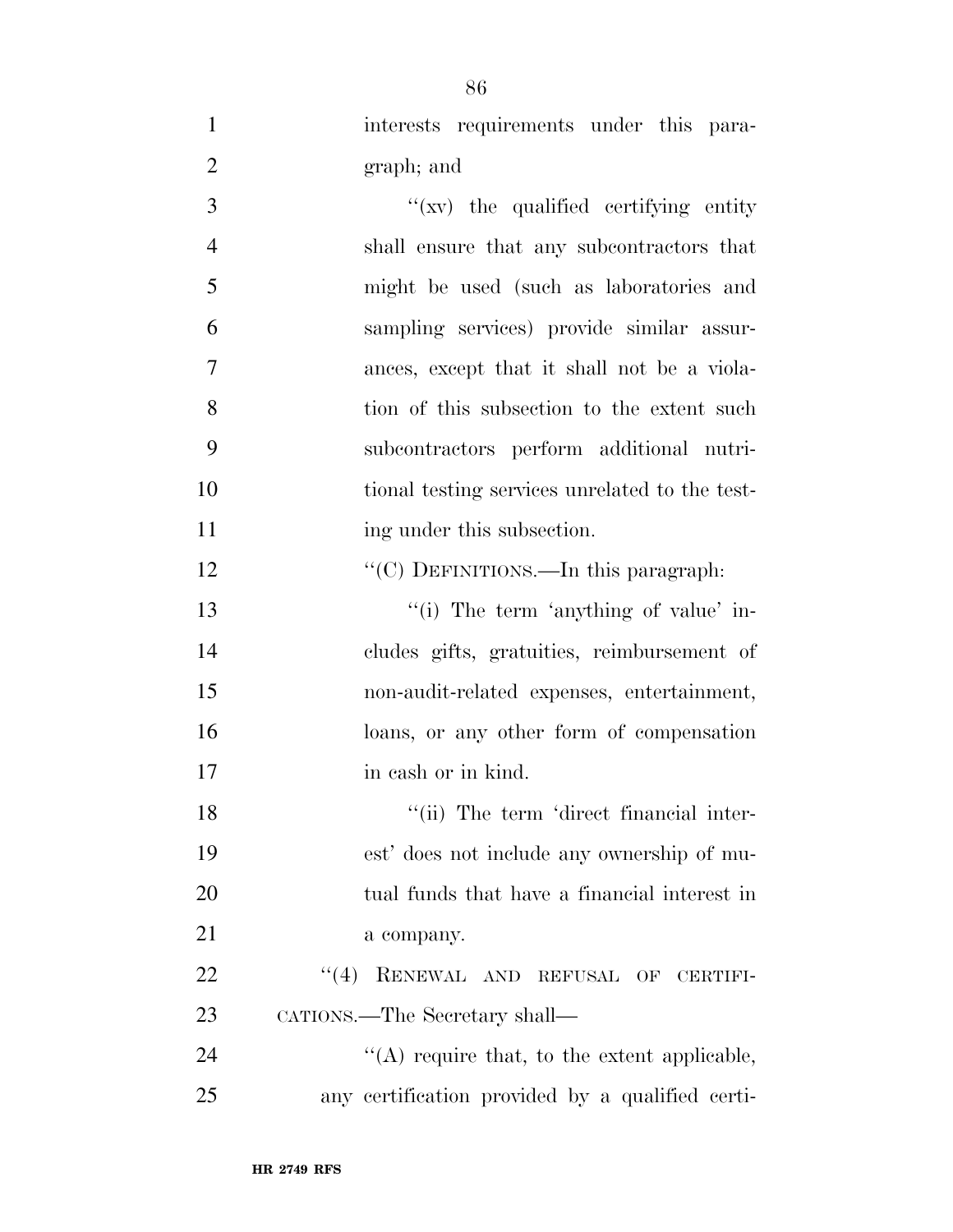| $\mathbf{1}$   | fying entity be renewed by such entity at such       |
|----------------|------------------------------------------------------|
| $\overline{2}$ | times as the Secretary determines appropriate;       |
| 3              | and                                                  |
| $\overline{4}$ | "(B) refuse to accept any certification if           |
| 5              | the Secretary determines that such certification     |
| 6              | is no longer valid or reliable.                      |
| $\tau$         | " $(5)$ ON-SITE AUDITS.—In evaluating whether        |
| 8              | an accreditation body meets, or continues to meet,   |
| 9              | the standards for recognition under this subsection, |
| 10             | or whether to accept certifications from a qualified |
| 11             | certifying entity, the Secretary may—                |
| 12             | $\lq\lq$ observe on-site audits of qualified cer-    |
| 13             | tifying entities by such accreditation body; or      |
| 14             | "(B) for any facility that is certified by a         |
| 15             | qualified certifying entity, upon request of an      |
| 16             | officer or employee designated by the Secretary      |
| 17             | and upon presentation of appropriate creden-         |
| 18             | tials, at reasonable times and within reasonable     |
| 19             | limits and in a reasonable manner, conduct an        |
| 20             | on-site audit of the facility, which shall include   |
| 21             | access to, and copying and verification of, any      |
| 22             | related records.                                     |
| 23             | "(6) ELECTRONIC SUBMISSION.—The Secretary            |
| 24             | shall provide, in coordination with the Commissioner |
| 25             | responsible for Customs and Border Protection, for   |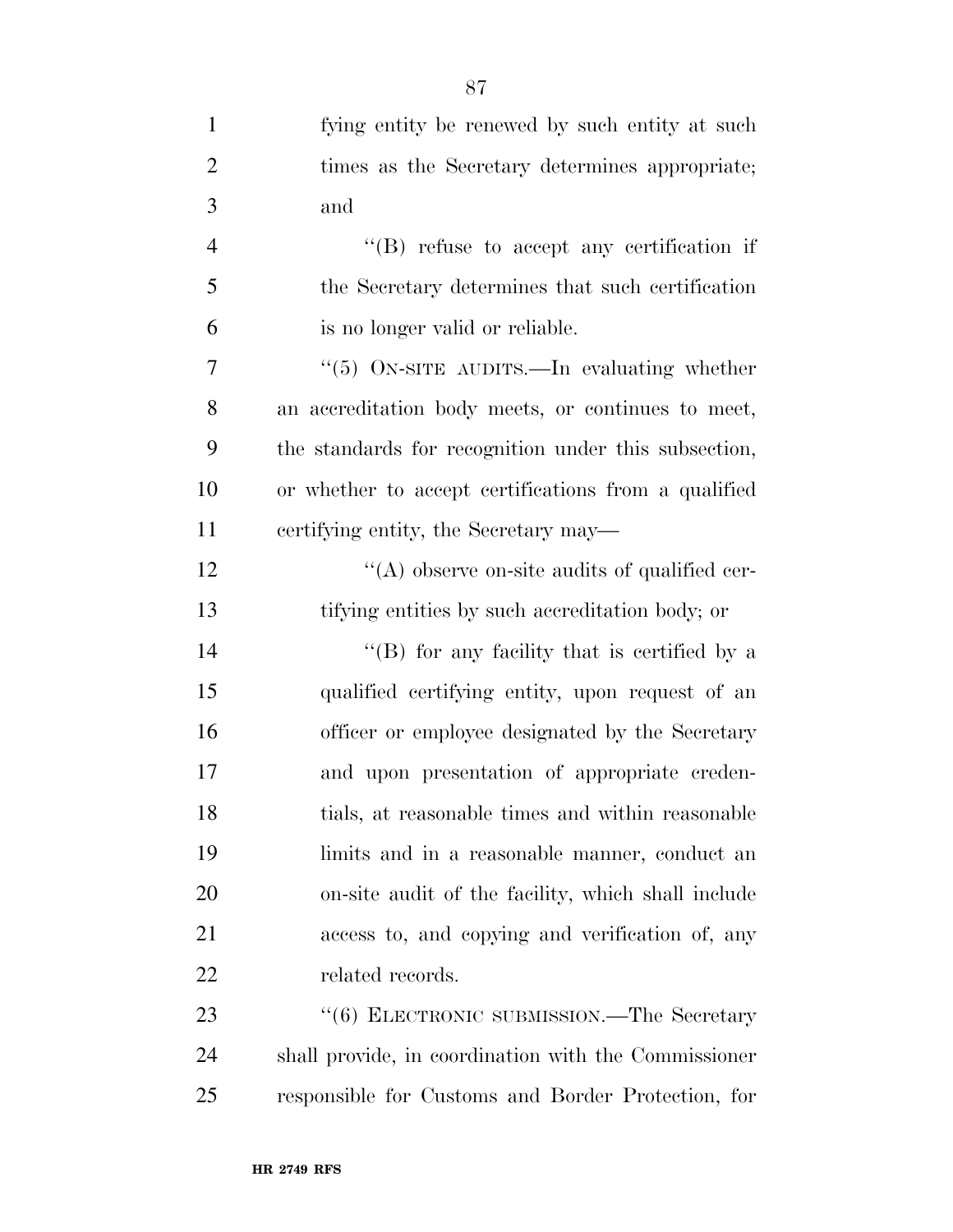the electronic submission of certifications under this subsection.

3 "(7) NO LIMIT ON AUTHORITY.—This sub- section shall not be construed to limit the authority of the Secretary to conduct random inspections of imported articles or facilities of importers, issue im- port alerts for detention without physical examina- tion, require submission to the Secretary of docu- mentation or other information about an article im- ported or offered for import, or to take such other steps as the Secretary deems appropriate to deter-mine the admissibility of imported articles.''.

### **SEC. 110. TESTING BY ACCREDITED LABORATORIES.**

 (a) PROHIBITED ACT.—Section 301 (21 U.S.C. 331) is amended by adding at the end the following:

 ''(uu) The violation of any requirement of section 714 (relating to testing by accredited laboratories).''.

 (b) LABORATORY ACCREDITATION.—Subchapter A of chapter VII (21 U.S.C. 371 et seq.) is amended by adding at the end the following:

### **''SEC. 714. TESTING BY ACCREDITED LABORATORIES.**

"(a) In GENERAL.—

23 "(1) REQUIREMENT.—Whenever analytical test- ing of an article of food is conducted as part of testi-mony for the purposes of section 801(a), or for such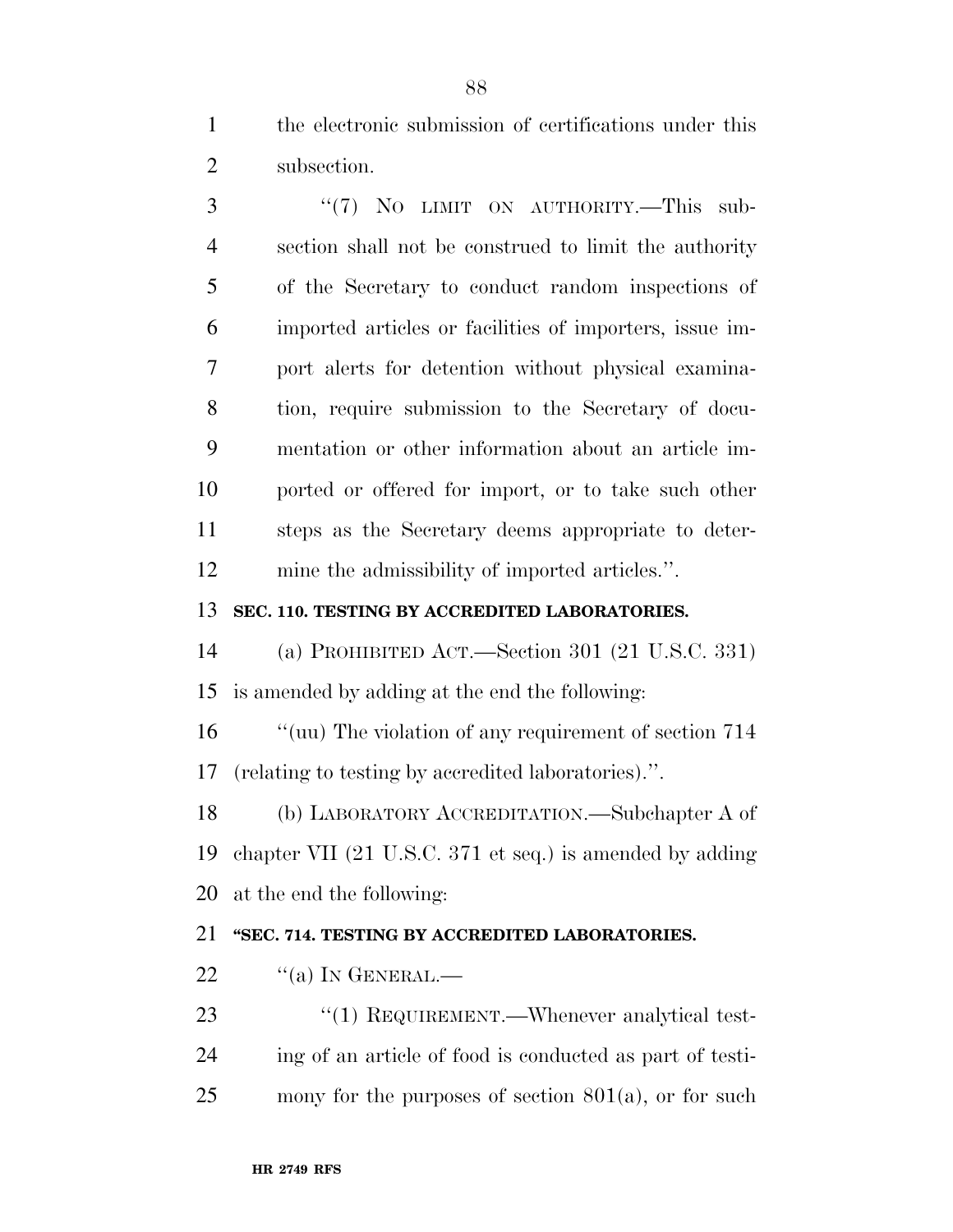| $\mathbf{1}$   | other purposes as the Secretary deems appropriate          |
|----------------|------------------------------------------------------------|
| $\overline{2}$ | through regulation or guidance, such testing shall be      |
| 3              | conducted by a laboratory that—                            |
| $\overline{4}$ | $\lq\lq$ is accredited, for the analytical meth-           |
| 5              | od used, by a laboratory accreditation body that           |
| 6              | has been recognized by the Secretary; and                  |
| 7              | "(B) samples such article with adequate                    |
| 8              | controls for ensuring the integrity of the sam-            |
| 9              | ples analyzed.                                             |
| 10             | $``(2)$ INDEPENDENCE OF LABORATORY.—                       |
| 11             | "(A) CERTAIN TESTS.—Tests required for                     |
| 12             | purposes of section $801(a)$ or in response to a           |
| 13             | finding of noncompliance by the Secretary shall            |
| 14             | be conducted by a laboratory independent of the            |
| 15             | person on whose behalf such testing is con-                |
| 16             | ducted and analyzed.                                       |
| 17             | "(B) CERTAIN PRODUCTS.—The Secretary                       |
| 18             | may require that testing for certain products              |
| 19             | under paragraph (1) be conducted by a labora-              |
| 20             | tory independent of the person on whose behalf             |
| 21             | such testing is conducted.                                 |
| 22             | "(b) RECOGNITION OF LABORATORY ACCREDITATION               |
| 23             | BODIES.—The Secretary shall establish and implement a      |
| 24             | program for the recognition, based on standards the Sec-   |
| 25             | retary deems appropriate, of laboratory accreditation bod- |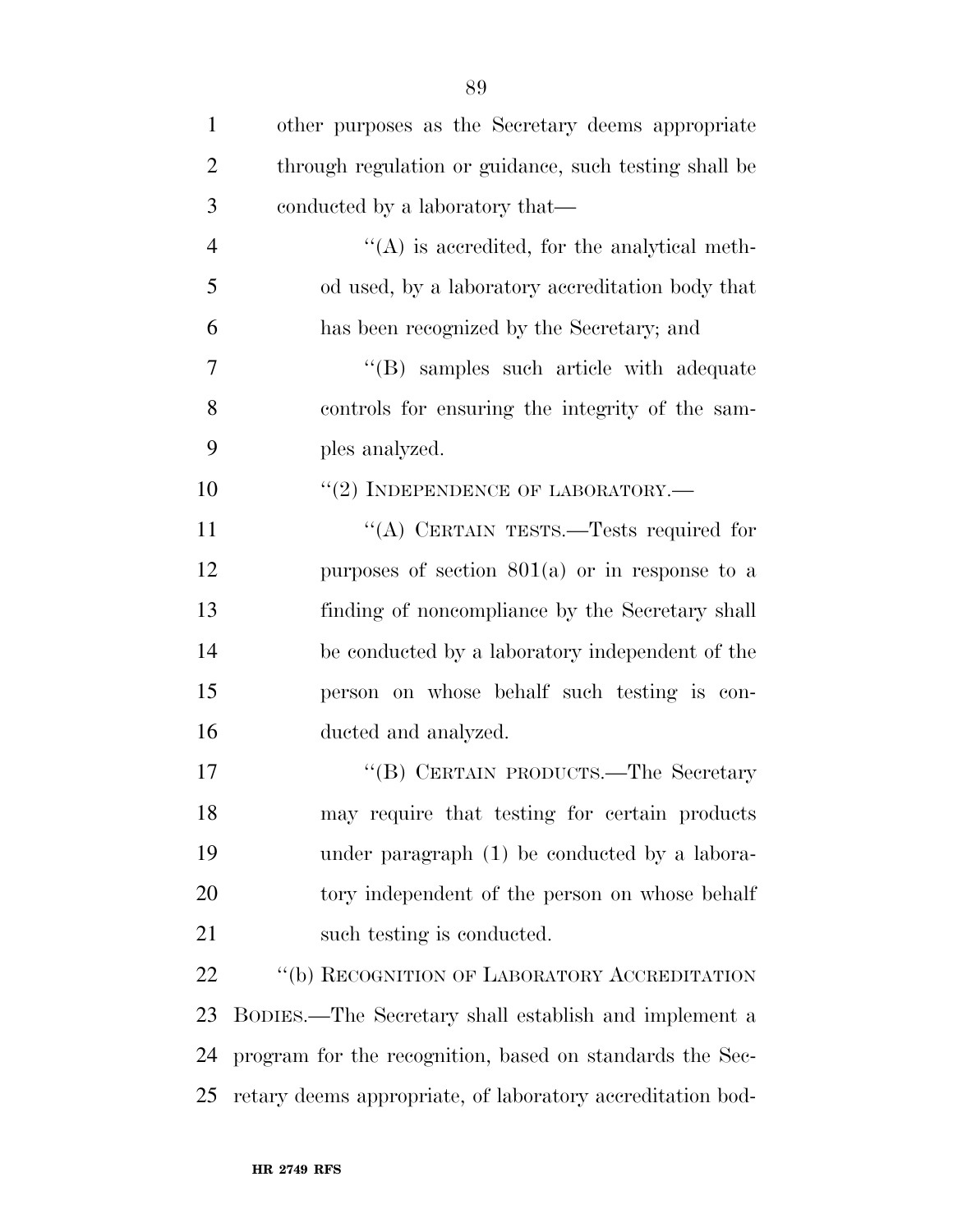ies that accredit laboratories to perform analytical testing for the purposes of this section. The Secretary shall issue regulations or guidance to implement this program.

 ''(c) ONSITE AUDITS.—In evaluating whether an ac- creditation body meets, or continues to meet, the stand- ards for recognition under subsection (b), the Secretary may—

8 "(1) observe onsite audits of laboratories by such accreditation bodies; or

 $\frac{1}{2}$  for any laboratory that is accredited by such accreditation body under this section, upon re- quest of an officer or employee designated by the Secretary and upon presentation of appropriate cre- dentials, at reasonable times and within reasonable limits and in a reasonable manner, conduct an onsite audit of the laboratory, which shall include access to, and copying and verification of, any related records. 18 "(d) PUBLICATION OF LIST OF RECOGNIZED AC- CREDITATION BODIES.—The Secretary shall publish and maintain on the public Web site of the Food and Drug Administration a list of accreditation bodies recognized by the Secretary under subsection (b).

23 "(e) NOTIFICATION OF ACCREDITATION OF LABORA- TORY.—An accreditation body that has been recognized pursuant to this section shall promptly notify the Sec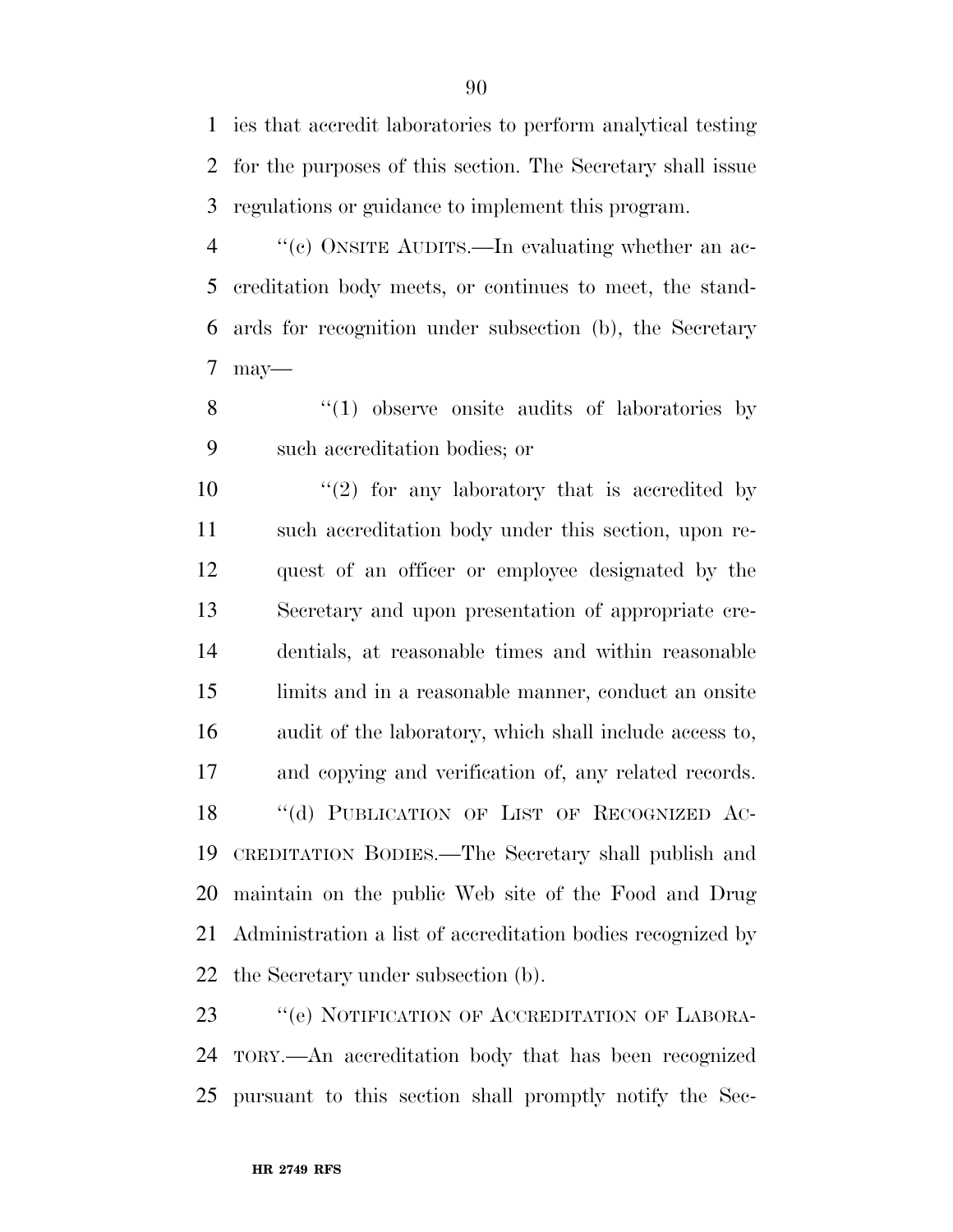retary whenever it accredits a laboratory for the purposes of this section and whenever it withdraws or suspends such accreditation.

 ''(f) ADVANCE NOTICE.—Whenever analytical testing is conducted pursuant to subsection (a), the person on whose behalf the testing is conducted shall notify the Sec- retary before any sample of the article is collected. Such notice shall contain information the Secretary determines is appropriate to identify the article, the location of the article, and each laboratory that will analyze the sample on the person's behalf.

12 "(g) CONTENTS OF LABORATORY PACKAGES.— Whenever analytical testing is conducted pursuant to sub- section (a), the laboratory conducting such testing shall submit, directly to the Secretary—

| 16 | $\cdot$ (1) the results of all analyses conducted by the |
|----|----------------------------------------------------------|
| 17 | laboratory on each sample of such article; and           |
| 18 | $\lq(2)$ all information the Secretary deems appro-      |
| 19 | priate to-                                               |
| 20 | $\lq\lq$ determine whether the laboratory is             |
| 21 | accredited by a recognized laboratory accredita-         |
| 22 | tion body;                                               |
| 23 | $\lq\lq$ ) identify the article tested;                  |
| 24 | $\lq\lq$ evaluate the analytical results; and            |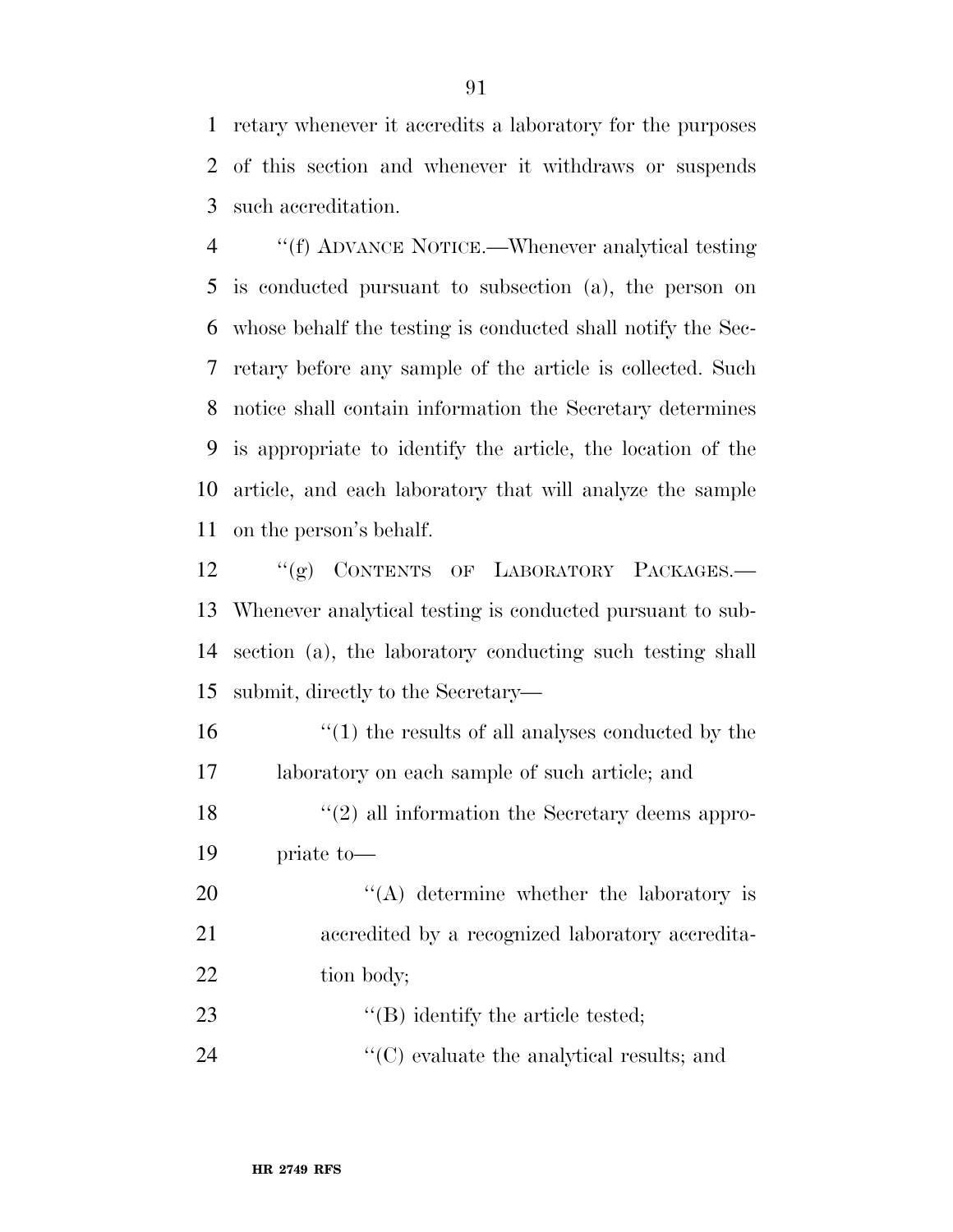1  $''(D)$  determine whether the requirements of this section have been met.

 ''(h) EXIGENT CIRCUMSTANCES.—The Secretary may waive the requirement of subsection (a)(1)(A) (relat- ing to analytical methods) on a laboratory or method basis due to exigent or other circumstances.

 ''(i) FEDERAL LABORATORY TESTING.—If Customs and Border Protection laboratory testing concludes that an article of food is adulterated or misbranded, the Sec- retary shall consider and utilize as appropriate the testing results issued by the Customs and Border Protection lab- oratories in making a decision about the admissibility of the product.

 ''(j) NO LIMIT ON AUTHORITY.—Nothing in this sec-tion shall be construed to limit—

16 ''(1) the ability of the Secretary to review and act upon information from the analytical testing of food (including under this section), including deter- mining the sufficiency of such information and test-ing; or

21  $\langle \langle 2 \rangle$  the authority of the Secretary to conduct, require, or consider the results of analytical testing pursuant to any other provision of law.''.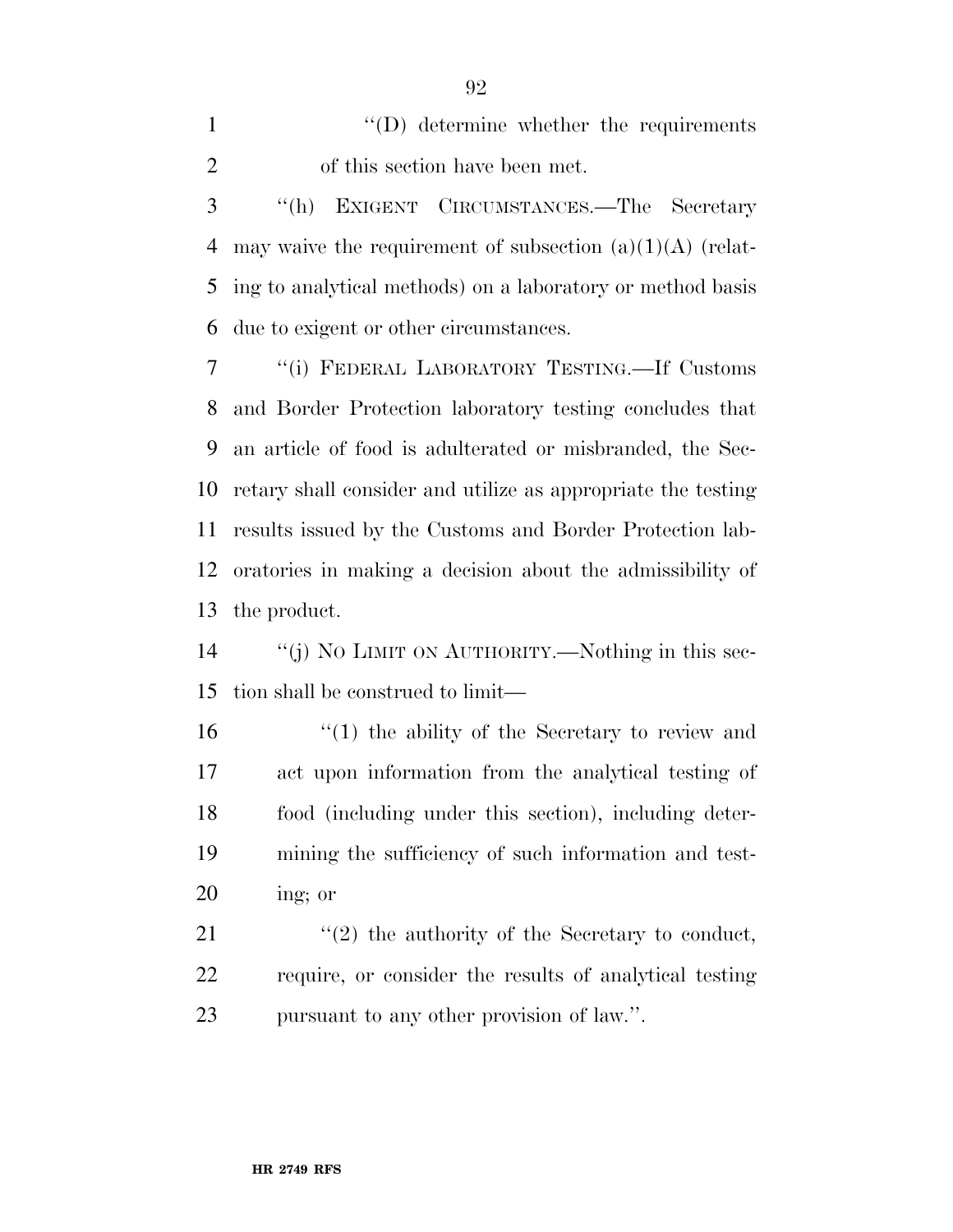# **SEC. 111. NOTIFICATION, NONDISTRIBUTION, AND RECALL OF ADULTERATED OR MISBRANDED FOOD.**

 (a) PROHIBITED ACTS.—Section 301 (21 U.S.C. 331), as amended by section 110, is amended by adding at the end the following:

 "'(vv)(1) The failure to notify the Secretary in viola-7 tion of section  $420(a)$ .

 ''(2) The failure to comply with any order issued under section 420.''.

 (b) NOTIFICATION, NONDISTRIBUTION, AND RECALL OF ADULTERATED OR MISBRANDED FOOD.—Chapter IV (21 U.S.C. 341 et seq.), as amended by sections 102, 103, and 104, is amended by adding at the end the following: **''SEC. 420. NOTIFICATION, NONDISTRIBUTION, AND RECALL** 

#### **OF ADULTERATED OR MISBRANDED FOOD.**

 ''(a) NOTIFICATION, NONDISTRIBUTION, AND RE-CALL OF ADULTERATED OR MISBRANDED FOOD.—

 $\frac{1}{2}$  (1) In GENERAL.—A responsible party as that 19 term is defined in section  $417(a)(1)$  or a person re- quired to register under section 801(s) that has rea- son to believe that an article of food when intro- duced into or while in interstate commerce, or while held for sale (regardless of whether the first sale) after shipment in interstate commerce, is adulter- ated or misbranded in a manner that presents a rea-sonable probability that the use or consumption of,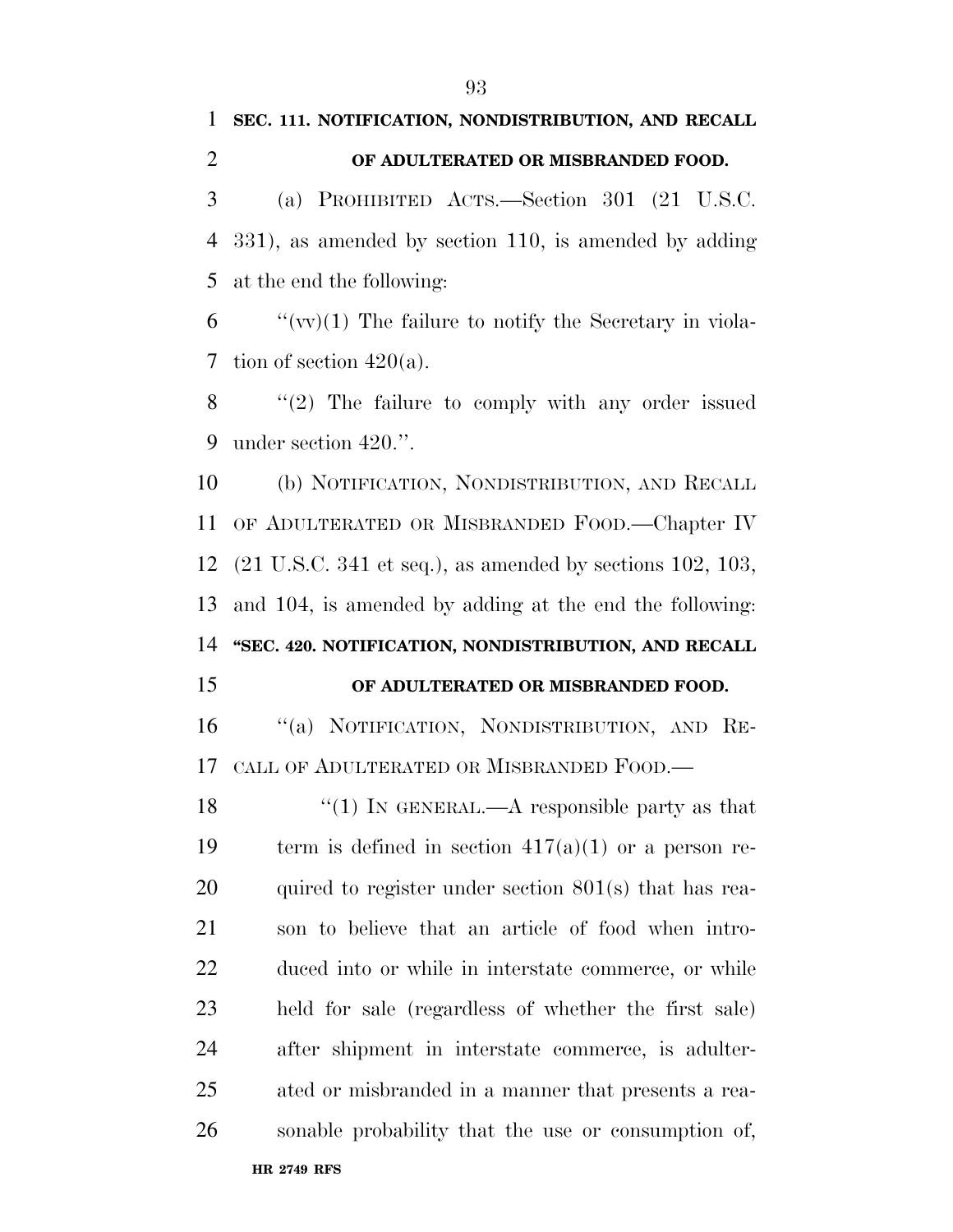or exposure to, the article (or an ingredient or com- ponent used in any such article) will cause a threat of serious adverse health consequences or death to humans or animals shall, as soon as practicable, no- tify the Secretary of the identity and location of the article.

7 "(2) MANNER OF NOTIFICATION.—Notification under paragraph (1) shall be made in such manner and by such means as the Secretary may require by regulation or guidance.

 ''(b) VOLUNTARY RECALL.—The Secretary may re- quest that any person who distributes an article of food that the Secretary has reason to believe is adulterated, misbranded, or otherwise in violation of this Act volun-tarily—

16 ''(1) recall such article; and

 $\frac{17}{2}$  ''(2) provide for notice, including to individuals as appropriate, to persons who may be affected by the recall.

20 "(c) ORDER TO CEASE DISTRIBUTION.—If the Sec- retary has reason to believe that the use or consumption of, or exposure to, an article of food may cause serious adverse health consequences or death to humans or ani-mals, the Secretary shall have the authority to issue an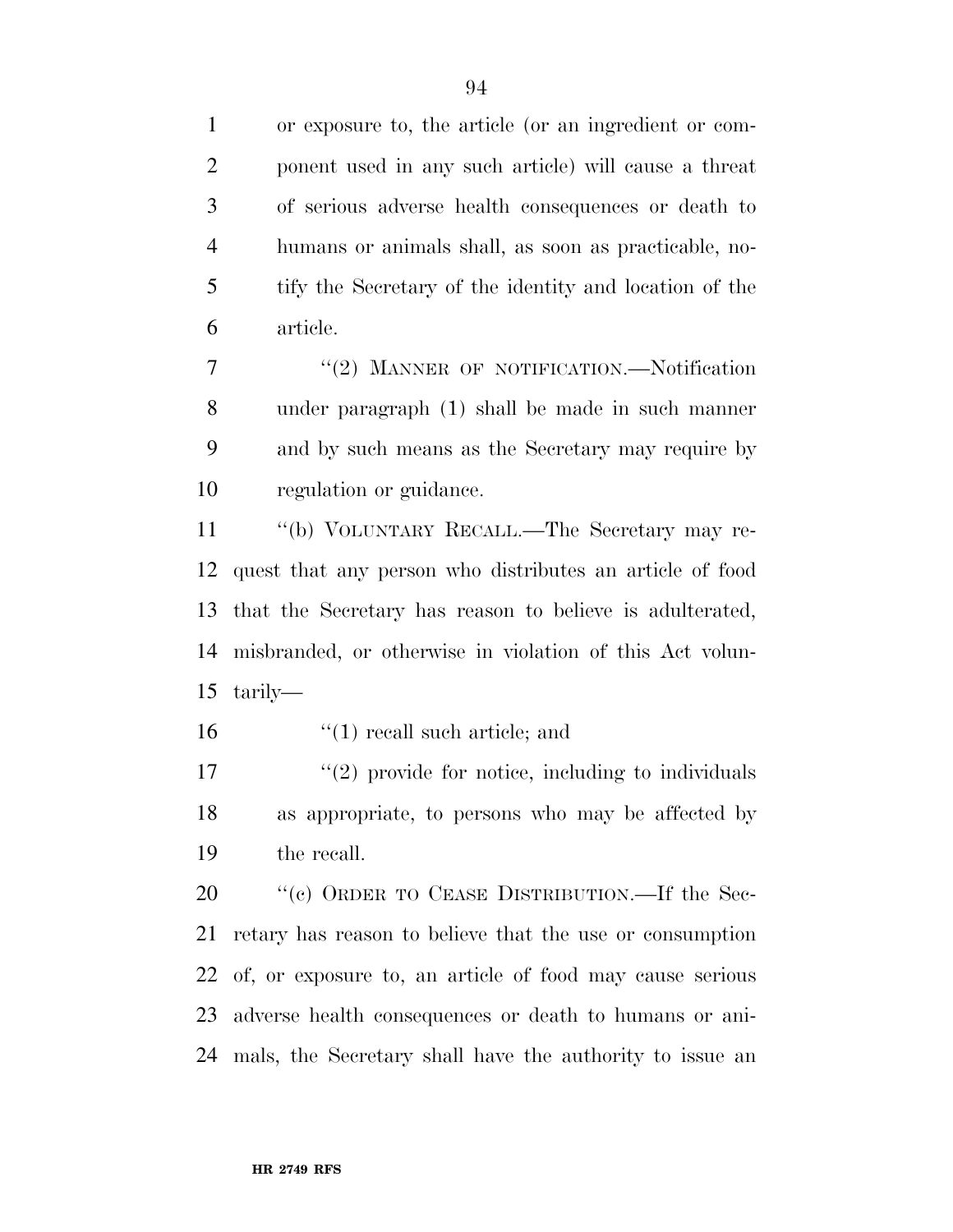order requiring any person who distributes such article to immediately cease distribution of such article.

 ''(d) ACTION FOLLOWING ORDER.—Any person who is subject to an order under subsection (c) shall imme- diately cease distribution of such article and provide notifi- cation as required by such order, and may appeal within 24 hours of issuance such order to the Secretary. Such appeal may include a request for an informal hearing and a description of any efforts to recall such article under- taken voluntarily by the person, including after a request under subsection (b). Except as provided in subsection (f), an informal hearing shall be held as soon as practicable, but not later than 5 calendar days, or less as determined by the Secretary, after such an appeal is filed, unless the parties jointly agree to an extension. After affording an opportunity for an informal hearing, the Secretary shall determine whether the order should be amended to require a recall of such article. If, after providing an opportunity for such a hearing, the Secretary determines that inad- equate grounds exist to support the actions required by the order, the Secretary shall vacate the order.

- 22 "(e) ORDER TO RECALL.—
- 23 "(1) AMENDMENT.—Except as provided under subsection (f), if after providing an opportunity for an informal hearing under subsection (d), the Sec-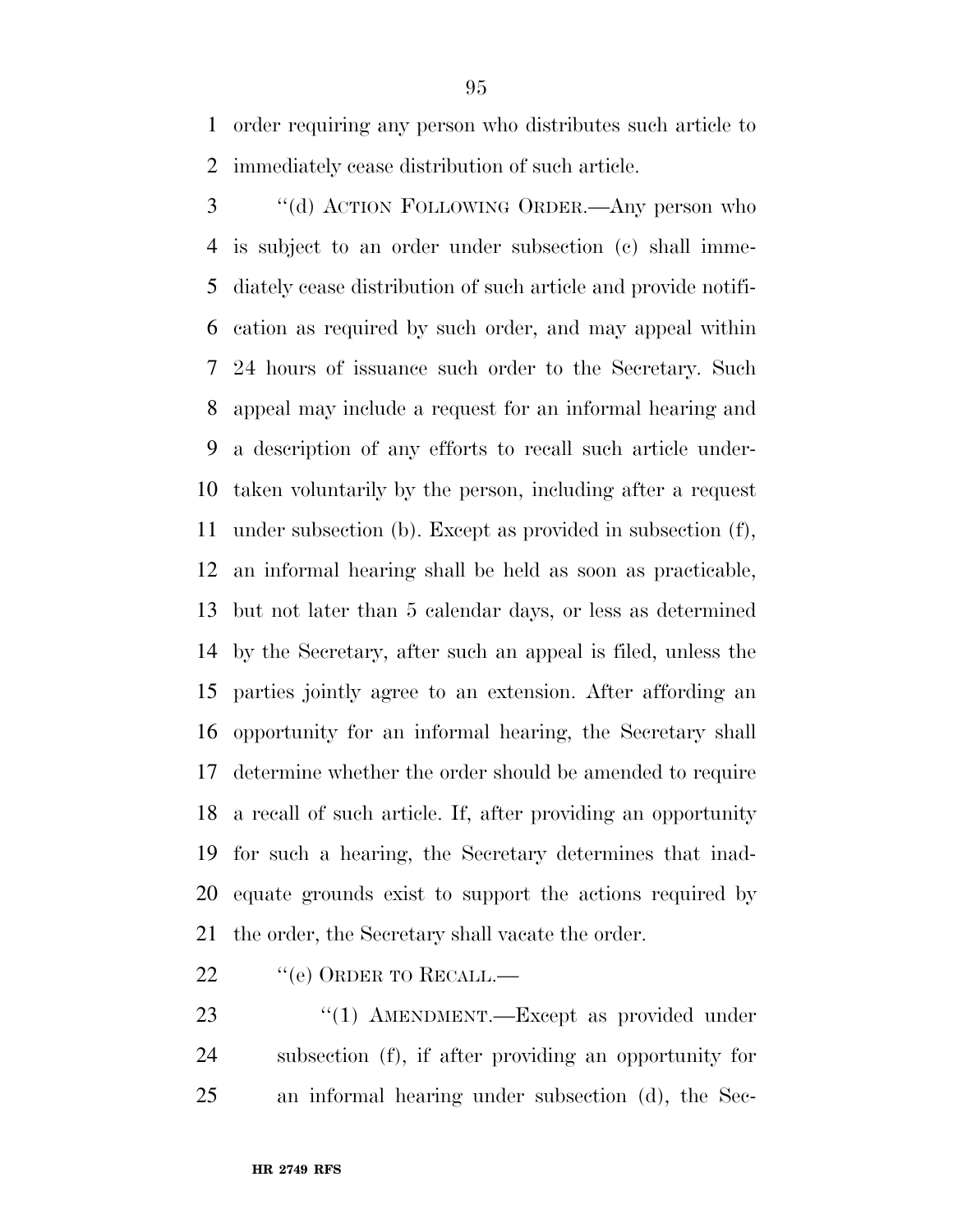| $\mathbf{1}$   | retary determines that the order should be amended        |
|----------------|-----------------------------------------------------------|
| $\overline{2}$ | to include a recall of the article with respect to        |
| 3              | which the order was issued, the Secretary shall           |
| 4              | amend the order to require a recall.                      |
| 5              | "(2) CONTENTS.—An amended order under                     |
| 6              | paragraph $(1)$ shall—                                    |
| 7              | "(A) specify a timetable in which the recall              |
| 8              | will occur;                                               |
| 9              | $\lq\lq$ require periodic reports to the Sec-             |
| 10             | retary describing the progress of the recall; and         |
| 11             | "(C) provide for notice, including to indi-               |
| 12             | viduals as appropriate, to persons who may be             |
| 13             | affected by the recall.                                   |
| 14             | In providing for such notice, the Secretary may           |
| 15             | allow for the assistance of health professionals, State   |
| 16             | or local officials, or other individuals designated by    |
| 17             | the Secretary.                                            |
| 18             | "(3) NONDELEGATION.—An amended order                      |
| 19             | under this subsection shall be ordered by the Sec-        |
| 20             | retary or an official designated by the Secretary. An     |
| 21             | official may not be so designated unless the official     |
| 22             | is the director of the district under this Act in which   |
| 23             | the article involved is located, or is an official senior |
| 24             | to such director.                                         |
| 25             | "(f) EMERGENCY RECALL ORDER.—                             |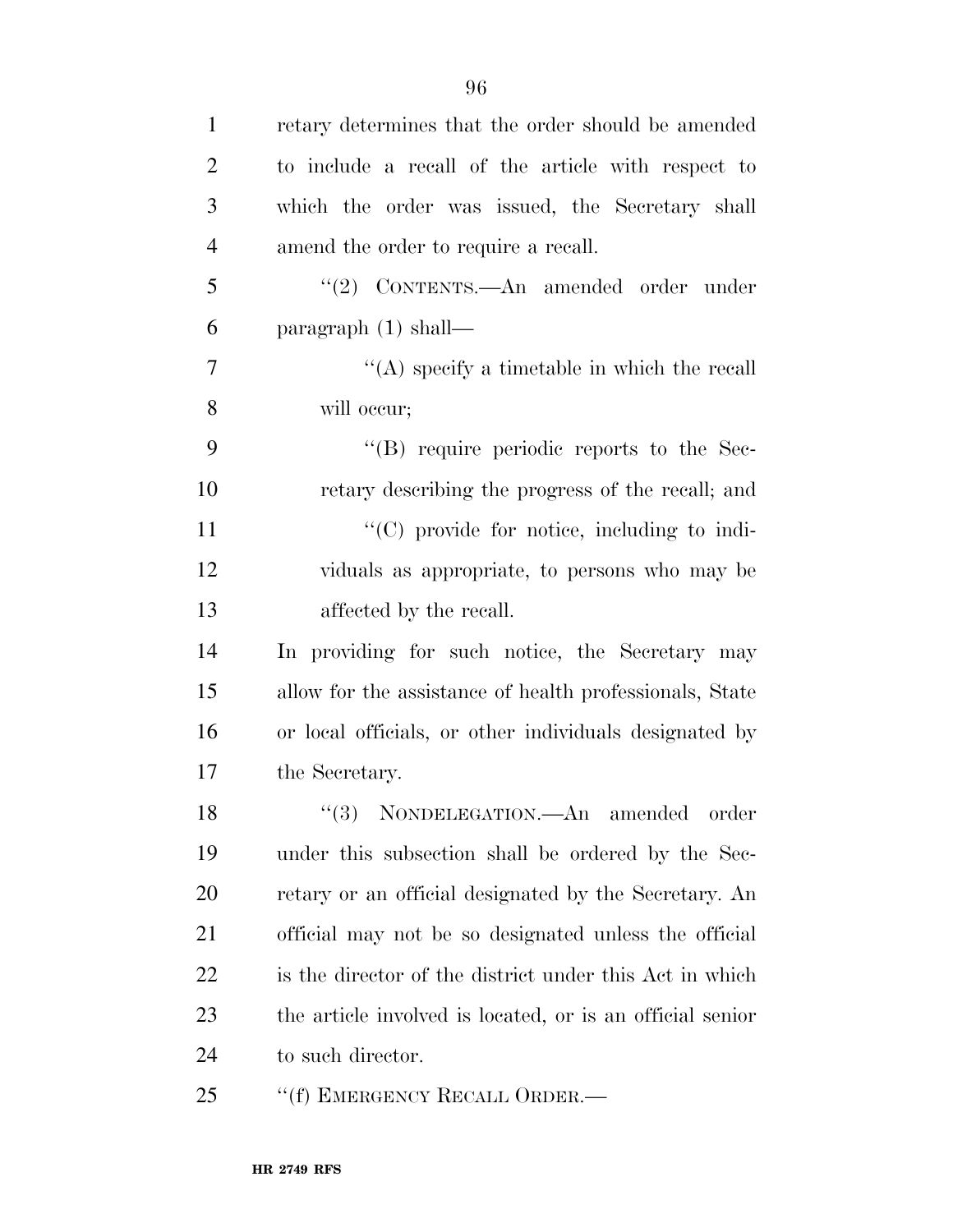| $\mathbf{1}$   | " $(1)$ IN GENERAL.—If the Secretary has cred-           |
|----------------|----------------------------------------------------------|
| $\overline{2}$ | ible evidence or information that an article of food     |
| 3              | subject to an order under subsection (c) presents an     |
| $\overline{4}$ | imminent threat of serious adverse health con-           |
| 5              | sequences or death to humans or animals, the Sec-        |
| 6              | retary may issue an order requiring any person who       |
| 7              | distributes such article—                                |
| 8              | $\lq\lq$ to immediately recall such article; and         |
| 9              | $\lq\lq (B)$ to provide for notice, including to in-     |
| 10             | dividuals as appropriate, to persons who may be          |
| 11             | affected by the recall.                                  |
| 12             | "(2) ACTION FOLLOWING ORDER.—Any person                  |
| 13             | who is subject to an emergency recall order under        |
| 14             | this subsection shall immediately recall such article    |
| 15             | and provide notification as required by such order,      |
| 16             | and may appeal within 24 hours after issuance such       |
| 17             | order to the Secretary. An informal hearing shall be     |
| 18             | held within as soon as practicable but not later than    |
| 19             | 5 calendar days, or less as determined by the Sec-       |
| 20             | retary, after such an appeal is filed, unless the par-   |
| 21             | ties jointly agree to an extension. After affording an   |
| 22             | opportunity for an informal hearing, the Secretary       |
| 23             | shall determine whether the order should be amend-       |
| 24             | ed pursuant to subsection $(e)(1)$ . If, after providing |
| 25             | an opportunity for such a hearing, the Secretary de-     |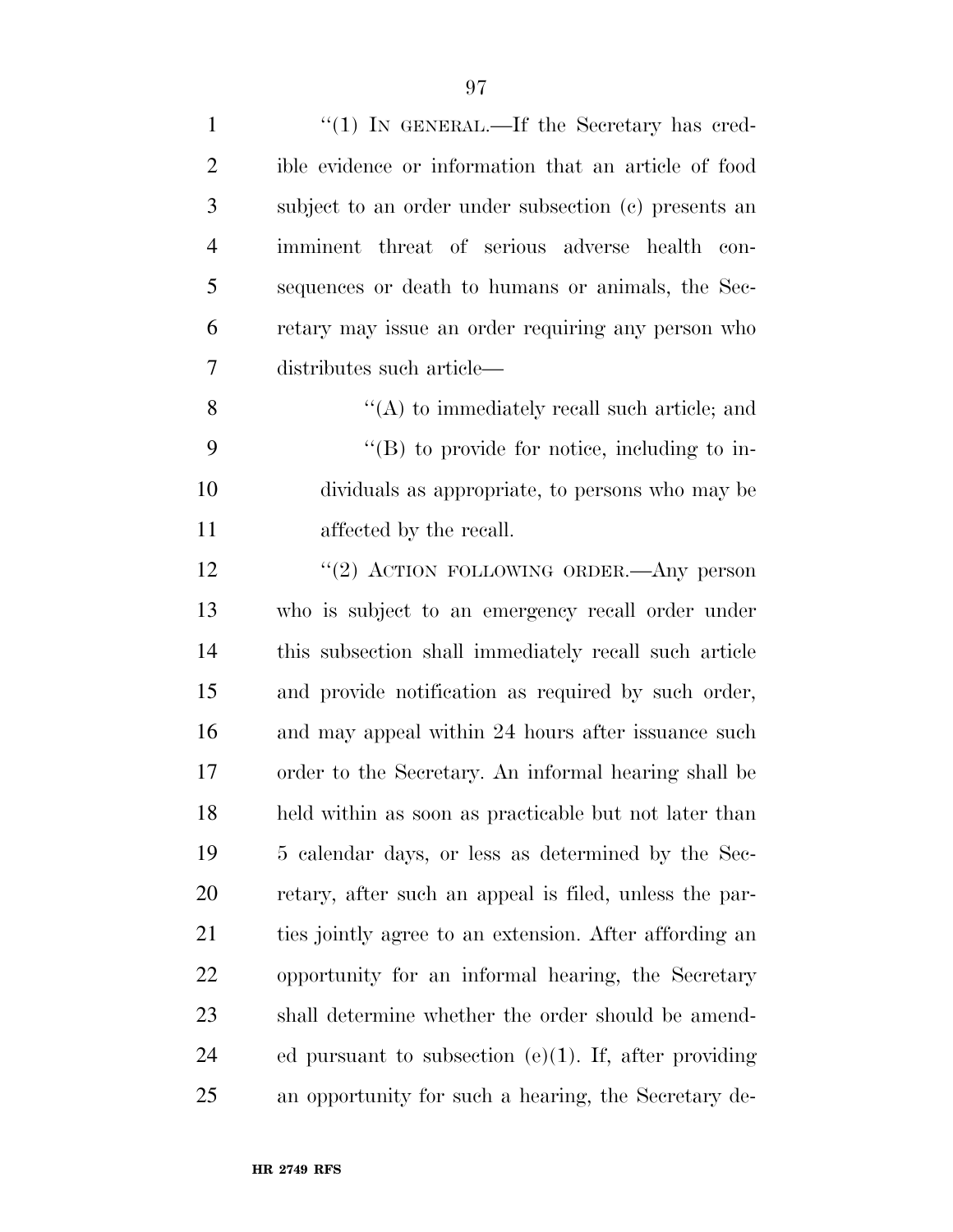termines that inadequate grounds exist to support 2 the actions required by the order, the Secretary shall vacate the order.

4 "(3) NONDELEGATION.—An order under this subsection shall be issued by the Commissioner of Food and Drugs, the Principal Deputy Commis- sioner, or the Associate Commissioner for Regu- latory Affairs of the Food and Drug Administration. 9 "(g) NOTICE TO CONSUMERS AND HEALTH OFFI- CIALS.—The Secretary shall, as the Secretary determines to be necessary, provide notice of a recall order under this section to consumers to whom the article was, or may have been, distributed and to appropriate State and local health officials.

 ''(h) SAVINGS CLAUSE.—Nothing contained in this section shall be construed as limiting—

 $\frac{1}{2}$  (1) the authority of the Secretary to issue an order to cease distribution of, or to recall, an article under any other provision of this Act or the Public Health Service Act; or

 $\langle \langle 2 \rangle$  the ability of the Secretary to request any person to perform a voluntary activity related to any article subject to this Act or the Public Health Serv-ice Act.''.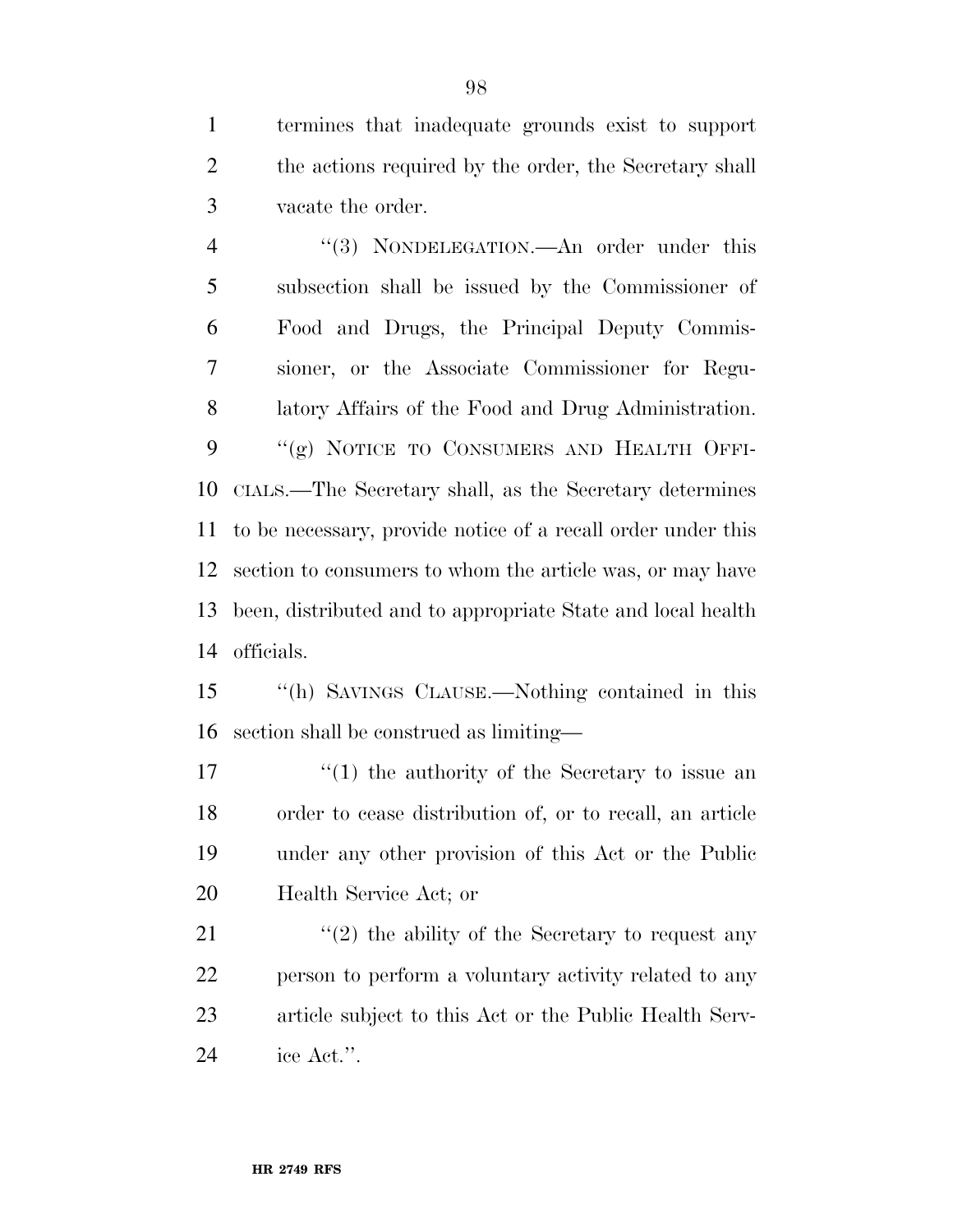(c) ARTICLES SUBJECT TO REFUSAL.—The third sentence of subsection (a) of section 801 (21 U.S.C. 381), as amended by section 107(b), is amended by inserting ''or (5) such article is subject to an order under section 420 to cease distribution of or recall the article,'' before ''then such article shall be refused admission''.

7 (d) EFFECTIVE DATE.—Sections  $301(w)(1)$  and  $420$  of the Federal Food, Drug, and Cosmetic Act, as added by subsections (a) and (b), shall apply with respect to arti- cles of food as of such date, not later than 1 year after the date of the enactment of this Act, as the Secretary of Health and Human Services shall specify.

# **SEC. 112. REPORTABLE FOOD REGISTRY; EXCHANGE OF IN-FORMATION.**

 (a) REPORTABLE FOOD REGISTRY.—Section 417 (21 U.S.C. 350f) is amended—

17 (1) in subsection (a)(1), by striking "means a person'' and all that follows through the end of paragraph (1) and inserting the following: ''means—  $\langle (A)$  a person who submits the registration under section 415(a) for a food facility that is 22 required to be registered under section  $415(a)$ , at which such food is manufactured, processed, packed, or held;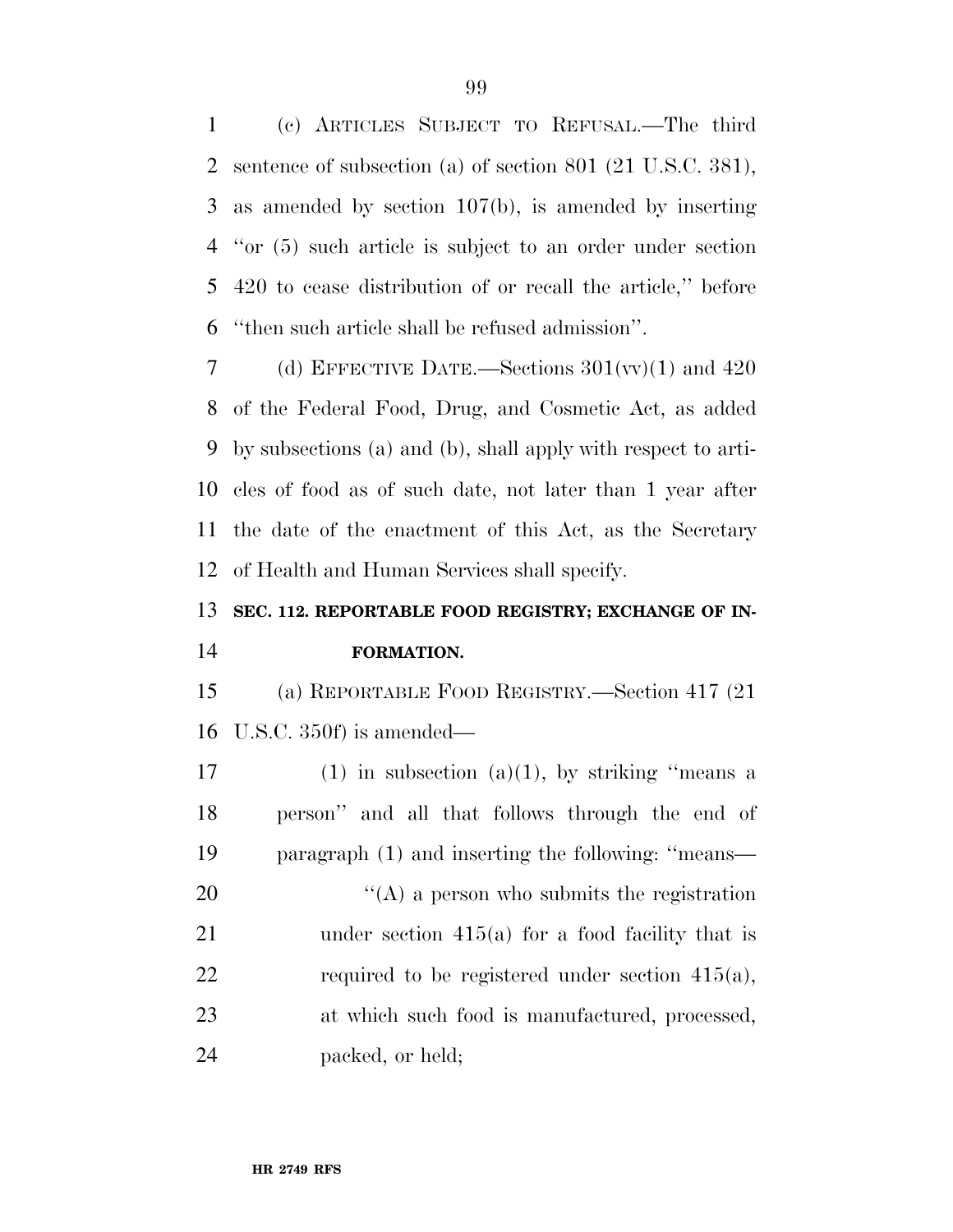| $\mathbf{1}$   | "(B) a person who owns, operates, is an                 |
|----------------|---------------------------------------------------------|
| $\overline{2}$ | agent of, or is otherwise responsible for such          |
| 3              | food on a farm (as such term is defined in sec-         |
| $\overline{4}$ | tion $1.227(b)(3)$ of title 21, Code of Federal         |
| 5              | Regulations, or successor regulations) at which         |
| 6              | such food is produced for sale or distribution in       |
| 7              | interstate commerce;                                    |
| 8              | "(C) a person who owns, operates, or is an              |
| 9              | agent of a restaurant or other retail food estab-       |
| 10             | lishment (as such terms are defined in section)         |
| 11             | $1.227(b)(11)$ and $(12)$ , respectively, of title 21,  |
| 12             | Code of Federal Regulations, or successor regu-         |
| 13             | lations) at which such food is offered for sale;        |
| 14             | <b>or</b>                                               |
| 15             | $\lq\lq$ (D) a person that is required to register      |
| 16             | pursuant to section $801(s)$ with respect to im-        |
| 17             | portation of such food.";                               |
| 18             | $(2)$ in subsection (b), by adding at the end the       |
| 19             | following:                                              |
| 20             | REPORTING BY FARMS, RESTAURANTS,<br>(3)                 |
| 21             | AND RETAIL FOOD ESTABLISHMENTS. - In addition           |
| 22             | to the electronic portal described in paragraph $(1)$ , |
| 23             | the Secretary shall make available alternative means    |
| 24             | of reporting under this section with respect to farms,  |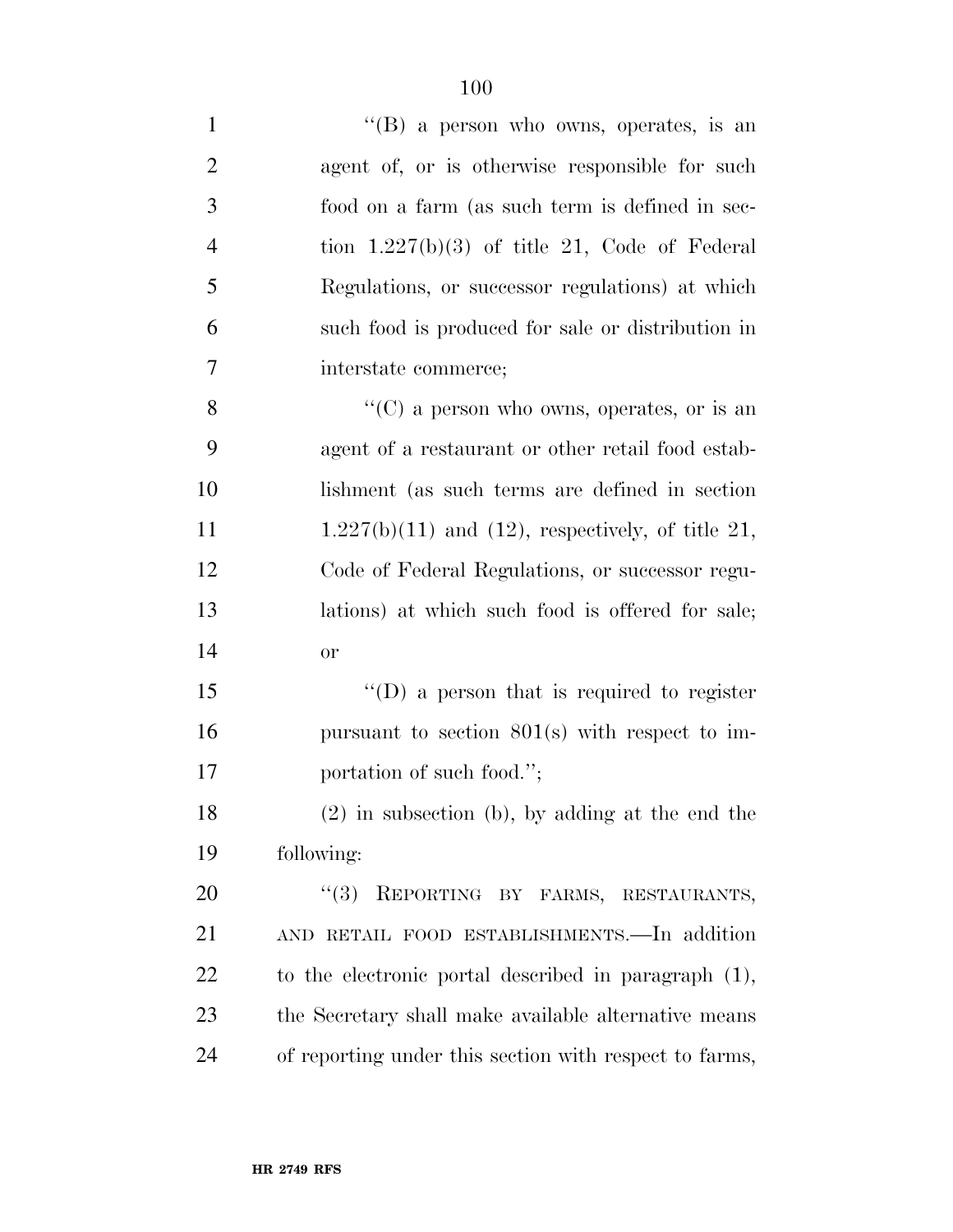| $\mathbf{1}$   | restaurants, and other retail food establishments  |
|----------------|----------------------------------------------------|
| $\overline{2}$ | with limited ability for such reporting.";         |
| 3              | $(3)$ in subsection $(d)(1)$ —                     |
| $\overline{4}$ | $(A)$ in the matter preceding subparagraph         |
| 5              | $(A)$ , by inserting "following a timely review of |
| 6              | any reasonably available data and information,"    |
| 7              | after "reportable food,";                          |
| 8              | $(B)$ in subparagraph $(A)$ , by striking          |
| 9              | "and" at the end;                                  |
| 10             | (C) by redesignating subparagraph (B) as           |
| 11             | subparagraph $(C)$ ; and                           |
| 12             | (D) by inserting after subparagraph $(A)$          |
| 13             | the following:                                     |
| 14             | $\lq\lq$ (B) submit, with such report, through the |
| 15             | electronic portal, documentation of results from   |
| 16             | any sampling and testing of such article, includ-  |
| 17             | $ing$ —                                            |
| 18             | "(i) analytical results from testing of            |
| 19             | such article conducted by or on behalf of          |
| 20             | the responsible party under section 418,           |
| 21             | 418A, 419, 419A, or 714;                           |
| 22             | "(ii) analytical results from testing              |
| 23             | conducted by or on behalf of such respon-          |
| 24             | sible party of a component of such article;        |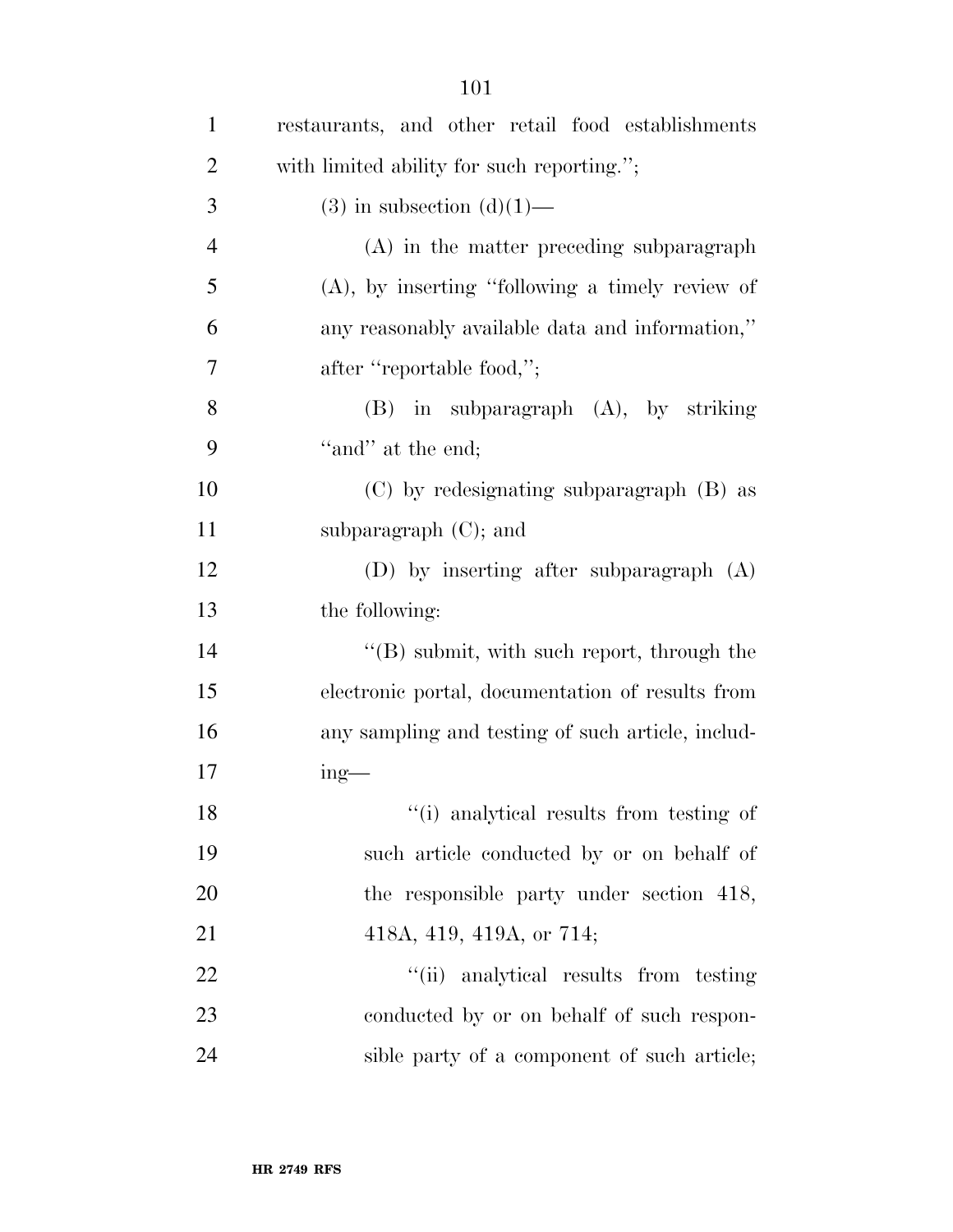| $\mathbf{1}$   | "(iii) analytical results of environ-             |
|----------------|---------------------------------------------------|
| $\overline{2}$ | mental testing of any facility at which such      |
| 3              | article, or a component of such article, is       |
| $\overline{4}$ | manufactured, processed, packed, or held;         |
| 5              | and                                               |
| 6              | $``(iv)$ any other information the Sec-           |
| 7              | retary determines is necessary to evaluate        |
| 8              | the adulteration of such article, any com-        |
| 9              | ponent of such article, any other article of      |
| 10             | food manufactured, processed, packed or           |
| 11             | held in the same manner as, or at the             |
| 12             | same facility as, such article, or any other      |
| 13             | article containing a component from the           |
| 14             | same source as a component of such arti-          |
| 15             | cle; and"; and                                    |
| 16             | $(4)$ in subsection $(e)$ —                       |
| 17             | $(A)$ in paragraph $(1)$ , by inserting "if the   |
| 18             | responsible party is required to register" after  |
| 19             | " $415(a)(3)$ "; and                              |
| 20             | (B) by adding at the end the following:           |
| 21             | $\lq(12)$ Such additional information as the Sec- |
| 22             | retary deems appropriate.".                       |
| 23             | (b) EXCHANGE OF INFORMATION.—Section 708 (21)     |
| 24             | U.S.C. $379$ ) is amended—                        |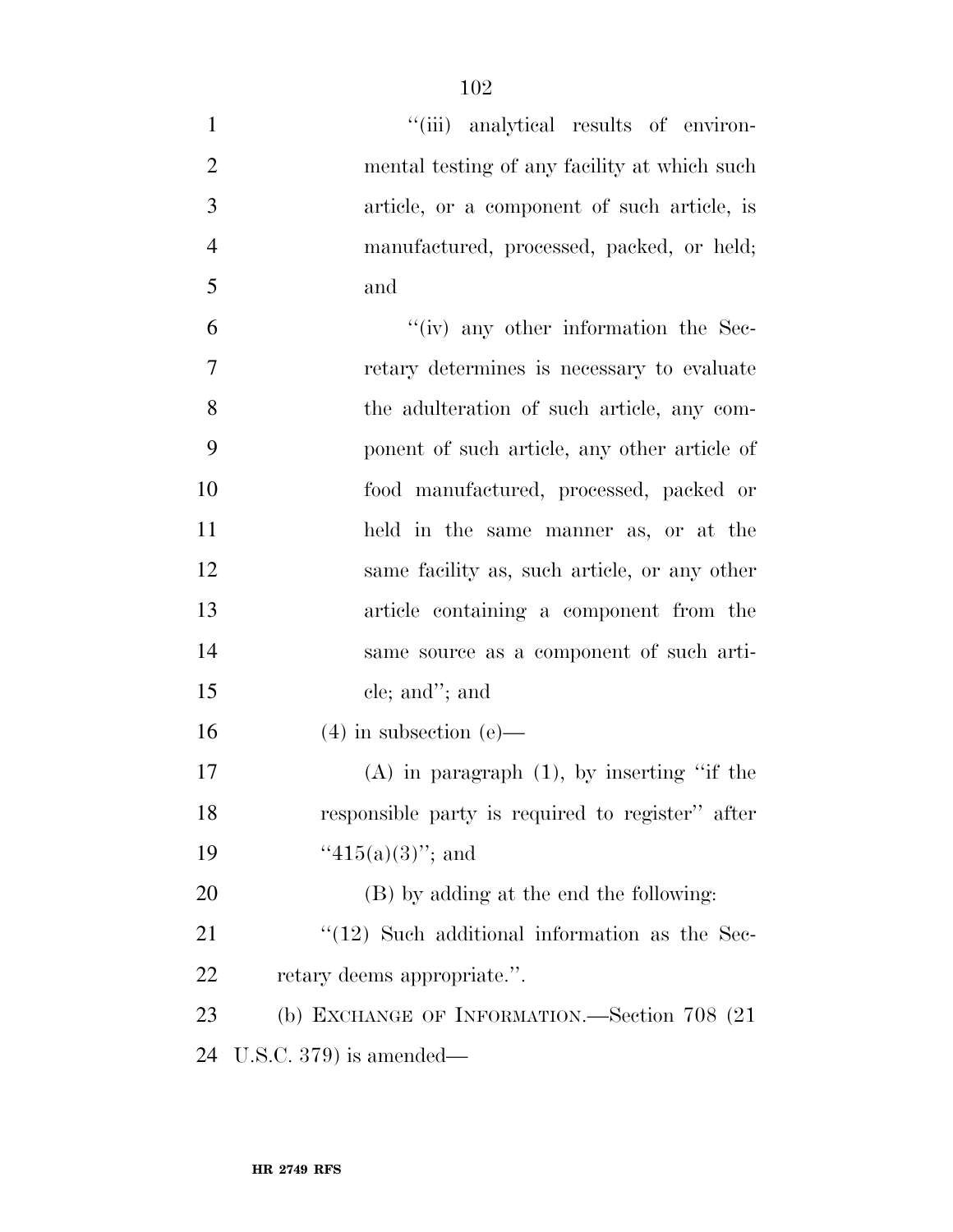| $(1)$ by striking "The Secretary" and inserting |
|-------------------------------------------------|
| "(a) The Secretary"; and                        |

(2) by adding at the end the following:

 $\frac{4}{2}$  ''(b)(1)(A) The Secretary may provide to any Federal agency acting within the scope of its jurisdiction any infor- mation relating to food that is exempt from disclosure pur- suant to subsection (a) of section 552 of title 5, United States Code, by reason of subsection (b)(4) of such sec-9 tion, or that is referred to in section  $301(j)$  or  $415(a)(4)$ .

 ''(B) Any such information provided to another Fed- eral agency shall not be disclosed by such agency except in any action or proceeding under the laws of the United States to which the receiving agency or the United States is a party.

 $\frac{1}{2}(2)(A)$  In carrying out this Act, the Secretary may provide to a State or local government agency any infor- mation relating to food that is exempt from disclosure pur- suant to section 552(a) of title 5, United States Code, by reason of subsection (b)(4) of such section, or that is re-20 ferred to in section  $301(i)$  or  $415(a)(4)$ .

 ''(B) Any such information provided to a State or local government agency shall not be disclosed by such agency.

24  $\frac{1}{2}$  (3) In carrying out this Act, the Secretary may pro-vide to any person any information relating to food that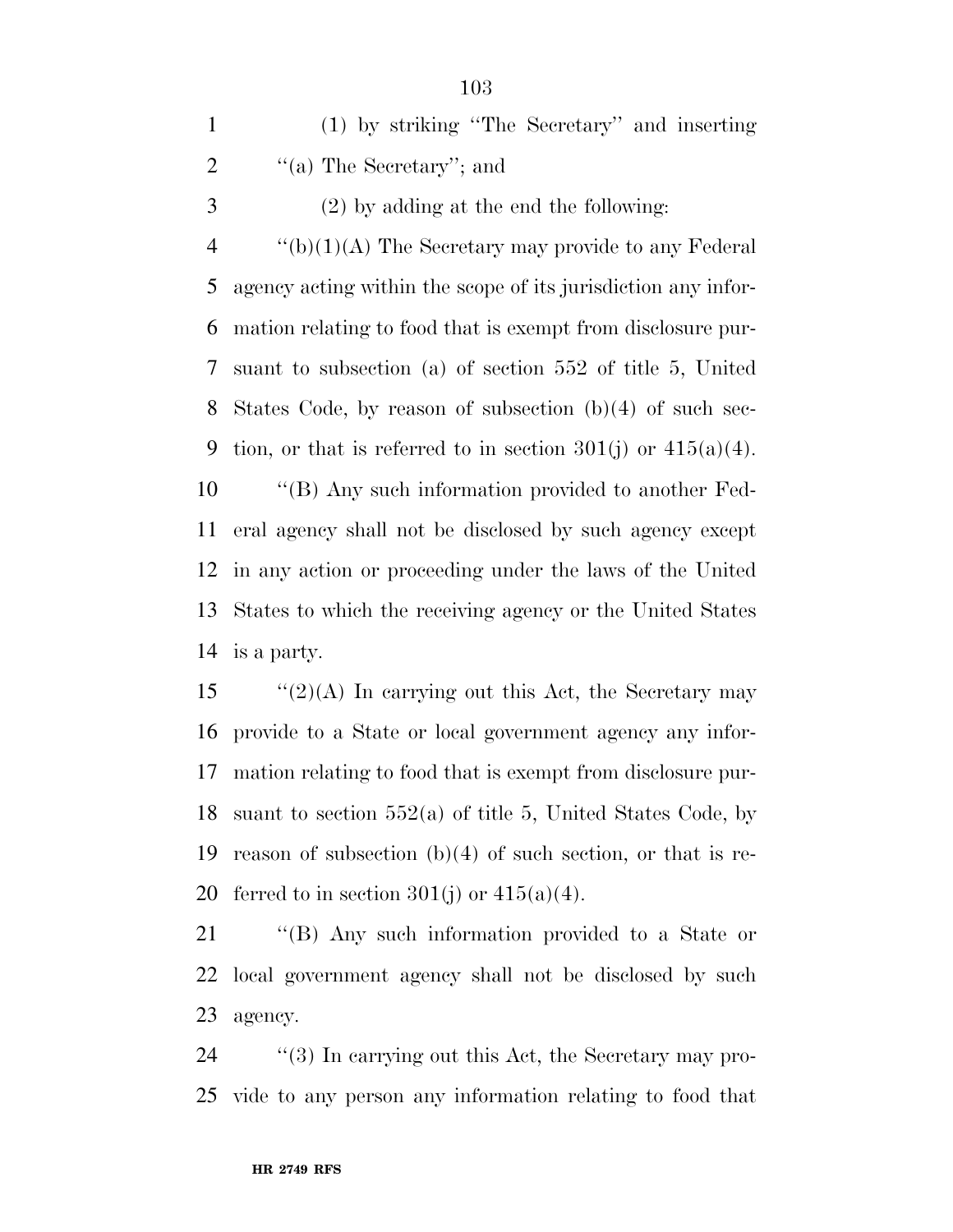is exempt from disclosure pursuant to section 552(a) of title 5, United States Code, by reason of subsection (b)(4) of such section, if the Secretary determines that providing the information to the person is appropriate under the cir- cumstances and the recipient provides adequate assur- ances to the Secretary that the recipient will preserve the confidentiality of the information.

 ''(4) In carrying out this Act, the Secretary may pro- vide any information relating to food that is exempt from disclosure pursuant to section 552(a) of title 5, United States Code, by reason of subsection (b)(4) of such sec-12 tion, or that is referred to in section  $301(j)$ —

13 ''(A) to any foreign government agency; or

 ''(B) any international organization established by law, treaty, or other governmental action and having responsibility—

 $\frac{1}{10}$  to facilitate global or regional harmo- nization of standards and requirements in an area of responsibility of the Food and Drug Ad-ministration; or

21  $\frac{1}{1}$  to promote and coordinate public health efforts,

 if the agency or organization provides adequate as-surances to the Secretary that the agency or organi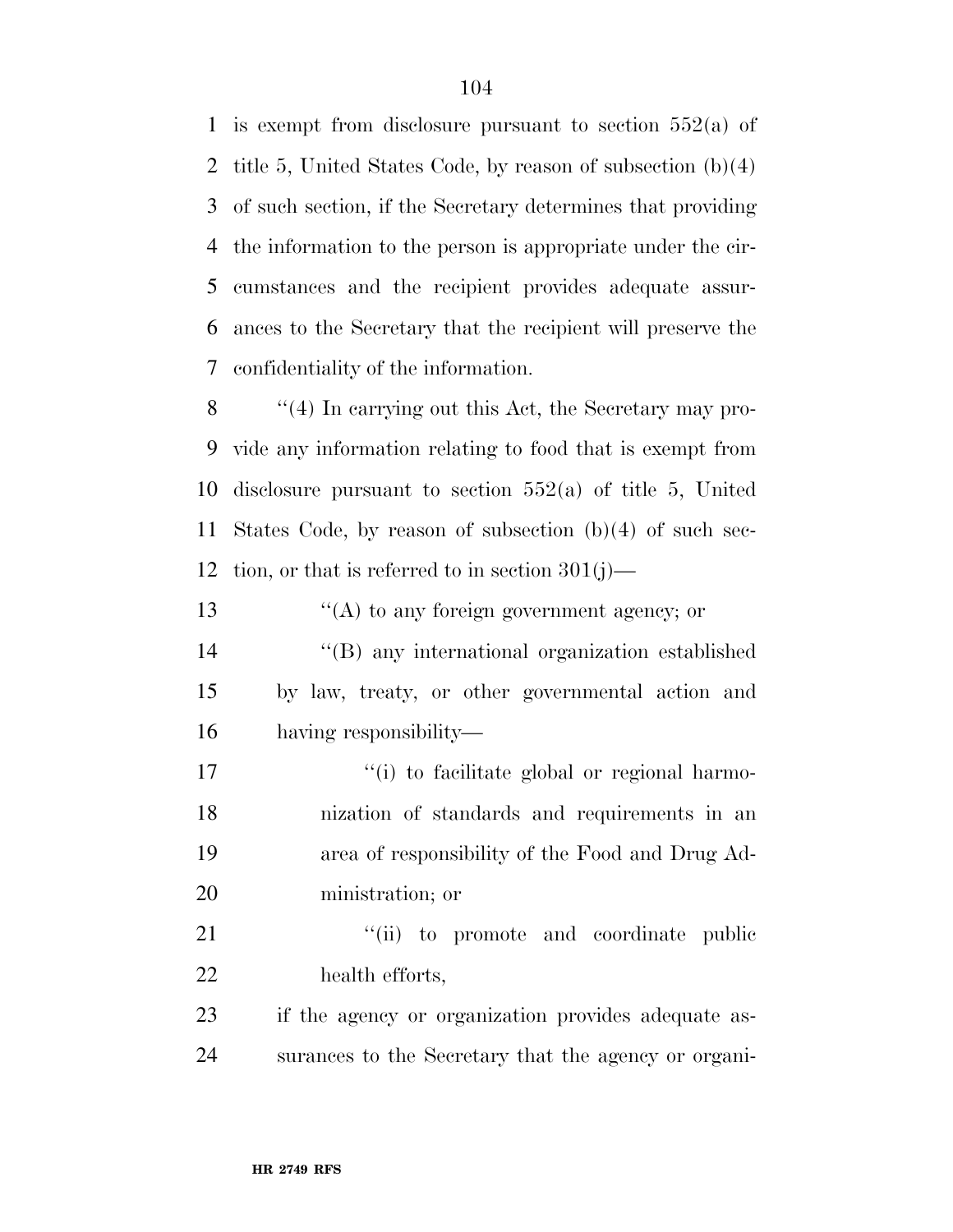zation will preserve the confidentiality of the infor-mation.

 ''(c) Except where specifically prohibited by statute, the Secretary may disclose to the public any information relating to food that is exempt from disclosure pursuant to section 552(a) of title 5, United States Code, by reason of subsection (b)(4) of such section, if the Secretary deter- mines that such disclosure is necessary to protect the pub-lic health.

 ''(d) Except as provided in subsection (e), the Sec- retary shall not be required to disclose under section 552 of title 5, United States Code, or any other provision of law any information relating to food obtained from a Fed- eral, State, or local government agency, or from a foreign government agency, or from an international organization described in subsection (b)(4), if the agency or organiza- tion has requested that the information be kept confiden- tial, or has precluded such disclosure under other use limi-tations, as a condition of providing the information.

 ''(e) Nothing in subsection (d) authorizes the Sec- retary to withhold information from the Congress or pre- vents the Secretary from complying with an order of a court of the United States.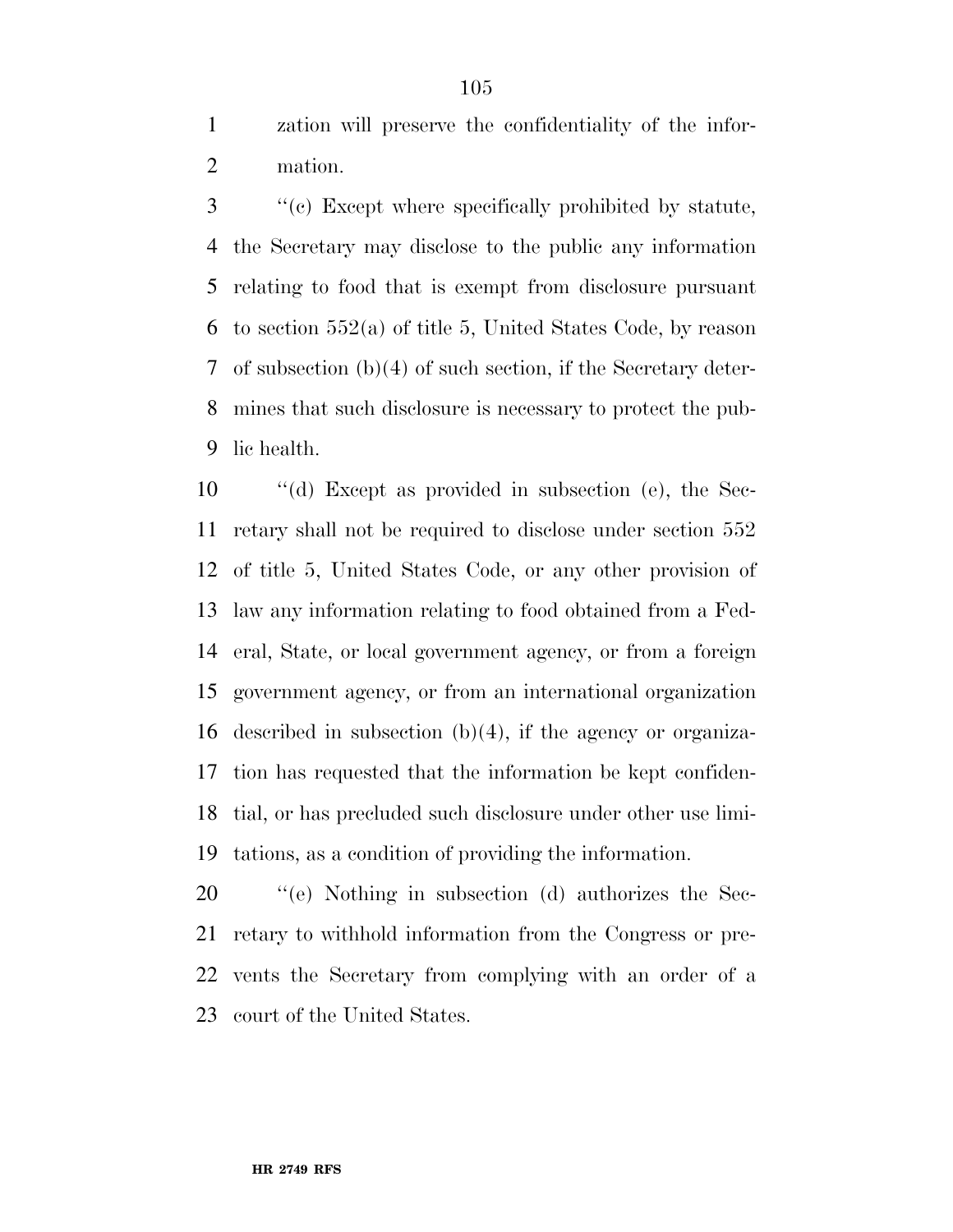''(f) This section shall not affect the authority of the Secretary to provide or disclose information under any other provision of law.''.

 (c) CONFORMING AMENDMENT.—Section 301(j) (21 U.S.C. 331(j)) is amended by striking ''or to the courts when relevant in any judicial proceeding under this Act,'' and inserting ''to the courts when relevant in any judicial proceeding under this Act, or as specified in section 708,''. **SEC. 113. SAFE AND SECURE FOOD IMPORTATION PRO-GRAM.** 

 Chapter VIII (21 U.S.C. 381 et seq.) is amended by adding at the end the following:

## 13 "SEC. 805. SAFE AND SECURE FOOD IMPORTATION PRO-**GRAM.**

 ''(a) IN GENERAL.—The Secretary may establish by regulation or guidance in coordination with the Commis- sioner responsible for Customs and Border Protection a program that facilitates the movement of food through the importation process under this Act if the importer of such food—

21 ''(1) verifies that each facility involved in the production, manufacture, processing, packaging, and holding of the food is in compliance with the food safety and security guidelines developed under sub-section (b) with respect to such food;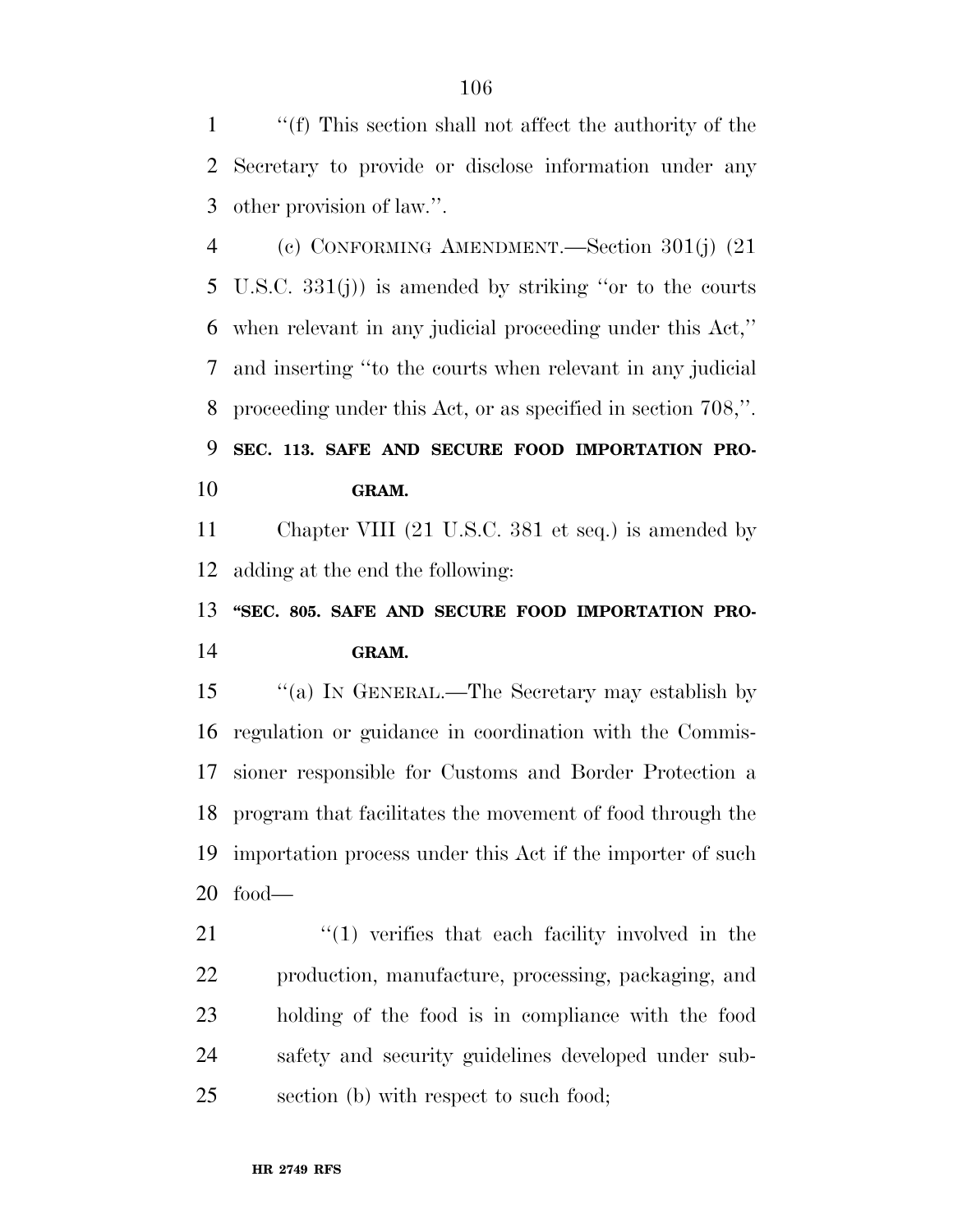| $\mathbf{1}$   | $\lq(2)$ ensures that appropriate safety and secu-     |
|----------------|--------------------------------------------------------|
| $\overline{2}$ | rity controls are in place throughout the supply       |
| 3              | chain for such food; and                               |
| $\overline{4}$ | $\lq(3)$ provides supporting information to the        |
| 5              | Secretary.                                             |
| 6              | $\lq\lq(b)$ GUIDELINES.—                               |
| 7              | "(1) DEVELOPMENT.—For purposes of the pro-             |
| 8              | gram established under subsection (a), the Secretary   |
| 9              | shall develop in consultation with the Commissioner    |
| 10             | responsible for Customs and Border Protection safe-    |
| 11             | ty and security guidelines applicable to the importa-  |
| 12             | tion of food taking into account, to the extent appro- |
| 13             | priate, other relevant Federal programs, such as the   |
| 14             | Customs-Trade Partnership Against Terrorism (C-        |
| 15             | TPAT) programs under section 211 of the Security       |
| 16             | and Accountability for Every Port Act of 2006.         |
| 17             | "(2) FACTORS.—Such guidelines shall take into          |
| 18             | account the following factors:                         |
| 19             | "(A) The personnel of the person import-               |
| 20             | ing the food.                                          |
| 21             | "(B) The physical and procedural safety                |
| 22             | and security of such person's food supply chain.       |
| 23             | "(C) The sufficiency of preventive controls            |
| 24             | for food and ingredients purchased by such per-        |
| 25             | son.                                                   |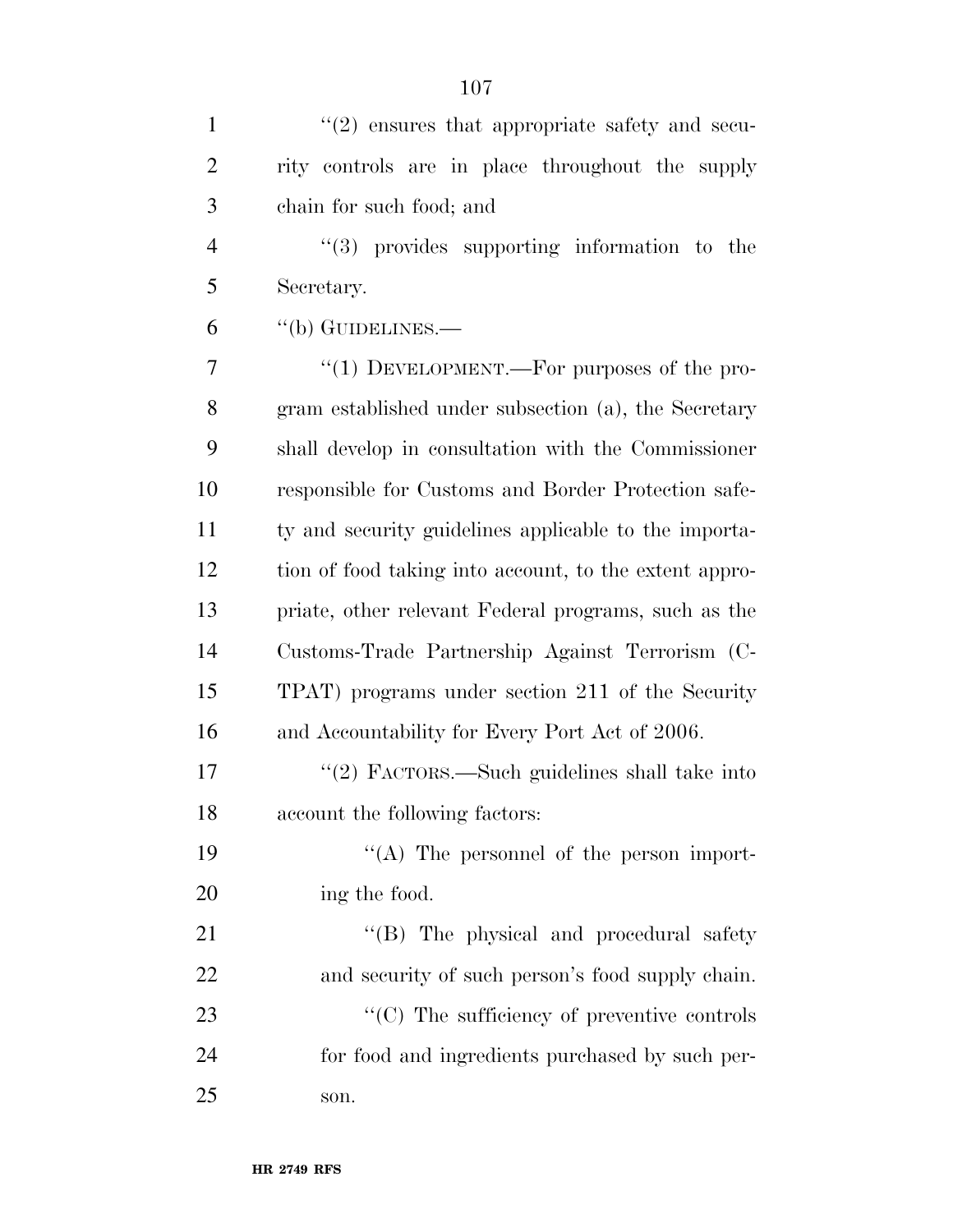| $\mathbf{1}$   | $\lq\lq$ (D) Vendor and supplier information.               |
|----------------|-------------------------------------------------------------|
| $\overline{2}$ | "(E) Other programs for certification or                    |
| 3              | verification by a qualified certifying entity used          |
| $\overline{4}$ | by the importer.                                            |
| 5              | $\lq\lq(F)$ Such other factors as the Secretary             |
| 6              | determines necessary.".                                     |
| 7              | SEC. 114. INFANT FORMULA.                                   |
| 8              | (a) MISBRANDING.—Section 403 (21 U.S.C. 343), as            |
| 9              | amended by sections $101(a)$ and $109(a)$ , is amended by   |
| 10             | adding at the end the following:                            |
| 11             | "(bb) If it is a new infant formula and—                    |
| 12             | $f(1)$ it is not the subject of a registration made         |
| 13             | pursuant to section $412(c)(1)(A);$                         |
| 14             | $\lq(2)$ it is not the subject of a submission made         |
| 15             | pursuant to section $412(c)(1)(B)$ , or                     |
| 16             | $\cdot\cdot$ (3) at least 90 days have not passed since the |
| 17             | making of such registration or of such submission to        |
| 18             | the Secretary.".                                            |
| 19             | (b) REQUIREMENTS.—Section 412 $(21 \text{ U.S.C. } 350a)$   |
| 20             | is amended—                                                 |
| 21             | (1) in subsection (c)(1)(B), by striking " $(c)(1)$ "       |
| 22             | at the end and inserting $\lq\lq d(1)$ , subject to sub-    |
| 23             | section $(d)(2)(B)$ ";                                      |
| 24             | $(2)$ in subsection $(d)(1)$ —                              |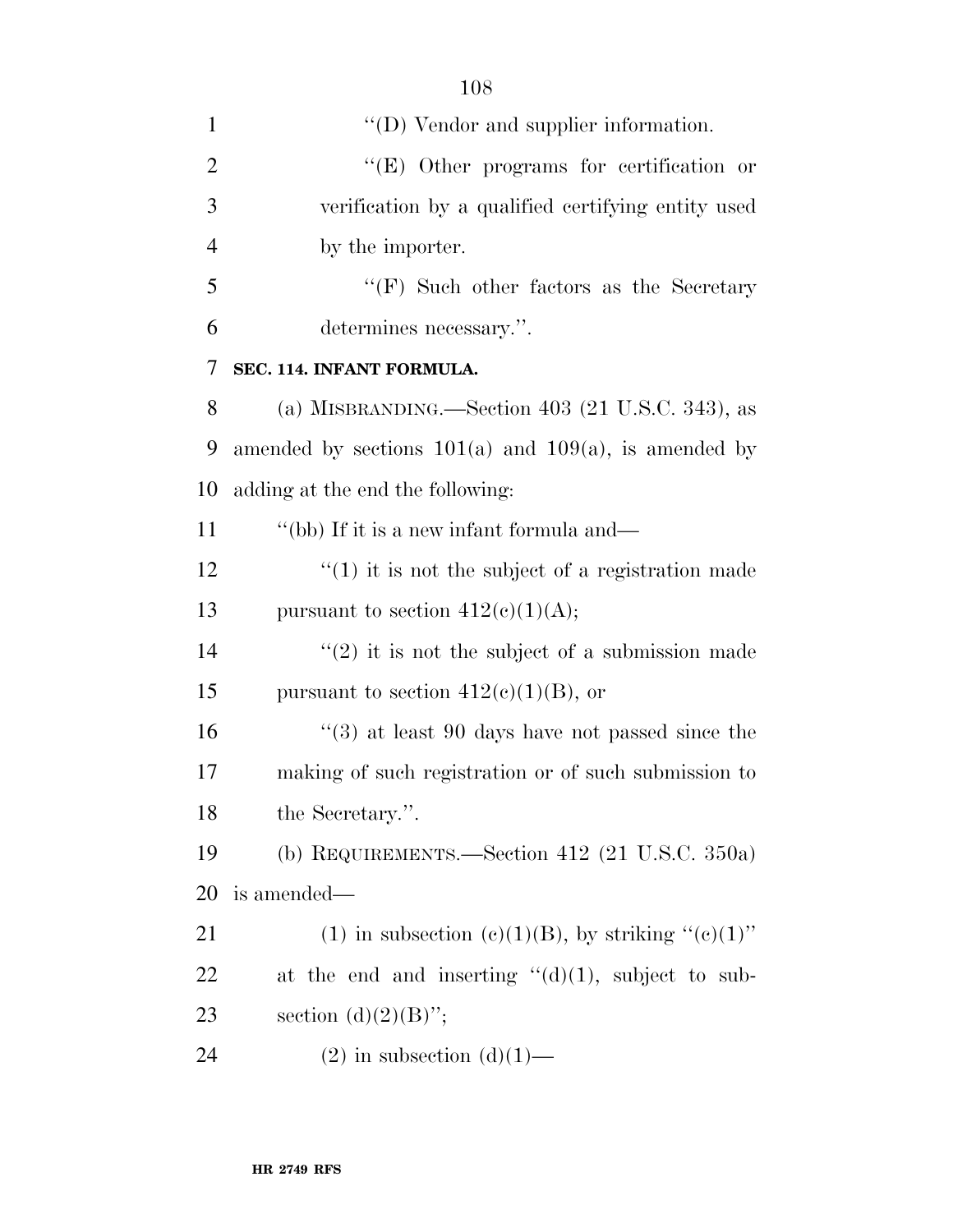| $\mathbf{1}$   | $(A)$ by striking "and" at the end of sub-                 |
|----------------|------------------------------------------------------------|
| $\overline{2}$ | paragraph $(C)$ ;                                          |
| 3              | (B) by striking the period at the end of                   |
| $\overline{4}$ | subparagraph $(D)$ and inserting ", and"; and              |
| 5              | (C) by adding at the end the following:                    |
| 6              | "(E) information on any new ingredient in                  |
| 7              | accordance with paragraph $(2)(A)$ .";                     |
| 8              | $(3)$ in subsection $(d)$ , by redesignating para-         |
| 9              | graphs $(2)$ and $(3)$ as paragraphs $(3)$ and $(4)$ , re- |
| 10             | spectively; and                                            |
| 11             | $(4)$ by inserting after paragraph $(1)$ of sub-           |
| 12             | section (d) the following:                                 |
| 13             | $``(2)(A)$ The description of any new infant formula       |
| 14             | required under paragraph (1) shall include, for any new    |
| 15             | ingredient for use in the formula—                         |
| 16             | $\lq\lq$ (i) a citation to a prior approval by the Sec-    |
| 17             | retary of the new ingredient for use in infant for-        |
| 18             | mula under section 409;                                    |
| 19             | "(ii) a citation to or information showing a               |
| 20             | prior consideration of the new ingredient for use in       |
| 21             | infant formula under any program established by the        |
| 22             | Secretary for the review of ingredients used in food;      |
| 23             | or                                                         |
| 24             | "(iii) for a new ingredient that is not a food ad-         |
| 25             | ditive or a color additive, information equivalent to      |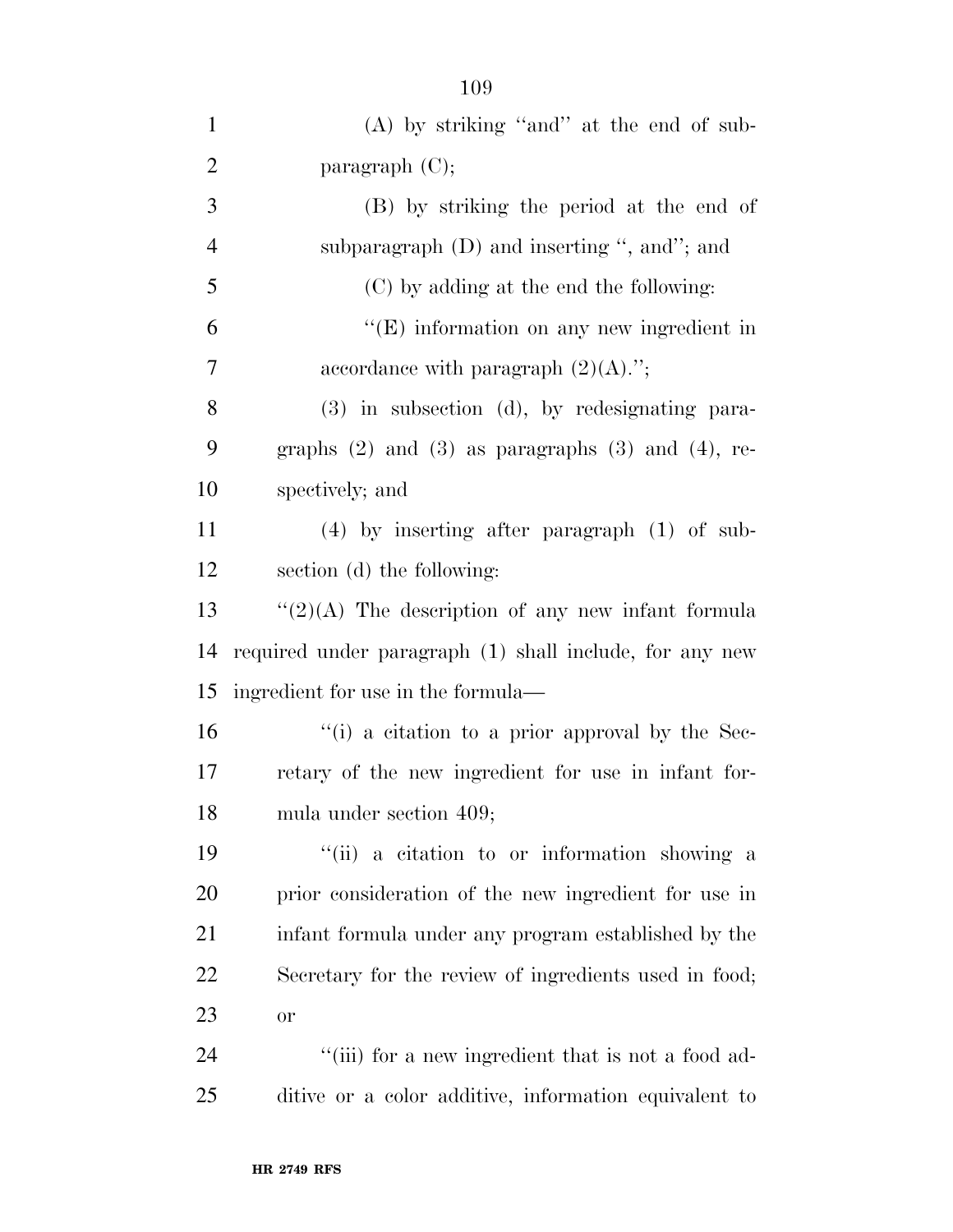that provided under any program established by the Secretary for the review of ingredients used in food. ''(B) If the information submitted under subpara- graph (A) is the information described in clause (iii) of such subparagraph, the 90 day period provided by sub-6 section  $(c)(1)(B)$  shall not commence until the Secretary has completed review of the information submitted under such clause and has provided the submitter notice of the results of such review.''.

## **Subtitle B—Intervention**

### **SEC. 121. SURVEILLANCE.**

 (a) DEFINITION OF FOOD-BORNE ILLNESS OUT- BREAK.—In this section, the term ''food-borne illness out- break'' means the occurrence of 2 or more cases of a simi-lar illness resulting from the ingestion of a food.

 (b) FOOD-BORNE ILLNESS SURVEILLANCE SYS- TEMS.—The Secretary of Health and Human Services (in this subtitle referred to as the ''Secretary''), acting through the Director of the Centers for Disease Control and Prevention, shall enhance food-borne illness surveil- lance systems to improve the collection, analysis, report- ing, and usefulness of data on food-borne illnesses by— (1) coordinating Federal, State, and local food-

 borne illness surveillance systems, including com-plaint systems, and increasing participation in na-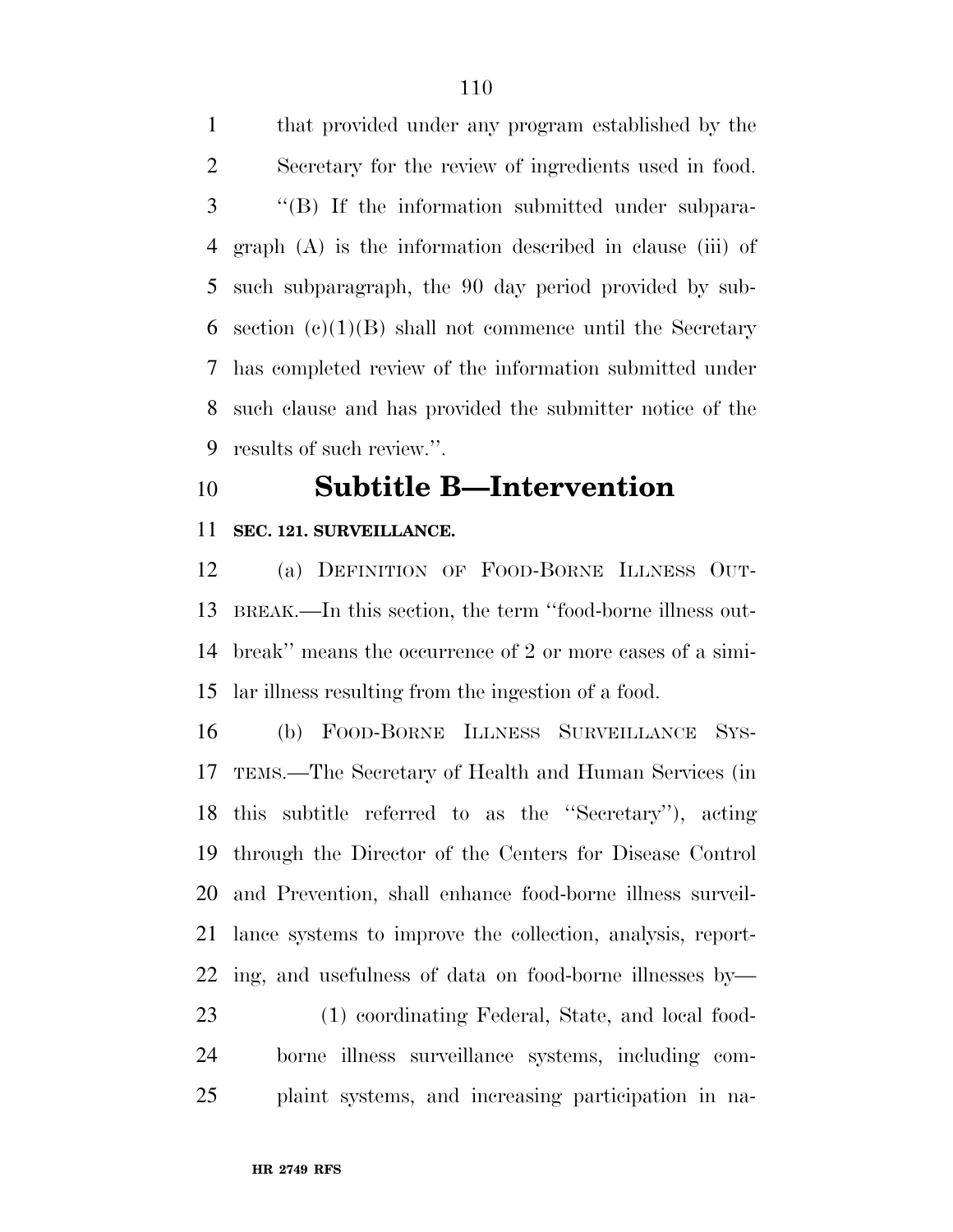| $\mathbf{1}$   | tional networks of public health and food regulatory   |
|----------------|--------------------------------------------------------|
| $\overline{2}$ | agencies and laboratories;                             |
| 3              | (2) facilitating sharing of findings on a more         |
| $\overline{4}$ | timely basis among governmental agencies, including    |
| 5              | the Food and Drug Administration, the Department       |
| 6              | of Agriculture, and State and local agencies, and      |
| 7              | with the public;                                       |
| 8              | (3) developing improved epidemiological tools          |
| 9              | for obtaining quality exposure data, and micro-        |
| 10             | biological methods for classifying cases;              |
| 11             | (4) augmenting such systems to improve attri-          |
| 12             | bution of a food-borne illness outbreak to a specific  |
| 13             | food;                                                  |
| 14             | (5) expanding capacity of such systems, includ-        |
| 15             | ing fingerprinting and other detection strategies for  |
| 16             | food-borne infectious agents, in order to identify new |
| 17             | or rarely documented causes of food-borne illness;     |
| 18             | (6) allowing timely public access to aggregated,       |
| 19             | de-identified surveillance data;                       |
| <b>20</b>      | (7) at least annually, publishing current reports      |
| 21             | on findings from such systems;                         |
| <u>22</u>      | (8) establishing a flexible mechanism for rapidly      |
| 23             | initiating scientific research by academic institu-    |
| 24             | tions;                                                 |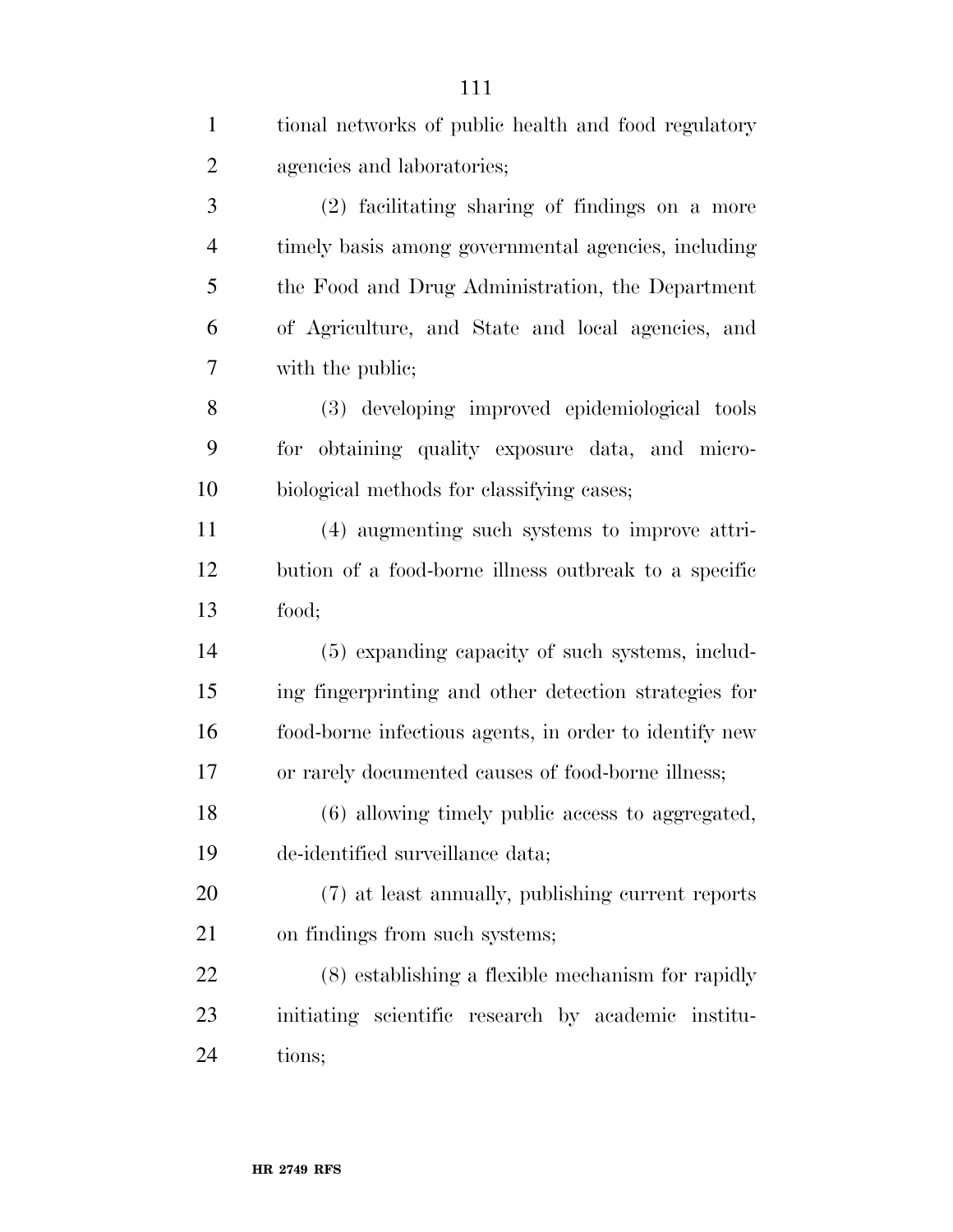| $\mathbf{1}$   | (9) integrating food-borne illness surveillance         |
|----------------|---------------------------------------------------------|
| $\overline{2}$ | systems and data with other biosurveillance and         |
| 3              | public health situational awareness capabilities at     |
| $\overline{4}$ | the Federal, State, and local levels; and               |
| 5              | $(10)$ other activities as determined appropriate       |
| 6              | by the Secretary.                                       |
| 7              | (c) IMPROVING FOOD SAFETY AND DEFENSE CAPAC-            |
| 8              | ITY AT THE STATE AND LOCAL LEVEL.—                      |
| 9              | (1) IN GENERAL.—The Secretary shall develop             |
| 10             | and implement strategies to leverage and enhance        |
| 11             | the food safety and defense capacities of State and     |
| 12             | local agencies in order to achieve the following goals: |
| 13             | (A) Improve food-borne illness outbreak re-             |
| 14             | sponse and containment.                                 |
| 15             | (B) Accelerate food-borne illness surveil-              |
| 16             | and outbreak investigation, including<br>lance          |
| 17             | rapid shipment of clinical isolates from clinical       |
| 18             | laboratories to appropriate State laboratories,         |
| 19             | and conducting more standardized illness out-           |
| 20             | break interviews.                                       |
| 21             | (C) Strengthen the capacity of State and                |
| 22             | local agencies to carry out inspections and en-         |
| 23             | force safety standards.                                 |
| 24             | (D) Improve the effectiveness of Federal,               |
| 25             | State, and local partnerships to coordinate food        |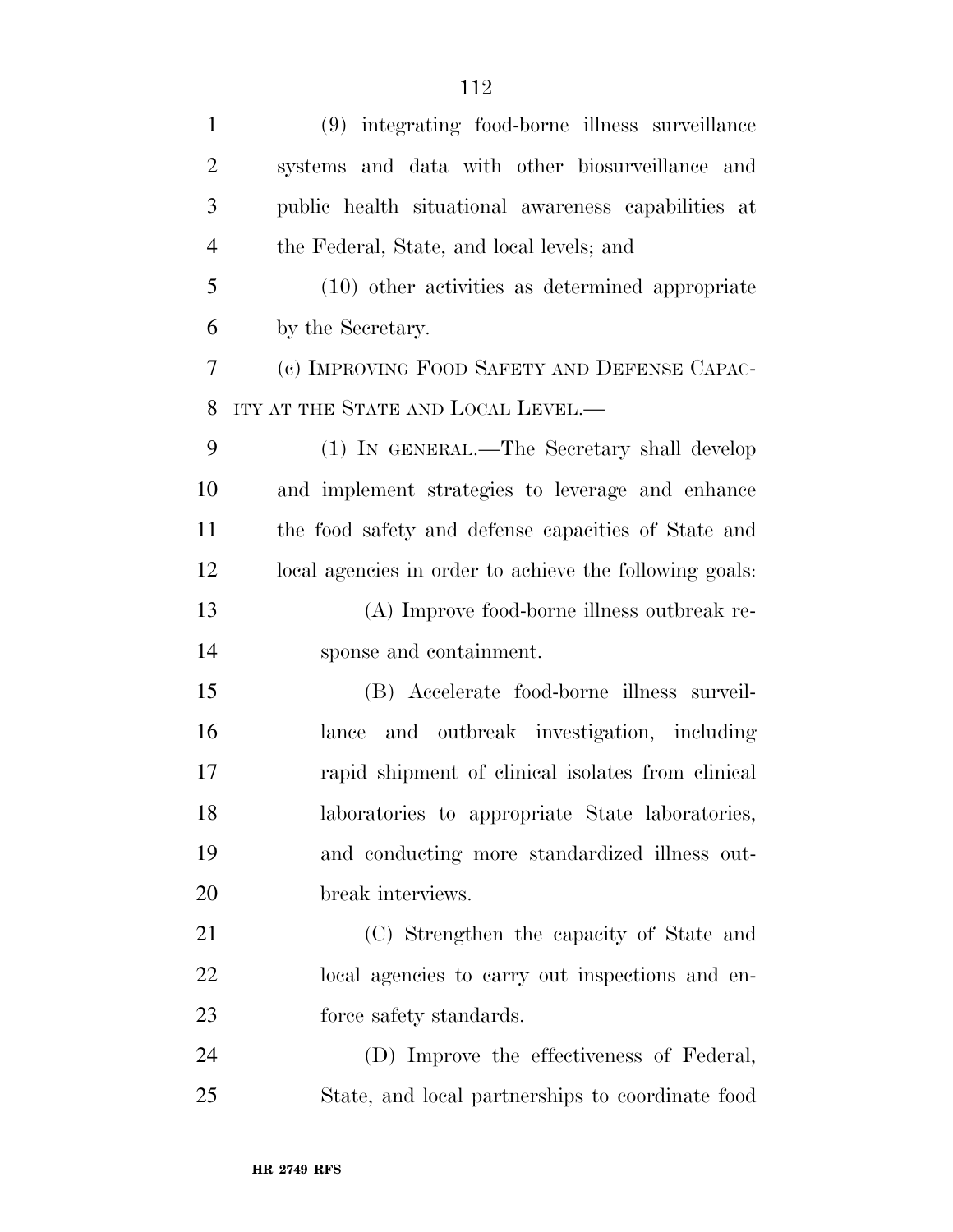| $\mathbf{1}$   | safety and defense resources and reduce the in-       |
|----------------|-------------------------------------------------------|
| $\overline{2}$ | cidence of food-borne illness.                        |
| 3              | (E) Share information on a timely basis               |
| $\overline{4}$ | among public health and food regulatory agen-         |
| 5              | cies, with the food industry, with health care        |
| 6              | providers, and with the public.                       |
| 7              | (2) REVIEW.—In developing the strategies re-          |
| 8              | quired by paragraph (1), the Secretary shall, not     |
| 9              | later than 1 year after the date of enactment of this |
| 10             | Act, complete a review of State and local capacities, |
| 11             | and needs for enhancement, which may include a        |
| 12             | survey with respect to-                               |
| 13             | (A) staffing levels and expertise available           |
| 14             | to perform food safety and defense functions;         |
| 15             | (B) laboratory capacity to support surveil-           |
| 16             | lance, outbreak response, inspection, and en-         |
| 17             | forcement activities;                                 |
| 18             | (C) information systems to support data               |
| 19             | management and sharing of food safety and de-         |
| 20             | fense information among State and local agen-         |
| 21             | cies and with counterparts at the Federal level;      |
| 22             | and                                                   |
| 23             | (D) other State and local activities and              |
| 24             | needs as determined appropriate by the Sec-           |
| 25             | retary.                                               |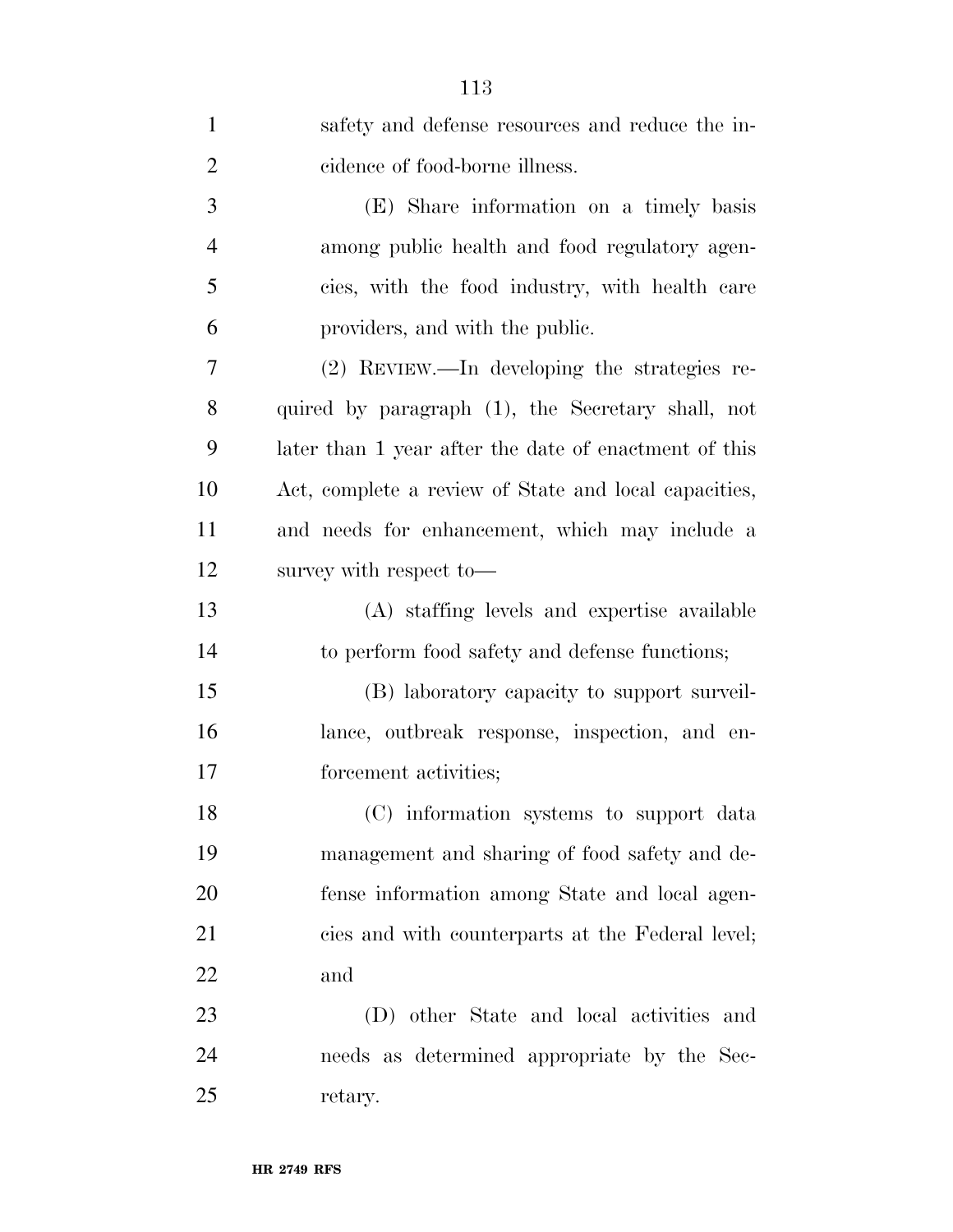## **SEC. 122. PUBLIC EDUCATION AND ADVISORY SYSTEM.**

 (a) PUBLIC EDUCATION.—The Secretary, in coopera- tion with private and public organizations, including the appropriate State entities, shall design and implement a national public education program on food safety. The program shall provide—

 (1) information to the public so that individuals can understand the potential impact and risk of food-borne illness, take action to reduce their risk of food-borne illness and injury, and make healthy die-11 tary choices;

 (2) information to health professionals so that they may improve diagnosis and treatment of food- related illness and advise individuals whose health conditions place them in particular risk; and

 (3) such other information or advice to con- sumers and other persons as the Secretary deter-mines will promote the purposes of this Act.

 (b) HEALTH ADVISORIES.—The Secretary shall work with the States and other appropriate entities to—

 (1) develop and distribute regional and national advisories concerning food safety;

 (2) develop standardized formats for written and broadcast advisories; and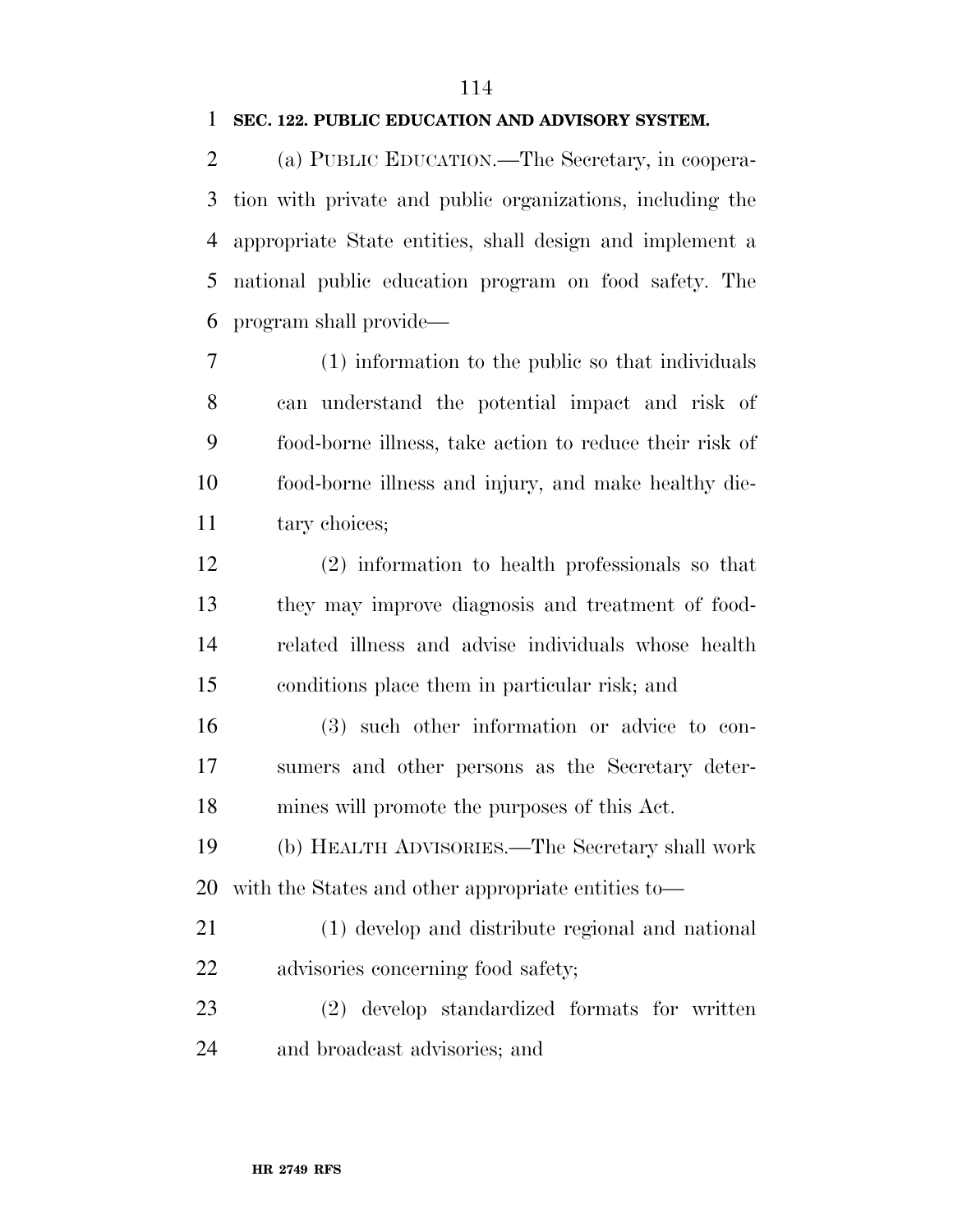| $\mathbf{1}$   | (3) incorporate State and local advisories into       |
|----------------|-------------------------------------------------------|
| $\overline{2}$ | national public education program required<br>the     |
| 3              | under subsection (a).                                 |
| $\overline{4}$ | SEC. 123. RESEARCH.                                   |
| 5              | The Secretary shall conduct research to assist in the |
| 6              | implementation of this Act, including studies to-     |
| 7              | (1) improve sanitation and food safety practices      |
| 8              | in the production, harvesting, and processing of food |
| 9              | products;                                             |
| 10             | (2) develop improved techniques for the moni-         |
| 11             | toring of food and inspection of food products;       |
| 12             | (3) develop efficient, rapid, and sensitive meth-     |
| 13             | ods for determining and detecting the presence of     |
| 14             | contaminants in food products;                        |
| 15             | (4) determine the sources of contamination of         |
| 16             | food and food products, including critical points of  |
| 17             | risk for fresh produce and other raw agricultural     |
| 18             | commodities;                                          |
| 19             | (5) develop consumption data with respect to          |
| 20             | food products;                                        |
| 21             | (6) draw upon research and educational pro-           |
| 22             | grams that exist at the State and local level;        |
| 23             | (7) utilize the DNA matching system and other         |
| 24             | processes to identify and control pathogens;          |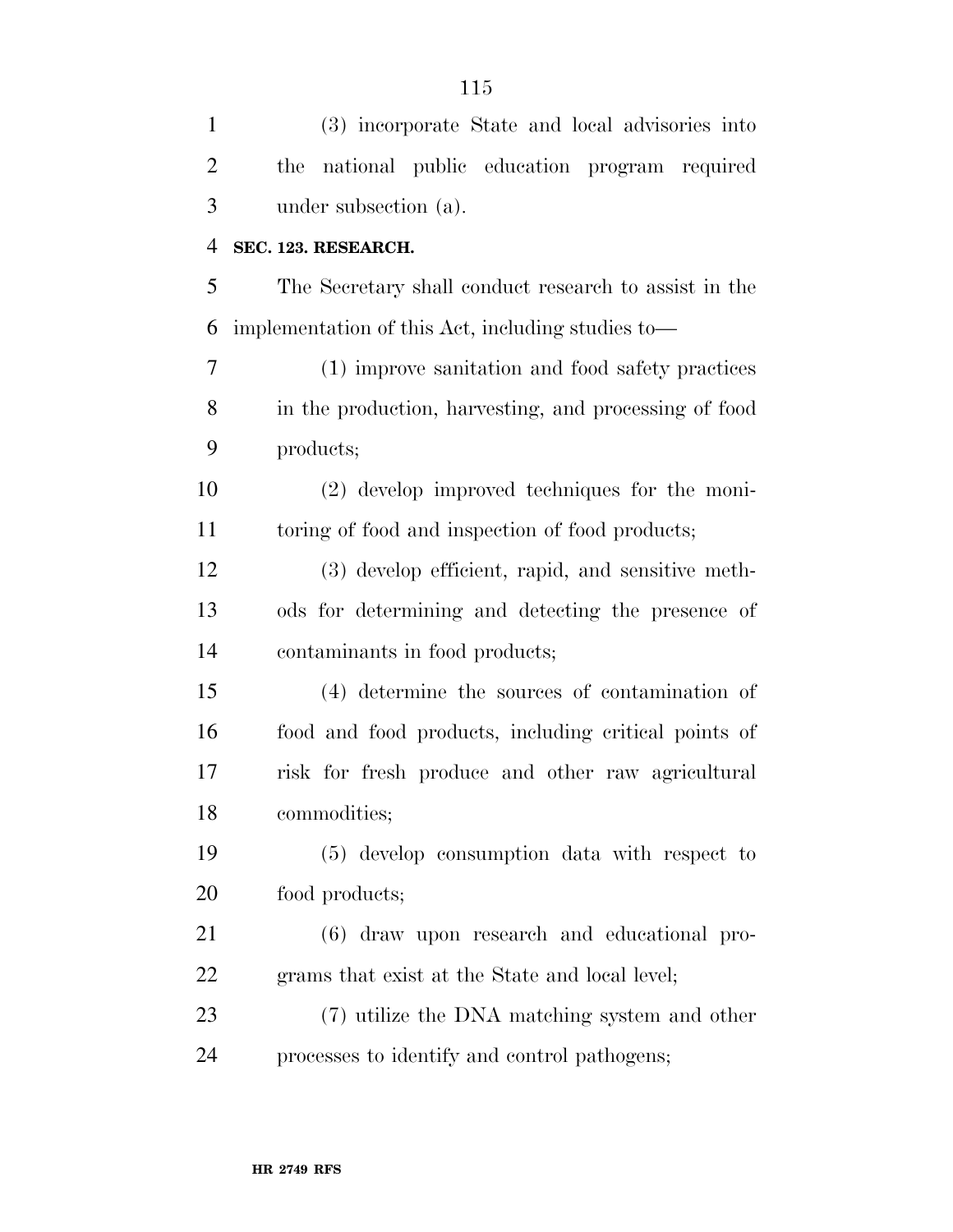| $\mathbf{1}$   | (8) address common and emerging zoonotic dis-                  |
|----------------|----------------------------------------------------------------|
| $\overline{2}$ | eases;                                                         |
| 3              | (9) develop methods to reduce or destroy patho-                |
| $\overline{4}$ | gens before, during, and after processing;                     |
| 5              | (10) analyze the incidence of antibiotic resist-               |
| 6              | ance as it pertains to the food supply and evaluate            |
| 7              | methods to reduce the transfer of antibiotic resist-           |
| 8              | ance to humans; and                                            |
| 9              | (11) conduct other research that supports the                  |
| 10             | purposes of this Act.                                          |
| 11             | <b>Subtitle C-Response</b>                                     |
|                |                                                                |
| 12             | SEC. 131. PROCEDURES FOR SEIZURE.                              |
| 13             | Section 304(b) $(21 \text{ U.S.C. } 334(b))$ is amended by in- |
| 14             | serting "and except that, with respect to proceedings relat-   |
| 15             | ing to food, Rule G of the Supplemental Rules of Admi-         |
| 16             | ralty or Maritime Claims and Asset Forfeiture Actions          |
| 17             | shall not apply in any such case, exigent circumstances        |
| 18             | shall be deemed to exist for all seizures brought under this   |
| 19             | section, and the summons and arrest warrant shall be           |
| 20             | issued by the clerk of the court without court review in       |
| 21             | any such case" after "in any such case shall be tried by       |

## **SEC. 132. ADMINISTRATIVE DETENTION.**

 (a) AMENDMENTS.—Section 304(h) (21 U.S.C. 334(h)) is amended—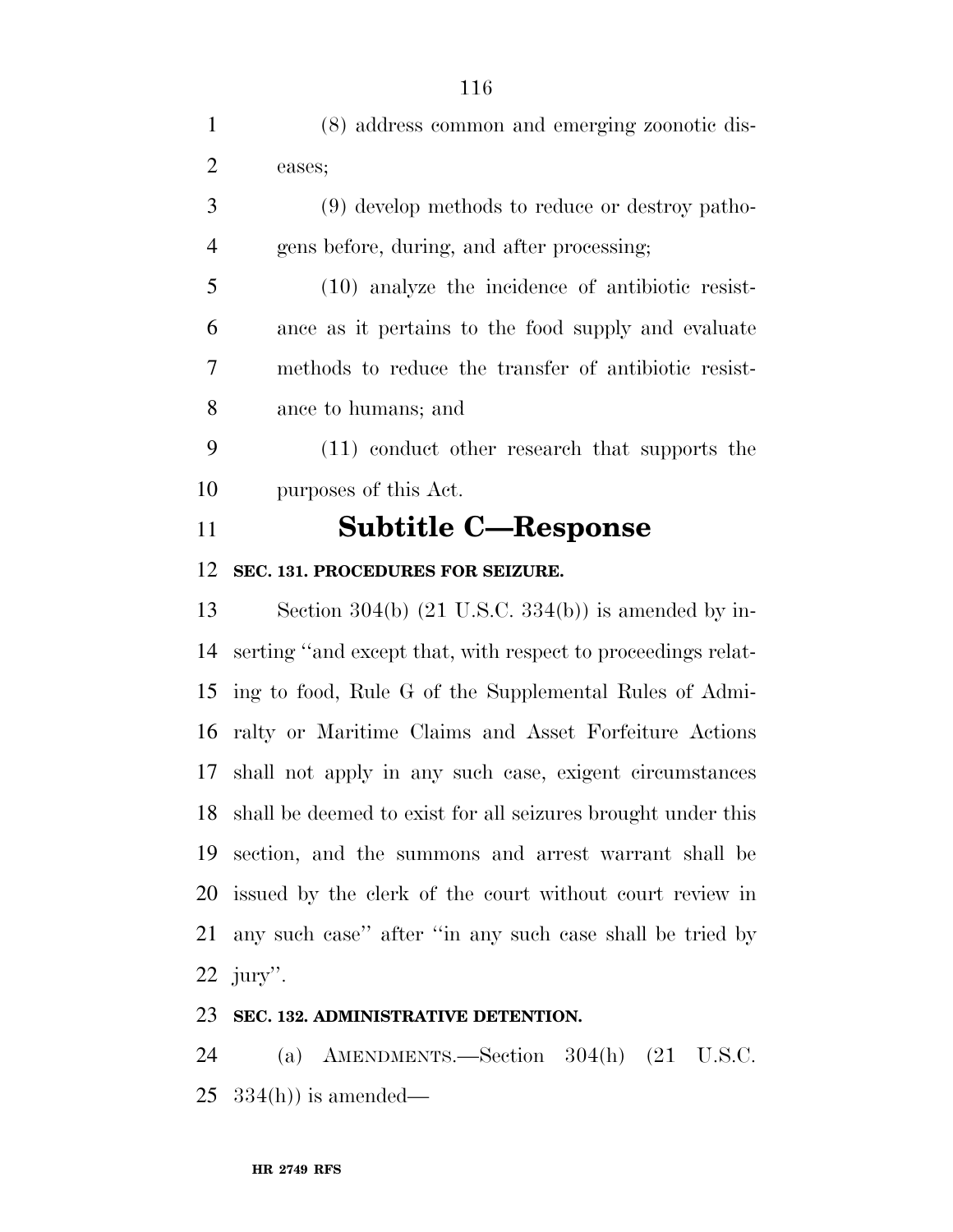| $\mathbf{1}$   | (1) in paragraph $(1)(A)$ , by striking "credible"        |
|----------------|-----------------------------------------------------------|
| 2              | evidence or information indicating" and inserting         |
| 3              | "reason to believe";                                      |
| $\overline{4}$ | $(2)$ in paragraph $(1)(A)$ , by striking "presents"      |
| 5              | a threat of serious adverse health consequences or        |
| 6              | death to humans or animals" and inserting "is adul-       |
| 7              | terated, misbranded, or otherwise in violation of this    |
| 8              | $\text{Act}''$                                            |
| 9              | $(3)$ in paragraph $(2)$ , by striking "30" and in-       |
| 10             | serting " $60$ ";                                         |
| 11             | $(4)$ in paragraph $(3)$ , by striking the third sen-     |
| 12             | tence; and                                                |
| 13             | $(5)$ in paragraph $(4)(A)$ by striking the terms         |
| 14             | "five" and "five-day" and inserting "fifteen" and         |
| 15             | "fifteen-day", respectively.                              |
| 16             | (b) REGULATIONS.—The Secretary shall issue regula-        |
| 17             | tions or guidance to implement the amendments made by     |
|                | 18 this section.                                          |
| 19             | (c) EFFECTIVE DATE.—The amendments made by                |
| 20             | this section shall take effect 180 days after the date of |
| 21             | the enactment of this Act.                                |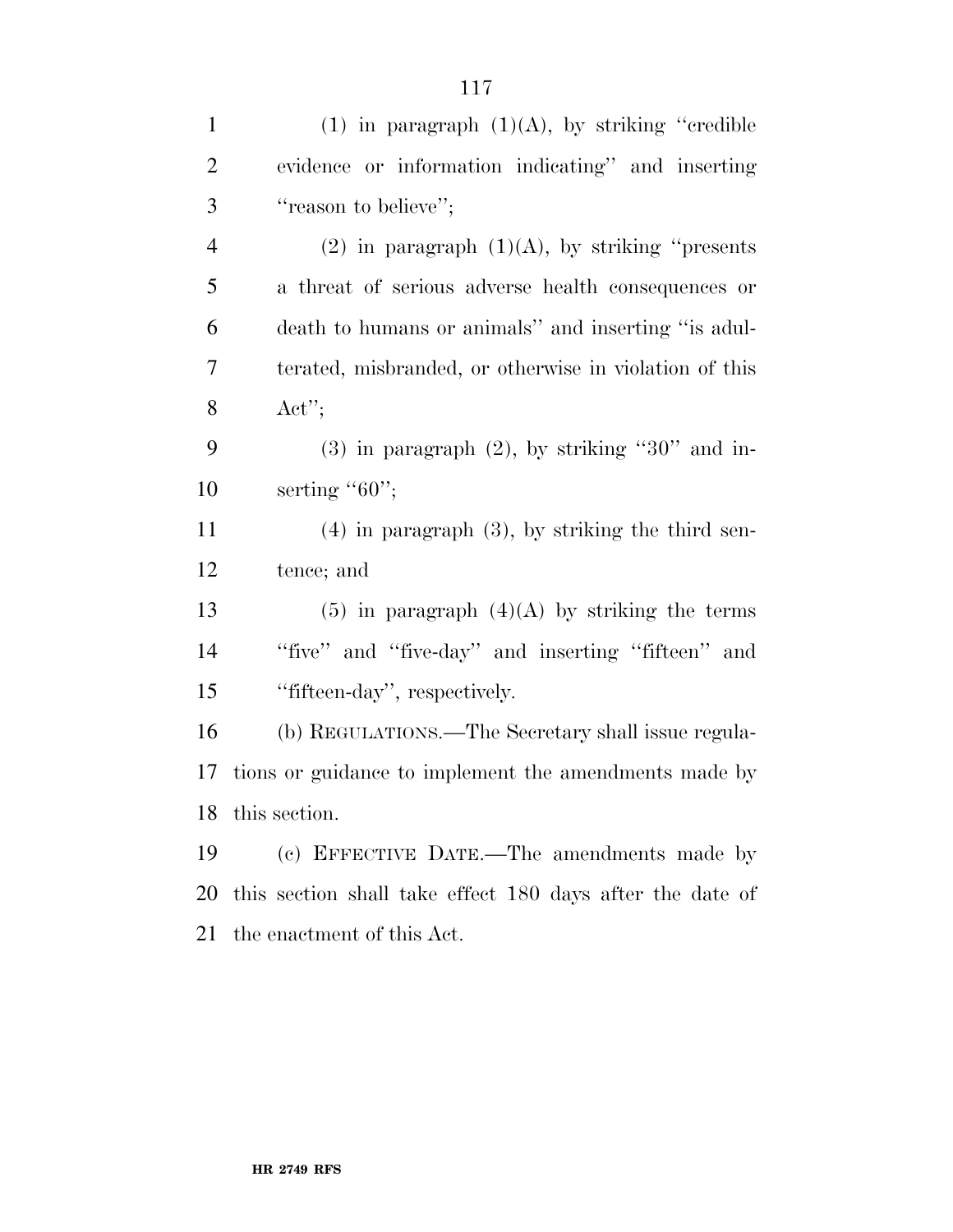# **SEC. 133. AUTHORITY TO PROHIBIT OR RESTRICT THE MOVEMENT OF FOOD.**

 (a) PROHIBITED ACT.—Section 301 (21 U.S.C. 331), as amended by sections 110 and 111, is amended by add-ing at the end by adding the following:

 ''(ww) The violation of a prohibition or restriction under section 304(i).''.

 (b) IN GENERAL.—Section 304 (21 U.S.C. 334) is amended by adding at the end the following:

10 "(i) AUTHORITY TO PROHIBIT OR RESTRICT THE MOVEMENT OF FOOD WITHIN A STATE OR PORTION OF A STATE.—

13 "(1) AUTHORITY TO PROHIBIT OR RESTRICT 14 THE MOVEMENT OF FOOD.—

 $i'(\text{A})$  In GENERAL.—

 $\frac{1}{10}$  ''(i) After consultation with the Gov- ernor or other appropriate official of an af- fected State, if the Secretary determines that there is credible evidence that an arti- cle of food presents an imminent threat of serious adverse health consequences or death to humans or animals, the Secretary may prohibit or restrict the movement of an article of food within a State or portion of a State for which the Secretary has credible evidence that such food is located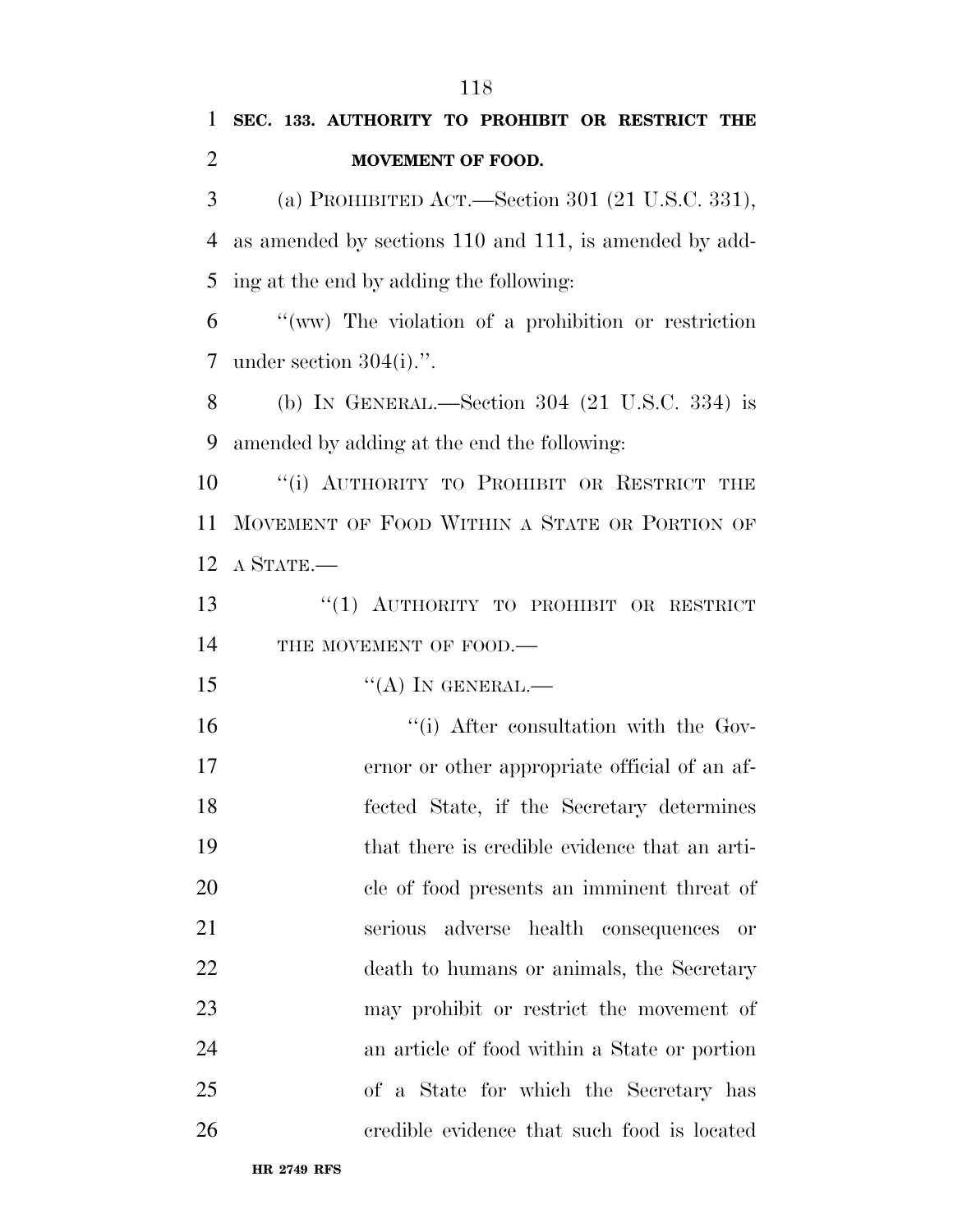| $\mathbf{1}$   | within, or originated from, such State or               |
|----------------|---------------------------------------------------------|
| $\overline{2}$ | portion thereof.                                        |
| 3              | "(ii) In carrying out clause (i), the                   |
| $\overline{4}$ | Secretary may prohibit or restrict the                  |
| 5              | movement within a State or portion of a                 |
| 6              | State of any article of food or means of                |
| 7              | conveyance of such article of food, if the              |
| 8              | Secretary determines that the prohibition               |
| 9              | or restriction is a necessary protection                |
| 10             | from an imminent threat of serious adverse              |
| 11             | health consequences or death to humans or               |
| 12             | animals.                                                |
| 13             | "(2) NOTIFICATION PROCEDURES.—Subject to                |
| 14             | paragraph $(3)$ , before any action is taken in a State |
| 15             | under this subsection, the Secretary shall—             |
| 16             | "(A) notify the Governor or other appro-                |
| 17             | priate official of the State affected by the pro-       |
| 18             | posed action;                                           |
| 19             | $\lq\lq$ issue a public announcement of the             |
| 20             | proposed action; and                                    |
| 21             | $\lq\lq$ (C) publish in the Federal Register—           |
| 22             | "(i) the findings of the Secretary that                 |
| 23             | support the proposed action;                            |
| 24             | "(ii) a statement of the reasons for                    |
| 25             | the proposed action; and                                |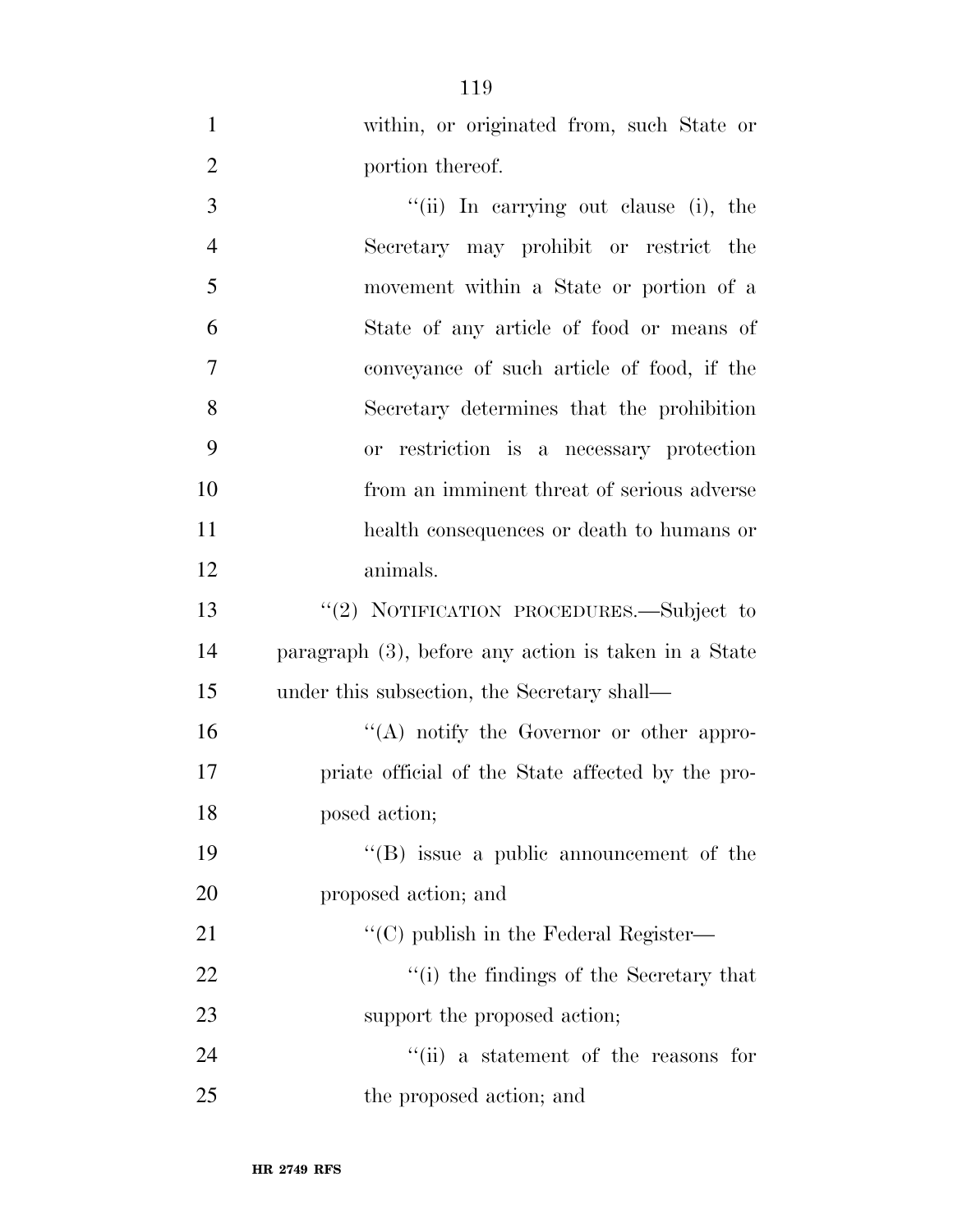| $\mathbf{1}$   | "(iii) a description of the proposed ac-               |
|----------------|--------------------------------------------------------|
| $\overline{2}$ | tion, including—                                       |
| 3              | $\lq\lq$ the area affected; and                        |
| $\overline{4}$ | "(II) an estimate of the antici-                       |
| 5              | pated duration of the action.                          |
| 6              | "(3) NOTICE AFTER ACTION.—If it is not prac-           |
| 7              | ticable to publish in the Federal Register the infor-  |
| 8              | mation required under paragraph $(2)(C)$ before tak-   |
| 9              | ing action under paragraph (1), the Secretary shall    |
| 10             | publish the information as soon as practicable, but    |
| 11             | not later than 10 business days, after commence-       |
| 12             | ment of the action.                                    |
| 13             | "(4) APPLICATION OF LEAST DRASTIC<br>$AC-$             |
| 14             | TION.—No action shall be taken under paragraph         |
| 15             | (1) unless, in the opinion of the Secretary, there is  |
| 16             | no less drastic action that is feasible and that would |
| 17             | be adequate to prevent the imminent threat of seri-    |
| 18             | ous adverse health consequences or death to humans     |
| 19             | or animals.                                            |
| 20             | "(5) NONDELEGATION.—An action under para-              |
| 21             | graph (1) may only be ordered by the Secretary or      |
| 22             | an official designated by the Secretary. An official   |
| 23             | may not be so designated unless the official is the    |
| 24             | Commissioner of Food and Drugs or the Principal        |

Deputy Commissioner.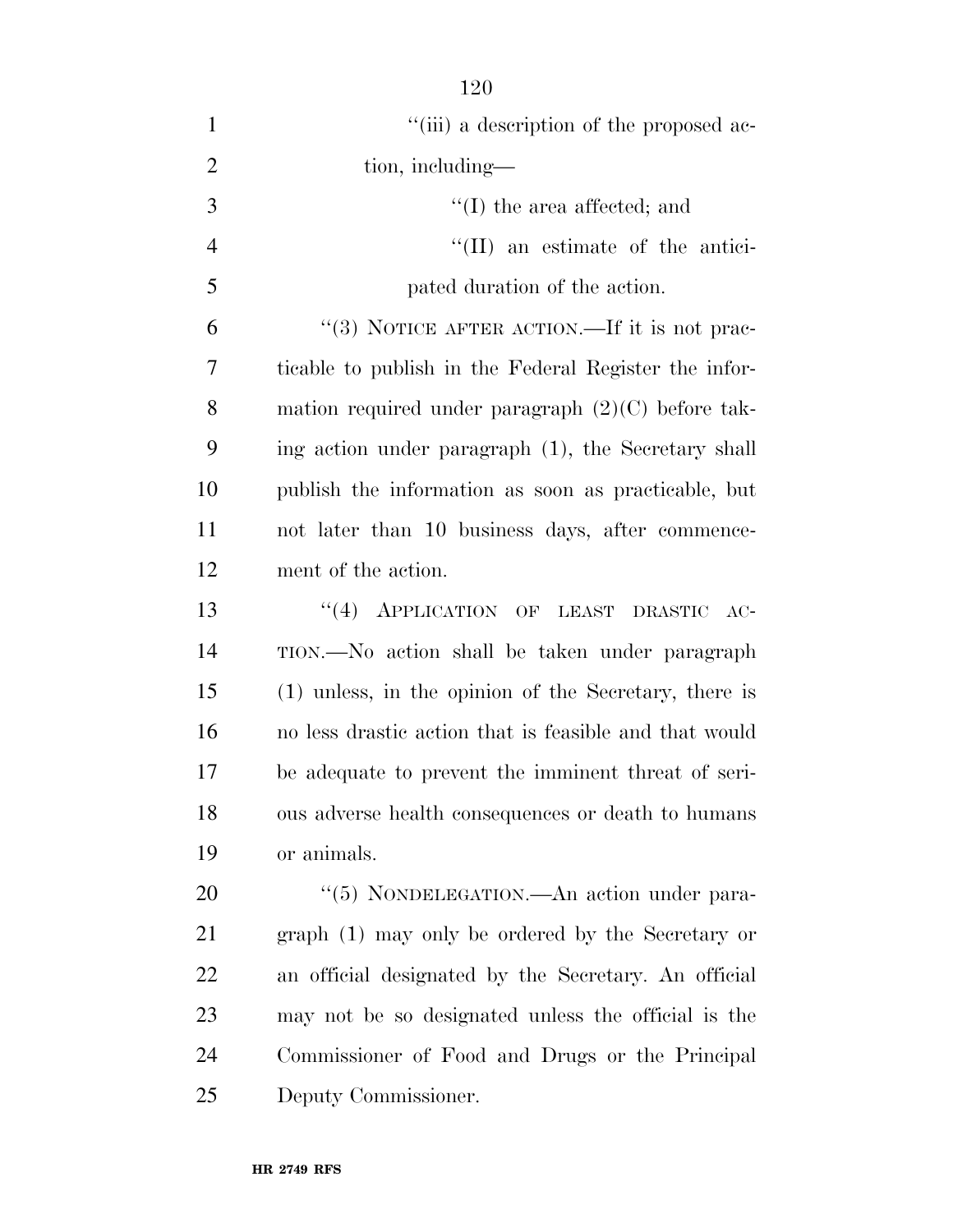| $\mathbf{1}$   | "(6) DURATION.—Fourteen days after the initi-          |
|----------------|--------------------------------------------------------|
| $\overline{2}$ | ation of an action under paragraph (1), and each 14    |
| 3              | days thereafter, if the Secretary determines that it   |
| $\overline{4}$ | is necessary to continue the action, the Secretary     |
| 5              | shall—                                                 |
| 6              | $\lq\lq$ notify the Governor or other appro-           |
| 7              | priate official of the State affected of the con-      |
| 8              | tinuation of the action;                               |
| 9              | $\lq\lq (B)$ issue a public announcement of the        |
| 10             | continuation of the action; and                        |
| 11             | "(C) publish in the Federal Register the               |
| 12             | findings of the Secretary that support the con-        |
| 13             | tinuation of the action, including an estimate of      |
| 14             | the anticipated duration of the action.                |
| 15             | "(7) RULEMAKING.—The Secretary shall, con-             |
| 16             | sistent with national security interests and as appro- |
| 17             | priate for known hazards, establish by regulation      |
| 18             | standards for conducting actions under paragraph       |
| 19             | (1), including, as appropriate, sanitation standards   |
| 20             | and procedures to restore any affected equipment or    |
| 21             | means of conveyance to its status prior to an action   |
| 22             | under paragraph $(1)$ .".                              |
| $\cap$         |                                                        |

#### **SEC. 134. CRIMINAL PENALTIES.**

Section 303(a) (21 U.S.C. 333) is amended—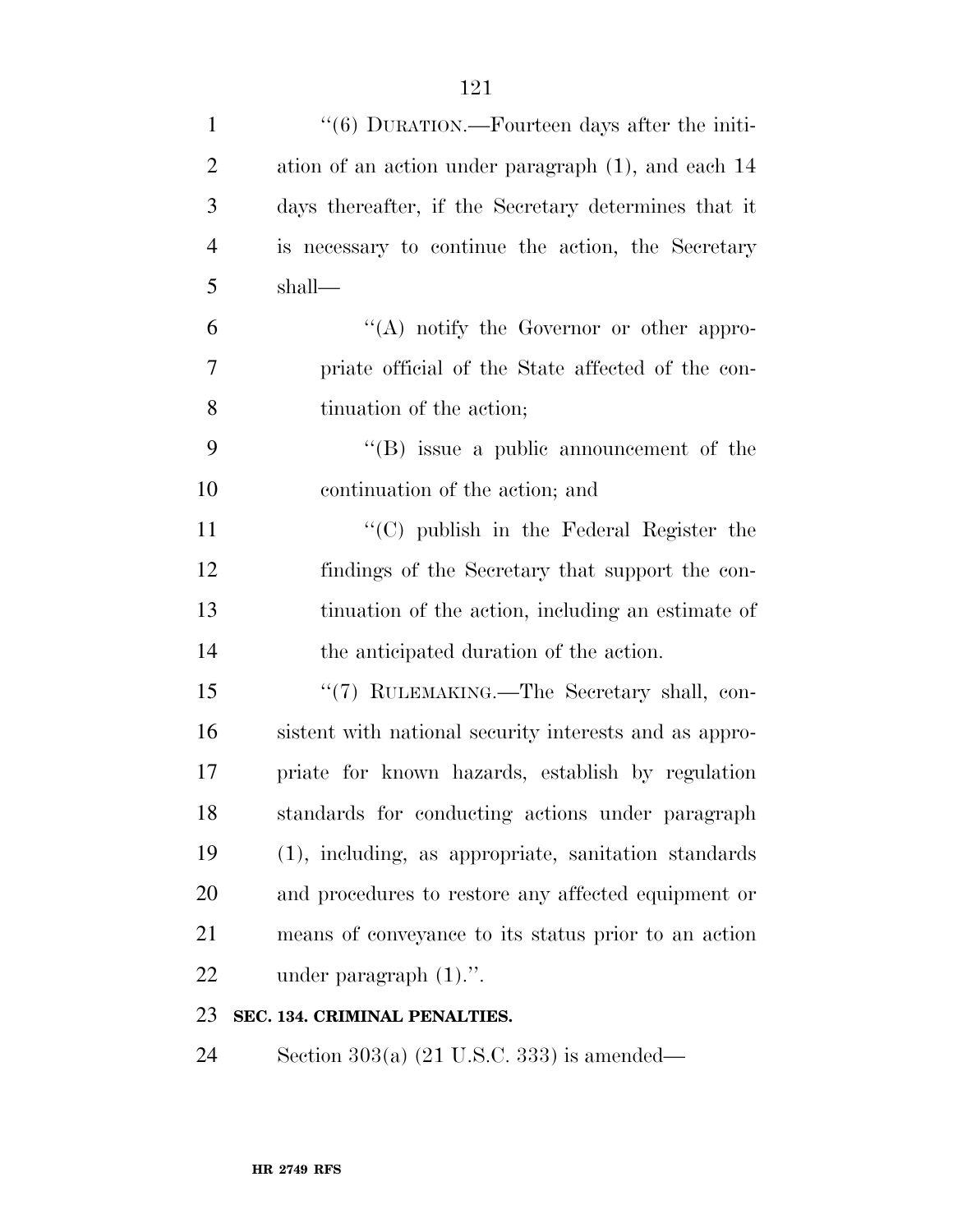1 (1) in paragraph (1), by striking "Any" and in- serting ''Except as provided in paragraph (2) or (3), any''; and

(2) by adding at the end the following:

 ''(3) Notwithstanding paragraph (1), any person who 6 knowingly violates paragraph  $(a)$ ,  $(b)$ ,  $(c)$ ,  $(k)$ ,  $(0)$  of section 301 with respect to any food that is misbranded or adulterated shall be imprisoned for not more than 10 years or fined in accordance with title 18, United States Code, or both.''.

## **SEC. 135. CIVIL PENALTIES FOR VIOLATIONS RELATING TO FOOD.**

 (a) IN GENERAL.—Paragraph (2) of section 303(f) (21 U.S.C. 331 et seq.) is amended to read as follows:  $\frac{1}{2}(2)(A)$  Any person who violates a provision of section 301 relating to food shall be subject to a civil penalty for each such violation of not more than—  $\frac{1}{20,000}$  in the case of an individual, not to exceed \$50,000 in a single proceeding; and

21  $\frac{1}{11}$   $\frac{$250,000}{11}$  in the case of any other person, not to exceed \$1,000,000 in a single proceeding.

24 "(B) Any person who knowingly violates a pro-vision of section 301 relating to food shall be subject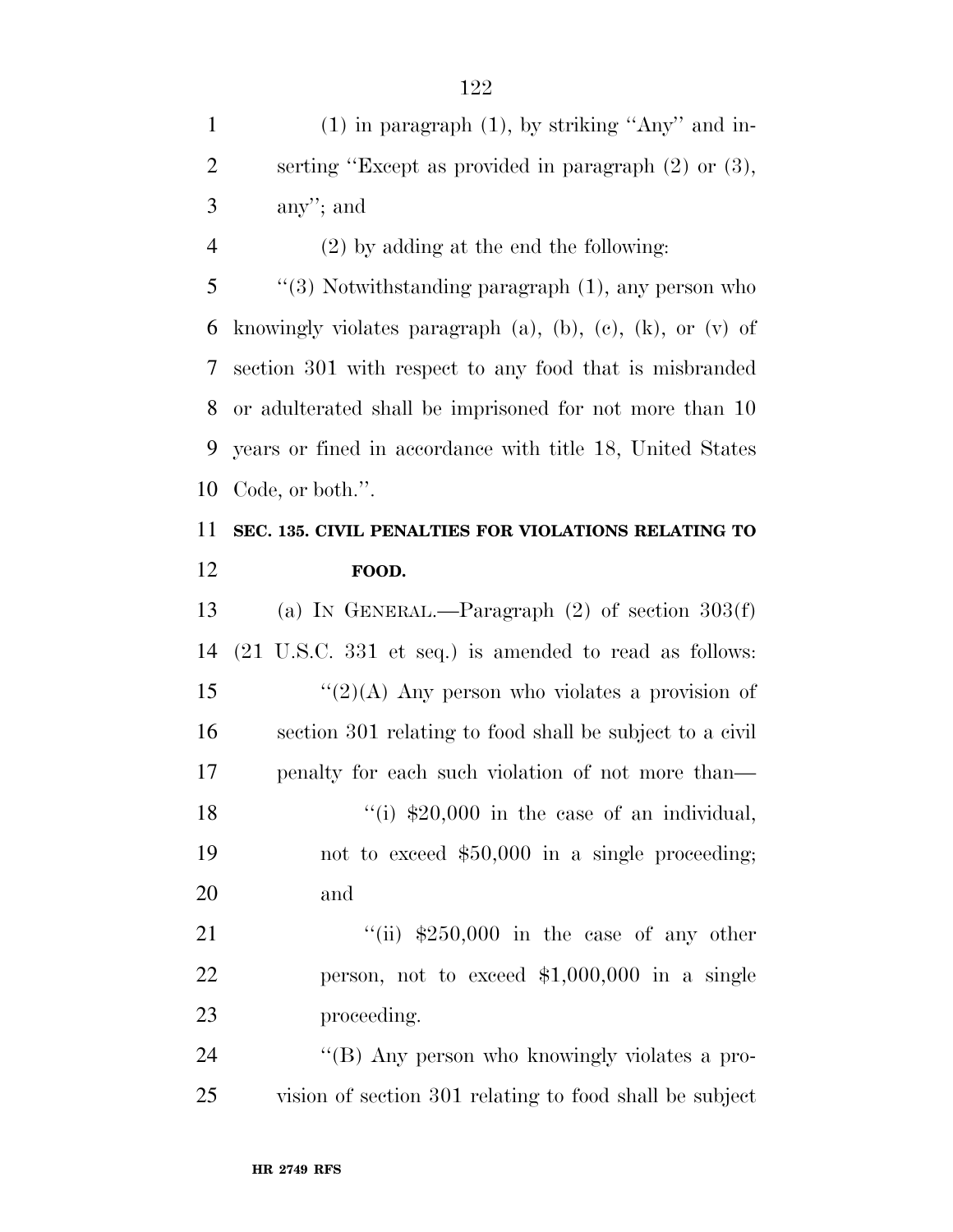| $\mathbf{1}$   | to a civil penalty for each such violation of not more      |
|----------------|-------------------------------------------------------------|
| $\overline{2}$ | $than-$                                                     |
| 3              | "(i) $$50,000$ in the case of an individual,                |
| $\overline{4}$ | not to exceed $$100,000$ in a single proceeding;            |
| 5              | and                                                         |
| 6              | "(ii) $$500,000$ in the case of any other                   |
| $\tau$         | person, not to exceed $$7,500,000$ in a single              |
| 8              | proceeding.                                                 |
| 9              | "(C) Each violation described in subparagraph               |
| 10             | $(A)$ or $(B)$ and each day during which the violation      |
| 11             | continues shall be considered to be a separate of-          |
| 12             | fense.".                                                    |
| 13             | (b) EFFECTIVE DATE.—The amendment made by                   |
| 14             | subsection (a) applies to violations committed on or after  |
| 15             | the date of the enactment of this Act.                      |
| 16             | SEC. 136. IMPROPER IMPORT ENTRY FILINGS.                    |
| 17             | (a) PROHIBITED ACTS.—Section 301 $(21 \text{ U.S.C.})$      |
|                | 18 331), as amended by sections 110, 111, and 133, is       |
| 19             | amended by adding at the end the following:                 |
| 20             | "(xx) The submission of information relating to food        |
| 21             | that is required by or under section 801 that is inaccurate |
| <u>22</u>      | or incomplete.                                              |
| 23             | "(yy) The failure to submit information relating to         |
| 24             | food that is required by or under section 801.".            |
|                |                                                             |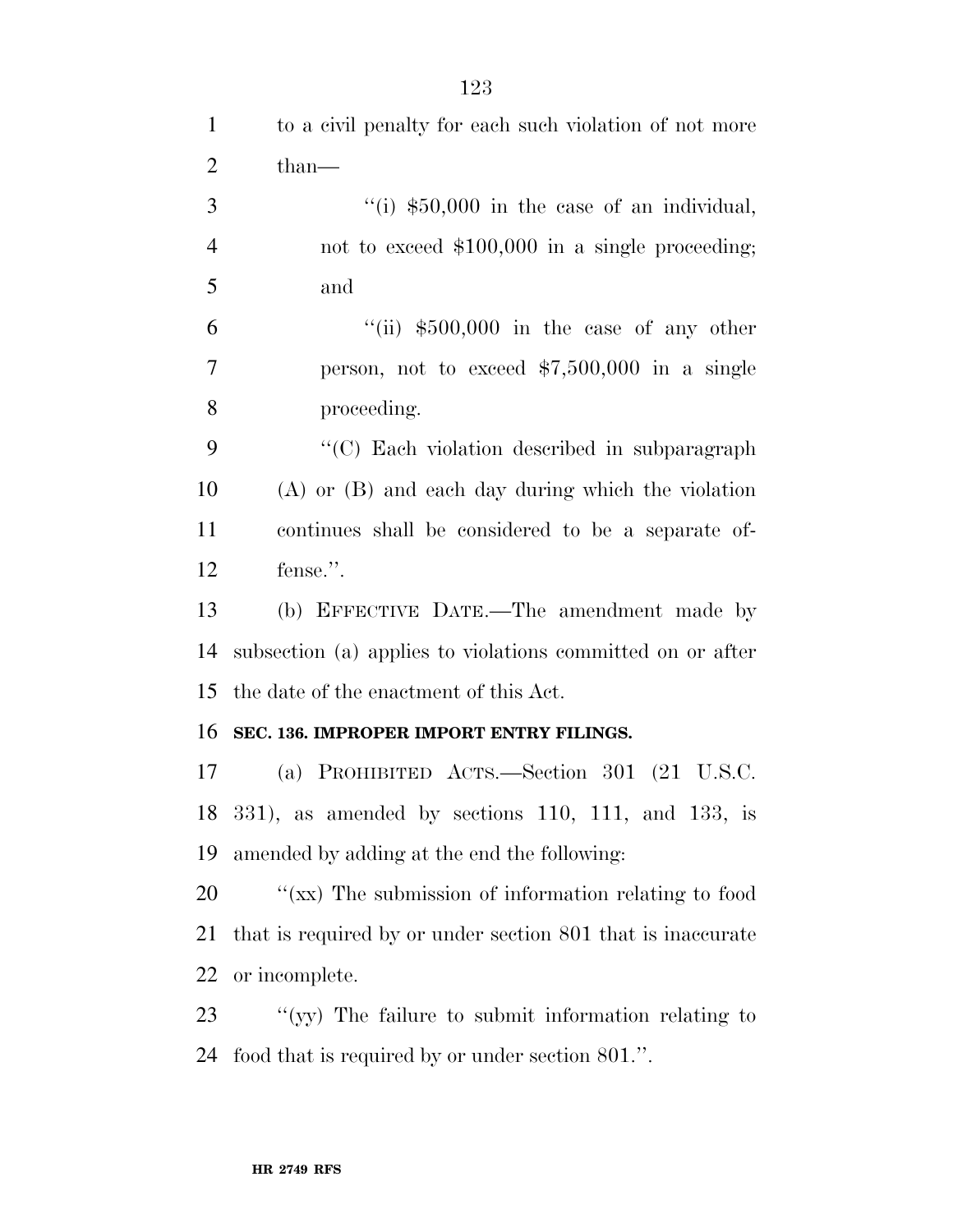(b) DOCUMENTATION FOR IMPORTS.—Section 801 (21 U.S.C. 381), as amended by section 109, is amended by adding at the end the following:

4 "(r) DOCUMENTATION.—

5 "(1) SUBMISSION.—The Secretary may require by regulation or guidance the submission of docu- mentation or other information for articles of food that are imported or offered for import into the United States. When developing any regulation or guidance in accordance with this paragraph, to the extent that the collection of documentation or other information involves Customs and Border Protection efforts or resources, the Secretary shall consult with Customs and Border Protection.

15 "(2) FORMAT.—A regulation or guidance under paragraph (1) may specify the format for submission of the documentation or other information.''.

## **TITLE II—MISCELLANEOUS**

**SEC. 201. FOOD SUBSTANCES GENERALLY RECOGNIZED AS** 

#### **SAFE.**

 Section 409 (21 U.S.C. 348) is amended by adding at the end the following:

''Substances Generally Recognized as Safe

24  $\frac{f'(k)}{1}$  Not later than 60 days after the date of re-ceipt by the Secretary, after the date of the enactment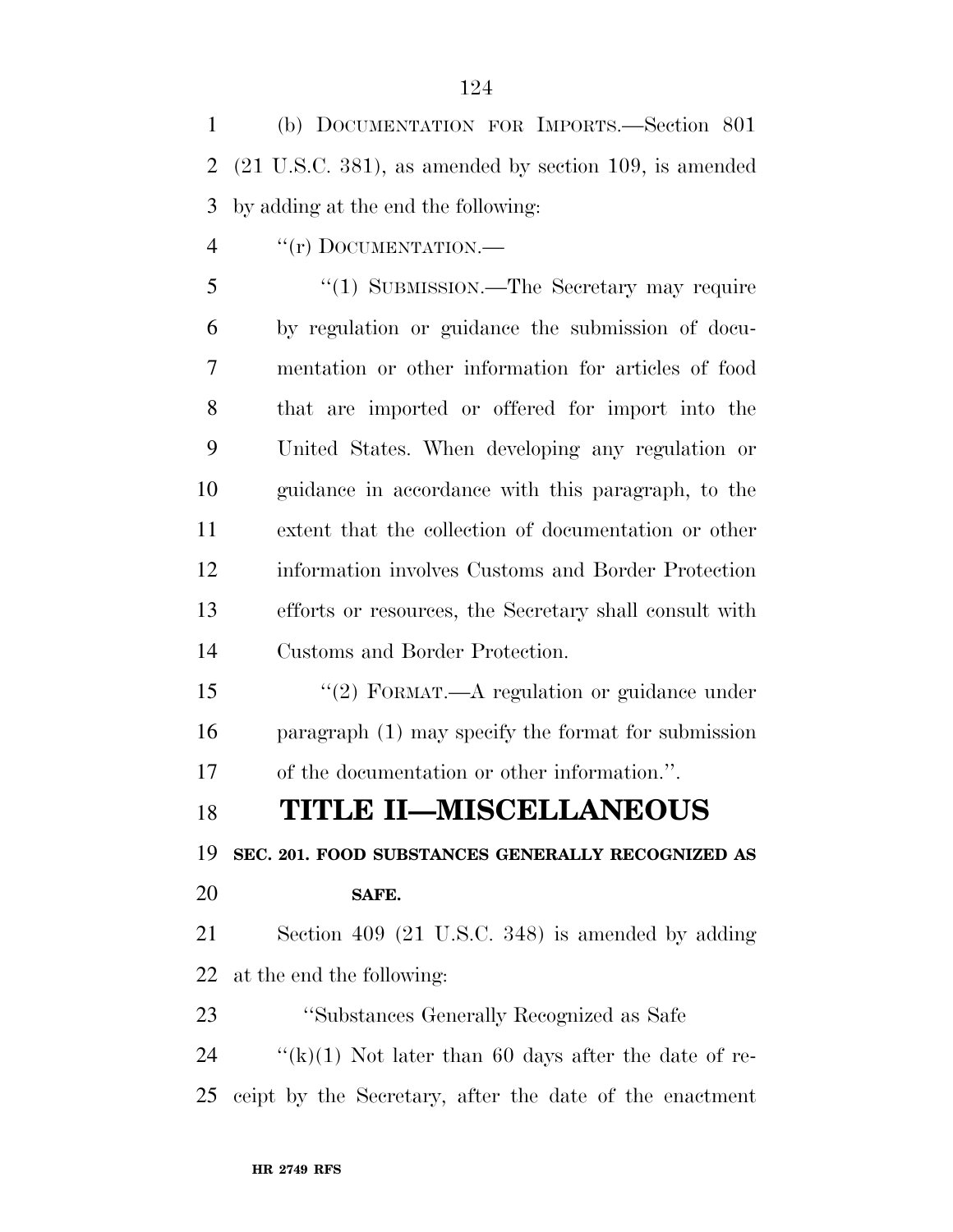of this subsection, of a determination that a substance is a GRAS food substance, the Secretary shall post notice of such determination and the supporting scientific jus- tifications on the Food and Drug Administration's public Web site.

 ''(2) Not later than 60 days after the date of receipt of a request under paragraph (1), the Secretary shall ac- knowledge receipt of such request by informing the re- quester in writing of the date on which the request was received.

11 "(3) In this subsection, the term 'GRAS food sub- stance' means a substance excluded from the definition of the term 'food additive' in section 201(s) because such substance is generally recognized, among experts qualified by scientific training and experience to evaluate its safety, as having been adequately shown through scientific proce- dures (or, in the case of a substance used in food prior to January 1, 1958, through either scientific procedures or experience based on common use in food) to be safe under the conditions of its intended use.''.

## **SEC. 202. COUNTRY OF ORIGIN LABELING.**

 (a) MISBRANDING.—Section 403 (21 U.S.C. 343), as 23 amended by sections  $101(a)$ ,  $109(a)$ , and  $114(a)$ , is amended by adding at the end the following: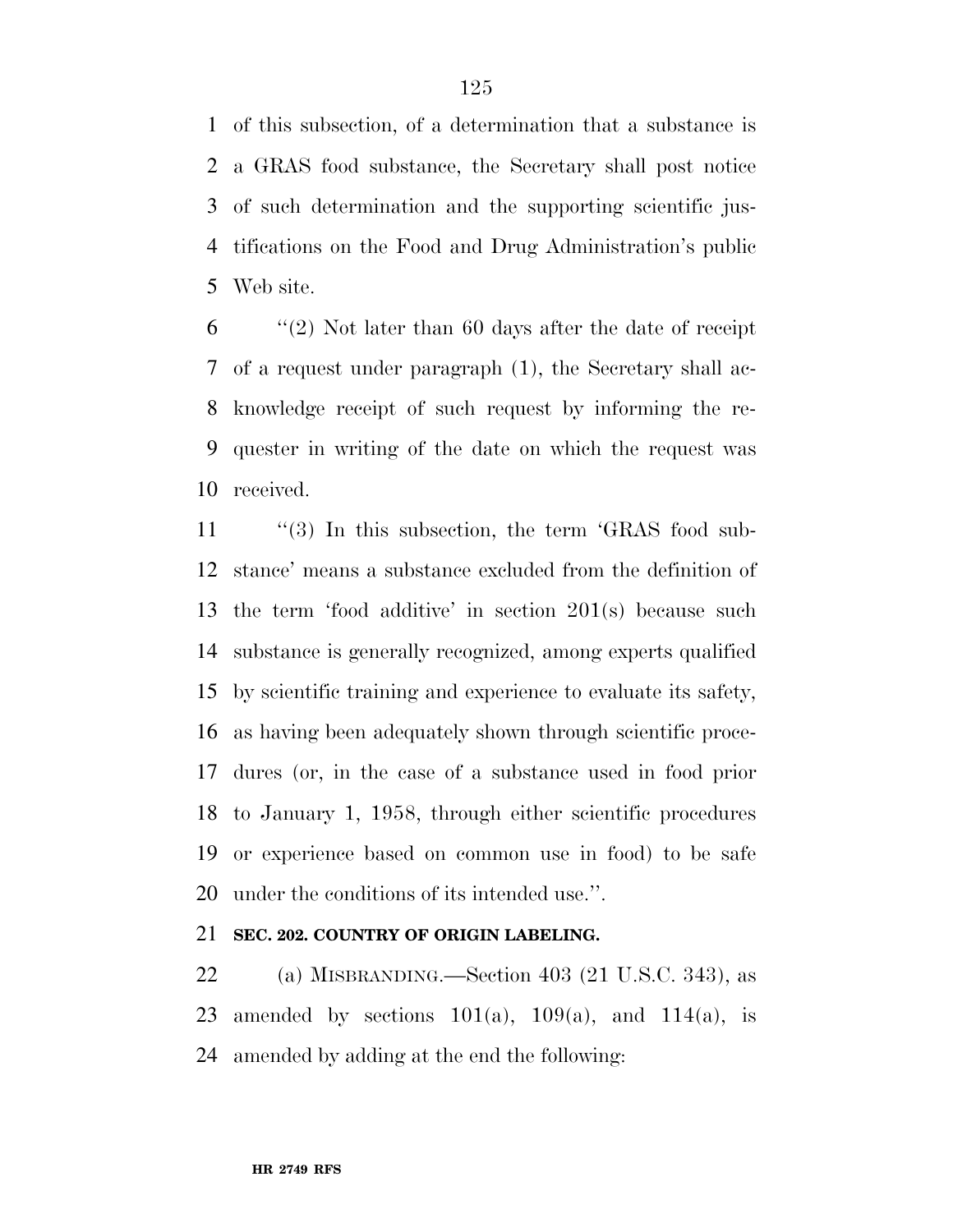''(cc) In the case of a processed food, if the labeling of the food fails to identify the country in which the final processing of the food occurs.

 ''(dd) In the case of nonprocessed food, if the labeling of the food fails to identify the country of origin of the food.''.

(b) REGULATIONS.—

 (1) PROMULGATION.—Not later than 180 days after the date of the enactment of this Act, the Sec- retary of Health and Human Services shall promul- gate final regulations to carry out paragraphs (cc) and (dd) of section 403 of the Federal Food, Drug, and Cosmetic Act, as added by subsection (a).

 (2) RELATION TO OTHER REQUIREMENTS.— Regulations promulgated under paragraph (1) shall provide that labeling meets the requirements of paragraphs (cc) and (dd) of section 403 of the Fed- eral Food, Drug, and Cosmetic Act, as added by subsection (a), if—

 (A) in the case of a processed food, the label of the food informs the consumer of the country where the final processing of the food occurred in accordance with country of origin marking requirements of the United States Customs and Border Protection; or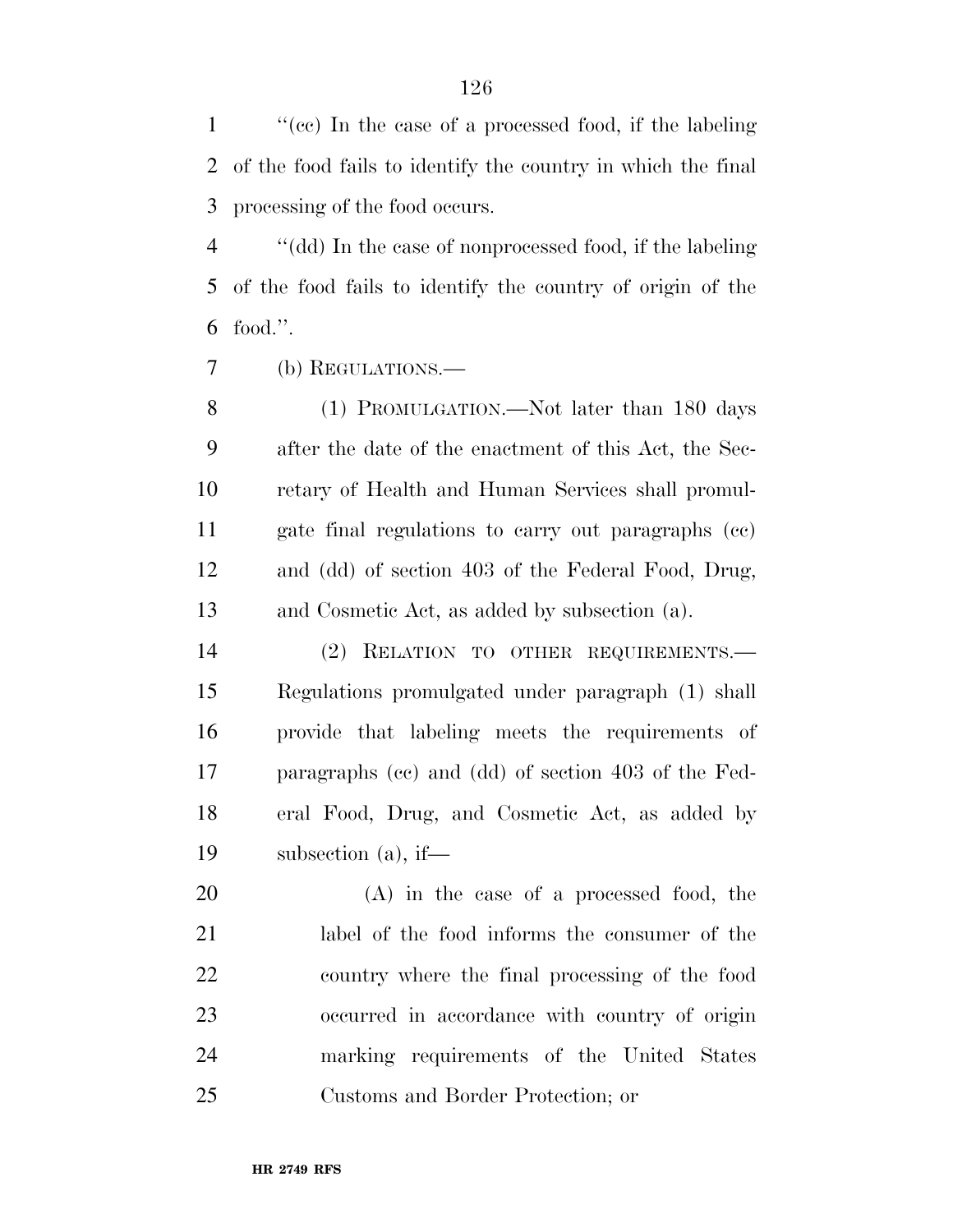| $\mathbf{1}$   | (B) in the case of a nonprocessed food, the              |
|----------------|----------------------------------------------------------|
| $\overline{2}$ | label of the food informs the consumer of the            |
| 3              | country of origin of the food in accordance with         |
| $\overline{4}$ | labeling requirements of the Department of Ag-           |
| 5              | riculture.                                               |
| 6              | (c) EFFECTIVE DATE.—The requirements of para-            |
| 7              | graphs (cc) and (dd) of section 403 of the Federal Food, |
| 8              | Drug, and Cosmetic Act, as added by subsection (a), take |
| 9              | effect on the date that is 2 years after the date of the |
| 10             | enactment of this Act.                                   |
| 11             | SEC. 203. EXPORTATION CERTIFICATE PROGRAM.               |
| 12             | Section $801(e)(4)$ (21 U.S.C. 381) is amended—          |
| 13             | $(1)$ in the matter preceding clause (i) in sub-         |
| 14             | paragraph $(A)$ —                                        |
| 15             | (A) by inserting "from the United States"                |
| 16             | after "exports"; and                                     |
| $17\,$         | (B) by striking "a drug, animal drug, or                 |
| 18             | device" and inserting "a food (including animal          |
| 19             | feed), drug, animal drug, or device";                    |
| 20             | $(2)$ in subparagraph $(A)(i)$ —                         |
| 21             | $(A)$ by striking "in writing"; and                      |
| 22             | (B) by striking "exported drug, animal                   |
| 23             | drug, or device" and inserting "exported food,           |
| 24             | drug, animal drug, or device";                           |
| 25             | $(3)$ in subparagraph $(A)(ii)$ —                        |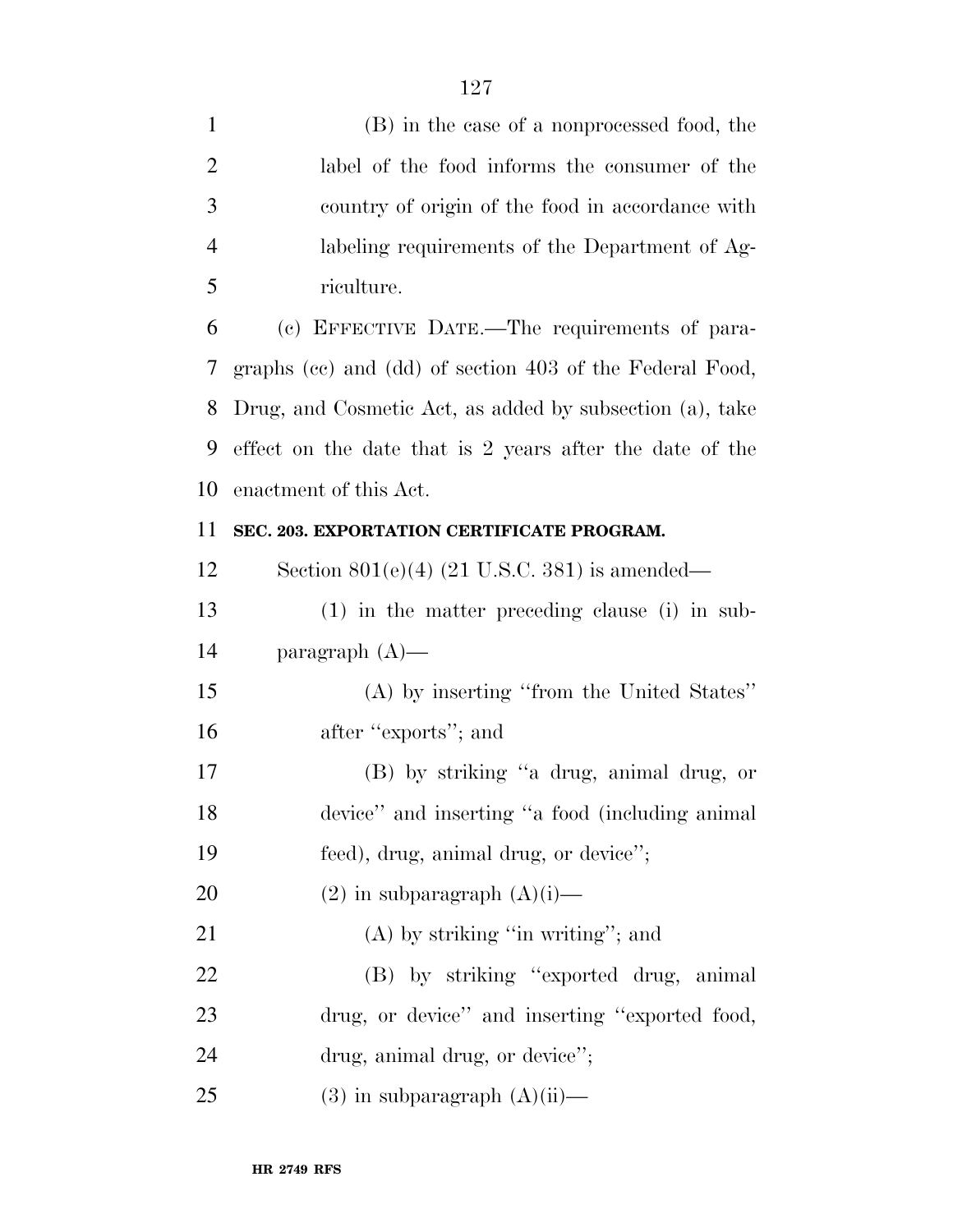| $\mathbf{1}$   | $(A)$ by striking "in writing";                              |
|----------------|--------------------------------------------------------------|
| $\overline{2}$ | (B) by striking "the drug, animal drug, or                   |
| 3              | device" and inserting "the food, drug, animal                |
| $\overline{4}$ | drug, or device"; and                                        |
| 5              | (C) by striking "the drug or device" and                     |
| 6              | inserting "the food, drug, or device";                       |
| 7              | $(4)$ by redesignating subparagraph $(B)$ as sub-            |
| 8              | paragraph $(C)$ ;                                            |
| 9              | $(5)$ by inserting after subparagraph $(A)$ the fol-         |
| 10             | lowing:                                                      |
| 11             | "(B) For purposes of this paragraph, a                       |
| 12             | certification by the Secretary shall be made on              |
| 13             | such basis and in such form (such as a publicly              |
| 14             | available listing) as the Secretary determines               |
| 15             | appropriate."; and                                           |
| 16             | $(6)$ by adding at the end the following:                    |
| 17             | "(D) Notwithstanding subparagraph $(C)$ , if the Sec-        |
| 18             | retary issues an export certification within the 20 days     |
| 19             | prescribed by subparagraph $(A)$ with respect to the export  |
| 20             | of food, a fee for such certification shall not exceed such  |
| 21             | amount as the Secretary determines is reasonably related     |
| 22             | to the cost of issuing certificates under subparagraph $(A)$ |
| 23             | with respect to the export of food. The Secretary may ad-    |
| 24             | just this fee annually to account for inflation and other    |
| 25             | cost adjustments. Fees collected for a fiscal year pursuant  |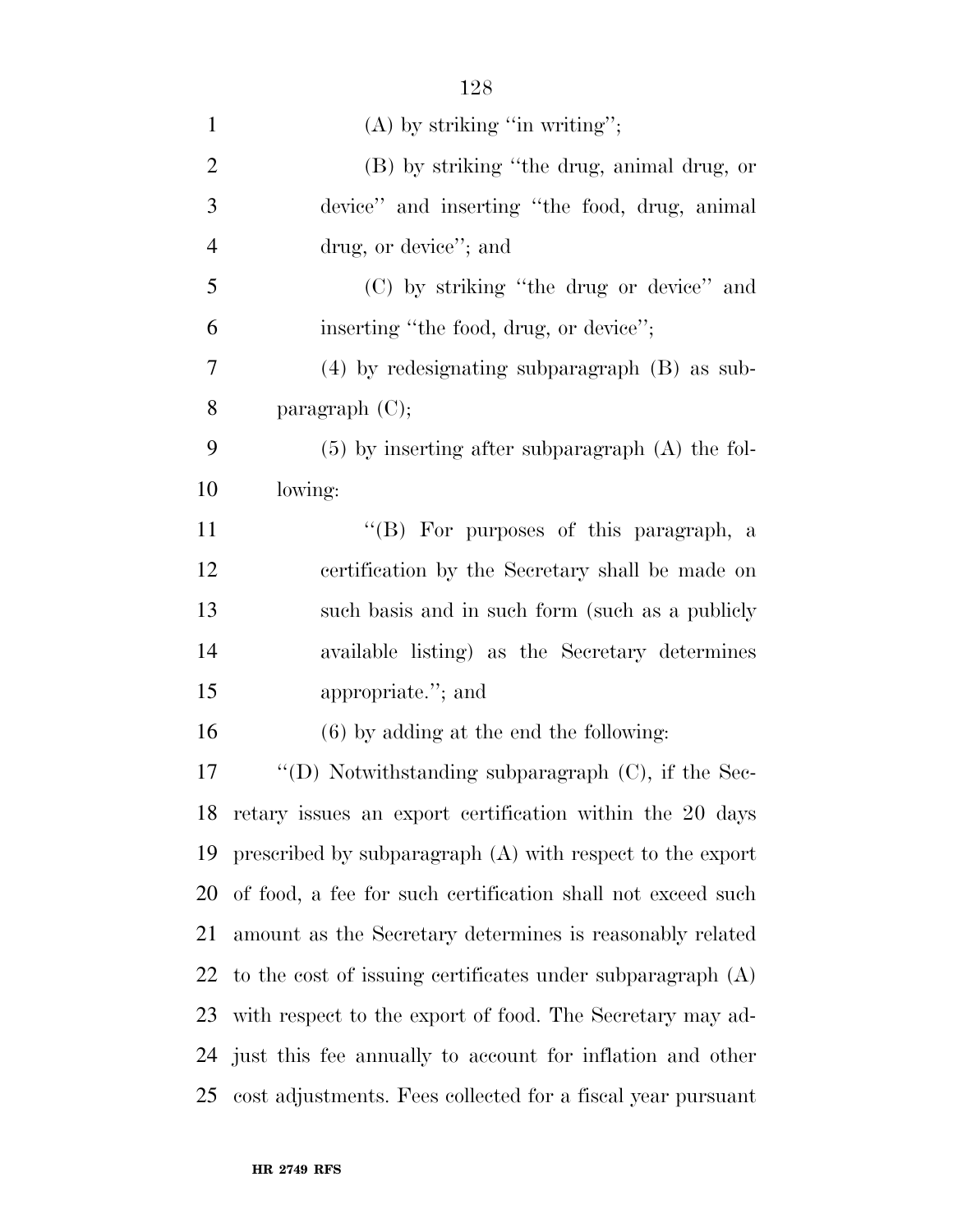to this subparagraph shall be credited to the appropriation account for salaries and expenses of the Food and Drug Administration and shall be available in accordance with appropriations Acts until expended, without fiscal year limitation. Such fees shall be collected in each fiscal year in an amount equal to the amount specified in appropria- tions Acts for such fiscal year and shall only be collected and available for the costs of the Food and Drug Adminis- tration to cover the cost of issuing such certifications. Such sums as necessary may be transferred from such ap- propriation account for salaries and expenses of the Food and Drug Administration without fiscal year limitation to such appropriation account for salaries and expenses with fiscal year limitation.''.

## **SEC. 204. REGISTRATION FOR COMMERCIAL IMPORTERS OF FOOD; FEE.**

(a) REGISTRATION.—

 (1) PROHIBITIONS.—Section 301 (21 U.S.C. 331), as amended by sections 110, 111, 133, and 136, is amended by adding at the end the following:  $\frac{1}{2}$  (zz) The failure to register in accordance with sec-tion 801(s).''.

 (2) MISBRANDING.—Section 403 (21 U.S.C. 24 343) as amended by sections  $101(a)$ ,  $109(a)$ ,  $114(a)$ ,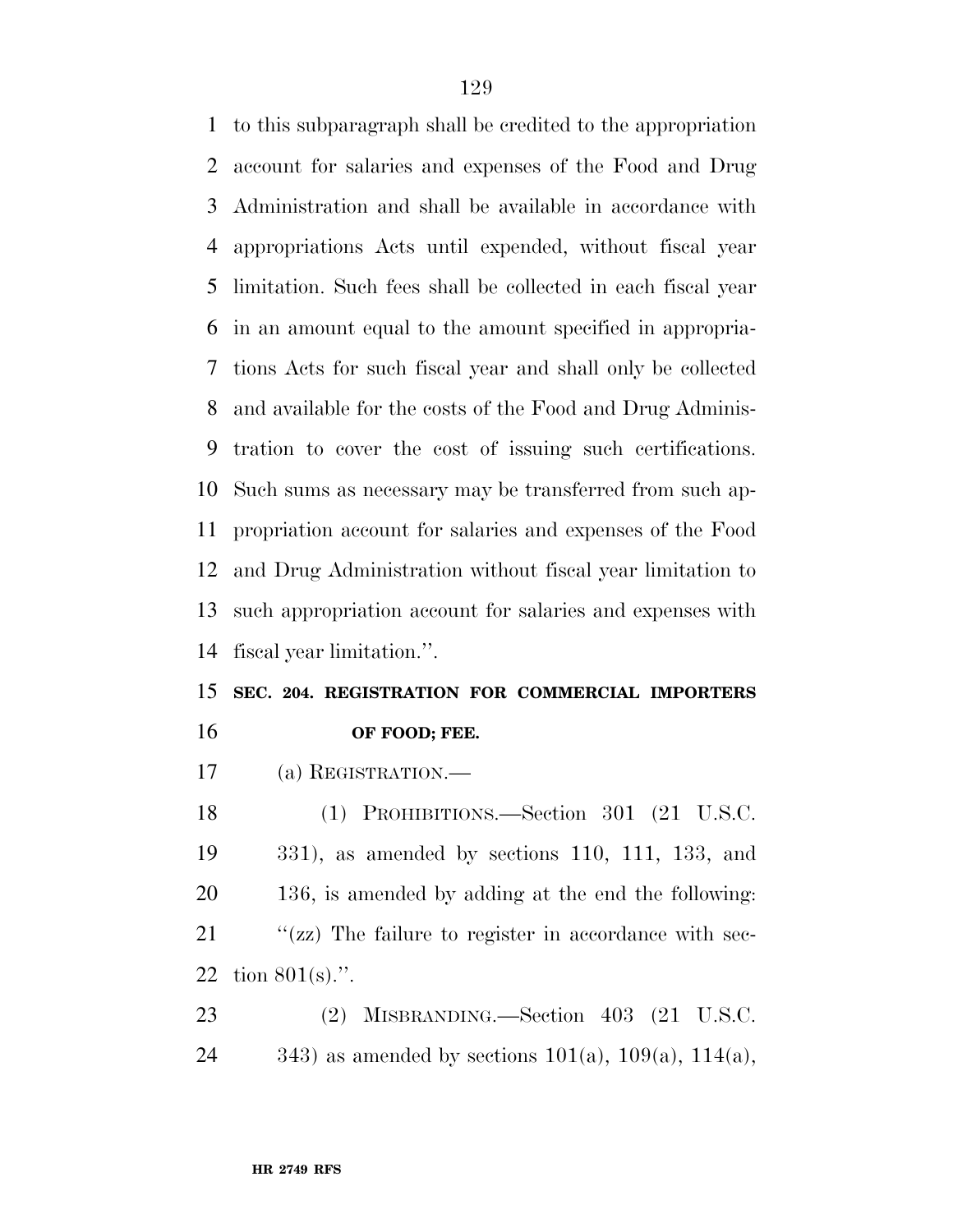| $\mathbf{1}$   | and 202, is amended by adding at the end the fol-       |
|----------------|---------------------------------------------------------|
| $\overline{2}$ | lowing:                                                 |
| 3              | "(ee) If it is imported or offered for import by an     |
| $\overline{4}$ | importer not duly registered under section $801(s)$ .". |
| 5              | (3) REGISTRATION.—Section 801, as amended               |
| 6              | by sections 109 and 136, is amended by adding at        |
| 7              | the end the following:                                  |
| 8              | "(s) REGISTRATION OF IMPORTERS.—                        |
| 9              | "(1) REGISTRATION.—The Secretary shall re-              |
| 10             | quire an importer of food—                              |
| 11             | $\lq\lq$ to be registered with the Secretary in         |
| 12             | a form and manner specified by the Secretary;           |
| 13             | and                                                     |
| 14             | $\lq\lq (B)$ consistent with section 1011, to sub-      |
| 15             | mit appropriate unique facility identifiers as a        |
| 16             | condition of registration.                              |
| 17             | "(2) GOOD IMPORTER PRACTICES.—The main-                 |
| 18             | tenance of registration under this subsection is con-   |
| 19             | ditioned on compliance with good importer practices     |
| 20             | in accordance with the following:                       |
| 21             | $\lq\lq$ . The Secretary, in consultation with          |
| 22             | Customs and Border Protection, shall promul-            |
| 23             | gate regulations to establish good importer             |
| 24             | practices that specify the measures an importer         |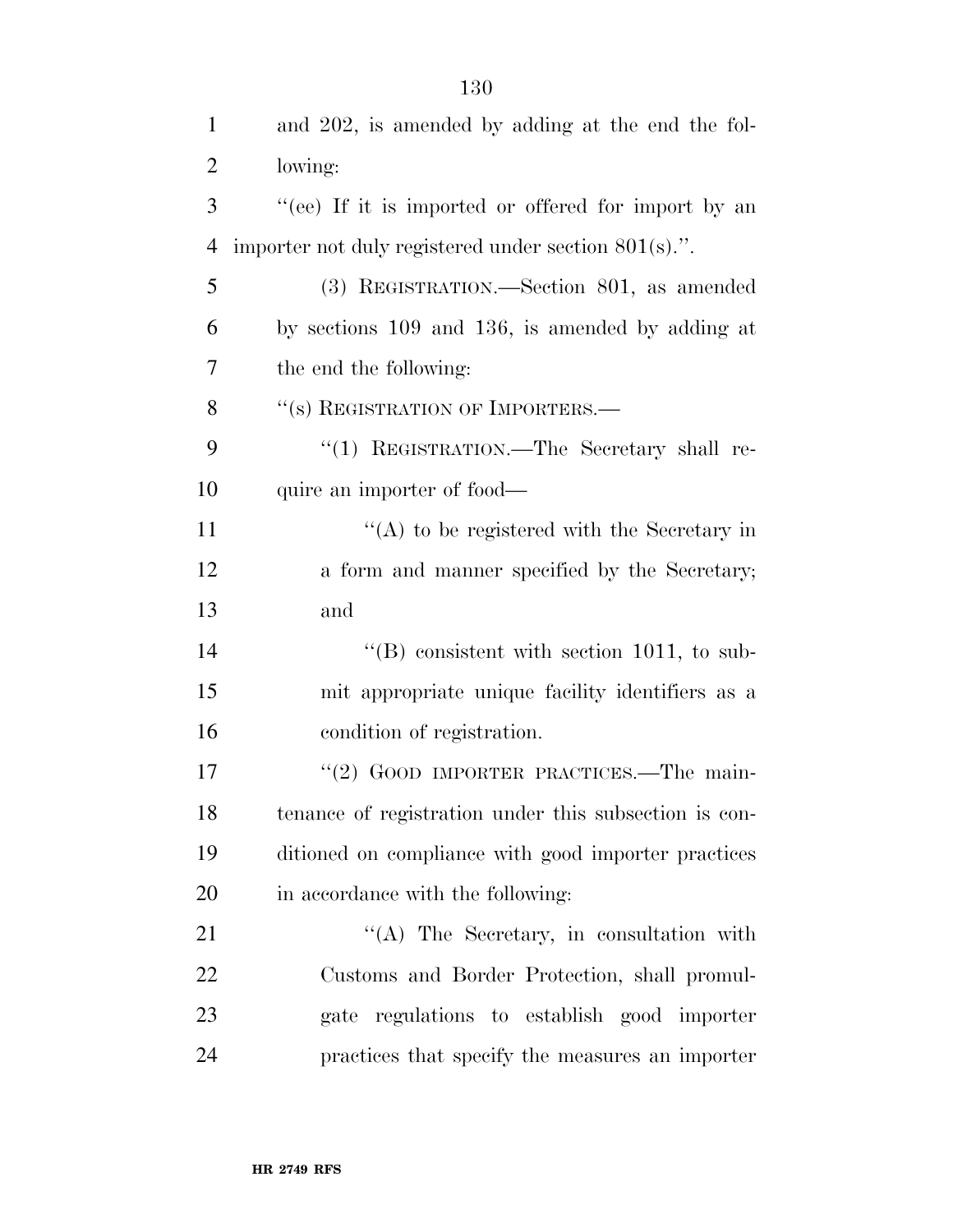| $\mathbf{1}$   | shall take to ensure imported food is in compli- |
|----------------|--------------------------------------------------|
| $\overline{2}$ | ance with the requirements of this Act.          |
| 3              | "(B) The measures under subparagraph             |
| $\overline{4}$ | $(A)$ shall ensure that the importer of a food—  |
| 5              | "(i) has adequate information about              |
| 6              | the food, its hazards, and the requirements      |
| $\overline{7}$ | of this Act applicable to such food;             |
| 8              | "(ii) has adequate information or pro-           |
| 9              | cedures in place to verify that both the         |
| 10             | food and each person that produced, man-         |
| 11             | ufactured, processed, packed, transported,       |
| 12             | or held the food, including components of        |
| 13             | the food, are in compliance with the re-         |
| 14             | quirements of this Act; and                      |
| 15             | "(iii) has adequate procedures in                |
| 16             | place to take corrective action, such as the     |
| 17             | ability to appropriately trace, withhold,        |
| 18             | and recall articles of food, if a food im-       |
| 19             | ported by the importer is not in compliance      |
| 20             | with the requirements of this Act.               |
| 21             | "(C) In promulgating good importer prac-         |
| 22             | tices regulations, the Secretary may, as appro-  |
| 23             | priate—                                          |
| 24             | "(i) incorporate certification of com-           |
| 25             | pliance under section $801(q)$ and participa-    |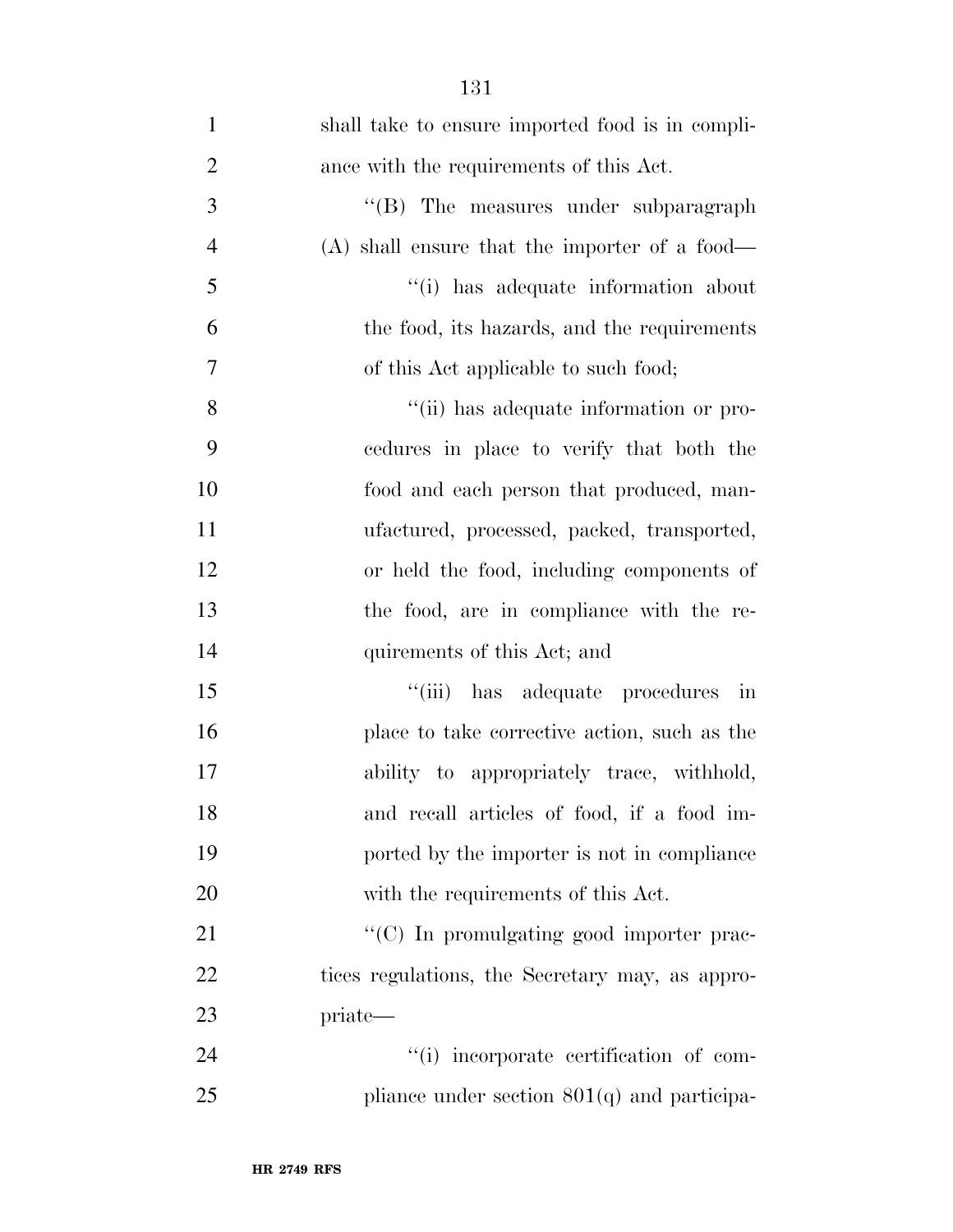| $\mathbf{1}$   | tion in the safe and secure food importa-       |
|----------------|-------------------------------------------------|
| $\overline{2}$ | tion program under section 805; and             |
| 3              | "(ii) take into account differences             |
| $\overline{4}$ | among importers and the types of imports,       |
| 5              | including based on the level of risk posed      |
| 6              | by the imported food.                           |
| 7              | "(3) SUSPENSION OF REGISTRATION.-               |
| 8              | "(A) IN GENERAL.—Registration under             |
| 9              | this subsection is subject to suspension upon a |
| 10             | finding by the Secretary, after notice and an   |
| 11             | opportunity for an informal hearing, of—        |
| 12             | "(i) a violation of this Act; or                |
| 13             | "(ii) the knowing or repeated making            |
| 14             | of an inaccurate or incomplete statement        |
| 15             | or submission of information relating to        |
| 16             | the importation of food.                        |
| 17             | "(B) REQUEST.—The importer whose reg-           |
| 18             | istration is suspended may request that the     |
| 19             | Secretary vacate the suspension of registration |
| 20             | when such importer has corrected the violation  |
| 21             | that is the basis for such suspension.          |
| 22             | "(C) VACATING OF SUSPENSION.—If the             |
| 23             | Secretary determines that adequate reasons do   |
| 24             | not exist to continue the suspension of a reg-  |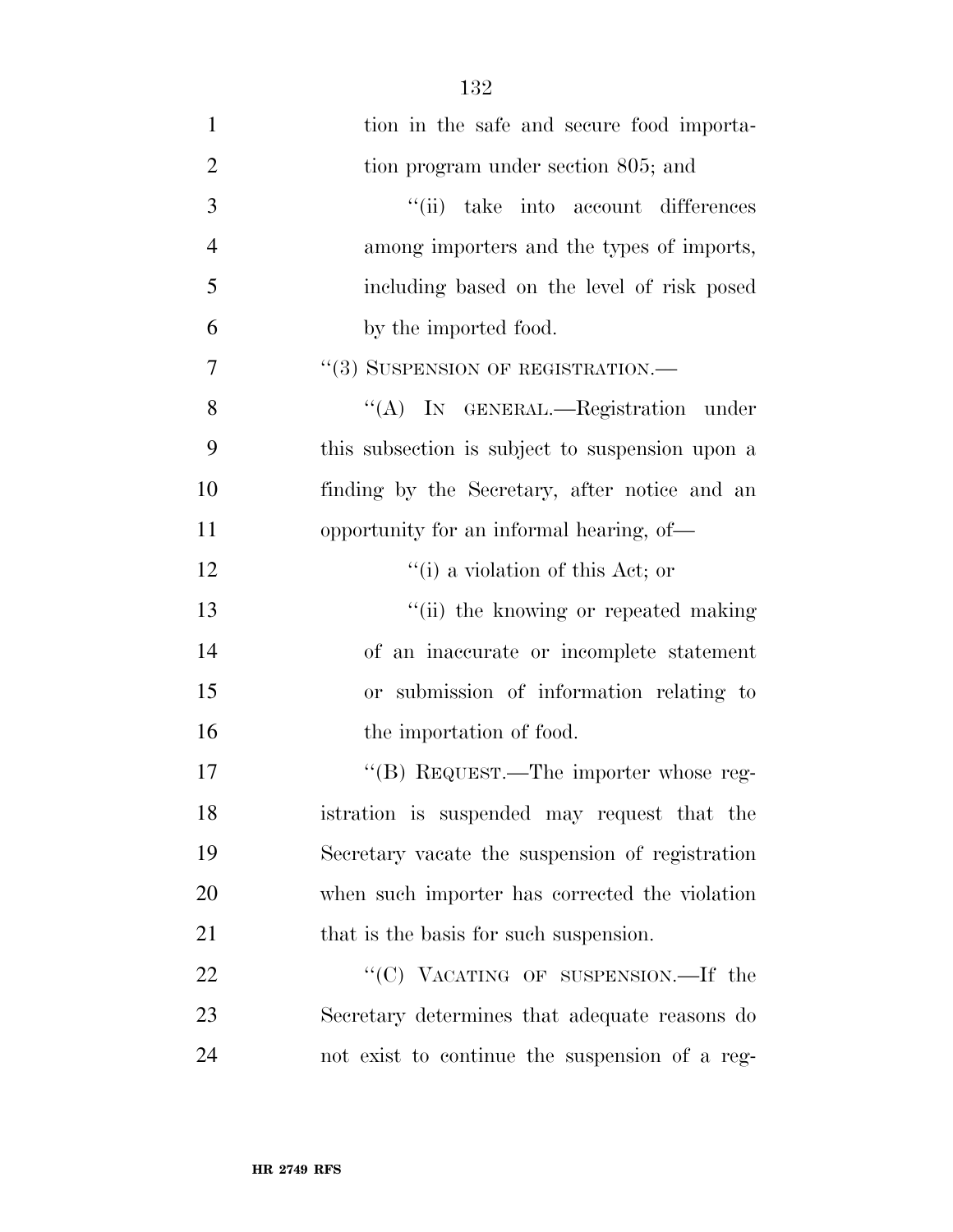| $\mathbf{1}$     | istration, the Secretary shall vacate such sus-  |
|------------------|--------------------------------------------------|
| $\overline{2}$   | pension.                                         |
| 3                | "(4) CANCELLATION OF REGISTRATION.-              |
| $\overline{4}$   | "(A) IN GENERAL.—Not earlier than $10$           |
| 5                | days after providing the notice under subpara-   |
| 6                | graph (B), the Secretary may cancel a registra-  |
| 7                | tion that the Secretary determines was not up-   |
| 8                | dated in accordance with this section or other-  |
| 9                | wise contains false, incomplete, or inaccurate   |
| 10               | information.                                     |
| 11               | "(B) NOTICE OF CANCELLATION.—Can-                |
| 12               | cellation shall be preceded by notice to the im- |
| 13               | porter of the intent to cancel the registration  |
| 14               | and the basis for such cancellation.             |
| 15               | "(C) TIMELY UPDATE OR CORRECTION.—               |
| 16               | If the registration for the importer is updated  |
| 17               | or corrected no later than 7 days after notice   |
| 18               | is provided under subparagraph (B), the Sec-     |
| 19               | retary shall not cancel such registration.       |
| 20               | "(5) EXEMPTIONS.—The Secretary, by notice        |
| 21               | published in the Federal Register—               |
| 22               | $\lq\lq$ shall establish an exemption from the   |
| 23               | requirements of this subsection for importations |
| $\sim$ $\lambda$ |                                                  |

for personal use; and

**HR 2749 RFS**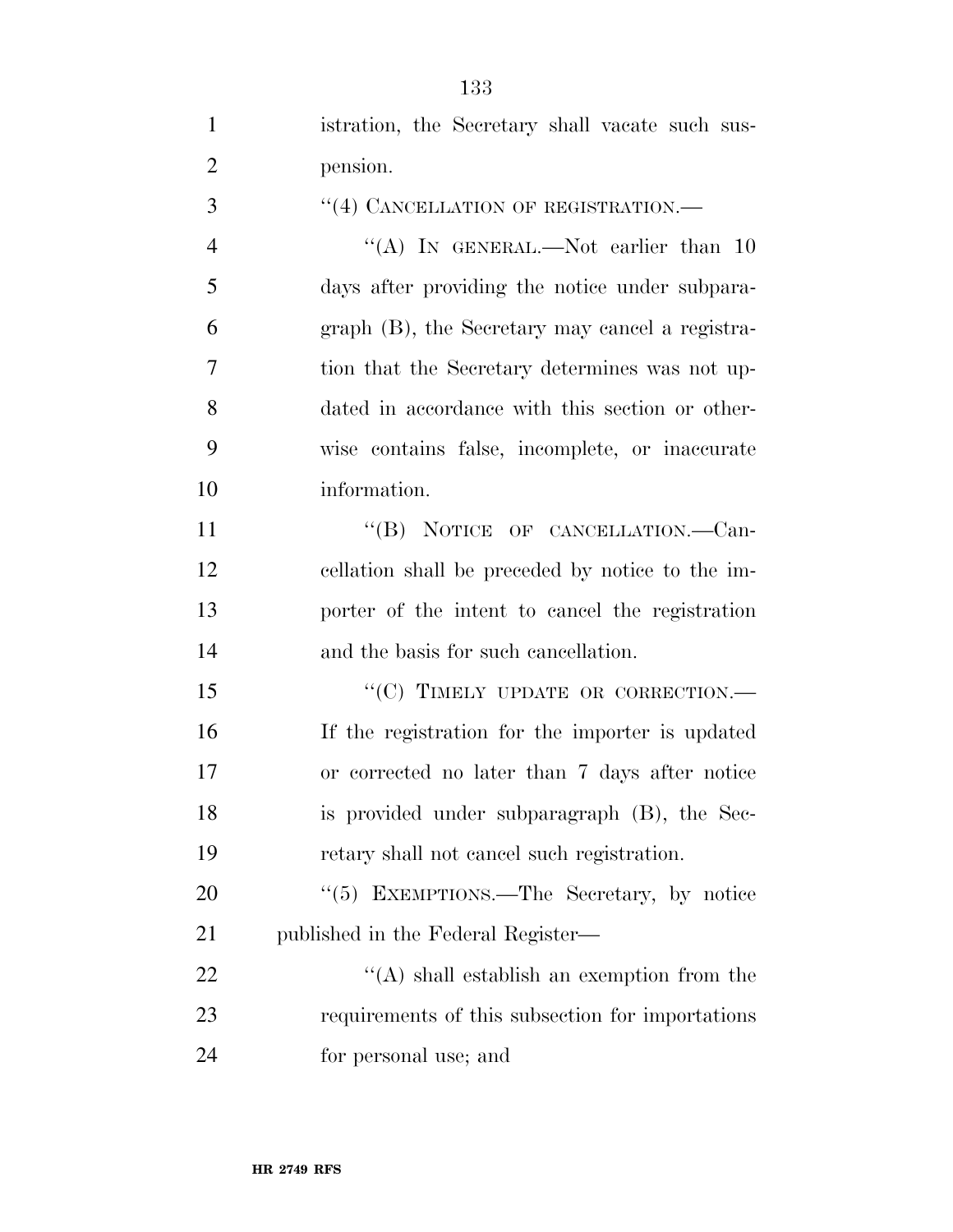1 ''(B) may establish other exemptions from 2 the requirements of this subsection.". (4) REGULATIONS.—Not later than 36 months after the date of the enactment of this Act, the Sec-retary of Health and Human Services in consulta-

 tion with the Commissioner responsible for Customs and Border Protection shall promulgate the regula- tions required to carry out section 801(s) of the Federal Food, Drug, and Cosmetic Act, as added by paragraph (3). In establishing the effective date of a regulation promulgated under section 801(s), the Secretary shall, in consultation with the Commis- sioner responsible for Customs and Border Protec- tion, as appropriate, provide a reasonable period of time for importers of food to comply with good im- porter practices, taking into account differences among importers and the types of imports, including based on the level of risk posed by the imported food.

 (5) EFFECTIVE DATE.—The amendments made by this subsection shall take effect on the date that is 24 months after the date of enactment of this Act. (b) FEE.—Subchapter C of chapter VII (21 U.S.C. 379f et seq.) as added and amended by sections 101 and 108, is amended by adding at the end the following: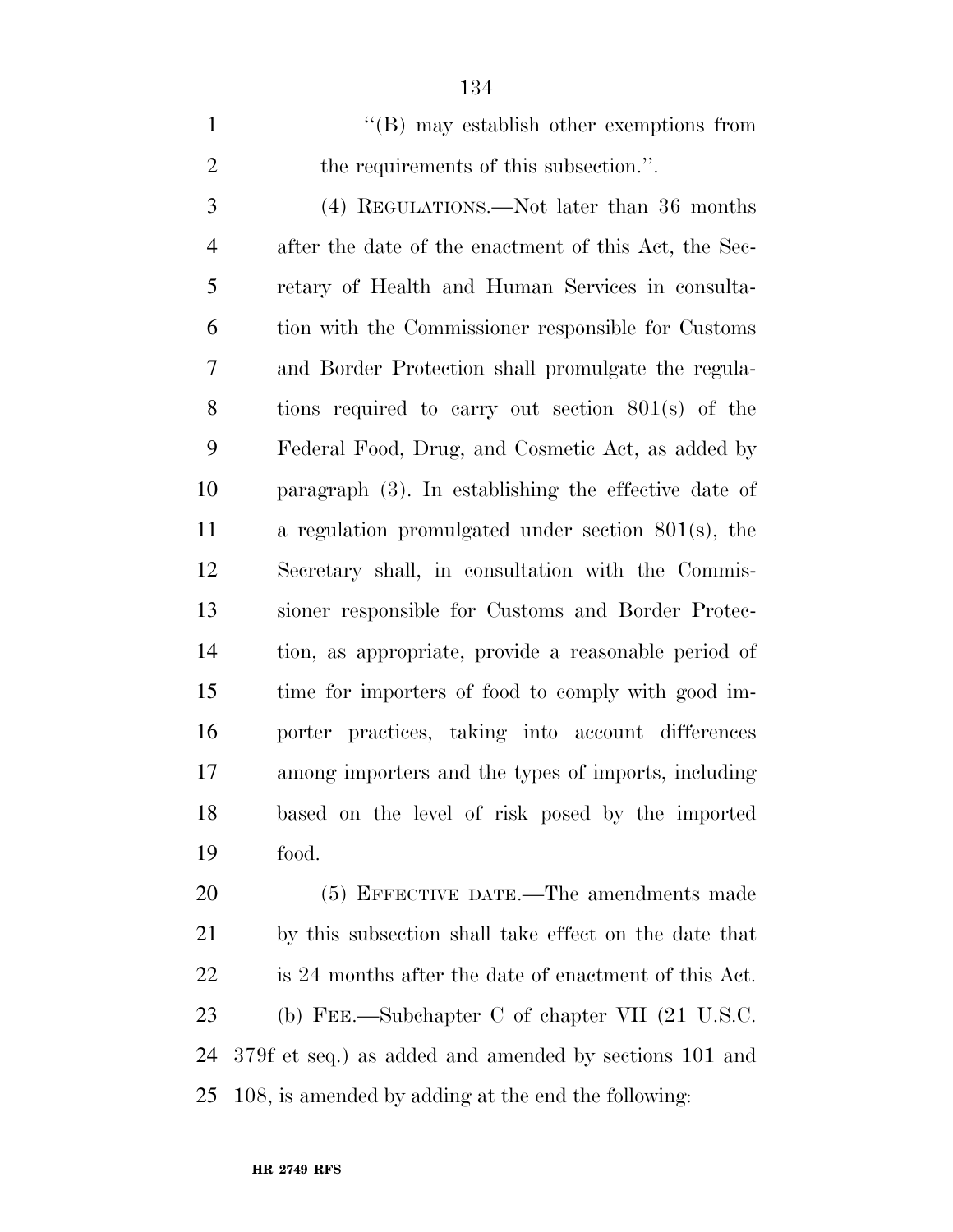| $\mathbf{1}$   | "PART 7-IMPORTERS OF FOOD                                 |
|----------------|-----------------------------------------------------------|
| 2              | "SEC. 744. IMPORTERS OF FOOD.                             |
| 3              | "(a) IMPORTERS.—The Secretary shall assess and            |
| $\overline{4}$ | collect an annual fee for the registration of an importer |
| 5              | of food under section $801(s)$ .                          |
| 6              | $``$ (b) AMOUNT OF FEE.—                                  |
| 7              | $\cdot$ (1) BASE AMOUNTS.—The registration<br>fee         |
| 8              | under subsection (a) shall be—                            |
| 9              | "(A) for fiscal year 2010, $$500$ ; and                   |
| 10             | $\lq$ (B) for fiscal year 2011 and each subse-            |
| 11             | quent fiscal year, the fee for fiscal year 2010 as        |
| 12             | adjusted under paragraph (2).                             |
| 13             | "(2) ADJUSTMENT.—For fiscal year 2011 and                 |
| 14             | subsequent fiscal years, the fees established pursu-      |
| 15             | ant to paragraph (1) shall be adjusted by the Sec-        |
| 16             | retary by notice, published in the Federal Register,      |
| 17             | for a fiscal year to reflect the greater of—              |
| 18             | $\lq\lq$ the total percentage change that oc-             |
| 19             | curred in the Consumer Price Index for all                |
| 20             | urban consumers (all items; United States city            |
| 21             | average), for the 12-month period ending June             |
| 22             | 30 preceding the fiscal year for which fees are           |
| 23             | being established;                                        |
| 24             | $\lq\lq$ the total percentage change for the              |
| 25             | previous fiscal year in basic pay under the Gen-          |
| 26             | eral Schedule in accordance with section 5332             |
|                | <b>HR 2749 RFS</b>                                        |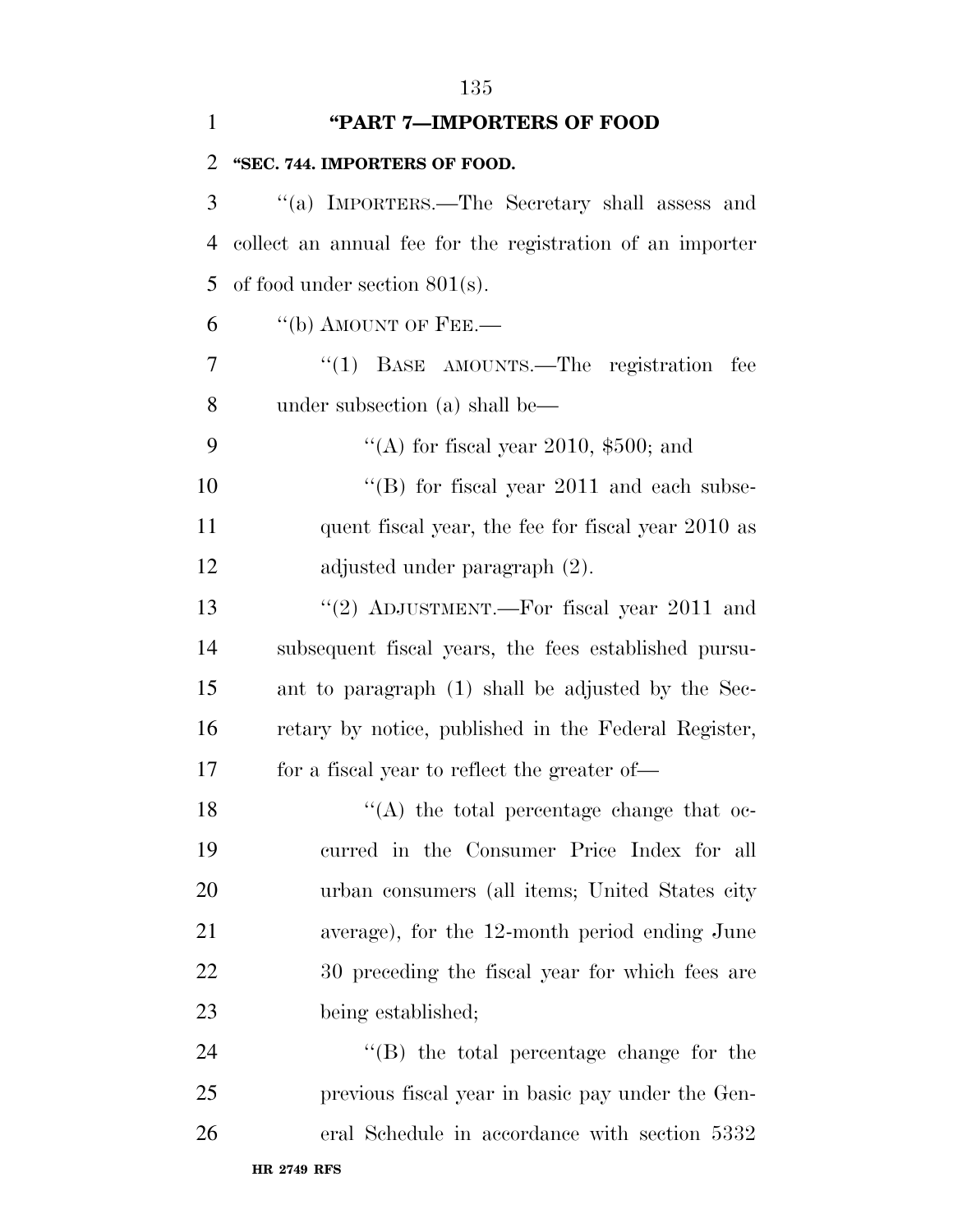| $\mathbf{1}$   | of title 5, United States Code, as adjusted by         |
|----------------|--------------------------------------------------------|
| $\overline{2}$ | any locality-based comparability payment pur-          |
| 3              | suant to section 5304 of such title for Federal        |
| $\overline{4}$ | employees stationed in the District of Columbia;       |
| 5              | <b>or</b>                                              |
| 6              | $\cdot$ (C) the average annual change in the           |
| 7              | cost, per full-time equivalent position of the         |
| 8              | Food and Drug Administration, of all personnel         |
| 9              | compensation and benefits paid with respect to         |
| 10             | such positions for the first 5 years of the pre-       |
| 11             | ceding 6 fiscal years.                                 |
| 12             | "(3) COMPOUNDED BASIS.—The adjustment                  |
| 13             | made each fiscal year pursuant this subsection shall   |
| 14             | be added on a compounded basis to the sum of all       |
| 15             | adjustments made each fiscal year after fiscal year    |
| 16             | 2010 under this subsection.                            |
| 17             | "(4) WAIVER FOR IMPORTERS REQUIRED<br>TO               |
| 18             | PAY REGISTRATION FEE.—In the case of a person          |
| 19             | who is required to pay both a fee under section 743    |
| 20             | for registration of one or more facilities under sec-  |
| 21             | tion 415 and a fee under this section for registration |
| 22             | as an importer of food under section $801(s)$ , the    |
| 23             | Secretary shall waive the fees applicable to such per- |
| 24             | son under section 743 or the fee applicable to such    |
| 25             | person under this section.                             |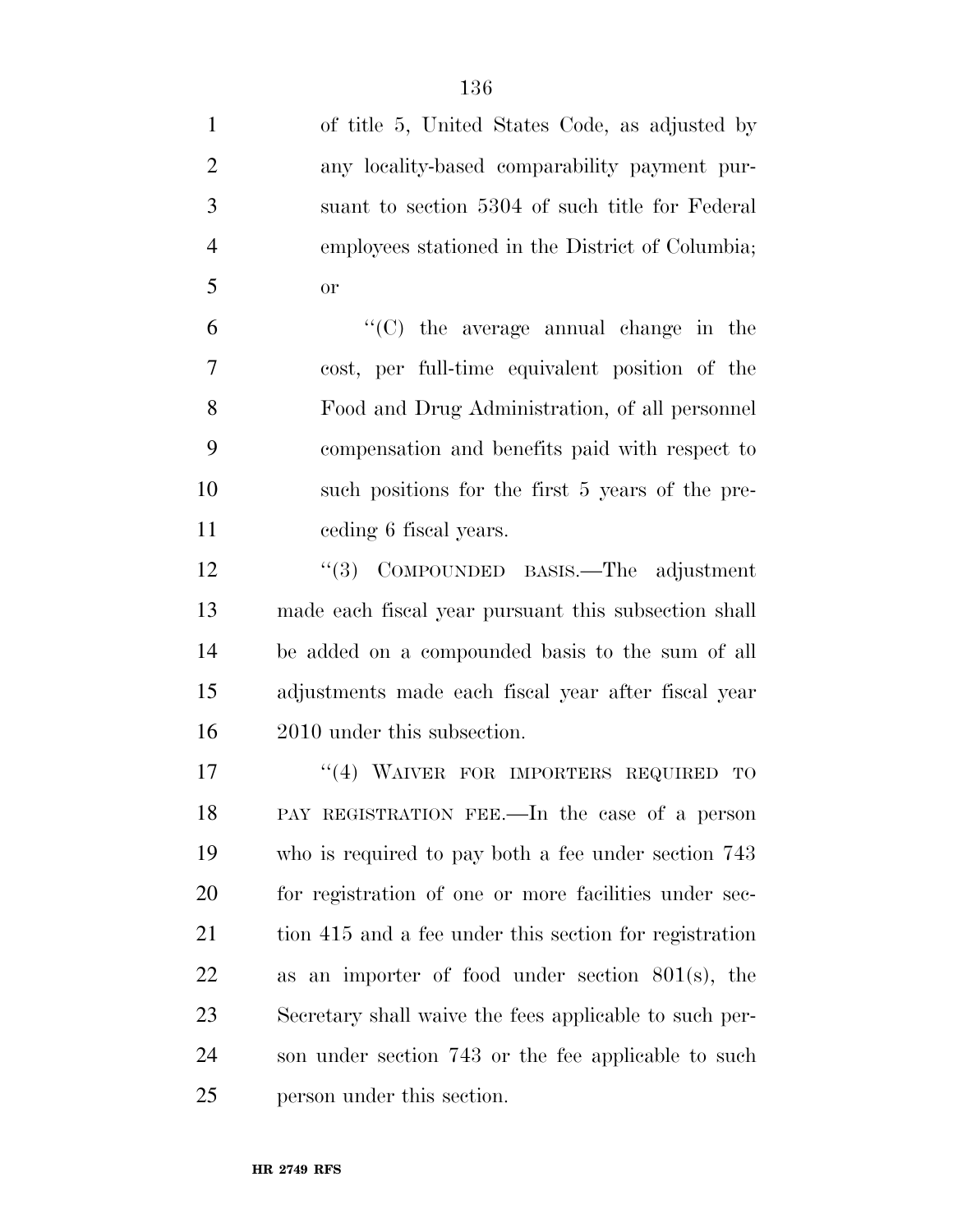### 1 "(c) CREDITING AND AVAILABILITY OF FEES.—

2 "(1) IN GENERAL.—Fees authorized under sub- section (a) shall be collected and available for obliga- tion only to the extent and in the amount provided in advance in appropriations Acts. Such fees are au- thorized to remain available until expended. Such sums as may be necessary may be transferred from the Food and Drug Administration salaries and ex- penses appropriation account without fiscal year lim- itation to such appropriation account for salaries and expenses with such fiscal year limitation. 12 "(2) COLLECTIONS AND APPROPRIATIONS

ACTS.—The fees authorized by this section—

 $^{\prime\prime}$ (A) shall be retained in each fiscal year in an amount not to exceed the amount specified in appropriation Acts, or otherwise made avail-able for obligation, for such fiscal year; and

18 "(B) shall only be collected and available to cover the costs associated with registering importers under section 801(s) and with ensur-21 ing compliance with good importer practices re-specting food.

23 "(3) AUTHORIZATION OF APPROPRIATIONS.— For each of fiscal years 2010 through 2014, there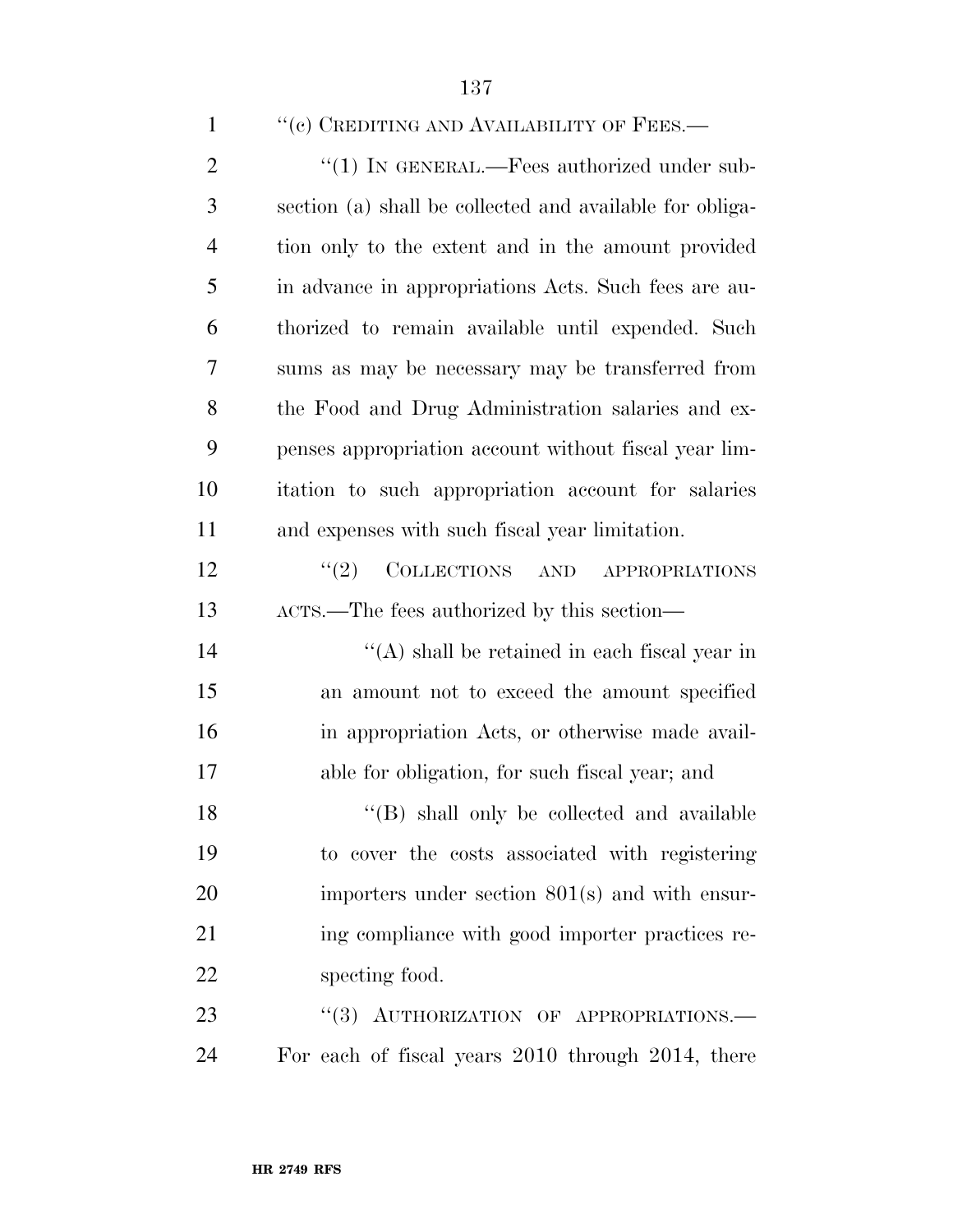are authorized to be appropriated for fees under this section such sums as may be necessary.''.

 (c) INSPECTION.—Section 704 (21 U.S.C. 374), as amended by section 105, is amended by adding at the end the following:

 ''(i) IMPORTERS.—Every person engaged in the im- porting of any food shall, upon request of an officer or employee designated by the Secretary, permit such officer or employee at all reasonable times to inspect the facilities of such person and have access to, and to copy and verify, any related records.''.

#### **SEC. 205. REGISTRATION FOR CUSTOMS BROKERS.**

(a) REGISTRATION.—

 (1) PROHIBITIONS.—Section 301(zz) (21 U.S.C. 331), as added by section 204, is amended 16 by inserting "or  $801(t)$ " after " $801(s)$ ".

 (2) MISBRANDING.—Section 403(ee) (21 U.S.C. 343), as added by section 204, is amended—

 (A) by inserting ''or a customs broker'' 20 after "by an importer"; and

21 (B) by inserting "or  $801(t)$ " after 22  $"801(s)"$ .

 (3) REGISTRATION.—Section 801, as amended by sections 109, 136, and 204, is amended by add-ing at the end the following: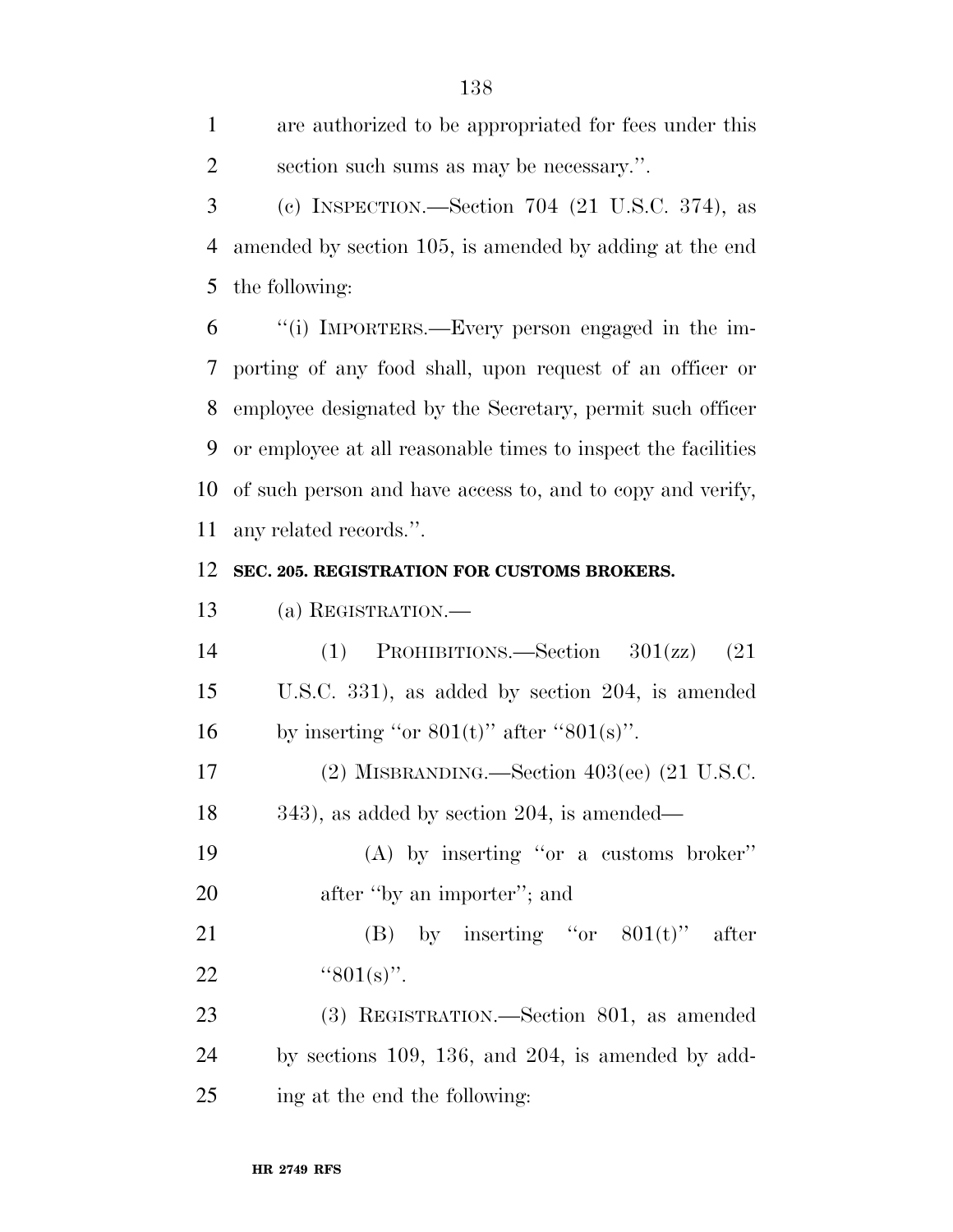| $\mathbf{1}$   | "(t) REGISTRATION OF CUSTOMS BROKER.-                |
|----------------|------------------------------------------------------|
| $\overline{2}$ | "(1) REGISTRATION.-The Secretary shall re-           |
| 3              | quire a customs broker, with respect to the importa- |
| $\overline{4}$ | tion of food—                                        |
| 5              | $\lq\lq$ to be registered with the Secretary in      |
| 6              | a form and manner specified by the Secretary;        |
| 7              | and                                                  |
| 8              | $\lq\lq$ consistent with section 1011, to sub-       |
| 9              | mit appropriate unique facility identifiers as a     |
| 10             | condition of registration.                           |
| 11             | "(2) CANCELLATION OF REGISTRATION.—                  |
| 12             | "(A) IN GENERAL.—Not earlier than $10$               |
| 13             | days after providing the notice under subpara-       |
| 14             | graph (B), the Secretary may cancel a registra-      |
| 15             | tion that the Secretary determines was not up-       |
| 16             | dated in accordance with this section or other-      |
| 17             | wise contains false, incomplete, or inaccurate       |
| 18             | information.                                         |
| 19             | "(B) NOTICE OF CANCELLATION.—Can-                    |
| 20             | cellation shall be preceded by notice to the cus-    |
| 21             | toms broker of the intent to cancel the registra-    |
| 22             | tion and the basis for such cancellation.            |
| 23             | "(C) TIMELY UPDATE OR CORRECTION.-                   |
| 24             | If the registration for the customs broker is up-    |
| 25             | dated or corrected no later than 7 days after        |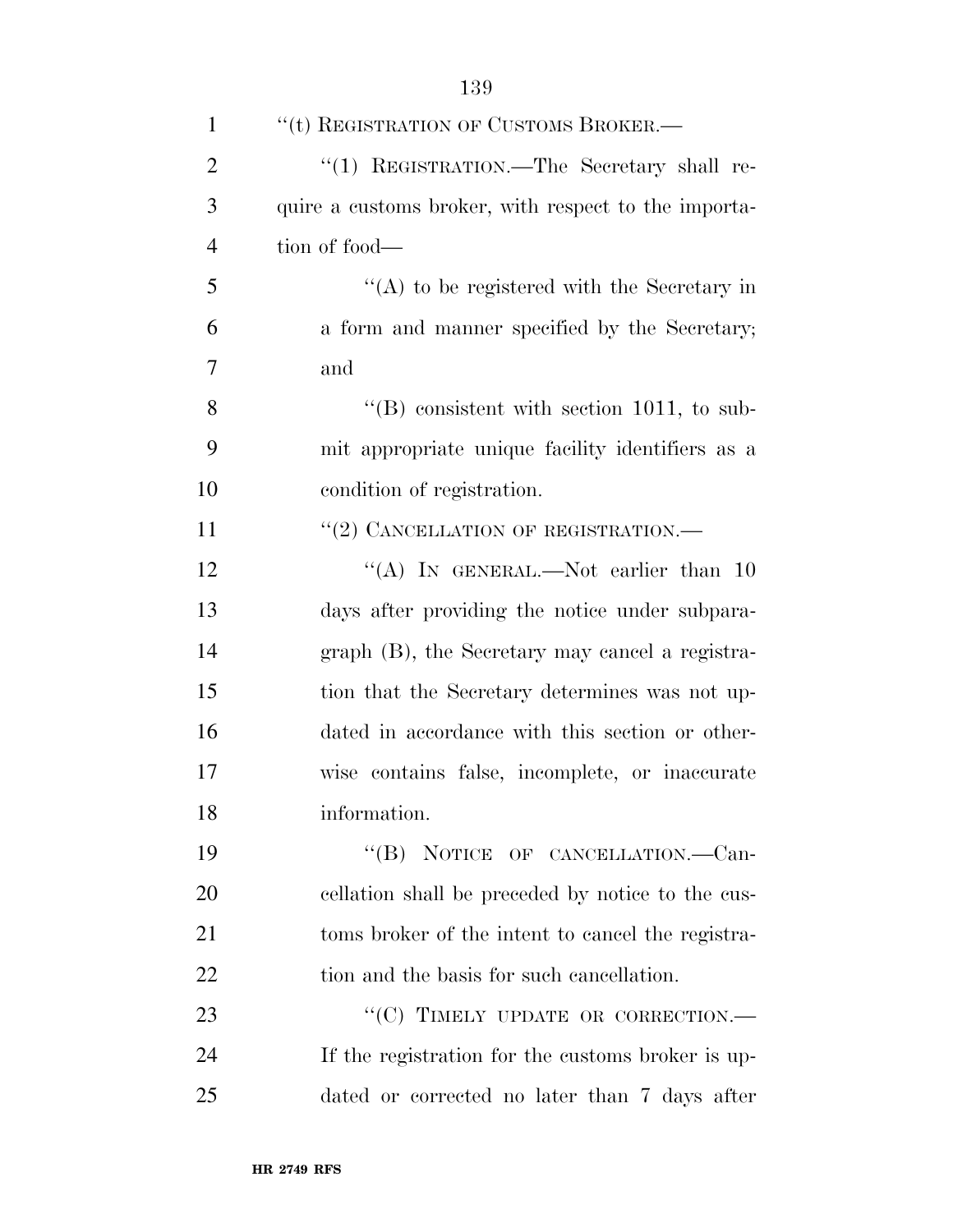| $\mathbf{1}$   | notice is provided under subparagraph (B), the                   |
|----------------|------------------------------------------------------------------|
| $\overline{2}$ | Secretary shall not cancel such registration.                    |
| 3              | "(3) NOTIFICATION.—The Secretary shall no-                       |
| $\overline{4}$ | tify the Commissioner responsible for Customs and                |
| 5              | Border Protection whenever the Secretary cancels a               |
| 6              | registration under this subsection.                              |
| 7              | "(4) EXEMPTIONS.—In consultation with the                        |
| 8              | Commissioner responsible for Customs and Border                  |
| 9              | Protection, the Secretary, by notice published in the            |
| 10             | Federal Register—                                                |
| 11             | $\lq\lq$ shall establish an exemption from the                   |
| 12             | requirements of this subsection for importations                 |
| 13             | for personal use; and                                            |
| 14             | $\lq\lq (B)$ may establish other exemptions from                 |
| 15             | the requirements of this subsection.                             |
| 16             | "(5) CIVIL PENALTIES.—Notwithstanding any                        |
| 17             | other provision in this Act, a customs broker who                |
| 18             | violates section 301 because of a violation of section           |
| 19             | $403(ee)$ , or who violates section $301(xx)$ , $301(yy)$ , or   |
| 20             | $301(\text{zz})$ , shall not be subject to a civil penalty under |
| 21             | section $303(f)(2)$ .".                                          |
| 22             | (4) REGULATIONS.—Not later than 24 months                        |
| 23             | after the date of the enactment of this Act, the Sec-            |
| 24             | retary of Health and Human Services, in consulta-                |
| 25             | tion with the Commissioner responsible for Customs               |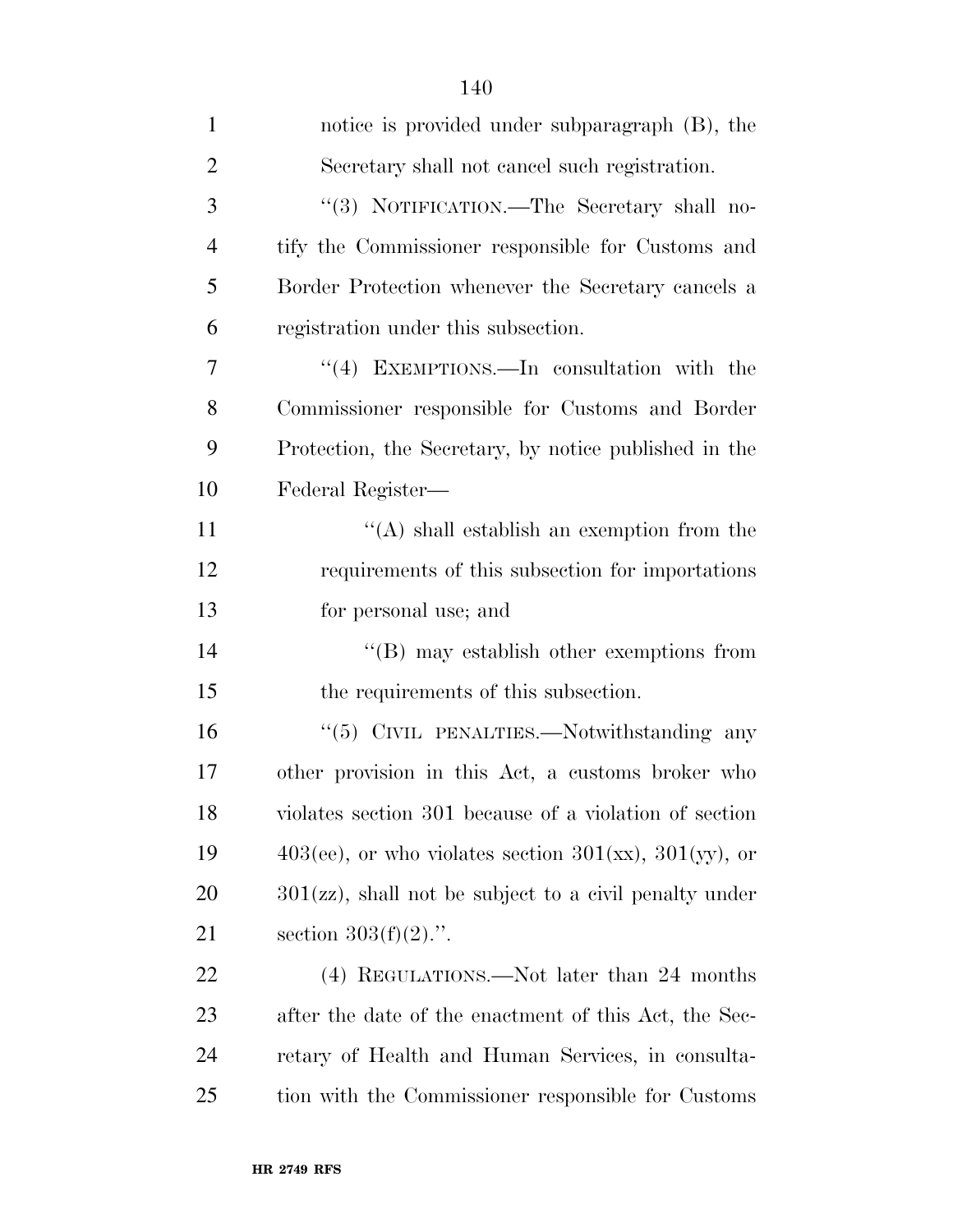and Border Protection, shall promulgate the regula- tions required to carry out section 801(t) of the Federal Food, Drug, and Cosmetic Act, as added by paragraph (2).

 (5) EFFECTIVE DATE.—The amendments made by this subsection shall take effect on the date that is 24 months after the date of enactment of this Act. (b) INSPECTION.—Section 704 (21 U.S.C. 374), as amended by sections 105 and 204, is amended by adding at the end the following:

 ''(j) BROKERS.—Every customs broker required to be registered with the Secretary shall, upon request of an of- ficer or employee designated by the Secretary, permit such officer or employee at all reasonable times to inspect the facilities of such person and have access to, and to copy and verify, any related records.''.

### **SEC. 206. UNIQUE IDENTIFICATION NUMBER FOR FOOD FA-**

 **CILITIES, IMPORTERS, AND CUSTOM BRO-KERS.** 

 Chapter X (21 U.S.C. 391 et seq) is amended by add-ing at the end the following:

## **''SEC. 1011. UNIQUE FACILITY IDENTIFIER.**

23 "(a) REGISTRATION OF FACILITY OR ESTABLISH-MENT.—A person required to register a facility pursuant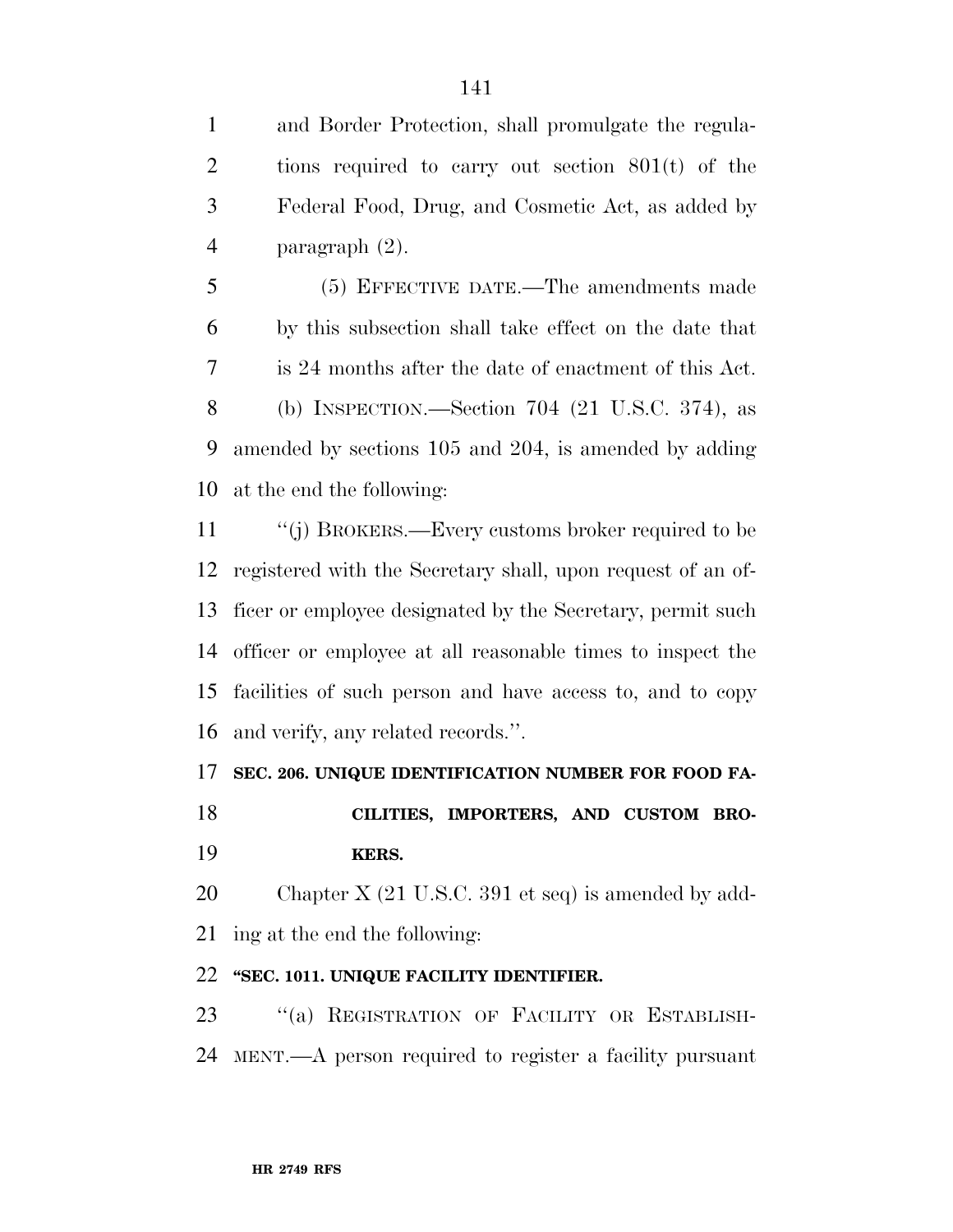to section 415 shall submit, at the time of registration, a unique facility identifier for the facility or establishment.

 ''(b) REGISTRATION OF IMPORTERS AND CUSTOM BROKERS.—A person required to register pursuant to sec- tion 801(s) or 801(t) shall submit, at the time of registra- tion, a unique facility identifier for the principal place of business for which such person is required to register under section 801(s) or 801(t).

9 "(c) GUIDANCE.—The Secretary may, by guidance, and, with respect to importers and customs brokers, in consultation with the Commissioner responsible for Cus- toms and Border Protection, specify the unique numerical identifier system to be used to meet the requirements of subsections (a) and (b) and the form, manner, and timing of a submission under such subsections. Development of such guidelines shall take into account the utilization of existing unique identification schemes and compatibility with customs automated systems, such as integration with the Automated Commercial Environment (ACE) and the International Trade Data System (ITDS), and any suc-cessor systems.

 ''(d) IMPORTATION.—An article of food imported or offered for import shall be refused admission unless the appropriate unique facility identifiers, as specified by the Secretary, are provided for such article.''.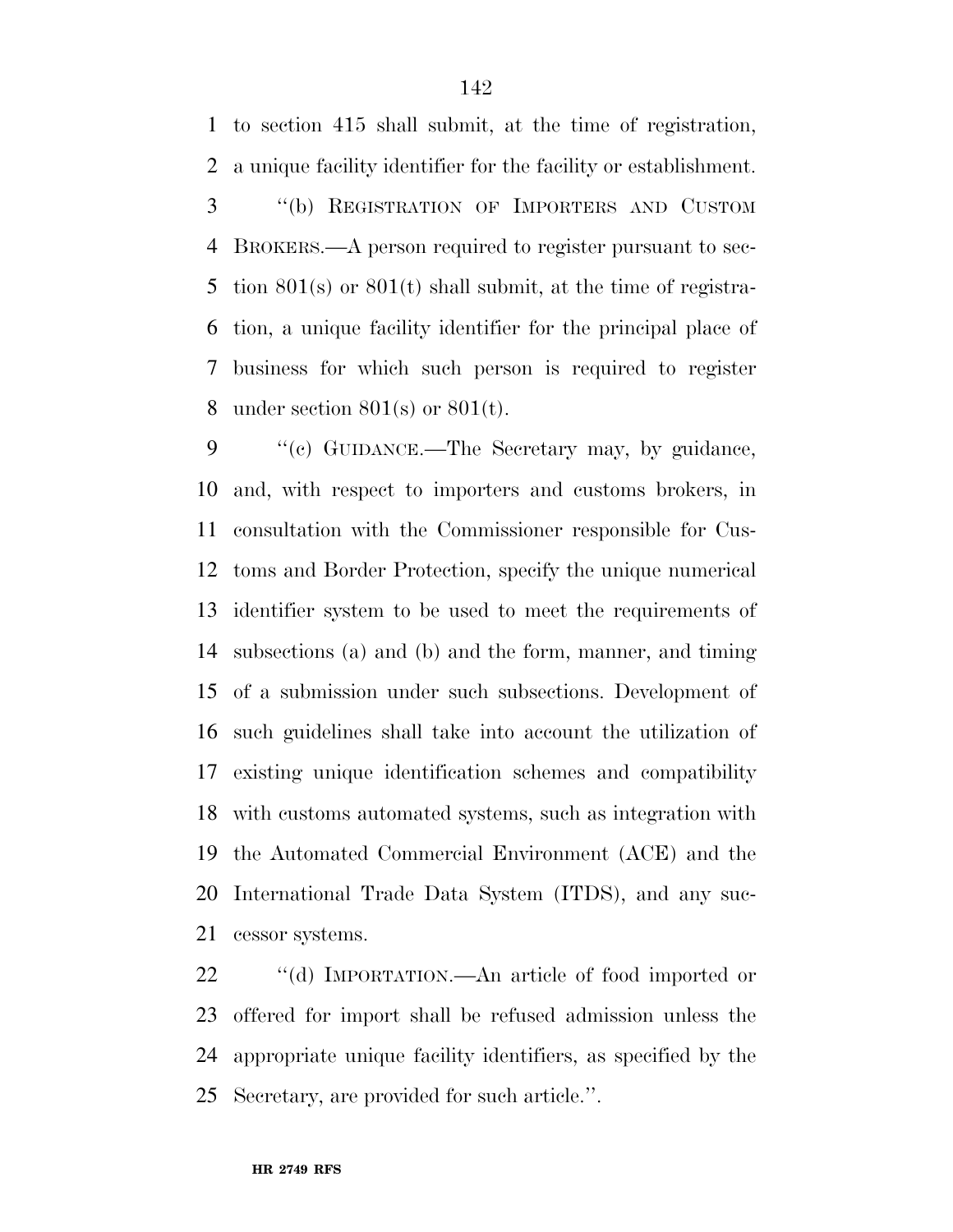# **SEC. 207. PROHIBITION AGAINST DELAYING, LIMITING, OR REFUSING INSPECTION.**

 (a) ADULTERATION.—Section 402 (21 U.S.C. 342), 4 as amended by section 102, 103(a), and 104(a), is amend-ed by adding at the end the following:

 "(n) If it has been produced, manufactured, proc- essed, packed, or held in any farm, factory, warehouse, or establishment and the owner, operator, or agent of such farm, factory, warehouse, or establishment, or any agent of a governmental authority in the foreign country within which such farm, factory, warehouse, or establishment is located, delays or limits an inspection, or refuses to permit entry or inspection, under section 414 or 704.''.

 (b) FOREIGN INSPECTIONS.—Section 704(a)(1) (21 15 U.S.C.  $374(a)(1)$ , as amended by section  $106(e)$ , is amended—

 (1) in the first sentence, by inserting '', includ- ing any such food factory, warehouse, or establish- ment whether foreign or domestic,'' after ''factory, warehouse, or establishment''; and

 (2) in the third sentence, by inserting '', includ- ing any food factory, warehouse, establishment, or consulting laboratory whether foreign or domestic,'' after ''factory, warehouse, establishment, or con-sulting laboratory''.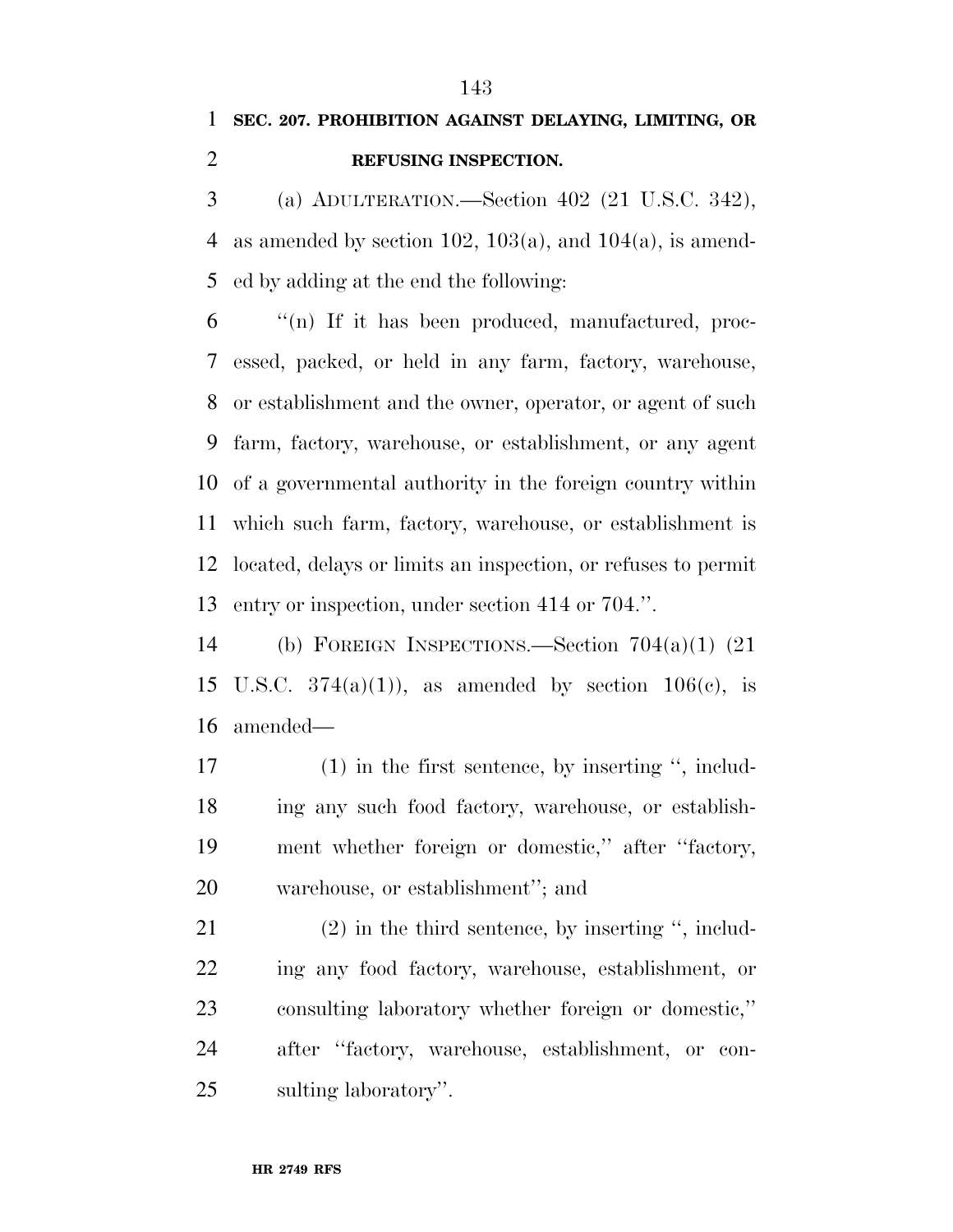#### 

#### **SEC. 208. DEDICATED FOREIGN INSPECTORATE.**

 Section 704 (21 U.S.C. 374), as amended by sections 105, 204, and 205, is amended by adding at the end the following:

 ''(k) DEDICATED FOREIGN INSPECTORATE.—The Secretary shall establish and maintain a corps of inspec- tors dedicated to inspections of foreign food facilities. This corps shall be staffed and funded by the Secretary at a level sufficient to enable it to assist the Secretary in achieving the frequency of inspections for food facilities as described in this Act.''.

# **SEC. 209. PLAN AND REVIEW OF CONTINUED OPERATION OF FIELD LABORATORIES.**

 (a) SUBMISSION OF PLAN.—Not later than 90 days before the Secretary terminates or consolidates any lab- oratory, district office, or the functions (including the in- spection and compliance functions) of any such laboratory or district office, specified in subsection (b), the Secretary shall submit a reorganization plan to the Comptroller Gen- eral of the United States, the Committee on Energy and Commerce of the House of Representatives, and the Com- mittee on Health, Education, Labor, and Pensions of the Senate.

 (b) SPECIFIED LABORATORIES AND OFFICES.—The laboratories and offices specified in this subsection are the following: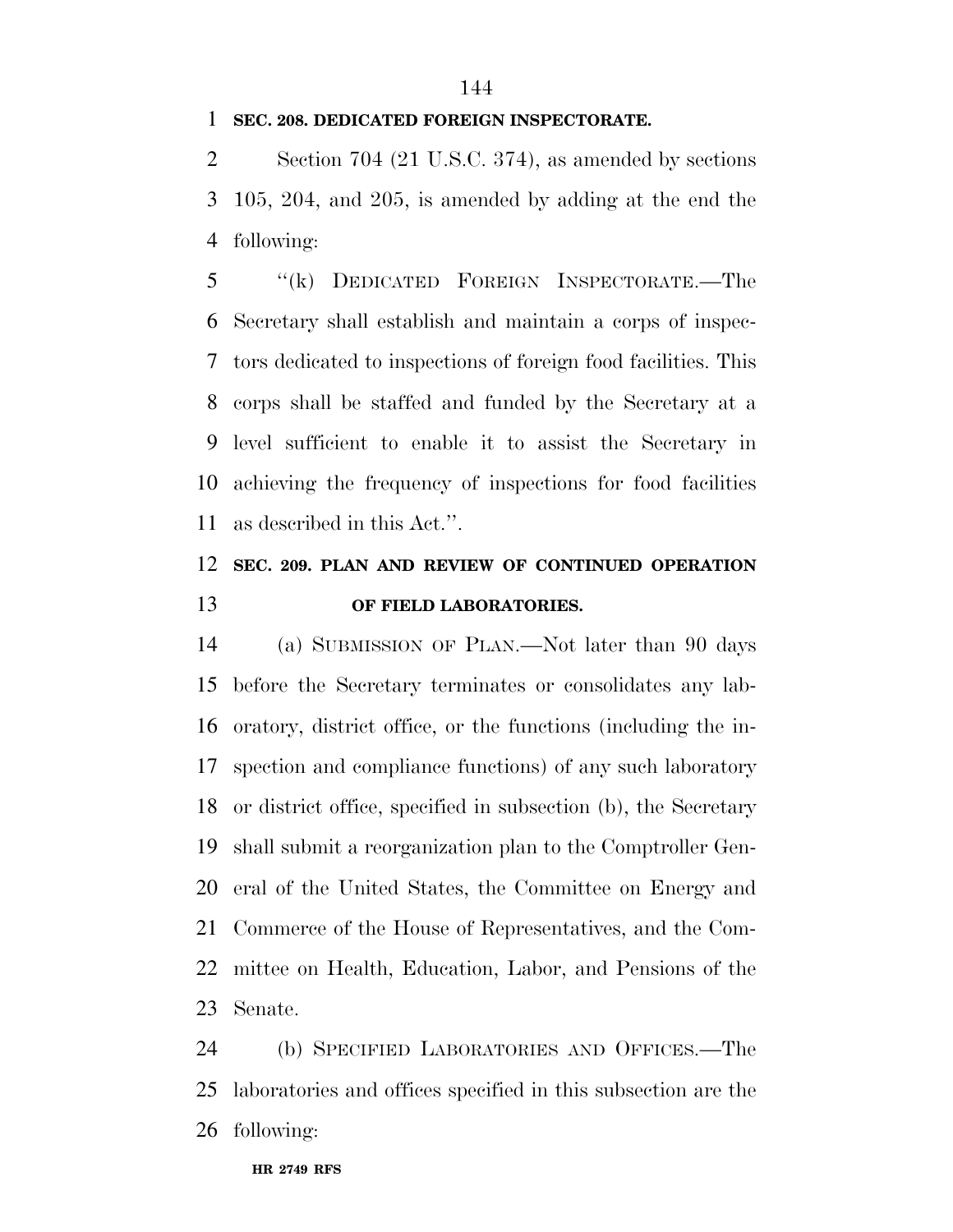(1) Any of the 13 field laboratories responsible for analyzing food that were operated by the Office of Regulatory Affairs of the Food and Drug Admin- istration as of January 1, 2007. (2) Any of the 20 district offices of the Food and Drug Administration with responsibility for food safety functioning as of January 1, 2007. (c) CONGRESSIONAL REVIEW.—A reorganization plan described in subsection (a) is deemed to be a major rule (as defined in section 804(2) of title 5, United States Code) for purposes of chapter 8 of such title. **SEC. 210. FALSE OR MISLEADING REPORTING TO FDA.**  13 (a) IN GENERAL.—Section  $301(q)(2)$  (21 U.S.C.  $331(q)(2)$  is amended by inserting after "device" the fol- lowing: '', food,''. (b) EFFECTIVE DATE.—The amendment made by subsection (a) shall apply to submissions made on or after the date of the enactment of this Act. **SEC. 211. SUBPOENA AUTHORITY.**  (a) PROHIBITED ACT.—Section 301(f) is amended by

 inserting before the period ''or the failure or refusal to obey a subpoena issued pursuant to section 311''.

 (b) AMENDMENT.—Chapter III (21 U.S.C. 331 et seq.) is amended by adding at the end the following: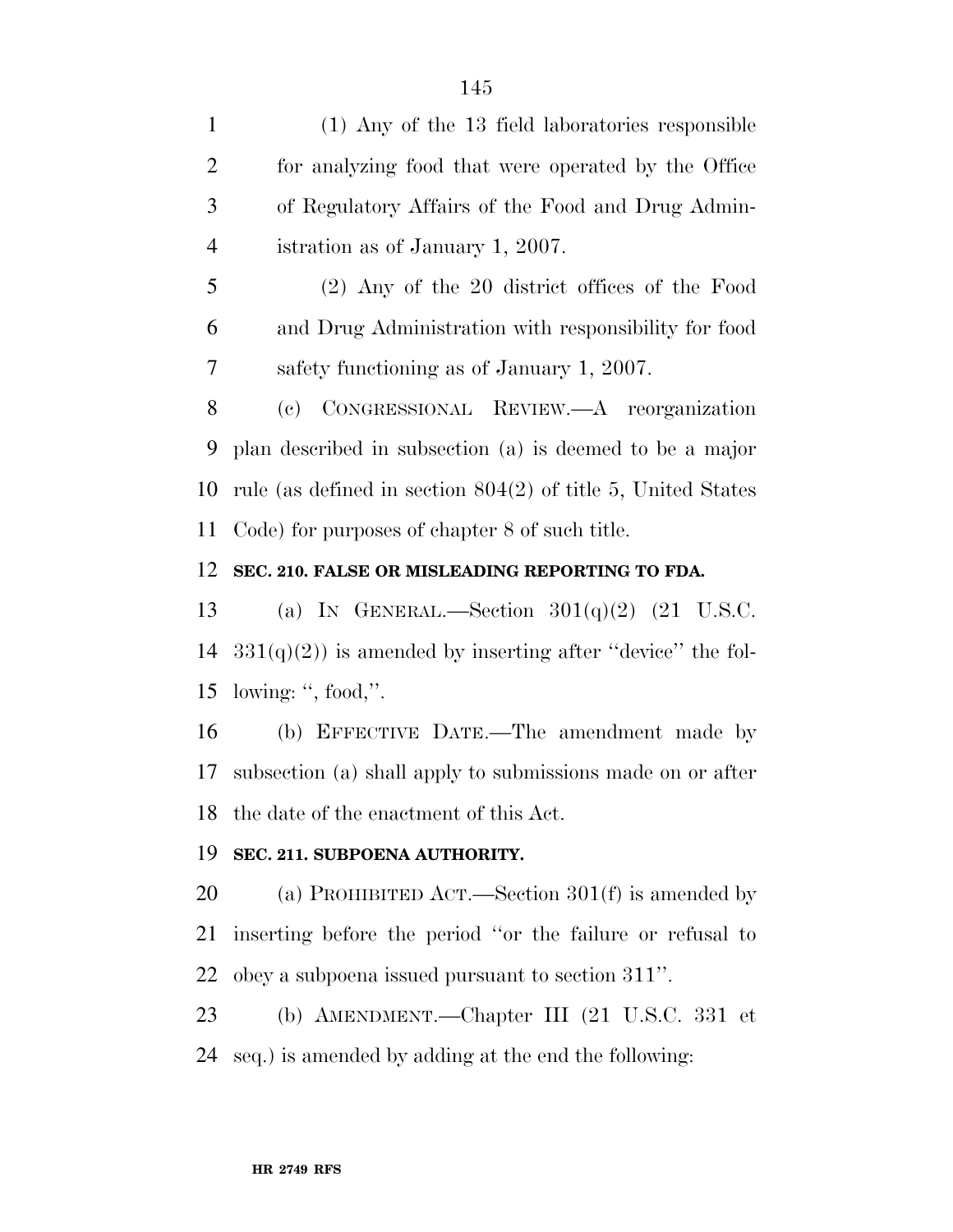| 1              | "SEC. 311. EXERCISE OF SUBPOENA AUTHORITY.                    |
|----------------|---------------------------------------------------------------|
| $\overline{2}$ | "(a) IN GENERAL.—For the purpose of—                          |
| 3              | $\lq(1)$ any hearing, investigation, or other pro-            |
| $\overline{4}$ | ceeding respecting a violation of a provision of this         |
| 5              | Act, the Public Health Service Act, or the Federal            |
| 6              | Anti-Tampering Act, relating to food; or                      |
| $\tau$         | $f'(2)$ any hearing, investigation, or other pro-             |
| 8              | ceeding to determine if a person is in violation of a         |
| 9              | specific provision of this Act, the Public Health             |
| 10             | Service Act, or the Federal Anti-Tampering Act, re-           |
| 11             | lating to food,                                               |
| 12             | the Commissioner may issue subpoenas requiring the at-        |
| 13             | tendance and testimony of witnesses and the production        |
| 14             | of records and other things.                                  |
| 15             | "(b) TIMING OF COMPLIANCE.—When the Commis-                   |
| 16             | sioner deems that immediate compliance with a subpoena        |
|                | 17 issued under this section is necessary to address a threat |
|                | 18 of serious adverse health consequences or death, the sub-  |
| 19             | poena may require immediate production.                       |
| 20             | "(c) SERVICE OF SUBPOENA.—                                    |
| 21             | "(1) IN GENERAL.—Subpoenas of the Commis-                     |
| 22             | sioner shall be served by a person authorized by the          |
| 23             | Commissioner by delivering a copy thereof to the              |
| 24             | person named therein or by certified mail addressed           |
| 25             | to such person at such person's last known dwelling           |
| 26             | place or principal place of business.                         |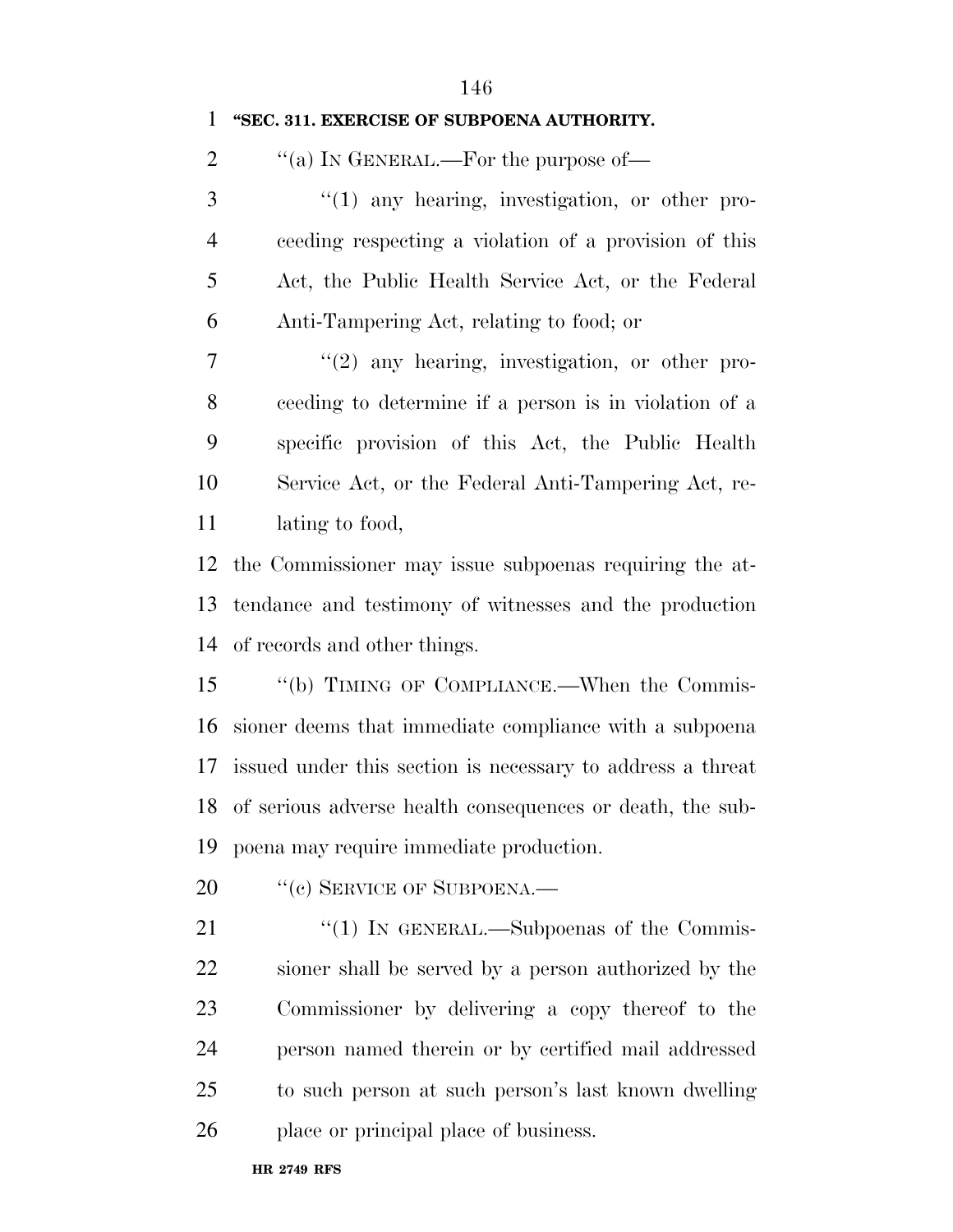1 "(2) CORPORATIONS AND OTHER ENTITIES. Service on a domestic or foreign corporation, part- nership, unincorporated association, or other entity that is subject to suit under a common name may be made by delivering the subpoena to an officer, a managing or general agent, or any other agent au- thorized by appointment or by law to receive service of process.

9 "(3) PERSON OUTSIDE U.S. JURISDICTION.— Service on any person not found within the terri- torial jurisdiction of any court of the United States may be made in any manner as the Federal Rules of Civil Procedure prescribe for service in a foreign nation.

15 "(4) PROOF OF SERVICE.—A verified return by the person so serving the subpoena setting forth the manner of service, or, in the case of service by cer- tified mail, the return post office receipt therefor signed by the person so served, shall be proof of service.

21 "(d) PAYMENT OF WITNESSES.—Witnesses subpoe- naed under subsection (a) shall be paid the same fees and mileage as are paid witnesses in the district courts of the United States.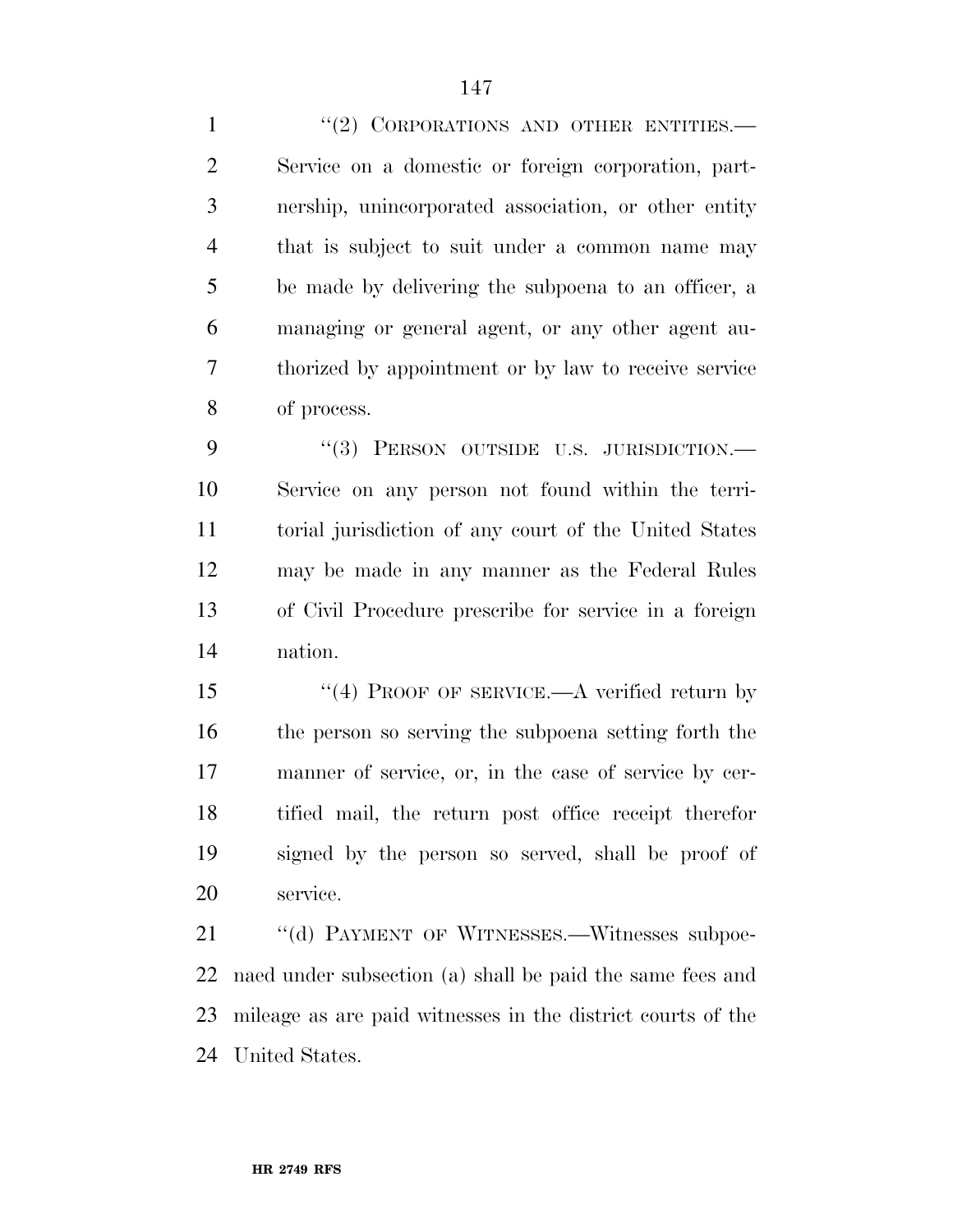''(e) ENFORCEMENT.—In the case of a refusal to obey a subpoena duly served upon any person under sub- section (a), any district court of the United States for the judicial district in which such person charged with refusal to obey is found, resides, or transacts business, upon ap- plication by the Commissioner, shall have jurisdiction to issue an order compelling compliance with the subpoena and requiring such person to appear and give testimony or to appear and produce records and other things, or both. The failure to obey such order of the court may be punished by the court as contempt thereof. If the person charged with failure or refusal to obey is not found within the territorial jurisdiction of the United States, the United States District Court for the District of Columbia shall have the same jurisdiction, consistent with due process, to take any action respecting compliance with the sub- poena by such person that such district court would have if such person were personally within the jurisdiction of such district court.

 ''(f) NONDISCLOSURE.—A United States district court for the district in which the subpoena is or will be served, upon application of the Commissioner, may issue an ex parte order that no person or entity disclose to any other person or entity (other than to an attorney to obtain legal advice) the existence of such subpoena for a period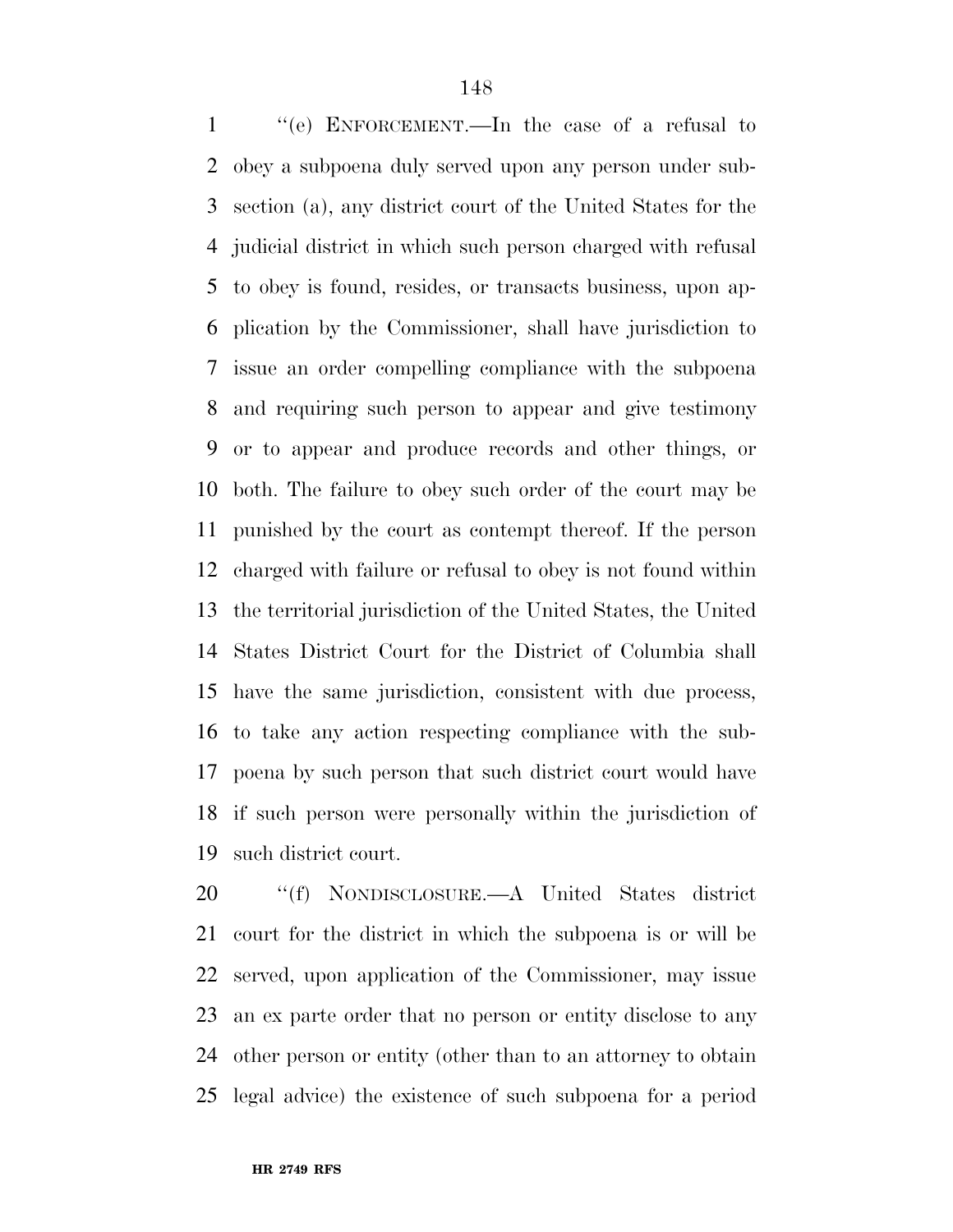| $\mathbf{1}$   | of up to 90 days. Such order may be issued on a showing       |
|----------------|---------------------------------------------------------------|
| 2              | that the records or things being sought may be relevant       |
| 3              | to the hearing, investigation, proceeding, or other matter    |
| $\overline{4}$ | and that there is reason to believe that such disclosure      |
| 5              | may result in—                                                |
| 6              | $\cdot$ (1) furtherance of a potential violation under        |
| 7              | investigation;                                                |
| 8              | $"(2)$ endangerment to the life or physical safety            |
| 9              | of any person;                                                |
| 10             | $\cdot$ (3) flight or other action to avoid prosecution       |
| 11             | or other enforcement remedies;                                |
| 12             | $\lq(4)$ destruction of or tampering with evidence;           |
| 13             | <b>or</b>                                                     |
| 14             | $\cdot\cdot$ (5) intimidation of potential witnesses.         |
| 15             | An order under this subsection may be renewed for addi-       |
| 16             | tional periods of up to 90 days upon a showing that any       |
| 17             | of the circumstances described in paragraphs (1) through      |
| 18             | $(5)$ continue to exist.                                      |
| 19             | "(g) RELATION TO OTHER PROVISIONS.—The sub-                   |
| 20             | poena authority vested in the Commissioner and the dis-       |
| 21             | trict courts of the United States by this section is in addi- |
| 22             | tion to any such authority vested in the Commissioner or      |
|                |                                                               |
| 23             | such courts by other provisions of law, or as is otherwise    |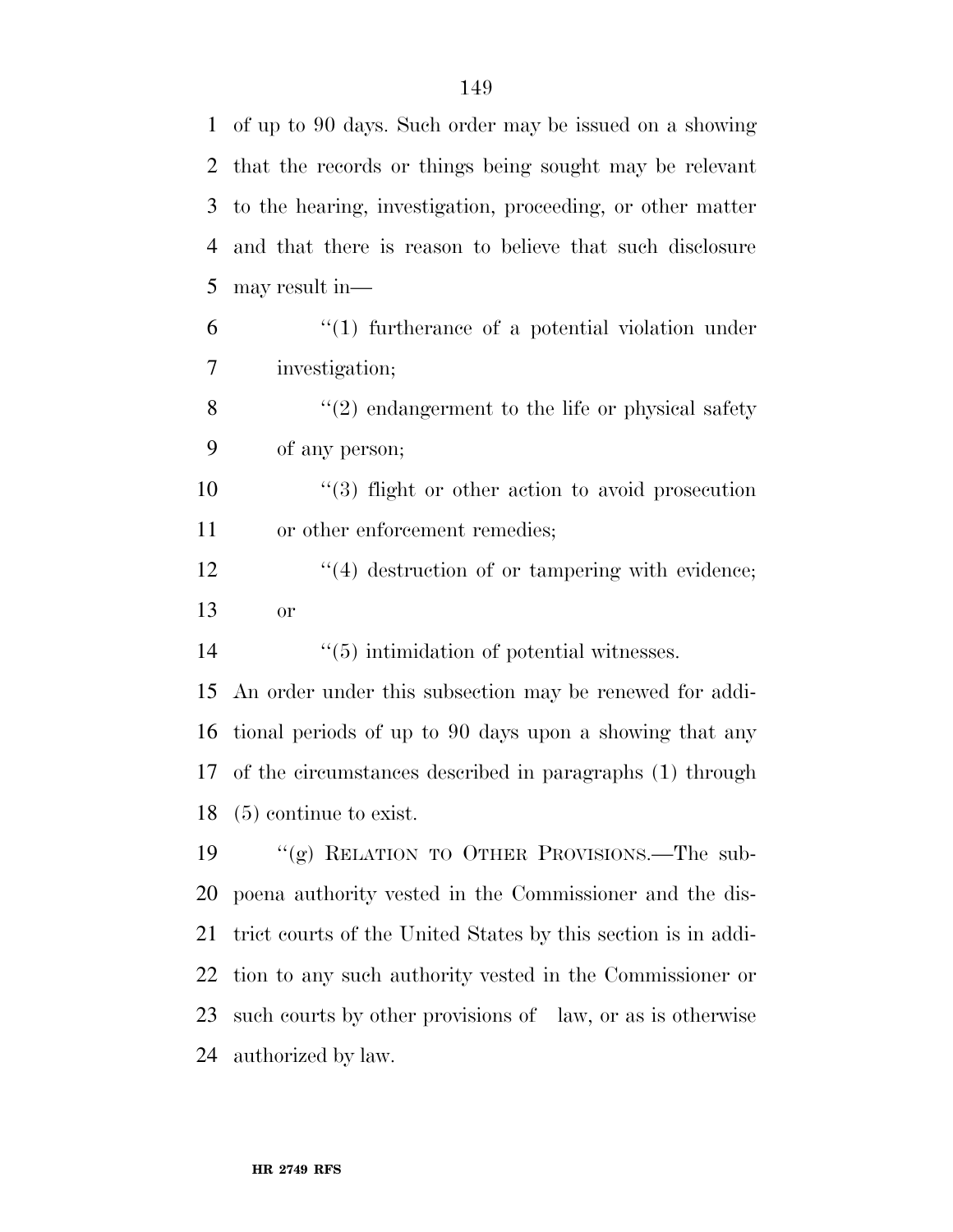''(h) NONDELEGATION.—The authority to issue a subpoena under this section is limited to the Secretary or an official designated by the Secretary. An official may not be so designated unless the official is the director of the district under this Act in which the article involved is located, or is an official senior to such director.''.

## **SEC. 212. WHISTLEBLOWER PROTECTIONS.**

 Chapter X (21 U.S.C. 391 et seq.), as amended by section 206, is amended by adding at the end the fol-lowing:

# **''SEC. 1012 PROTECTIONS FOR EMPLOYEES WHO REFUSE TO VIOLATE, OR WHO DISCLOSE VIOLATIONS OF, THIS ACT.**

 ''(a) IN GENERAL.—No person who submits or is re- quired under this Act or the Public Health Service Act to submit any information related to a food, or any officer, employee, contractor, subcontractor, or agent of such per- son may discharge, demote, suspend, threaten, harass, or in any other manner discriminate against an employee in the terms and conditions of employment because of any lawful act done by the employee, including within the ordi-nary course of the job duties of such employee—

23  $\frac{1}{2}$  (1) to provide information, cause information to be provided, or otherwise assist in any investiga-tion regarding any conduct which the employee rea-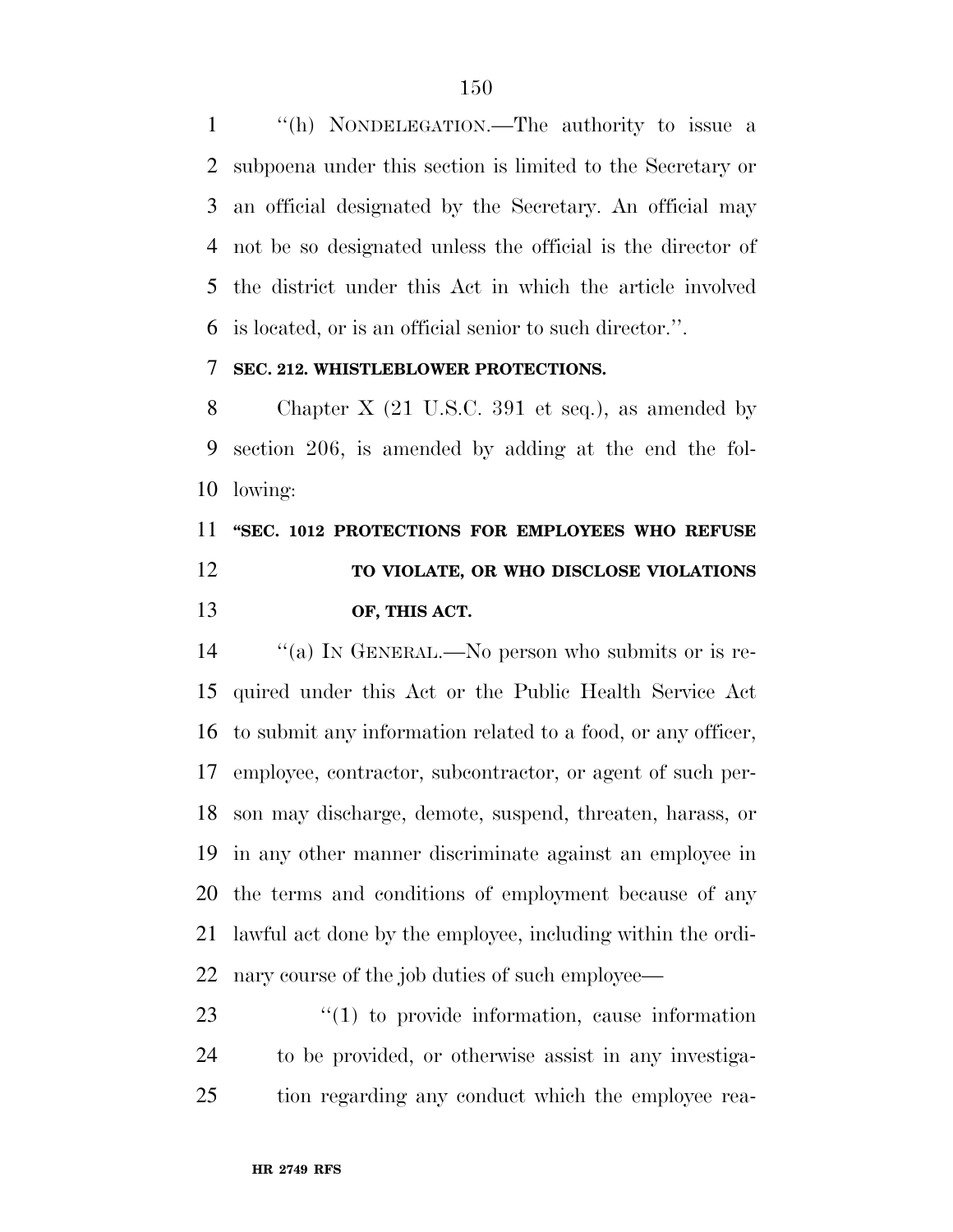| $\mathbf{1}$   | sonably believes constitutes a violation of this Act, or       |
|----------------|----------------------------------------------------------------|
| $\overline{2}$ | any other provision of Federal law relating to the             |
| 3              | safety of a food, if the information or assistance is          |
| $\overline{4}$ | provided to, or an investigation stemming from the             |
| 5              | provided information is conducted by-                          |
| 6              | "(A) a Federal regulatory or law enforce-                      |
| $\overline{7}$ | ment agency;                                                   |
| 8              | "(B) any Member of Congress or any com-                        |
| 9              | mittee of Congress; or                                         |
| 10             | "(C) a person with supervisory authority                       |
| 11             | over the employee (or such other person work-                  |
| 12             | ing for the employer who has the authority to                  |
| 13             | investigate, discover, or terminate the mis-                   |
| 14             | conduct);                                                      |
| 15             | $\lq(2)$ to file, cause to be filed, testify, participate      |
| 16             | in, or otherwise assist in a proceeding filed, or about        |
| 17             | to be filed (with any knowledge of the employer), in           |
| 18             | any court or administrative forum relating to any              |
| 19             | such alleged violation; or                                     |
| 20             | $\cdot\cdot\cdot(3)$ to refuse to commit or assist in any such |
| 21             | violation.                                                     |
| 22             | "(b) ENFORCEMENT ACTION.—                                      |
| 23             | "(1) IN GENERAL.—An employee who alleges                       |
| 24             | discharge or other discrimination in violation of sub-         |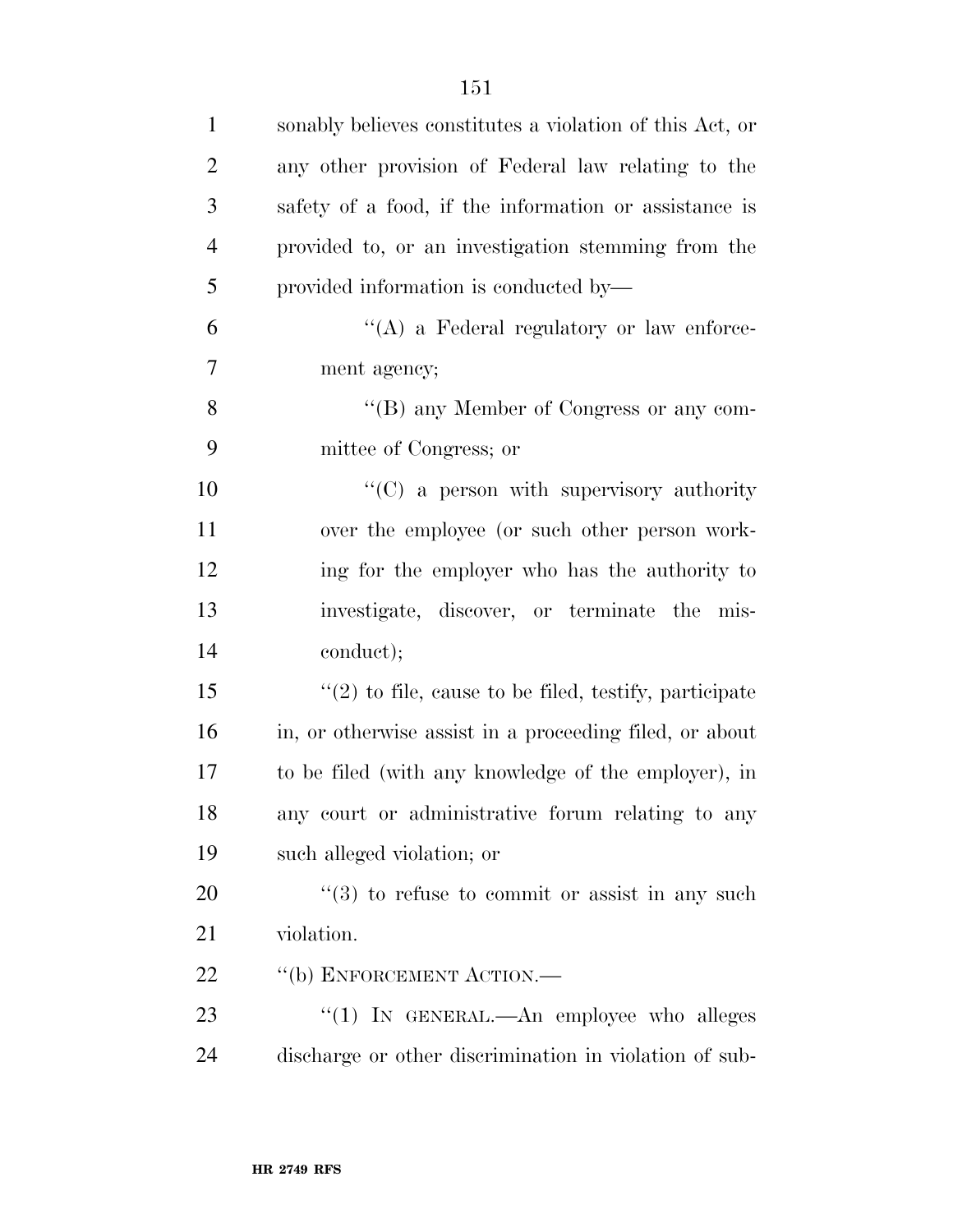| $\mathbf{1}$   | section (a) may seek relief in accordance with the |
|----------------|----------------------------------------------------|
| $\overline{2}$ | provisions of subsection $(c)$ by—                 |
| 3              | $\lq\lq$ filing a complaint with the Secretary     |
| $\overline{4}$ | of Labor; or                                       |
| 5              | "(B) if the Secretary of Labor has not             |
| 6              | issued a final decision within 210 days of the     |
| 7              | filing of the complaint and there is no showing    |
| 8              | that such delay is due to the bad faith of the     |
| 9              | claimant, or within 90 days after receiving a      |
| 10             | final decision or order from the Secretary,        |
| 11             | bringing an action at law or equity for de novo    |
| 12             | review in the appropriate district court of the    |
| 13             | United States, which court shall have jurisdic-    |
| 14             | tion over such action without regard to the        |
| 15             | amount in controversy, and which action shall,     |
| 16             | at the request of either party to such action, be  |
| 17             | tried by the court with a jury.                    |
| 18             | $``(2)$ PROCEDURE.—                                |
| 19             | "(A) IN GENERAL.—Any action under                  |
| 20             | paragraph (1) shall be governed under the rules    |
| 21             | and procedures set forth in section $42121(b)$ of  |
| 22             | title 49, United States Code.                      |
| 23             | "(B) EXCEPTION.—Notification in an ac-             |
| 24             | tion under paragraph (1) shall be made in ac-      |
| 25             | cordance with section $42121(b)(1)$ of title 49,   |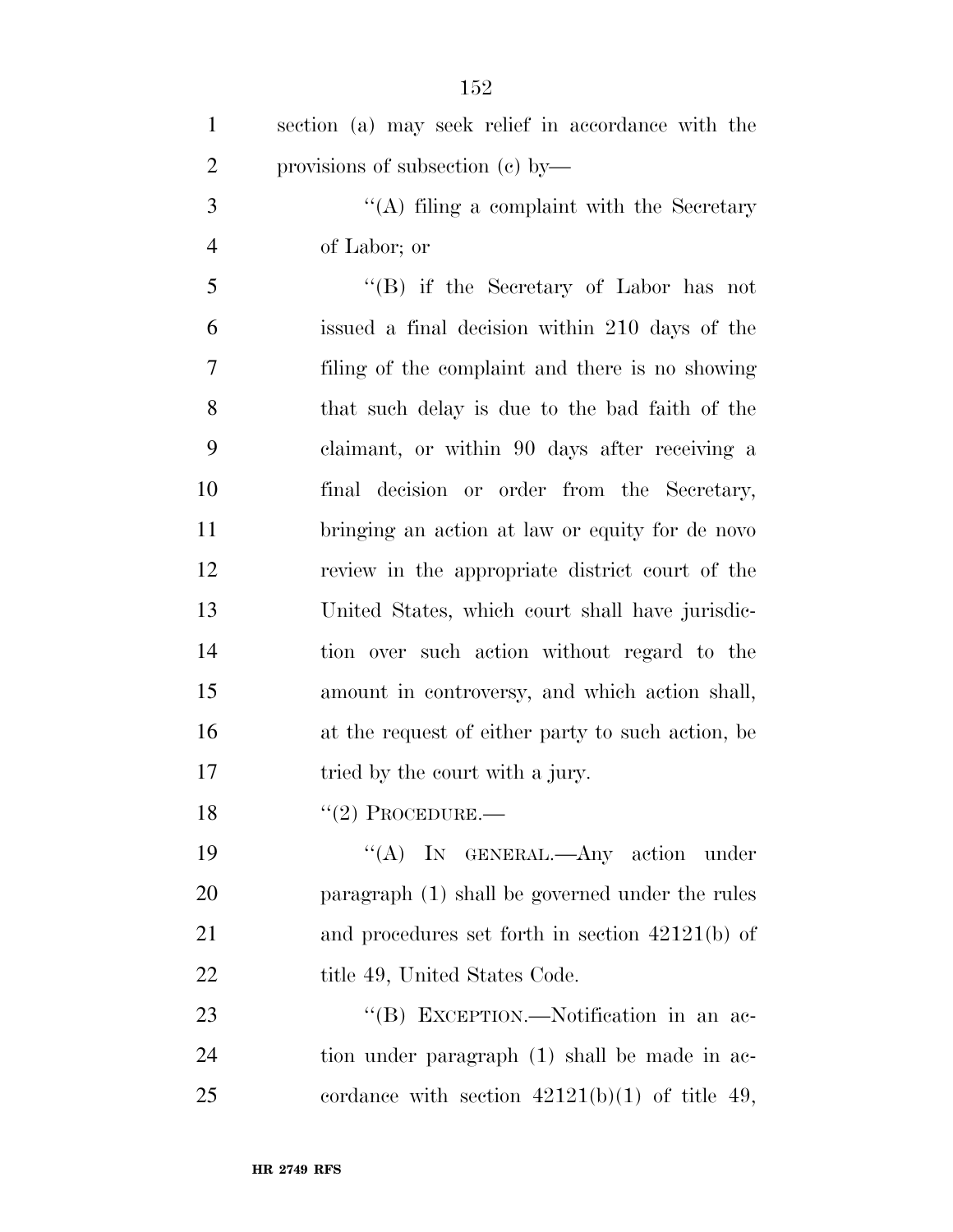| $\mathbf{1}$   | United States Code, except that such notifica-         |
|----------------|--------------------------------------------------------|
| $\overline{2}$ | tion shall be made to the person named in the          |
| 3              | complaint, the employer, and the Commissioner          |
| $\overline{4}$ | of Food and Drugs.                                     |
| 5              | "(C) BURDENS OF PROOF.—An action                       |
| 6              | brought under paragraph $(1)(A)$ or $(1)(B)$ shall     |
| 7              | be governed by the legal burdens of proof set          |
| 8              | forth in section $42121(b)$ of title 49, United        |
| 9              | States Code.                                           |
| 10             | "(D) STATUTE OF LIMITATIONS.—An ac-                    |
| 11             | tion under paragraph $(1)(A)$ shall be com-            |
| 12             | menced not later than 180 days after the date          |
| 13             | on which the violation occurs.                         |
| 14             | $``(c)$ REMEDIES.—                                     |
| 15             | "(1) IN GENERAL.—An employee prevailing in             |
| 16             | any action under subsection $(b)(1)$ shall be entitled |
| 17             | to all relief necessary to make the employee whole.    |
| 18             | "(2) ISSUANCE OF ORDER.—If, in response to             |
| 19             | a complaint filed under paragraph $(b)(1)$ , the Sec-  |
| 20             | retary of Labor or the district court, as applicable,  |
| 21             | determines that a violation of subsection (a) has oc-  |
| <u>22</u>      | curred, the Secretary or the court shall order the     |
| 23             | person who committed such violation—                   |
| 24             | $\lq\lq$ to take affirmative action to abate           |
| 25             | the violation;                                         |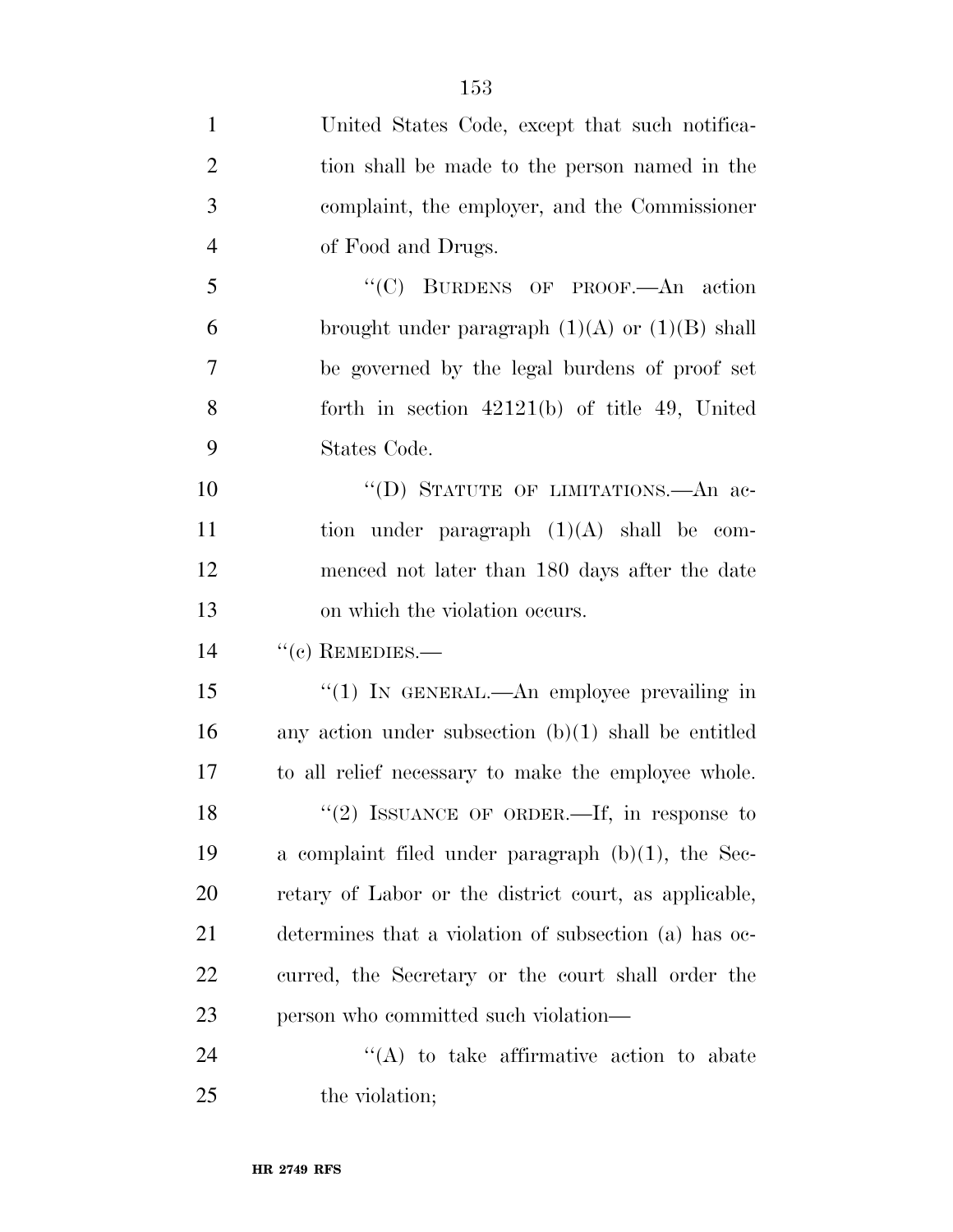1  $``$ (B) to—

| $\overline{2}$ | "(i) reinstate the complainant to his                       |
|----------------|-------------------------------------------------------------|
| 3              | or her former position together with com-                   |
| $\overline{4}$ | pensation (including back pay); and                         |
| 5              | "(ii) restore the terms, conditions,                        |
| 6              | and privileges associated with his or her                   |
| $\overline{7}$ | employment; and                                             |
| 8              | "(C) to provide compensatory damages to                     |
| 9              | the complainant.                                            |
| 10             | If such an order is issued under this paragraph, the        |
| 11             | Secretary or the court, at the request of the com-          |
| 12             | plainant, shall assess against the person against           |
| 13             | whom the order is issued a sum equal to the aggre-          |
| 14             | gate amount of all costs and expenses (including at-        |
| 15             | torney and expert witness fees) reasonably incurred,        |
| 16             | as determined by the Secretary, by the complainant          |
| 17             | for, or in connection with, the bringing of the com-        |
| 18             | plaint upon which the order was issued.                     |
| 19             | $\lq\lq$ (d) RIGHTS RETAINED BY EMPLOYEE.—Nothing in        |
| 20             | this section shall be deemed to diminish the rights, privi- |
| 21             | leges, or remedies of any employee under any Federal or     |
| 22             | State law or under any collective bargaining agreement.     |
| 23             | The rights and remedies in this section may not be waived   |
| 24             | by any agreement, policy, form, or condition of employ-     |
| 25             | ment.".                                                     |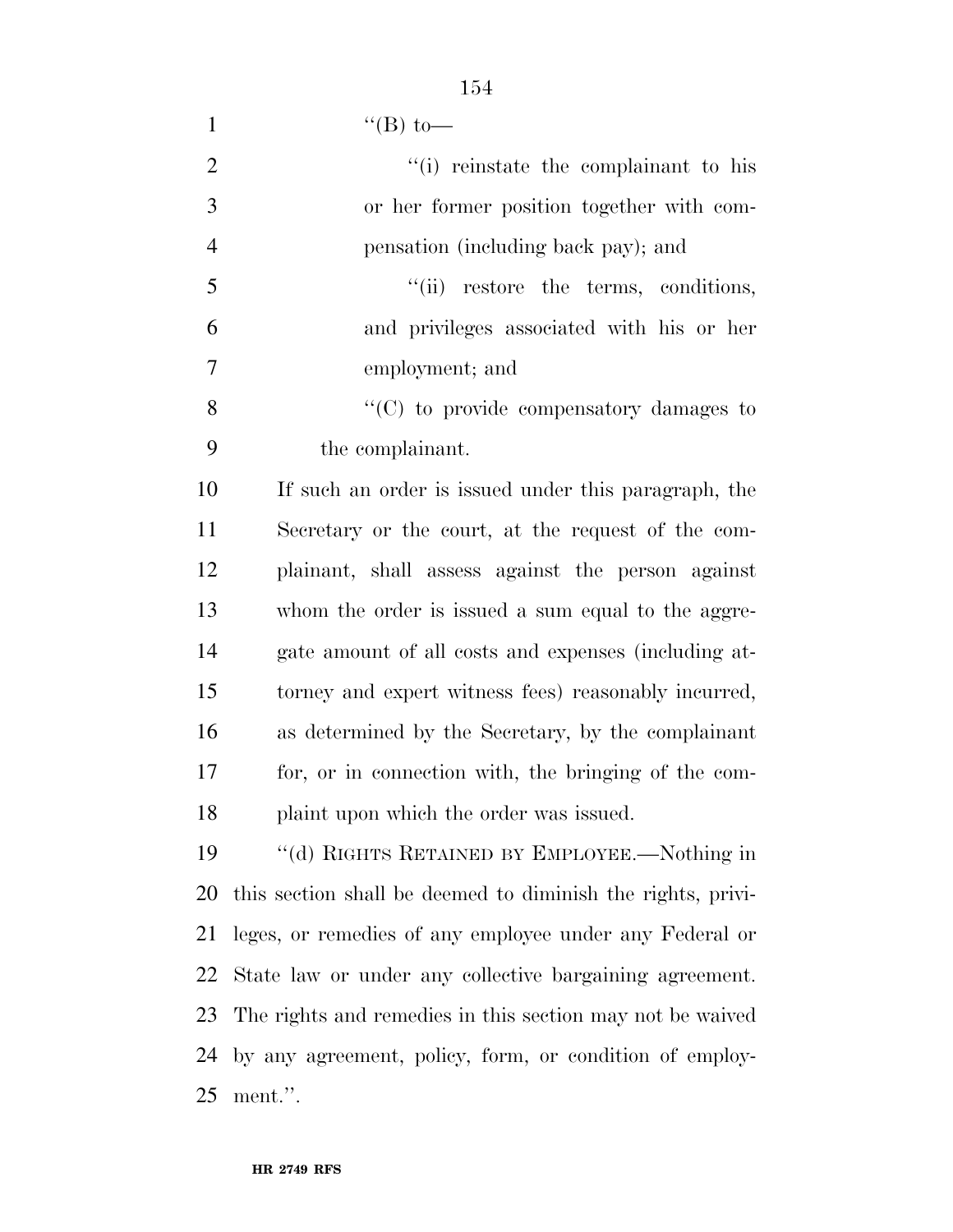## **SEC. 213. EXTRATERRITORIAL JURISDICTION.**

 (a) PROHIBITED ACT.—Section 301 (21 U.S.C. 331), as amended by sections 110, 111, 133, 136, and 204, is amended by adding at the end the following:

 ''(aaa) The production, manufacture, processing, preparation, packing, holding, or distribution of an adul- terated or misbranded food with the knowledge or intent that such article will be imported into the United States.''.

 (b) JURISDICTION.—Chapter III (21 U.S.C. 331 et seq.), as amended by section 211, is amended by adding at the end the following:

## **''SEC. 312. EXTRATERRITORIAL JURISDICTION.**

 ''There is extraterritorial Federal jurisdiction over any violation of this Act relating to any article of food if such article was intended for import into the United States or if any act in furtherance of the violation was committed in the United States.''.

### **SEC. 214. SUPPORT FOR TRAINING INSTITUTES.**

 The Secretary of Health and Human Services, acting through the Commissioner of Food and Drugs, shall pro- vide financial and other assistance to appropriate entities to establish and maintain one or more university-affiliated food protection training institutes that—

 (1) conduct training related to food protection activities for Federal, State, local, territorial, and tribal officials; and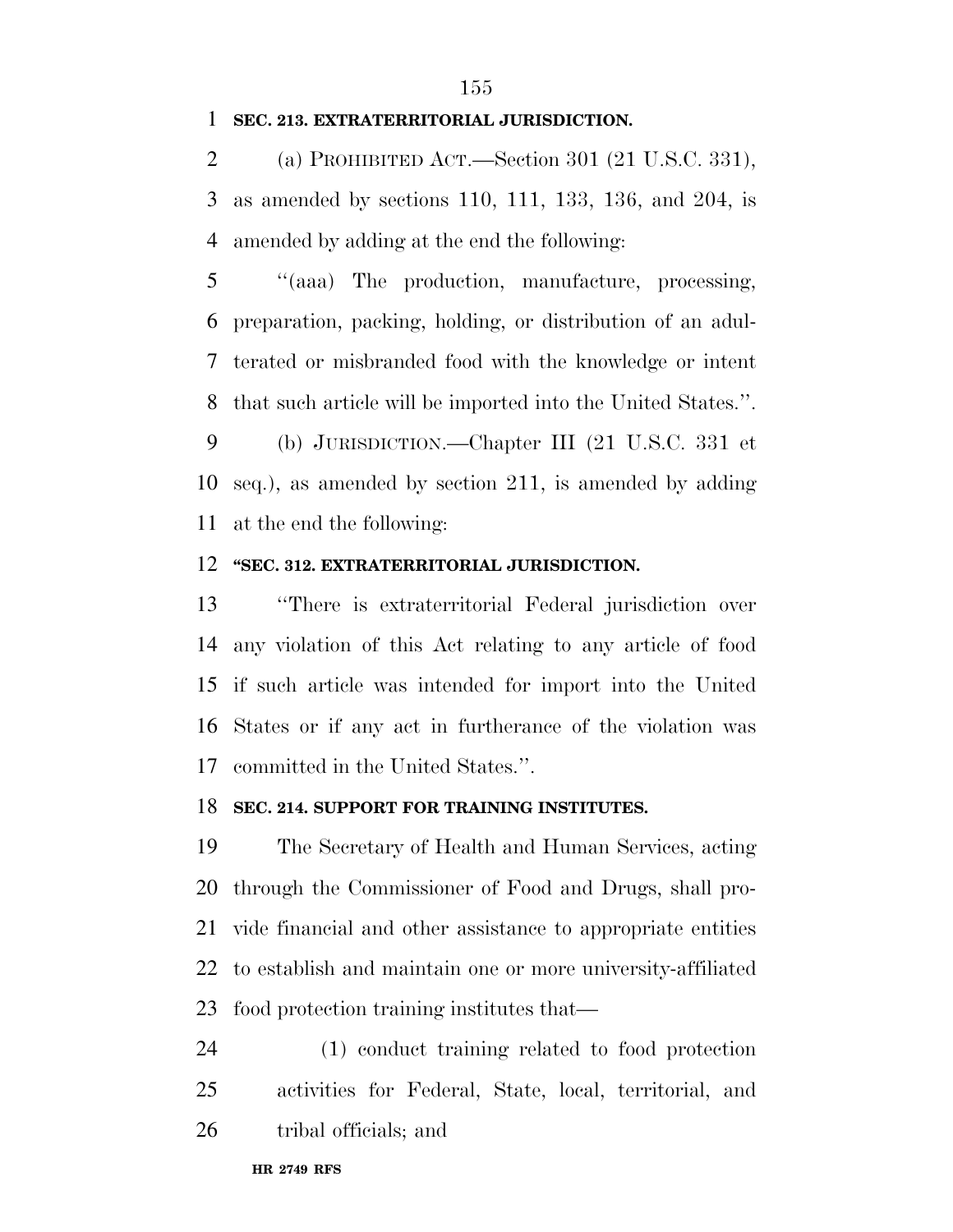(2) meet standards developed by the Secretary. **SEC. 215. BISPHENOL A IN FOOD AND BEVERAGE CON-TAINERS.** 

 (a) NOTICE OF DETERMINATION.—No later than De- cember 31, 2009, the Secretary of Health and Human Services shall notify the Congress whether the available scientific data support a determination that there is a rea- sonable certainty of no harm, for infants, young children, pregnant women, and adults, for approved uses of polycarbonate plastic and epoxy resin made with bisphenol A in food and beverage containers, including reusable food and beverage containers, under the conditions of use pre- scribed in current Food and Drug Administration regula-tions.

 (b) NOTICE OF ACTIONS TO BE TAKEN.—If the Sec- retary concludes that such a determination cannot be made for any approved use, the Secretary shall notify the Congress of the actions the Secretary intends to take under the Secretary's authority to regulate food additives to protect the public health, which may include—

 (1) revoking or modifying any of the approved uses of bisphenol A in food and beverage containers, including reusable food and beverage containers; and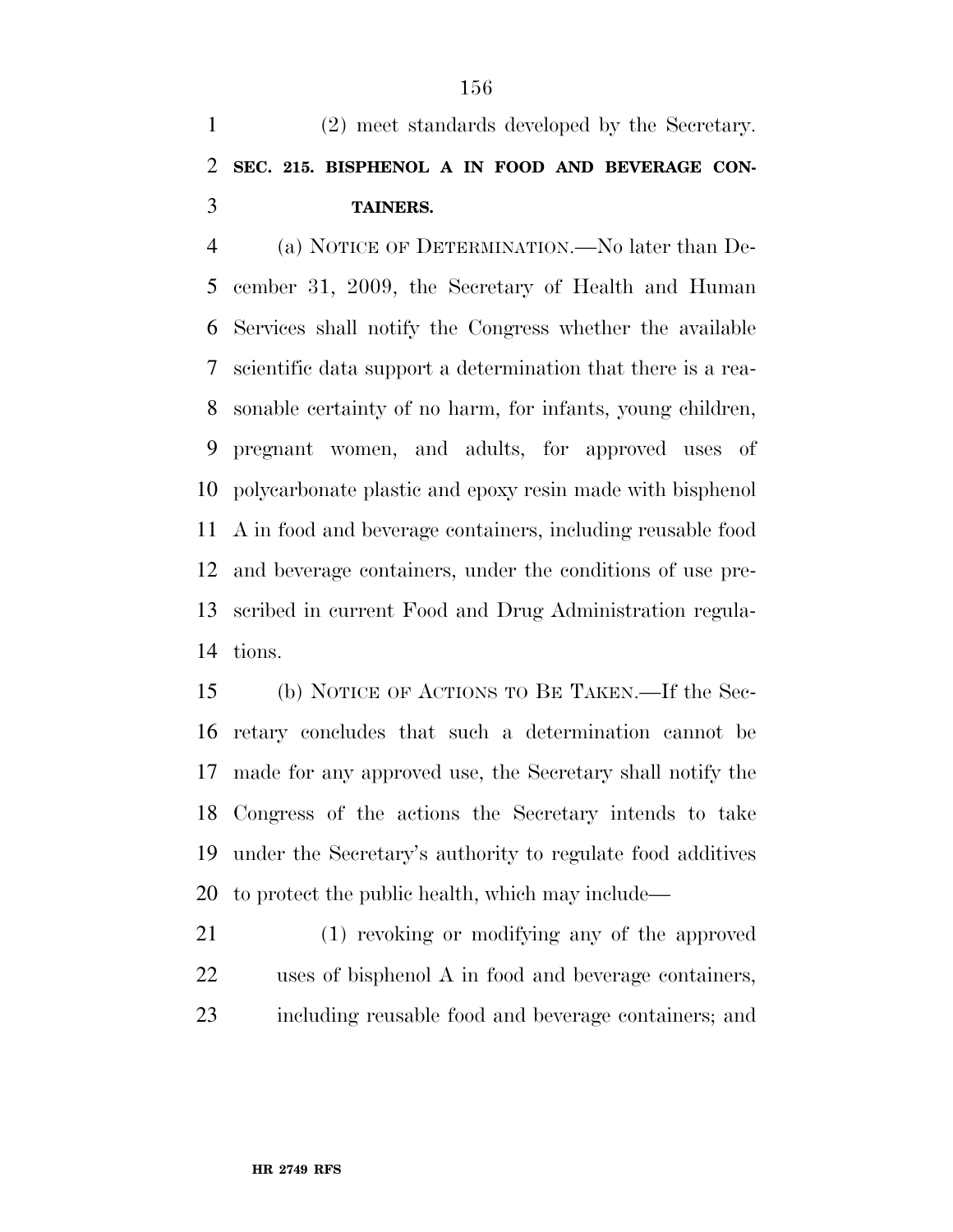(2) ensuring that the public is sufficiently in- formed of such determination and the steps the pub-lic may take in response to such determination.

 (c) RULE OF CONSTRUCTION.—Nothing herein is in- tended or shall be construed to modify existing Food and Drug Administration authority, procedures, or policies for assessing scientific data, making safety determinations, or regulating the safe use of food additives.

# **SEC. 216. LEAD CONTENT LABELING REQUIREMENT FOR CERAMIC TABLEWARE AND COOKWARE.**

 (a) IN GENERAL.—Section 403 (21 U.S.C. 343), as amended by sections 101(a), 109(a), 114(a), 202, and 204, is amended by adding at the end the following:

14 "(ff) If it is ceramic tableware or cookware and in- cludes a glaze or decorations containing lead for an in-tended functional purpose, unless—

 $\frac{1}{2}$  (1) the product and its packaging bear the statement: 'This product is made with lead-based glaze consistent with Food and Drug Administration guidelines for such lead.'; or

 $(2)$  the product is in compliance with the re- quirements applicable to ornamental and decorative ceramicware in section 109.16 of title 21, Code of Federal Regulations (or any successor regulation).''.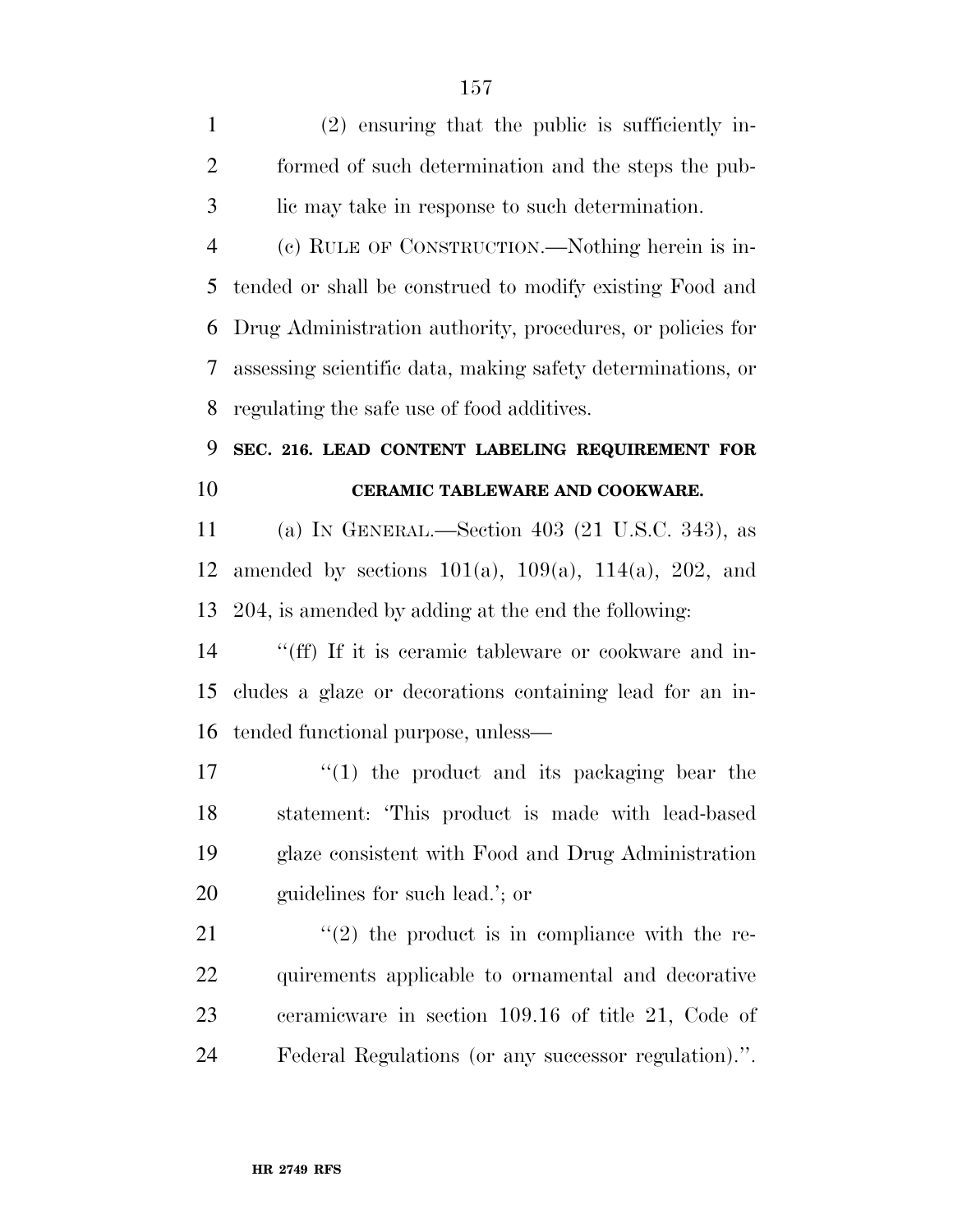(b) EFFECTIVE DATE.—Section 403(ff) of the Fed- eral Food, Drug, and Cosmetic Act, as added by sub- section (a), shall apply only to ceramic tableware or cookware that is manufactured on or after the date that is 1 year after the date of the enactment of this Act.

 (c) CONSUMER EDUCATION.—Chapter IV (21 U.S.C. 341 et seq.), as amended by sections 102, 103, 104, and 111, is amended by adding at the end the following:

 **''SEC. 421. CONSUMER EDUCATION ON THE CONTENT OF LEAD IN CERAMICWARE AND APPLICABLE LABELING REQUIREMENTS.** 

12 "(a) IN GENERAL.—The Secretary shall educate con- sumers on the safety of ceramicware for food use by post- ing information on the Web site of the Food and Drug Administration with regard to—

16 ''(1) the content of lead in ceramicware and its glaze;

18 ''(2) existing Federal laws and regulations gov-erning lead in ceramicware;

20  $\frac{1}{2}$  (3) as appropriate, existing industry practices and guidelines; and

22 ''(4) the labeling requirements applicable under this Act.

 ''(b) TOPICS.—The education under this section shall address—